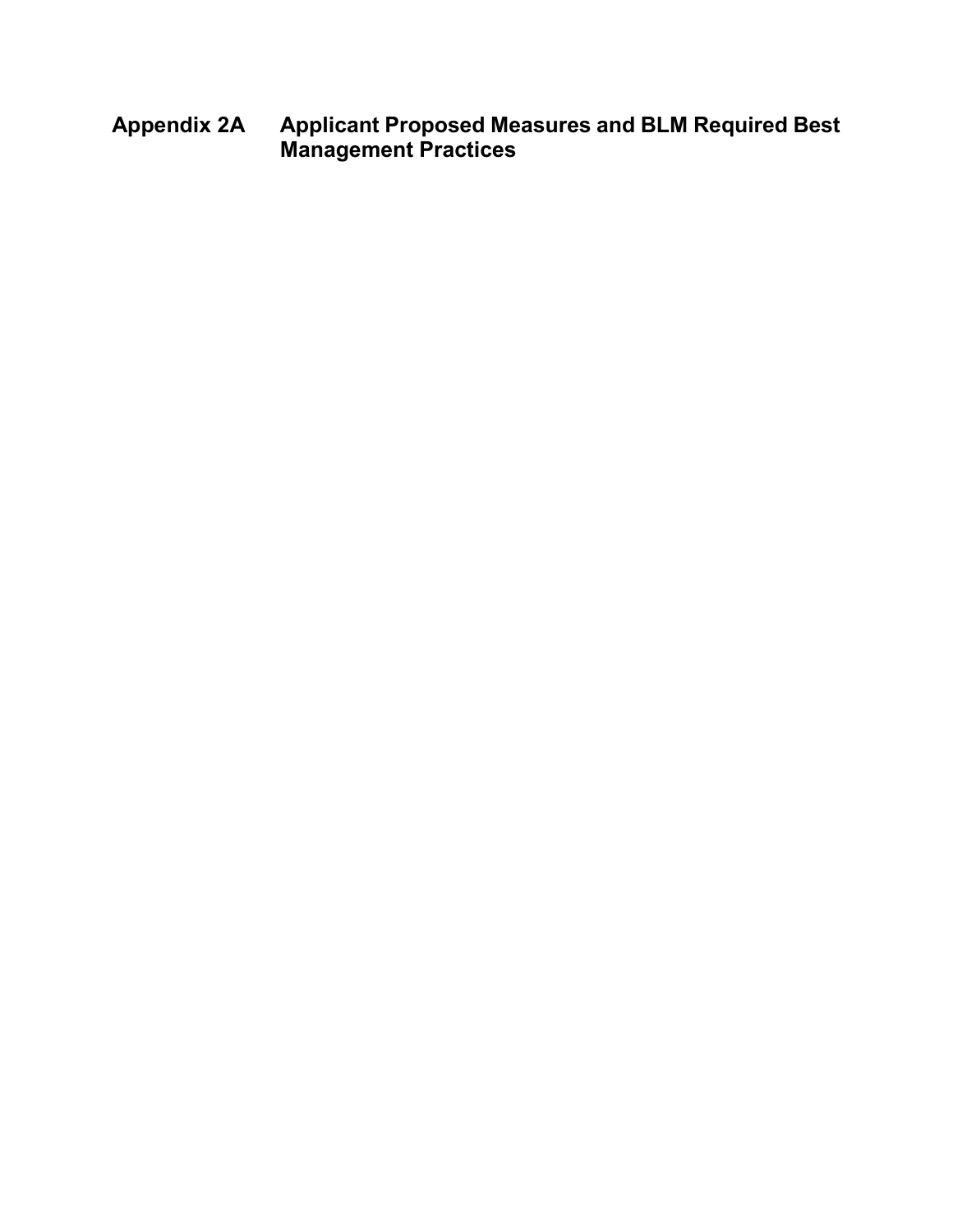#### **Table of Contents**

| <b>Appendix 2A</b> | Applicant Proposed Measures and BLM Required Best Management Practices  2A-i                |
|--------------------|---------------------------------------------------------------------------------------------|
| 2A.1               |                                                                                             |
| 2A.2               |                                                                                             |
| 2A.3               |                                                                                             |
| 2A.4               | Biological Resources (Vegetation, including Special Status Species, and Wildlife, including |
| 2A.5               |                                                                                             |
| 2A.6               |                                                                                             |
| 2A.7               |                                                                                             |
| 2A.8               |                                                                                             |
| 2A.9               |                                                                                             |
| 2A.10              |                                                                                             |
| 2A.11              |                                                                                             |
| 2A.12              |                                                                                             |
| 2A.13              |                                                                                             |
| 2A.14              |                                                                                             |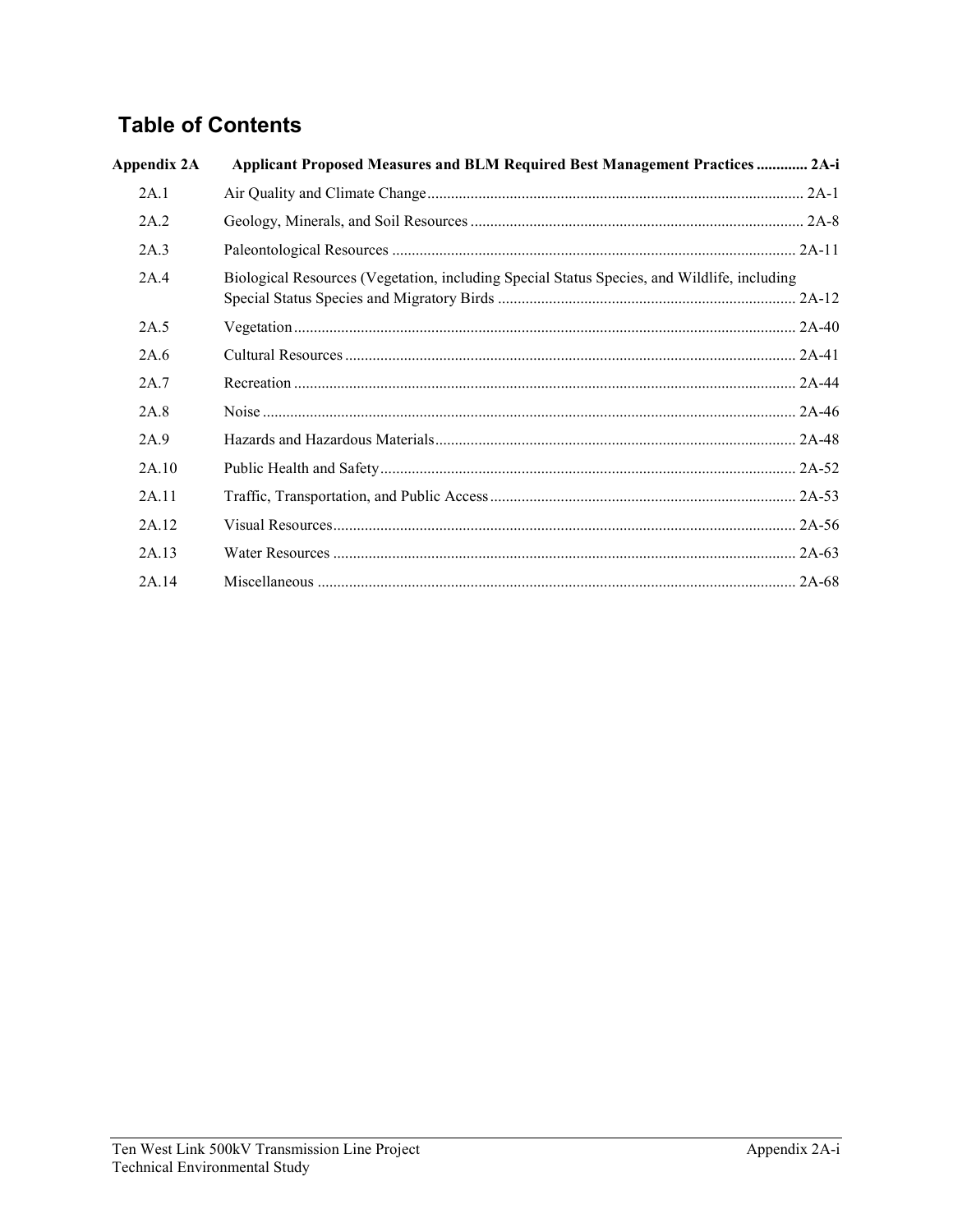This page intentionally left blank.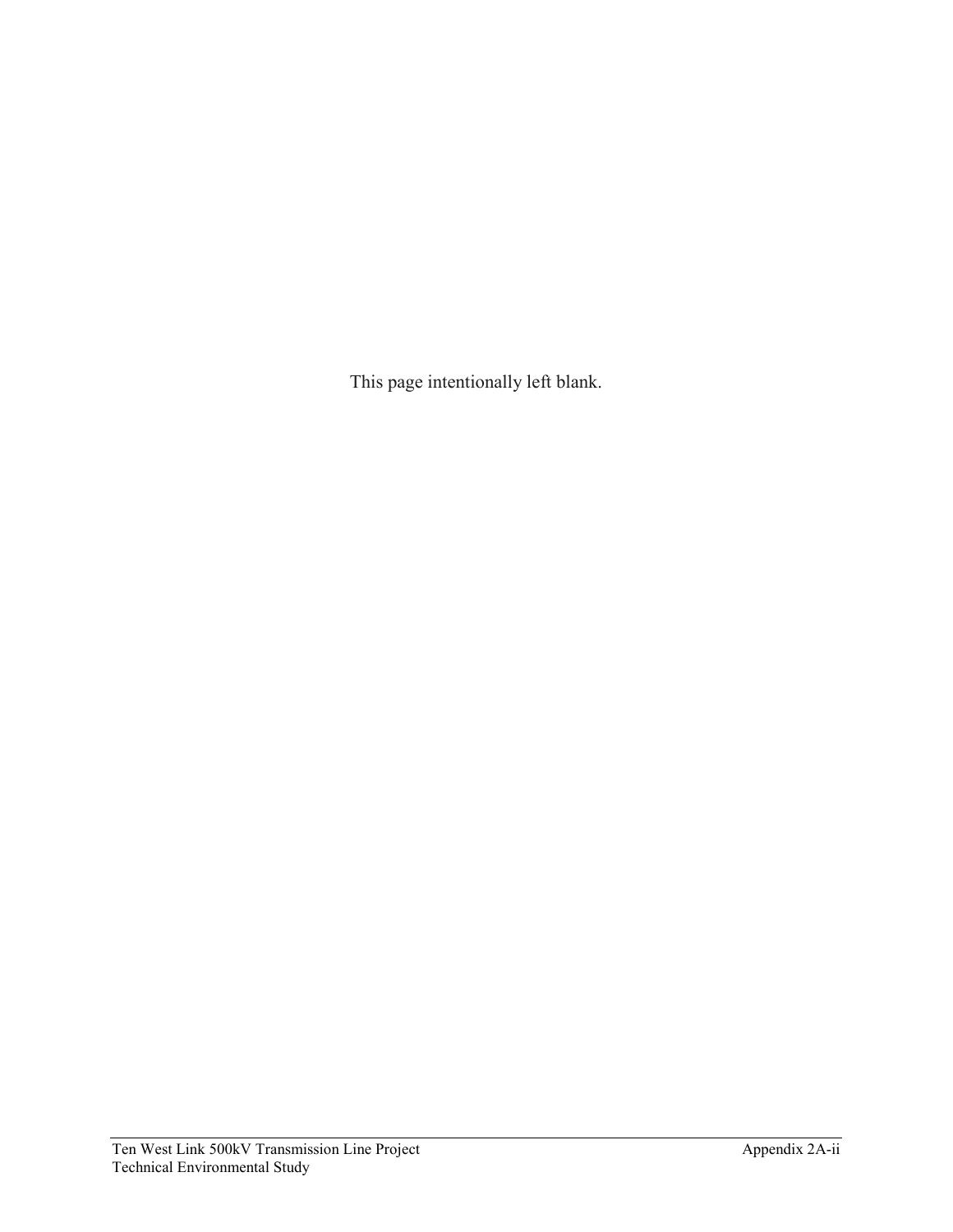# **2A.1 AIR QUALITY AND CLIMATE CHANGE**

<span id="page-3-0"></span>

| <b>APM OR</b><br><b>BLM</b><br><b>REQUIRED</b><br><b>BMP</b> | <b>APM/BMP</b>       | <b>DESCRIPTION</b>                                                                  | PRE-<br><b>CONST.</b> | <b>CONST.</b> | O&M | <b>DECOM</b> | <b>DRECP CMA</b><br><b>ADDRESSED*</b> | CA<br><b>ONLY</b> | <b>12KV</b><br><b>LINE</b><br><b>TO</b><br><b>SCS</b> |
|--------------------------------------------------------------|----------------------|-------------------------------------------------------------------------------------|-----------------------|---------------|-----|--------------|---------------------------------------|-------------------|-------------------------------------------------------|
| <b>APM</b>                                                   | $AQ-01$ :            | The following control measures would be                                             | $\mathbf X$           | $\mathbf X$   |     | $\mathbf X$  | LUPA-AIR-01,                          |                   | $\mathbf X$                                           |
| (Also                                                        | <b>Fugitive Dust</b> | implemented, as applicable, to reduce PM10                                          |                       |               |     |              | 02, 03, and 05;                       |                   |                                                       |
| addresses                                                    |                      | and PM2.5 emissions during construction, in                                         |                       |               |     |              | LUPA-BIO-13                           |                   |                                                       |
| <b>BLM</b> Regional                                          |                      | conjunction with an Erosion, Dust Control,                                          |                       |               |     |              |                                       |                   |                                                       |
| Mitigation                                                   |                      | and Air Quality Plan and Fugitive Dust                                              |                       |               |     |              |                                       |                   |                                                       |
| Strategy for                                                 |                      | Control Plan for the Project.                                                       |                       |               |     |              |                                       |                   |                                                       |
| AZ SEZs                                                      |                      | <b>Basic control measures</b>                                                       |                       |               |     |              |                                       |                   |                                                       |
| MMs)                                                         |                      | The following measures would be                                                     |                       |               |     |              |                                       |                   |                                                       |
|                                                              |                      | implemented as applicable at all construction                                       |                       |               |     |              |                                       |                   |                                                       |
|                                                              |                      | sites:                                                                              |                       |               |     |              |                                       |                   |                                                       |
|                                                              |                      | • Water active construction areas                                                   |                       |               |     |              |                                       |                   |                                                       |
|                                                              |                      | sufficiently to minimize fugitive dust.                                             |                       |               |     |              |                                       |                   |                                                       |
|                                                              |                      | • Dust control would include the use of<br>one or more water trucks that would      |                       |               |     |              |                                       |                   |                                                       |
|                                                              |                      | water access roads daily as needed to                                               |                       |               |     |              |                                       |                   |                                                       |
|                                                              |                      | control dust throughout the construction                                            |                       |               |     |              |                                       |                   |                                                       |
|                                                              |                      | period                                                                              |                       |               |     |              |                                       |                   |                                                       |
|                                                              |                      | • Cover trucks hauling soil, sand, and                                              |                       |               |     |              |                                       |                   |                                                       |
|                                                              |                      | other loose materials and require all                                               |                       |               |     |              |                                       |                   |                                                       |
|                                                              |                      | trucks to maintain at least 6 inches of                                             |                       |               |     |              |                                       |                   |                                                       |
|                                                              |                      | freeboard.                                                                          |                       |               |     |              |                                       |                   |                                                       |
|                                                              |                      | • Pave, apply water, or apply nontoxic<br>soil stabilizers as applicable on for all |                       |               |     |              |                                       |                   |                                                       |
|                                                              |                      | unpaved access roads, parking areas,                                                |                       |               |     |              |                                       |                   |                                                       |
|                                                              |                      | and staging areas at construction sites to                                          |                       |               |     |              |                                       |                   |                                                       |
|                                                              |                      | minimize fugitive dust.                                                             |                       |               |     |              |                                       |                   |                                                       |
|                                                              |                      | Enhanced control measures                                                           |                       |               |     |              |                                       |                   |                                                       |
|                                                              |                      | In addition to the "basic" control measures                                         |                       |               |     |              |                                       |                   |                                                       |
|                                                              |                      | listed above, the following control measures                                        |                       |               |     |              |                                       |                   |                                                       |
|                                                              |                      | may be implemented at all construction sites                                        |                       |               |     |              |                                       |                   |                                                       |
|                                                              |                      | greater than 4 acres:                                                               |                       |               |     |              |                                       |                   |                                                       |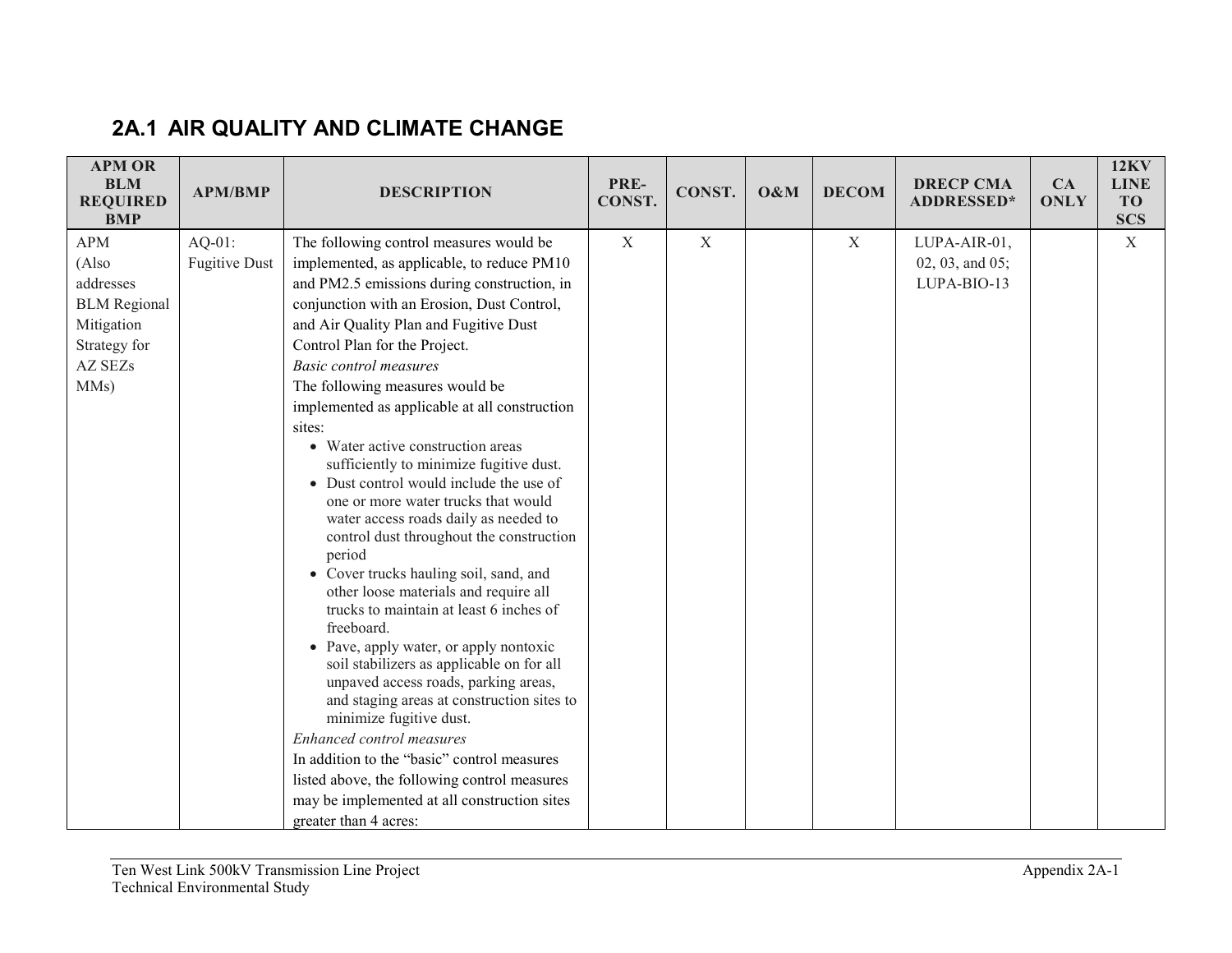| <b>APM OR</b><br><b>BLM</b><br><b>REQUIRED</b><br><b>BMP</b> | <b>APM/BMP</b> | <b>DESCRIPTION</b>                                                                                                                                                                                                                                                                                                                                                                                                                                                                                                                                                                                                                                                                                                                                                                                                                                                                                                                                                                                                                                                                                                                                                                                                                                                                                                                                                                      | PRE-<br><b>CONST.</b> | <b>CONST.</b> | O&M | <b>DECOM</b> | <b>DRECP CMA</b><br><b>ADDRESSED*</b> | CA<br><b>ONLY</b> | <b>12KV</b><br><b>LINE</b><br>TO<br><b>SCS</b> |
|--------------------------------------------------------------|----------------|-----------------------------------------------------------------------------------------------------------------------------------------------------------------------------------------------------------------------------------------------------------------------------------------------------------------------------------------------------------------------------------------------------------------------------------------------------------------------------------------------------------------------------------------------------------------------------------------------------------------------------------------------------------------------------------------------------------------------------------------------------------------------------------------------------------------------------------------------------------------------------------------------------------------------------------------------------------------------------------------------------------------------------------------------------------------------------------------------------------------------------------------------------------------------------------------------------------------------------------------------------------------------------------------------------------------------------------------------------------------------------------------|-----------------------|---------------|-----|--------------|---------------------------------------|-------------------|------------------------------------------------|
|                                                              |                | • Water, hydroseed, or apply nontoxic<br>soil stabilizers to inactive construction<br>areas to minimize fugitive dust.<br>• Enclose, cover, water, or apply nontoxic<br>soil binders to exposed stockpiles.<br>• Limit traffic speeds on unpaved roads.<br>• Install sandbags or other erosion-control<br>measures to prevent silt runoff to public<br>roadways.<br>• Replant vegetation in disturbed areas as<br>quickly as possible, consistent with<br>seasonal survival considerations.<br>Optional control measures<br>Depending on the extent of dust generation,<br>implementation of the following optional<br>control measures may occur at larger<br>construction sites, near sensitive receptors<br>(residences or other occupied buildings,<br>parks, or trails within 1,000 feet of<br>earthmoving operations that are substantial;<br>for example, more than excavation for tower<br>foundations), or in situations which for any<br>other reason may warrant additional<br>emissions reductions:<br>• Install wheel washers for all existing<br>trucks, or wash off the tires or tracks of<br>all trucks and equipment leaving the<br>site.<br>• Suspend excavation and grading activity<br>when winds (instantaneous gusts)<br>exceed 25 miles per hour (mph).<br>Limit the area subject to excavation, grading,<br>and other construction activity at any one<br>time. |                       |               |     |              |                                       |                   |                                                |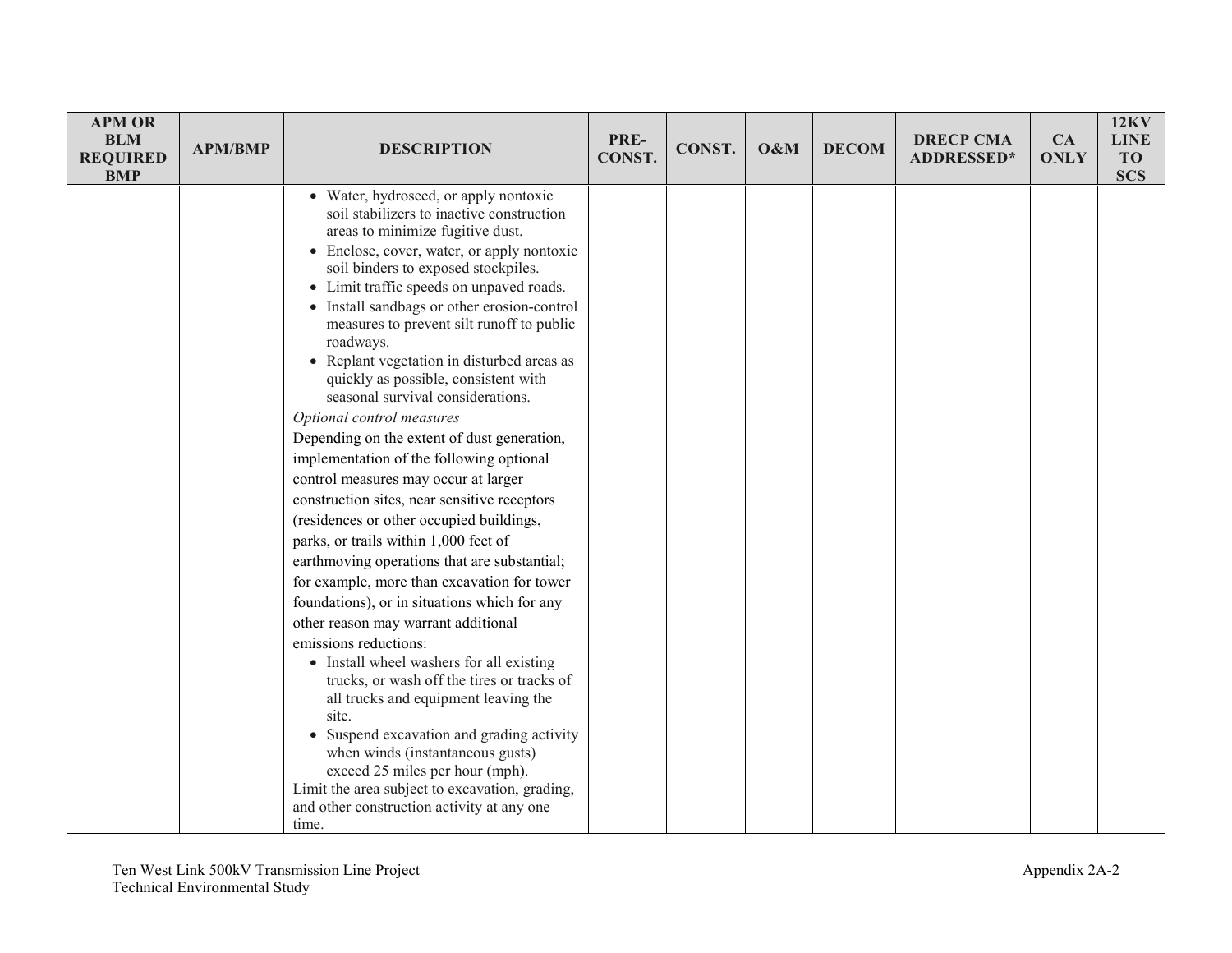| <b>APM OR</b><br><b>BLM</b><br><b>REQUIRED</b><br><b>BMP</b> | <b>APM/BMP</b>                    | <b>DESCRIPTION</b>                                                                                                                                                                                                                                                                                                                                                                                                                                                                                                                                                                                                                                                                                                                                                                                            | PRE-<br><b>CONST.</b> | <b>CONST.</b> | O&M | <b>DECOM</b> | <b>DRECP CMA</b><br><b>ADDRESSED*</b> | CA<br><b>ONLY</b> | <b>12KV</b><br><b>LINE</b><br>TO<br><b>SCS</b> |
|--------------------------------------------------------------|-----------------------------------|---------------------------------------------------------------------------------------------------------------------------------------------------------------------------------------------------------------------------------------------------------------------------------------------------------------------------------------------------------------------------------------------------------------------------------------------------------------------------------------------------------------------------------------------------------------------------------------------------------------------------------------------------------------------------------------------------------------------------------------------------------------------------------------------------------------|-----------------------|---------------|-----|--------------|---------------------------------------|-------------------|------------------------------------------------|
| <b>BMP</b>                                                   | AQ-01 Dust<br>Pallatives          | Dust palliatives would be applied, in lieu of<br>water, to inactive construction areas<br>(disturbed lands or soil stockpiles that are<br>unused for 14 consecutive days). Dust<br>palliatives would be chosen by the Dust<br>Control Site Coordinator and or construction<br>contractor. Dust palliatives would be<br>environmentally safe; comply with Federal,<br>state, and local regulations; and would not<br>produce a noxious odor or contaminate<br>surface water or groundwater and, therefore,<br>would not pose runoff concerns during rain<br>events. Application rates for dust palliatives<br>would follow the manufacturer's<br>recommendations. Material Safety Data<br>Sheets (MSDS/SDS) for any palliatives<br>would be available on site and provided to<br>the BLM 14 days prior to use. | X                     | $\mathbf X$   |     | X            | LUPA-BIO-6,<br>LUPA-BIO-13            |                   |                                                |
| <b>APM</b>                                                   | $AQ-02$ :<br>Exhaust<br>Emissions | The following measures would be<br>implemented during construction to further<br>minimize greenhouse gas emissions (carbon<br>dioxide, methane, and nitrous oxide) per<br>California AB 32 and criteria air pollutants<br>from vehicle and machinery and in<br>conjunction with the Construction Emissions<br>Mitigation Plan for the Project:<br>• Minimize unnecessary construction<br>vehicle idling time. The ability to limit<br>construction vehicle idling time depends<br>on the sequence of construction<br>activities and when and where vehicles<br>are needed or staged. Certain vehicles,                                                                                                                                                                                                        |                       | $\mathbf X$   |     |              | LUPA-AIR-3                            | $\mathbf X$       |                                                |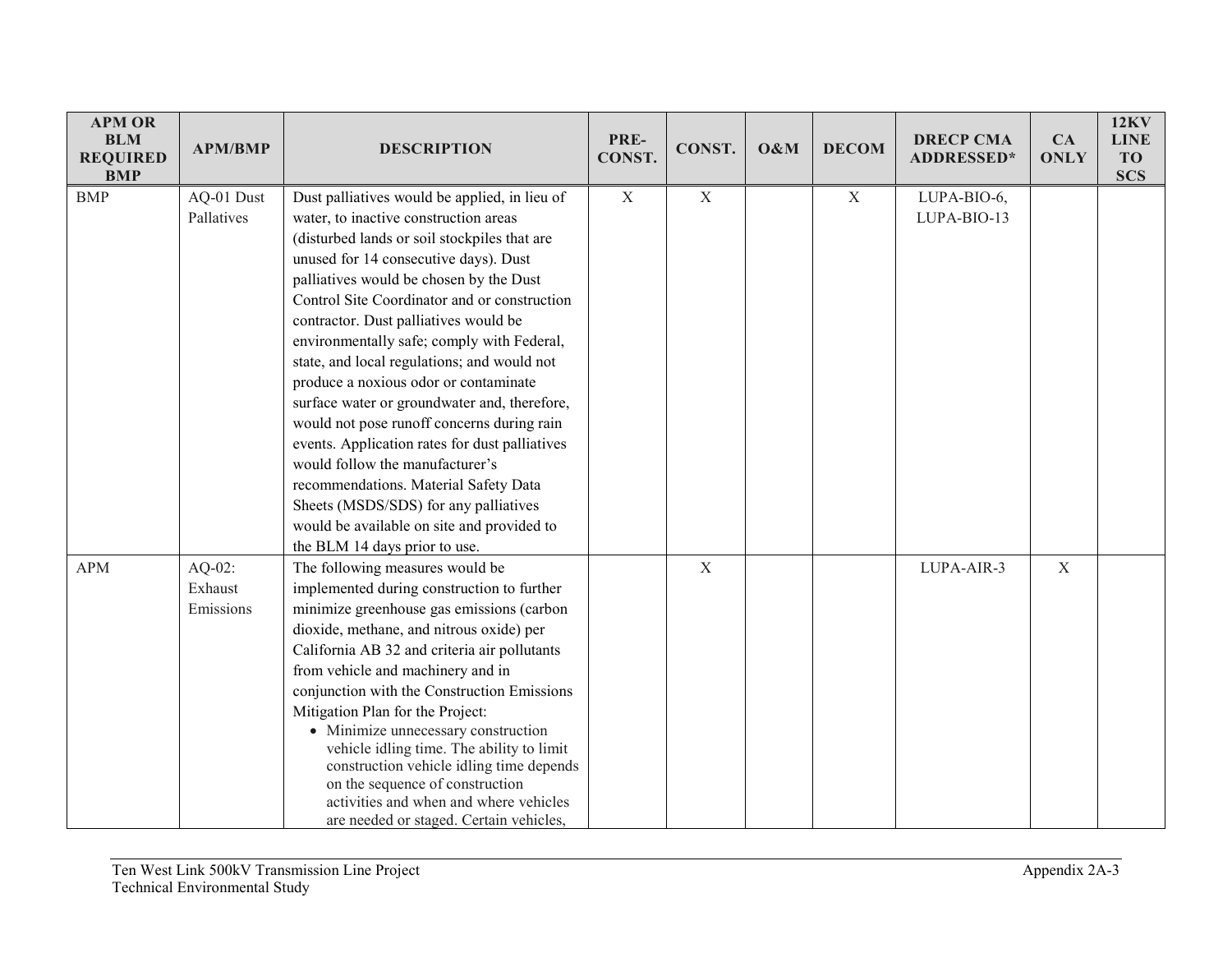| <b>APM OR</b><br><b>BLM</b><br><b>REQUIRED</b><br><b>BMP</b> | <b>APM/BMP</b>                                                                        | <b>DESCRIPTION</b>                                                                                                                                                                                                                                                                                                                                                                                                                                                                                                                                                                                                                                                                                                                                                                                                                                           | PRE-<br><b>CONST.</b> | <b>CONST.</b>    | O&M | <b>DECOM</b> | <b>DRECP CMA</b><br><b>ADDRESSED*</b> | CA<br><b>ONLY</b> | <b>12KV</b><br><b>LINE</b><br>TO<br><b>SCS</b> |
|--------------------------------------------------------------|---------------------------------------------------------------------------------------|--------------------------------------------------------------------------------------------------------------------------------------------------------------------------------------------------------------------------------------------------------------------------------------------------------------------------------------------------------------------------------------------------------------------------------------------------------------------------------------------------------------------------------------------------------------------------------------------------------------------------------------------------------------------------------------------------------------------------------------------------------------------------------------------------------------------------------------------------------------|-----------------------|------------------|-----|--------------|---------------------------------------|-------------------|------------------------------------------------|
|                                                              |                                                                                       | such as large diesel-powered vehicles,<br>have extended warm-up times that limit<br>their availability for use following<br>startup. Where such diesel-powered<br>vehicles are required for repetitive<br>construction tasks, these vehicles may<br>require more idling time. The Project<br>would apply a "common sense"<br>approach to vehicle use, such that idling<br>is reduced as far as possible below the<br>maximum of 5 consecutive minutes<br>required under Title 13 of California<br>Code of Regulations (CCR) Section<br>2485 (13 CCR 2485). If a vehicle is not<br>required for use immediately or<br>continuously for construction activities<br>or other safety-related reasons, its<br>engine would be shut off.<br>• Encourage use of natural gas- or<br>electric-powered vehicles for light-duty<br>trucks where feasible and available. |                       |                  |     |              |                                       |                   |                                                |
| <b>APM</b>                                                   | $AQ-03$ :<br>Minimize<br>Potential<br>Naturally<br>Occurring<br>Asbestos<br>Emissions | The following measures would be<br>implemented prior to and during construction<br>to minimize the potential for naturally<br>occurring asbestos emissions, in conjunction<br>with an Asbestos Dust Mitigation Plan if<br>asbestos, serpentinite, or ultramafic rock is<br>determined to be present:<br>• Prior to construction, representative<br>samples in the general construction area<br>would be analyzed for the presence of<br>asbestos, serpentinite, or ultramafic<br>rock. Analyses could be conducted as<br>part of the geotechnical investigation.                                                                                                                                                                                                                                                                                             | $\mathbf X$           | $\boldsymbol{X}$ |     |              |                                       |                   |                                                |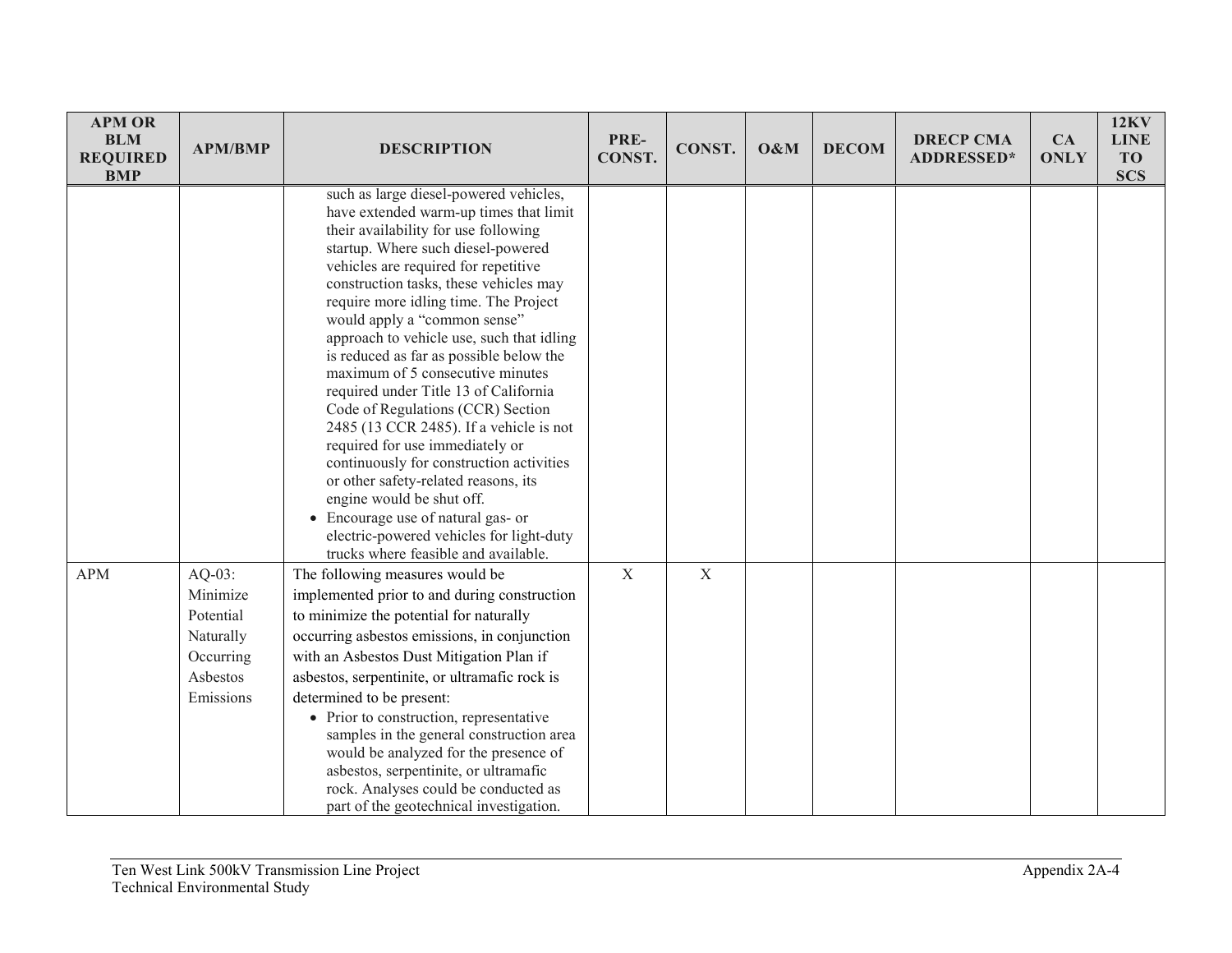| <b>APM OR</b><br><b>BLM</b><br><b>REQUIRED</b><br><b>BMP</b> | <b>APM/BMP</b> | <b>DESCRIPTION</b>                                                                                                                                                                                                                                                                                                                                                                                                                                                                                                                                                                                                                                                                                                                                                                                                                                                                                                                                                                                                                                                                                                              | PRE-<br><b>CONST.</b> | <b>CONST.</b> | O&M | <b>DECOM</b> | <b>DRECP CMA</b><br><b>ADDRESSED*</b> | CA<br><b>ONLY</b> | <b>12KV</b><br><b>LINE</b><br><b>TO</b><br><b>SCS</b> |
|--------------------------------------------------------------|----------------|---------------------------------------------------------------------------------------------------------------------------------------------------------------------------------------------------------------------------------------------------------------------------------------------------------------------------------------------------------------------------------------------------------------------------------------------------------------------------------------------------------------------------------------------------------------------------------------------------------------------------------------------------------------------------------------------------------------------------------------------------------------------------------------------------------------------------------------------------------------------------------------------------------------------------------------------------------------------------------------------------------------------------------------------------------------------------------------------------------------------------------|-----------------------|---------------|-----|--------------|---------------------------------------|-------------------|-------------------------------------------------------|
|                                                              |                | • In California, if asbestos, serpentinite,<br>or ultramafic rock is determined to be<br>present, all applicable provisions of the<br>Airborne Toxic Control Measure<br>(ATCM) for construction, grading,<br>quarrying, and surface mining<br>operations (17 CCR 93105) would be<br>implemented, including the following:<br>For disturbed areas of 1 acre or less:<br>o Construction vehicle speed at the<br>work site would be limited to 15<br>mph or less.<br>o Prior to any ground disturbance,<br>sufficient water would be applied to<br>the area to be disturbed to prevent<br>visible emissions from crossing the<br>property line if asbestos,<br>serpentinite, or ultramafic rock is<br>determined to be present.<br>o Areas to be graded or excavated<br>would be kept adequately wet to<br>prevent visible emissions from<br>crossing the property line.<br>o Storage piles would be kept<br>adequately wetted, treated with a<br>chemical dust suppressant, or<br>covered when material is not being<br>added to or removed from the pile.<br>o Equipment would be washed down<br>before moving from the property |                       |               |     |              |                                       |                   |                                                       |
|                                                              |                | onto a paved public road.                                                                                                                                                                                                                                                                                                                                                                                                                                                                                                                                                                                                                                                                                                                                                                                                                                                                                                                                                                                                                                                                                                       |                       |               |     |              |                                       |                   |                                                       |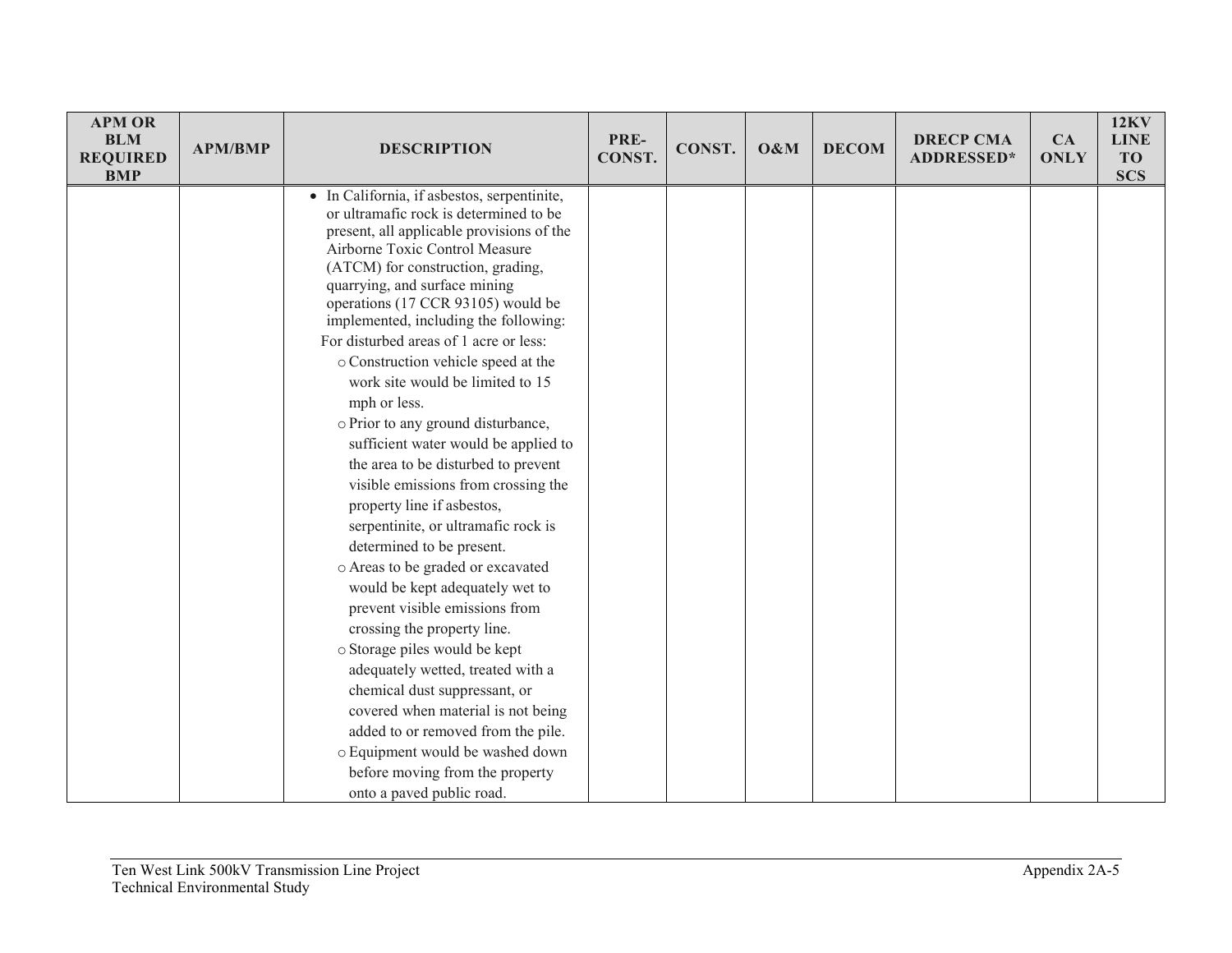| <b>APM OR</b><br><b>BLM</b><br><b>REQUIRED</b><br><b>BMP</b> | <b>APM/BMP</b>                                                                                                                  | <b>DESCRIPTION</b>                                                                                                                                                                                                                                                                                                                                                                                                                                                                                                                                                                                                                                                                                                                                                                                                              | PRE-<br><b>CONST.</b> | <b>CONST.</b>    | O&M | <b>DECOM</b> | <b>DRECP CMA</b><br><b>ADDRESSED*</b> | CA<br><b>ONLY</b> | <b>12KV</b><br><b>LINE</b><br>TO<br><b>SCS</b> |
|--------------------------------------------------------------|---------------------------------------------------------------------------------------------------------------------------------|---------------------------------------------------------------------------------------------------------------------------------------------------------------------------------------------------------------------------------------------------------------------------------------------------------------------------------------------------------------------------------------------------------------------------------------------------------------------------------------------------------------------------------------------------------------------------------------------------------------------------------------------------------------------------------------------------------------------------------------------------------------------------------------------------------------------------------|-----------------------|------------------|-----|--------------|---------------------------------------|-------------------|------------------------------------------------|
|                                                              |                                                                                                                                 | o Visible track-out on the paved<br>public road would be cleaned using<br>wet sweeping or a high-efficiency<br>particulate air-filter-equipped<br>vacuum device within 24 hours.<br>For disturbed areas of greater than 1<br>acre:<br>o Prepare an Asbestos Dust Mitigation<br>Plan and obtain approval prior to<br>construction.<br>Implement and maintain the provisions of the<br>approved Asbestos Dust Mitigation Plan from<br>the beginning of construction through the<br>duration of the construction activity.                                                                                                                                                                                                                                                                                                         |                       |                  |     |              |                                       |                   |                                                |
| <b>APM</b>                                                   | AQ-04:<br>Minimize<br>Potential<br>Emissions of<br>Naturally<br>Occurring<br>Coccidioides<br><i>immitis</i><br>Fungal<br>Spores | In addition to the AQ-1 measures to control<br>general fugitive dust emissions, the following<br>measures would be implemented prior to and<br>during construction to create awareness of the<br>risks and inhalation prevention procedures<br>with respect to Coccidioides immitis fungal<br>spores, which are naturally present in soils in<br>the desert southwest, and inhalation of which<br>can cause Valley Fever:<br>• Prior to construction, and for each phase<br>of construction, implement an<br>Environmental Awareness Program for<br>workers to ensure they are informed of<br>the risks of contracting Valley Fever<br>and the protective measures needed to<br>minimize personal exposure to fugitive<br>dust, as well as to minimize possible<br>dust exposure of nearby residents and<br>the general public. | $\mathbf X$           | $\boldsymbol{X}$ |     |              |                                       |                   | $\mathbf X$                                    |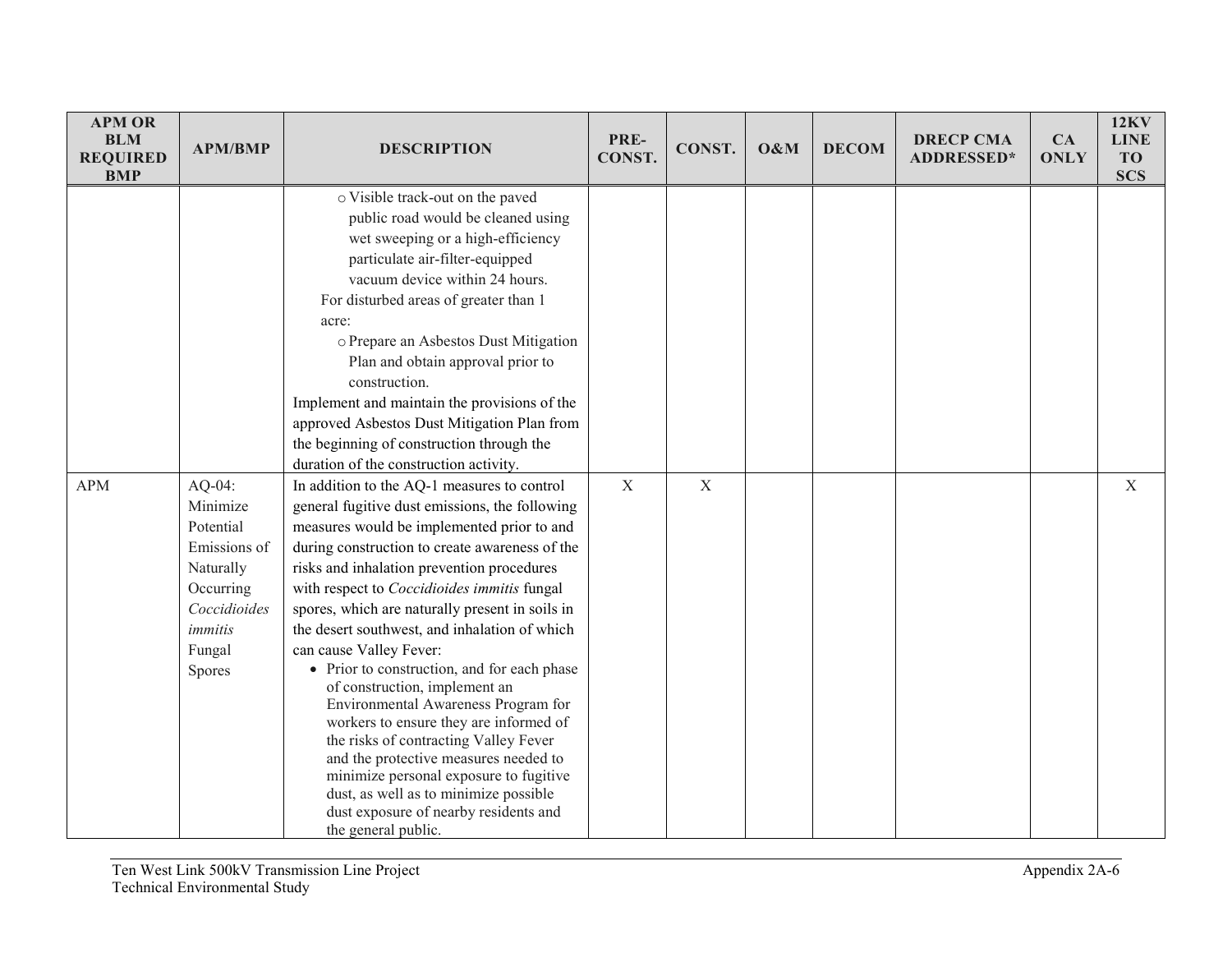| <b>APM OR</b><br><b>BLM</b><br><b>REQUIRED</b><br><b>BMP</b> | <b>APM/BMP</b>                                                       | <b>DESCRIPTION</b>                                                                                                                                                                                                                                    | PRE-<br><b>CONST.</b> | <b>CONST.</b> | 0&M | <b>DECOM</b> | <b>DRECP CMA</b><br><b>ADDRESSED*</b> | CA<br><b>ONLY</b> | <b>12KV</b><br><b>LINE</b><br>TO<br><b>SCS</b> |
|--------------------------------------------------------------|----------------------------------------------------------------------|-------------------------------------------------------------------------------------------------------------------------------------------------------------------------------------------------------------------------------------------------------|-----------------------|---------------|-----|--------------|---------------------------------------|-------------------|------------------------------------------------|
|                                                              |                                                                      | • Inform workers of the possible<br>symptoms of Valley Fever and<br>encourage them to seek medical<br>treatment if these symptoms manifest.                                                                                                           |                       |               |     |              |                                       |                   |                                                |
| <b>BMP</b>                                                   | AQ-05: $Air$<br>Quality<br>Regulation<br>and Standard<br>Conformance | All activities would meet the requirements of<br>the Clean Air Act (Sections 110, 118, 160,<br>and $176[c]$ ) and the applicable local Air<br>Quality Management jurisdiction(s). Fugitive<br>dust cannot exceed local standards and<br>requirements. | X                     | $\mathbf{X}$  | X   | $\mathbf{X}$ | LUPA-AIR-01,<br>LUPA-AIR-02           | $\mathbf{X}$      |                                                |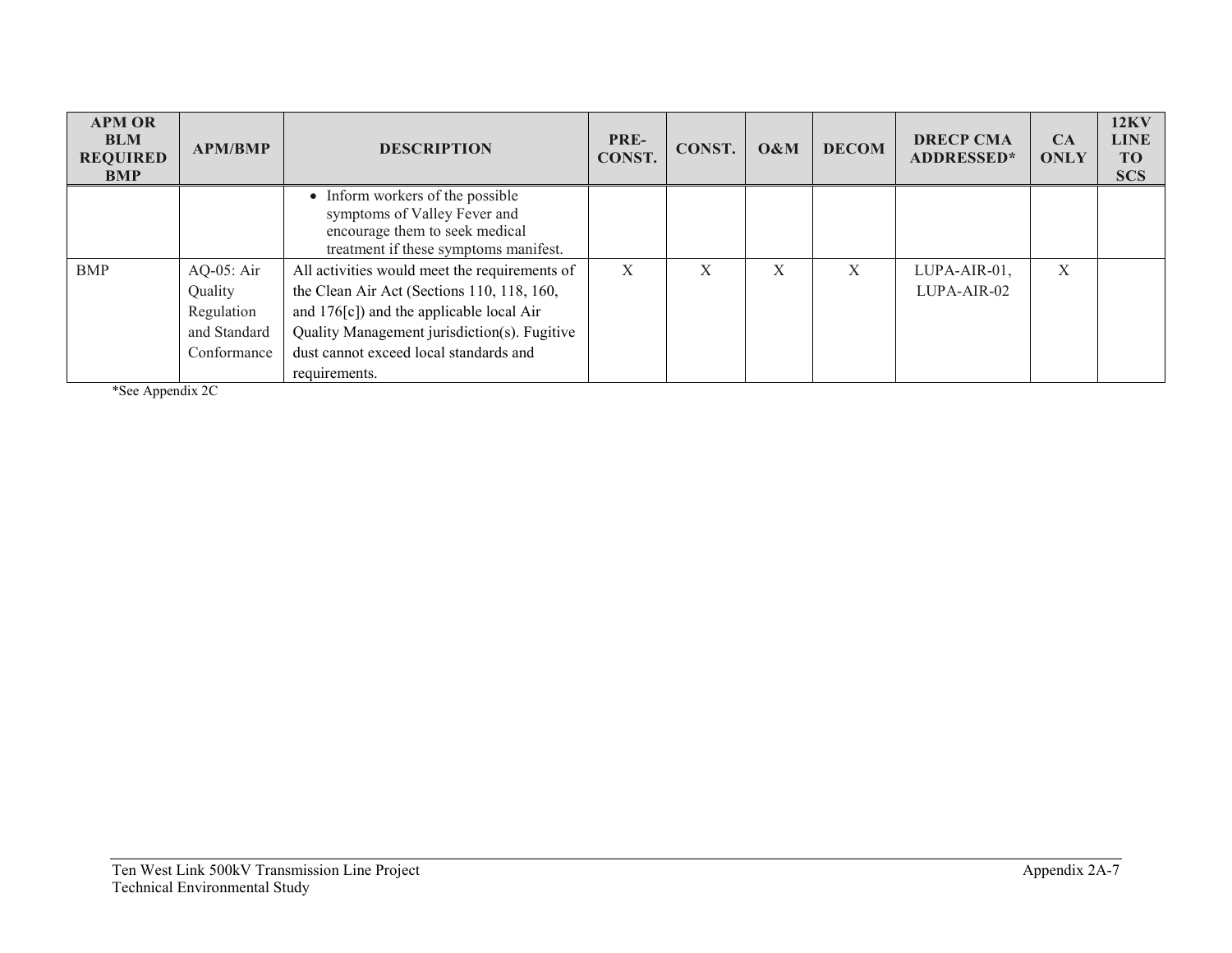## **2A.2 GEOLOGY, MINERALS, AND SOIL RESOURCES**

<span id="page-10-0"></span>

| <b>APM OR</b><br><b>BLM</b><br><b>REQUIRED</b><br><b>BMP</b> | <b>APM/BMP</b>                          | <b>DESCRIPTION</b>                                                                                                                                                                                                                                                                                                                                                                                                                                                                                                                                                                                                                                                                                                                                                                                                                                                                                                                                                                                                                                                                                                                                                                                                                         | PRE-<br><b>CONST.</b> | <b>CONST.</b> | O&M         | <b>DECOM</b> | <b>DRECP CMA</b><br><b>ADDRESSED*</b> | CA<br><b>ONLY</b> | <b>12KV</b><br><b>LINE</b><br>TO<br><b>SCS</b> |
|--------------------------------------------------------------|-----------------------------------------|--------------------------------------------------------------------------------------------------------------------------------------------------------------------------------------------------------------------------------------------------------------------------------------------------------------------------------------------------------------------------------------------------------------------------------------------------------------------------------------------------------------------------------------------------------------------------------------------------------------------------------------------------------------------------------------------------------------------------------------------------------------------------------------------------------------------------------------------------------------------------------------------------------------------------------------------------------------------------------------------------------------------------------------------------------------------------------------------------------------------------------------------------------------------------------------------------------------------------------------------|-----------------------|---------------|-------------|--------------|---------------------------------------|-------------------|------------------------------------------------|
| <b>APM</b>                                                   | GEO-01:<br>Erosion and<br>Sedimentation | DCRT would implement a SWPPP for the<br>Project. A monitoring program would be<br>established to ensure that the prescribed<br>BMPs are followed throughout transmission<br>line construction. Examples of these BMPs<br>include the following:<br>• Preparation, training, and maintenance<br>for clear work-site practices, tracking<br>controls, and materials management to<br>minimize the direct work impacts on<br>soil and erosion.<br>• Installation of temporary silt fences<br>and other containment features<br>(including gravel bags and fiber rolls)<br>surrounding work areas to prevent the<br>loss of soil during rain events and<br>other disturbances.<br>• Utilization of storm drain inlet<br>protection, including sediment filters<br>and ponding barriers, to retain<br>sediments on site and prevent excess<br>discharge into storm drains.<br>• Implementation of soil erosion<br>controls, including preservation of<br>existing vegetation, temporary soil<br>stabilization through hydroseeding,<br>mulching, and other techniques.<br>• Stockpiling soils at least 100 feet from<br>drainages to the extent possible. If soil<br>stockpiles are within 100 feet from a<br>drainage proper measures would be |                       | $\mathbf X$   | $\mathbf X$ |              | LUPA-SW-8                             |                   | $X^1$                                          |

<sup>1</sup> APS would prepare and submit a separate SWPPP for the 12kV distribution line.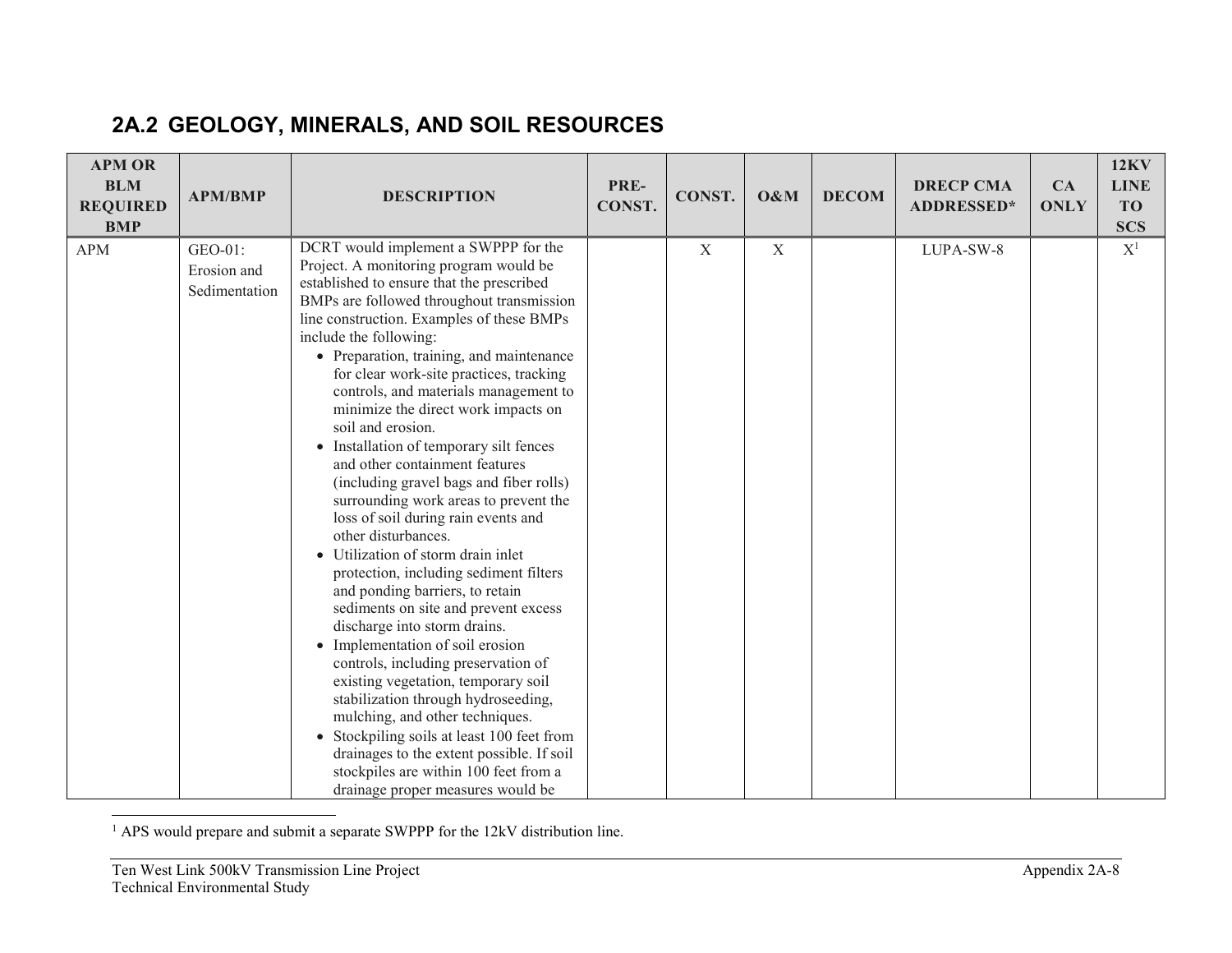| <b>APM OR</b><br><b>BLM</b><br><b>REQUIRED</b><br><b>BMP</b> | <b>APM/BMP</b> | <b>DESCRIPTION</b>                                                                                                                                                                                                                                | PRE-<br><b>CONST.</b> | <b>CONST.</b> | O&M         | <b>DECOM</b> | <b>DRECP CMA</b><br><b>ADDRESSED*</b> | CA<br><b>ONLY</b> | <b>12KV</b><br><b>LINE</b><br>TO<br><b>SCS</b> |
|--------------------------------------------------------------|----------------|---------------------------------------------------------------------------------------------------------------------------------------------------------------------------------------------------------------------------------------------------|-----------------------|---------------|-------------|--------------|---------------------------------------|-------------------|------------------------------------------------|
|                                                              |                | implemented such as soil tackifiers,<br>straw wattles around the pile, and/or<br>covering the stockpile.                                                                                                                                          |                       |               |             |              |                                       |                   |                                                |
| <b>BMP</b>                                                   | SOIL-01        | During reclamation and revegetation efforts,<br>a BLM soil scientist and/or botanist review<br>plans and approve, as appropriate, to<br>determine type and location of any<br>scarification.                                                      |                       | X             |             |              |                                       | $\mathbf X$       |                                                |
| <b>BMP</b>                                                   | SOIL-02        | During reclamation and revegetation efforts,<br>the BLM would review plans and approve,<br>as appropriate, to determine where soil<br>compaction would be appropriate, to avoid<br>potential adverse conditions created by<br>compaction.         |                       | X             |             |              |                                       | $\mathbf X$       |                                                |
| <b>BMP</b>                                                   | SOIL-03        | Covers for topsoil stockpiles would be of<br>materials resistant to damage and/or<br>degradation from exposure to ultraviolet<br>light and other elements and would be<br>replaced (as needed) if they deteriorate,<br>become worn, or damaged.   |                       | $\mathbf X$   | $\mathbf X$ | $\mathbf X$  |                                       |                   |                                                |
| <b>BMP</b>                                                   | SOIL-04        | The disruption of desert pavement and<br>desert varnish shall be minimized to the<br>extent feasible. Grading for new access<br>roads or work areas in areas covered by<br>desert pavement and/or desert varnish shall<br>be avoided if possible. |                       | $\mathbf X$   |             | $\mathbf X$  | LUPA-SW-9                             |                   |                                                |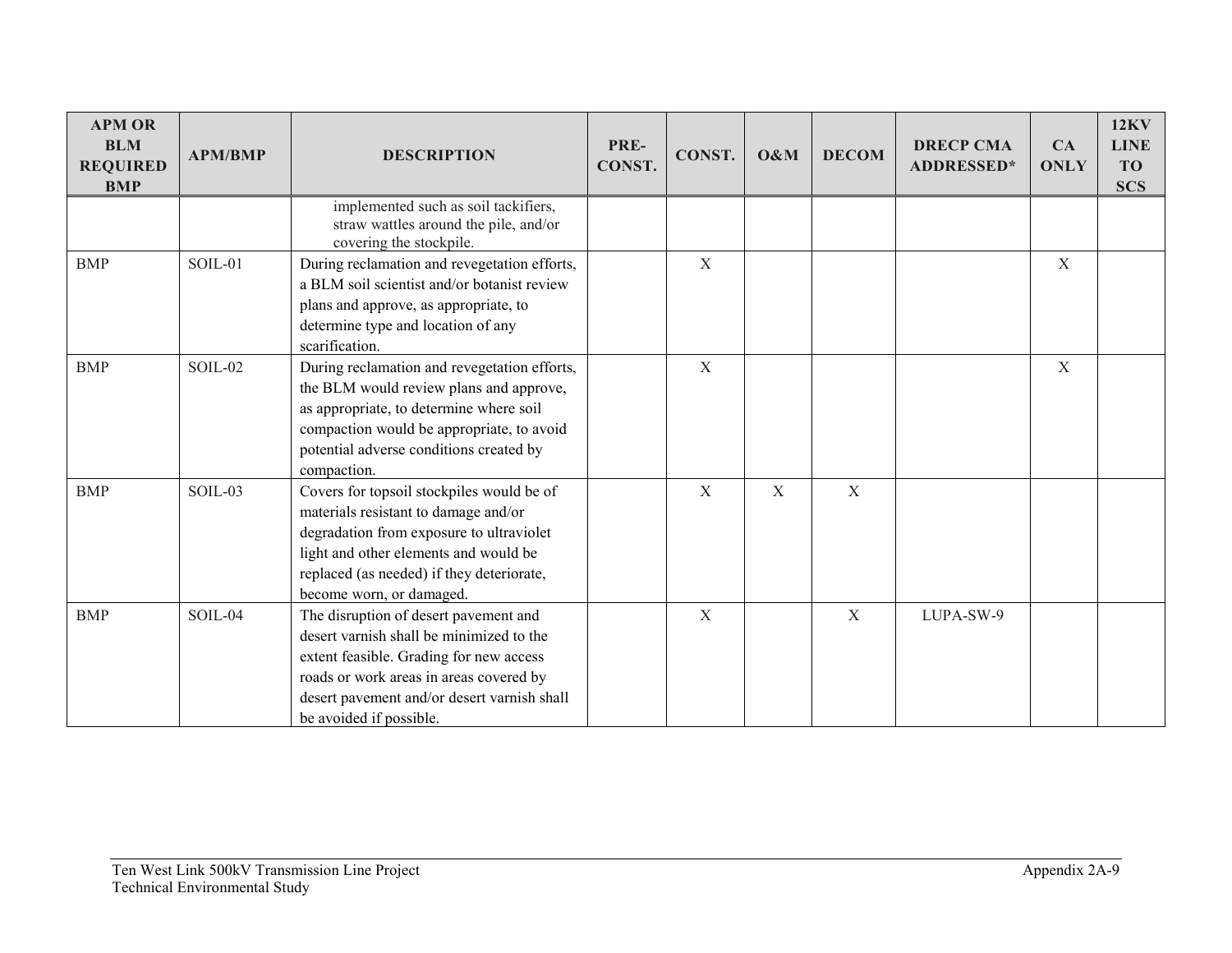| <b>APM OR</b><br><b>BLM</b><br><b>REQUIRED</b><br><b>BMP</b> | <b>APM/BMP</b> | <b>DESCRIPTION</b>                                                                                                                                                                                                                                                                                                                                                                                                                                                                                                                                                                                        | PRE-<br><b>CONST.</b> | <b>CONST.</b>    | O&M            | <b>DECOM</b> | <b>DRECP CMA</b><br><b>ADDRESSED*</b> | CA<br><b>ONLY</b> | <b>12KV</b><br><b>LINE</b><br>TO<br><b>SCS</b> |
|--------------------------------------------------------------|----------------|-----------------------------------------------------------------------------------------------------------------------------------------------------------------------------------------------------------------------------------------------------------------------------------------------------------------------------------------------------------------------------------------------------------------------------------------------------------------------------------------------------------------------------------------------------------------------------------------------------------|-----------------------|------------------|----------------|--------------|---------------------------------------|-------------------|------------------------------------------------|
| <b>BMP</b>                                                   | SOIL-05        | Desert pavement and desert varnish in<br>activity areas in California shall be assessed<br>by qualified geological or biological<br>monitors prior to construction. If<br>disturbance from an activity is likely to<br>exceed 10% of the desert pavement and/or<br>desert varnish identified within the activity<br>boundary, the BLM would determine<br>whether the erosional and ecologic impacts<br>of exceeding the 10% cap by the proposed<br>amount would be insignificant and/or<br>whether the activity should be redesigned to<br>minimize desert pavement and/or desert<br>varnish disturbance. | $\mathbf{X}$          | $\boldsymbol{X}$ |                | X            | LUPA-SW-9                             | $\mathbf X$       |                                                |
| <b>BMP</b>                                                   | SOIL-06        | Side-casting of soil during road construction<br>shall be avoided.                                                                                                                                                                                                                                                                                                                                                                                                                                                                                                                                        |                       | $\mathbf X$      |                |              | LUPA-SW-11                            | $\mathbf X$       |                                                |
| <b>BMP</b>                                                   | SOIL-07        | To the extent possible, avoid disturbance of<br>desert biologically intact soil crusts, and<br>soils highly susceptible to wind and water<br>erosion.                                                                                                                                                                                                                                                                                                                                                                                                                                                     | X                     | X                | $\overline{X}$ | X            | LUPA-SW-10                            | $\boldsymbol{X}$  |                                                |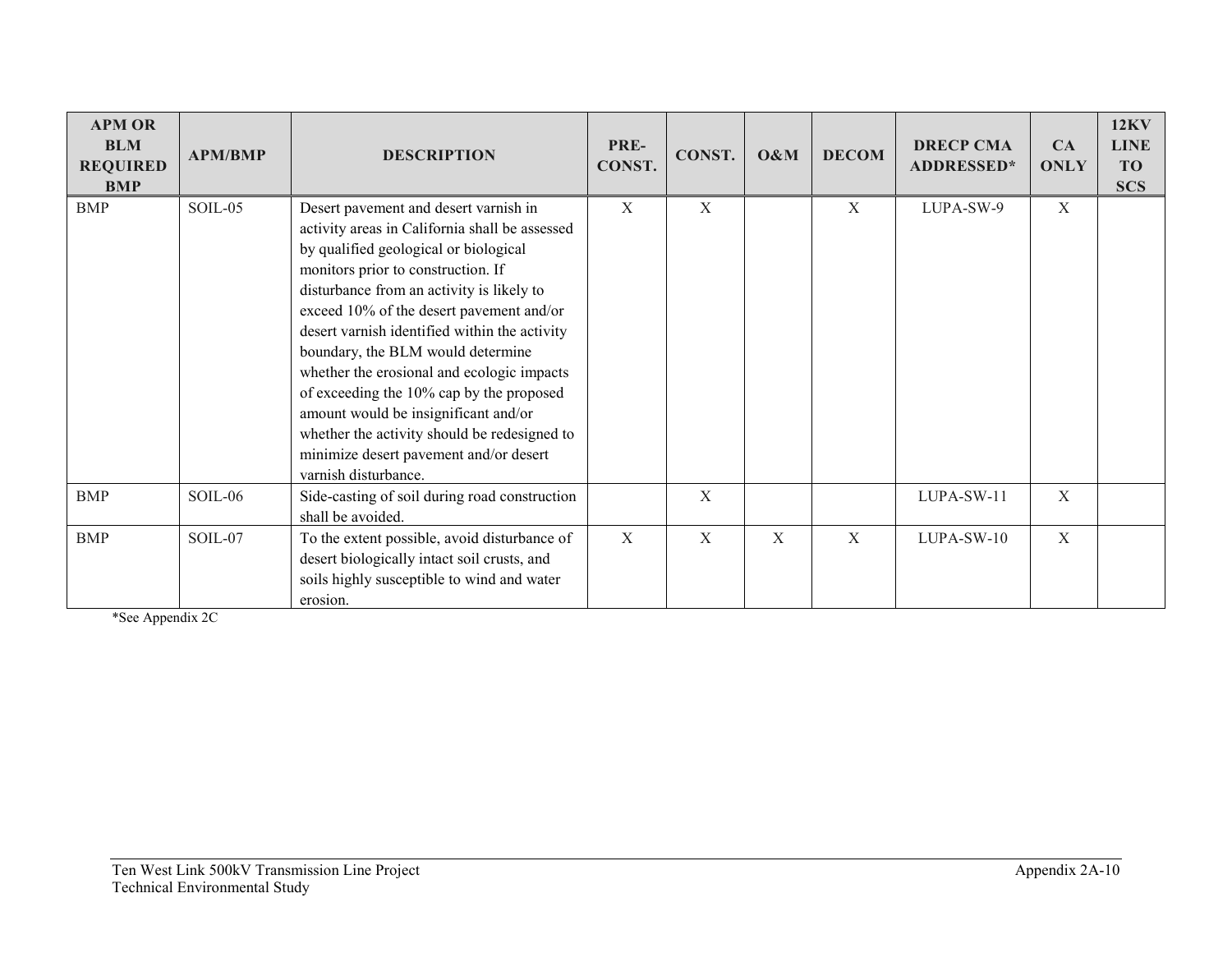## **2A.3 PALEONTOLOGICAL RESOURCES**

<span id="page-13-0"></span>

| <b>APM OR</b><br><b>BLM</b><br><b>REQUIRED</b><br><b>BMP</b> | <b>APM/BMP</b> | <b>DESCRIPTION</b>                         | PRE-<br><b>CONST.</b> | <b>CONST.</b> | $0\&M$ | <b>DECOM</b> | <b>DRECP CMA</b><br><b>ADDRESSED*</b> | CA<br><b>ONLY</b> | 12KV<br><b>LINE</b><br>TO<br><b>SCS</b> |
|--------------------------------------------------------------|----------------|--------------------------------------------|-----------------------|---------------|--------|--------------|---------------------------------------|-------------------|-----------------------------------------|
| <b>APM</b>                                                   | PALEO-01:      | DCRT would prepare a Paleontological       | X                     | X             |        |              | LUPA-PALEO-3                          |                   | X                                       |
|                                                              | Paleontologica | Resources Treatment Plan that would        |                       |               |        |              |                                       |                   |                                         |
|                                                              | Resources      | describe procedures to be followed in the  |                       |               |        |              |                                       |                   |                                         |
|                                                              | Treatment      | event of the discovery of paleontological  |                       |               |        |              |                                       |                   |                                         |
|                                                              | Plan           | resources during implementation of the     |                       |               |        |              |                                       |                   |                                         |
|                                                              |                | Project. Upon approval of the draft plan,  |                       |               |        |              |                                       |                   |                                         |
|                                                              |                | DCRT would follow the procedures set forth |                       |               |        |              |                                       |                   |                                         |
|                                                              |                | in that Plan during implementation of the  |                       |               |        |              |                                       |                   |                                         |
|                                                              |                | Project.                                   |                       |               |        |              |                                       |                   |                                         |
| <b>BMP</b>                                                   | PALEO-02:      | A qualified paleontologist or geologist    | X                     | X             |        |              | LUPA-PALEO-4                          |                   | X                                       |
|                                                              | Paleontologica | qualified in paleontological evaluations   |                       |               |        |              |                                       |                   |                                         |
|                                                              | Resources      | would provide monitoring for               |                       |               |        |              |                                       |                   |                                         |
|                                                              | Monitor        | paleontological resources during           |                       |               |        |              |                                       |                   |                                         |
|                                                              |                | construction in areas of high or unknown   |                       |               |        |              |                                       |                   |                                         |
|                                                              |                | fossil potential.                          |                       |               |        |              |                                       |                   |                                         |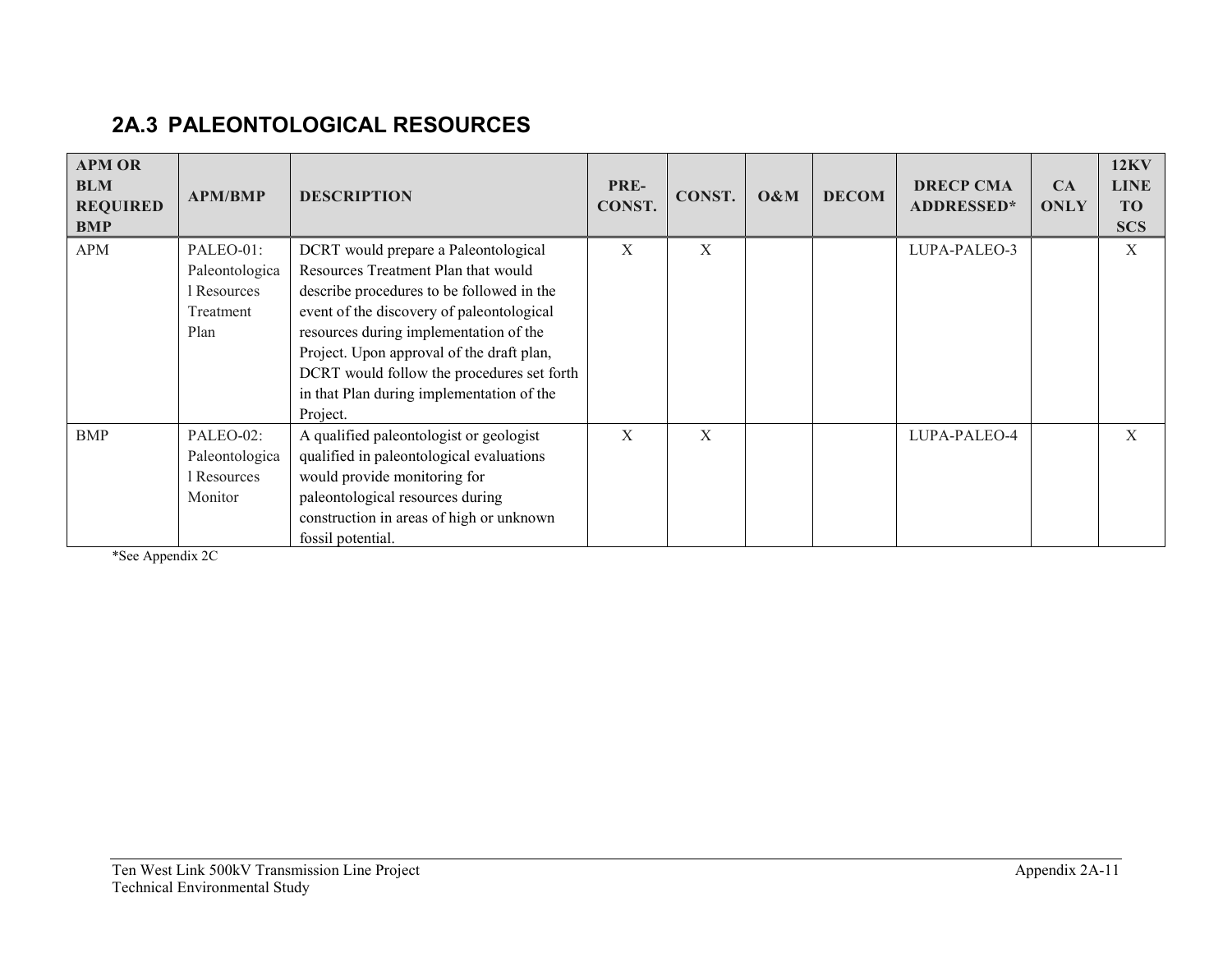#### **2A.4 BIOLOGICAL RESOURCES (VEGETATION, INCLUDING SPECIAL STATUS SPECIES, AND WILDLIFE, INCLUDING SPECIAL STATUS SPECIES AND MIGRATORY BIRDS**

<span id="page-14-0"></span>

| <b>APM OR</b><br><b>BLM</b><br><b>REQUIRED</b><br><b>BMP</b> | <b>APM/BMP</b> | <b>DESCRIPTION</b>                          | PRE-<br><b>CONST.</b> | <b>CONST.</b> | O&M         | <b>DECOM</b> | <b>DRECP CMA</b><br><b>ADDRESSED*</b> | CA<br><b>ONLY</b> | <b>12KV</b><br><b>LINE</b><br><b>TO</b><br><b>SCS</b> |
|--------------------------------------------------------------|----------------|---------------------------------------------|-----------------------|---------------|-------------|--------------|---------------------------------------|-------------------|-------------------------------------------------------|
| <b>APM</b>                                                   | $BIO-01$ :     | Before starting any work, including         | X                     | $\mathbf X$   | $\mathbf X$ | $\mathbf X$  | LUPA-BIO-5                            |                   | X                                                     |
|                                                              | Worker         | mowing, staging, installing stormwater      |                       |               |             |              |                                       |                   |                                                       |
|                                                              | Environmental  | control structures, implementing other      |                       |               |             |              |                                       |                   |                                                       |
|                                                              | Awareness      | BMPs, removing trees, construction, and     |                       |               |             |              |                                       |                   |                                                       |
|                                                              | Program        | restoration, all employees and contractors  |                       |               |             |              |                                       |                   |                                                       |
|                                                              |                | performing activities and new construction  |                       |               |             |              |                                       |                   |                                                       |
|                                                              |                | would receive training on environmental     |                       |               |             |              |                                       |                   |                                                       |
|                                                              |                | requirements that apply to their job duties |                       |               |             |              |                                       |                   |                                                       |
|                                                              |                | and work. If additional crewmembers         |                       |               |             |              |                                       |                   |                                                       |
|                                                              |                | arrive later in the job, they would be      |                       |               |             |              |                                       |                   |                                                       |
|                                                              |                | required to complete the training before    |                       |               |             |              |                                       |                   |                                                       |
|                                                              |                | beginning work. Training would include a    |                       |               |             |              |                                       |                   |                                                       |
|                                                              |                | discussion of the avoidance and             |                       |               |             |              |                                       |                   |                                                       |
|                                                              |                | minimization measures being implemented     |                       |               |             |              |                                       |                   |                                                       |
|                                                              |                | and would include information on the        |                       |               |             |              |                                       |                   |                                                       |
|                                                              |                | Federal and state Endangered Species Acts   |                       |               |             |              |                                       |                   |                                                       |
|                                                              |                | and the consequences of not complying       |                       |               |             |              |                                       |                   |                                                       |
|                                                              |                | with these Acts. An educational brochure    |                       |               |             |              |                                       |                   |                                                       |
|                                                              |                | would be provided to construction crews     |                       |               |             |              |                                       |                   |                                                       |
|                                                              |                | working on the Project. This brochure       |                       |               |             |              |                                       |                   |                                                       |
|                                                              |                | would include color photographs of          |                       |               |             |              |                                       |                   |                                                       |
|                                                              |                | special-status species as well as a         |                       |               |             |              |                                       |                   |                                                       |
|                                                              |                | discussion of avoidance and minimization    |                       |               |             |              |                                       |                   |                                                       |
|                                                              |                | measures.                                   |                       |               |             |              |                                       |                   |                                                       |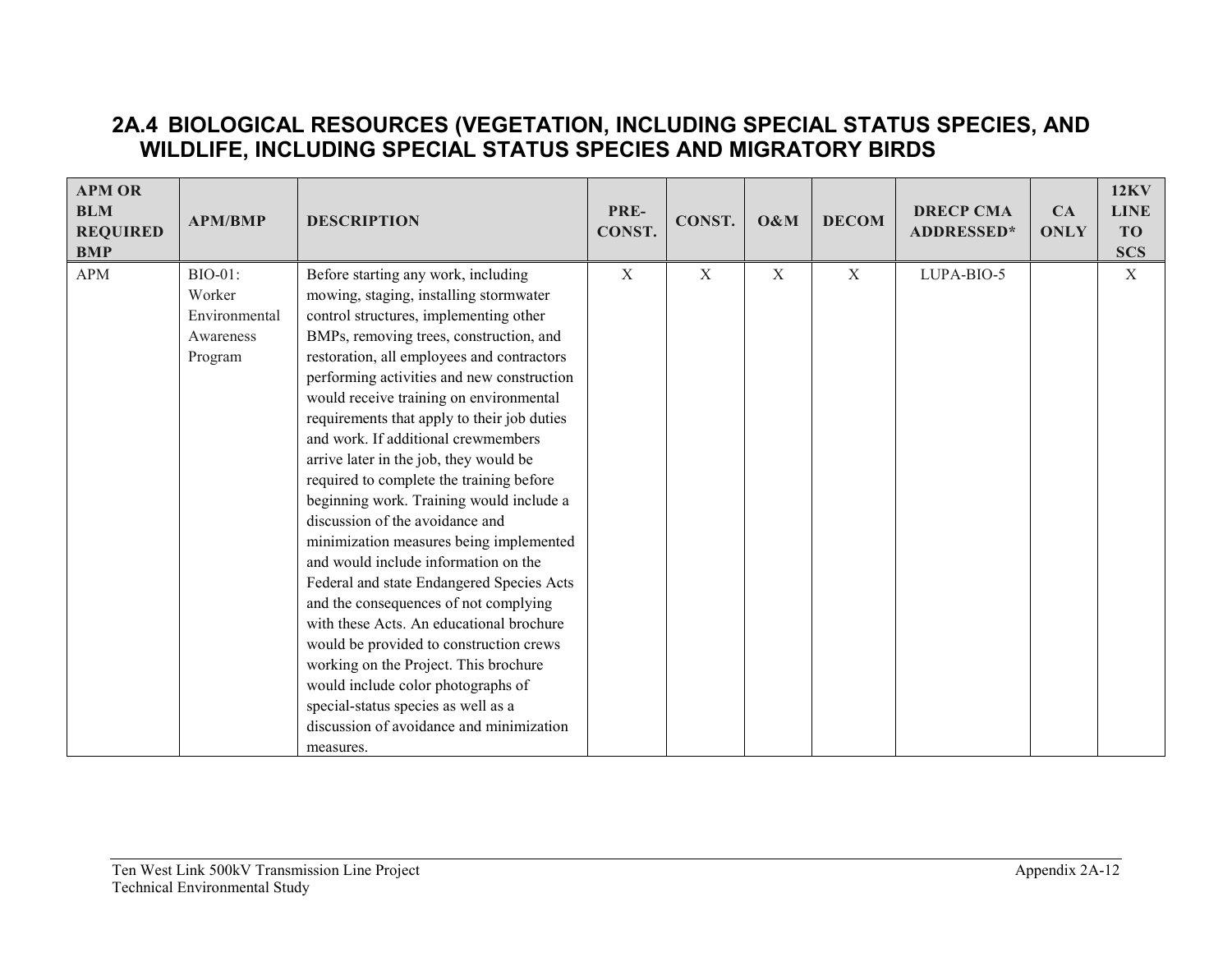| <b>APM OR</b><br><b>BLM</b><br><b>REQUIRED</b><br><b>BMP</b> | <b>APM/BMP</b>                                                              | <b>DESCRIPTION</b>                                                                                                                                                                                                                                                                                                                                                                     | PRE-<br><b>CONST.</b> | <b>CONST.</b>  | O&M         | <b>DECOM</b> | <b>DRECP CMA</b><br><b>ADDRESSED*</b>                                                                                                                                  | CA<br><b>ONLY</b> | <b>12KV</b><br><b>LINE</b><br><b>TO</b><br><b>SCS</b> |
|--------------------------------------------------------------|-----------------------------------------------------------------------------|----------------------------------------------------------------------------------------------------------------------------------------------------------------------------------------------------------------------------------------------------------------------------------------------------------------------------------------------------------------------------------------|-----------------------|----------------|-------------|--------------|------------------------------------------------------------------------------------------------------------------------------------------------------------------------|-------------------|-------------------------------------------------------|
| <b>BMP</b>                                                   | $BIO-01$ :<br>Worker<br>Environmental<br>Awareness<br>Program               | The worker education program would<br>provide interpretation for non-English<br>speaking workers.                                                                                                                                                                                                                                                                                      | X                     | $\mathbf X$    | $\mathbf X$ | $\mathbf X$  | LUPA BIO-5                                                                                                                                                             |                   | X                                                     |
| <b>APM</b>                                                   | <b>BIO-02:</b><br>Biological<br>Monitoring and<br>Preconstruction<br>Survey | A qualified biological monitor would be<br>present on the Project site during all work<br>activities within habitat of special-status<br>animal species. The qualified biologist<br>would conduct a preconstruction survey of<br>those areas immediately before work<br>activities begin and would locate and fence<br>off any present individuals of special status<br>plant species. | $\mathbf X$           | $\overline{X}$ |             | X            | LUPA-BIO-2,<br>LUPA-BIO-<br>DUNE-5,<br>LUPA-BIO-IFS-<br>6,<br>LUPA-BIO-IFS-<br>7.<br>LUPA-BIO-IFS-<br>12,<br>DFA-BIO-IFS-1,<br>DFA-BIO-IFS-2,<br>LUPA-BIO-<br>RIPWET-3 |                   | $\mathbf{X}$                                          |
| <b>BMP</b>                                                   | $BIO-02$ :<br>Biological<br>Monitoring and<br>Preconstruction<br>Survey     | Multiple biological monitors would be<br>provided so any work site within habitat of<br>special status species is monitored<br>concurrently if needed.                                                                                                                                                                                                                                 | X                     | $\mathbf{X}$   |             | X            | LUPA-BIO-2,<br>LUPA-BIO-<br>DUNE-5                                                                                                                                     |                   | X                                                     |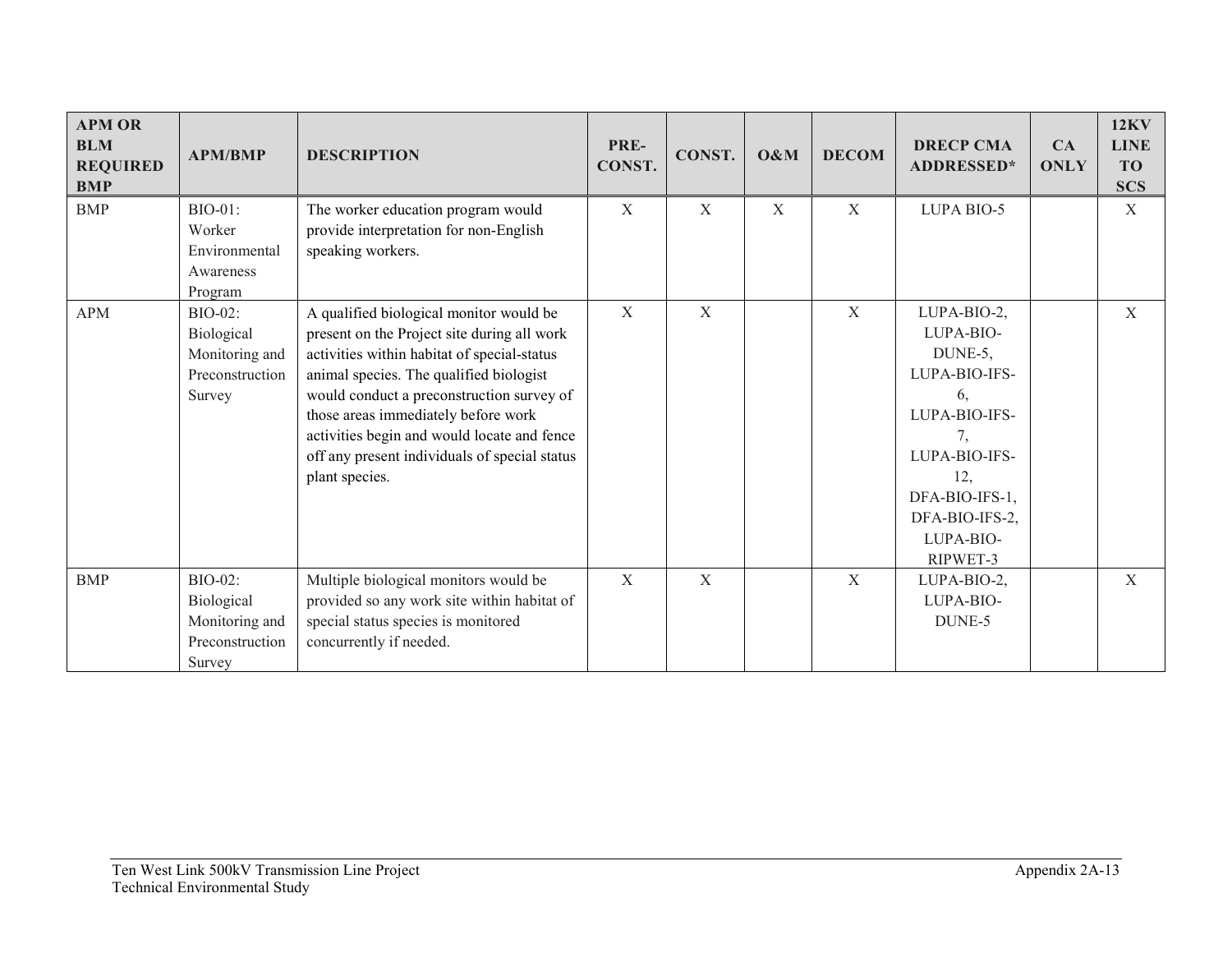| <b>APM OR</b><br><b>BLM</b><br><b>REQUIRED</b><br><b>BMP</b> | <b>APM/BMP</b>                                                       | <b>DESCRIPTION</b>                                                                                                                                                                                                                                                                                                                                                             | PRE-<br><b>CONST.</b> | <b>CONST.</b> | O&M         | <b>DECOM</b> | <b>DRECP CMA</b><br><b>ADDRESSED*</b> | CA<br><b>ONLY</b> | <b>12KV</b><br><b>LINE</b><br>TO<br><b>SCS</b> |
|--------------------------------------------------------------|----------------------------------------------------------------------|--------------------------------------------------------------------------------------------------------------------------------------------------------------------------------------------------------------------------------------------------------------------------------------------------------------------------------------------------------------------------------|-----------------------|---------------|-------------|--------------|---------------------------------------|-------------------|------------------------------------------------|
| <b>APM</b>                                                   | <b>BIO-03:</b><br>Approved<br>Work Areas                             | To the extent practicable, stockpiling of<br>material would be allowed only within the<br>established work area. Vehicles and<br>equipment would be parked on pavement,<br>existing roads, and previously disturbed<br>areas within identified work areas or access<br>roads.                                                                                                  | X                     | $\mathbf X$   |             | $\mathbf X$  | LUPA-BIO-13                           |                   | $\mathbf X$                                    |
| <b>BMP</b>                                                   | <b>BIO-03:</b><br>Approved<br>Work Areas                             | The BLM would approve areas to be used<br>for stockpiling, vehicle parking, or other<br>construction support activity that would<br>occur outside established work areas.                                                                                                                                                                                                      | $\mathbf X$           | $\mathbf X$   |             |              | LUPA-BIO-13                           |                   | $\mathbf X$                                    |
| <b>APM</b>                                                   | $BIO-04$ :<br>Environmental-<br>ly Sensitive<br>Areas and<br>Fencing | Environmentally sensitive areas, such as<br>the riparian areas, xeroriparian washes, and<br>other habitat of special status species,<br>would be identified in the field. Barrier<br>fences or stakes would be installed at the<br>edge of the easement or around the<br>sensitive area to minimize the possibility of<br>inadvertently encroaching into sensitive<br>habitat. | $\mathbf X$           | $\mathbf X$   |             |              | LUPA-BIO-3,<br>LUPA-BIO-13            |                   | $\mathbf X$                                    |
| <b>APM</b>                                                   | <b>BIO-05:</b><br>Additional<br>Prohibitions                         | Trash dumping, firearms, open fires, and<br>pets would be prohibited at all work<br>locations and access roads. Smoking would<br>be prohibited along the Project alignment.                                                                                                                                                                                                    | $\mathbf X$           | $\mathbf X$   | $\mathbf X$ | $\mathbf X$  | LUPA-BIO-6,<br>LUPA-BIO-14            |                   | $\mathbf X$                                    |
| <b>APM</b>                                                   | BIO-06: Trash<br>Handling                                            | All food scraps, wrappers, food containers,<br>cans, bottles, and other trash from the work<br>area would be disposed of in closed trash<br>containers.                                                                                                                                                                                                                        | $\mathbf X$           | $\mathbf X$   | $\mathbf X$ | $\mathbf X$  | LUPA-BIO-6,<br>LUPA-BIO-14            |                   | $\mathbf X$                                    |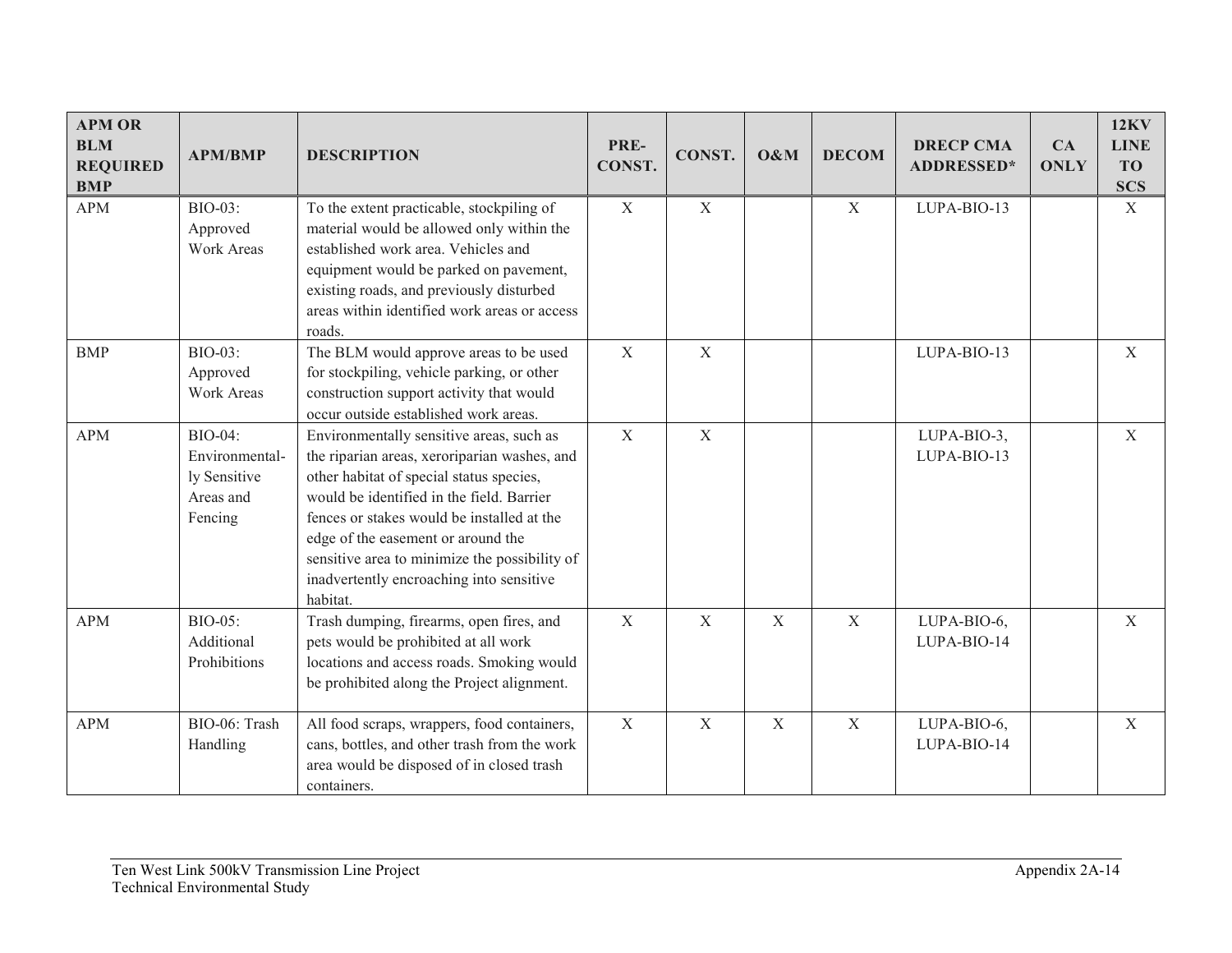| <b>APM OR</b><br><b>BLM</b><br><b>REQUIRED</b><br><b>BMP</b> | <b>APM/BMP</b> | <b>DESCRIPTION</b>                           | PRE-<br><b>CONST.</b> | <b>CONST.</b> | $0\&M$ | <b>DECOM</b> | <b>DRECP CMA</b><br><b>ADDRESSED*</b> | CA<br><b>ONLY</b> | <b>12KV</b><br><b>LINE</b><br>TO<br><b>SCS</b> |
|--------------------------------------------------------------|----------------|----------------------------------------------|-----------------------|---------------|--------|--------------|---------------------------------------|-------------------|------------------------------------------------|
| <b>APM</b>                                                   | <b>BIO-07:</b> | No monofilament plastic would be used for    |                       | X             |        |              | LUPA-BIO-9                            |                   | X                                              |
|                                                              | Monofilament   | erosion control (for example, matting, fiber |                       |               |        |              |                                       |                   |                                                |
|                                                              | Plastic        | roll, wattles, silt fencing backing).        |                       |               |        |              |                                       |                   |                                                |
|                                                              |                | Appropriate materials include burlap,        |                       |               |        |              |                                       |                   |                                                |
|                                                              |                | coconut fiber, or other materials as         |                       |               |        |              |                                       |                   |                                                |
|                                                              |                | identified in the general and site-specific  |                       |               |        |              |                                       |                   |                                                |
|                                                              |                | SWPPP.                                       |                       |               |        |              |                                       |                   |                                                |
| <b>APM</b>                                                   | <b>BIO-08:</b> | Vehicular and equipment refueling should     | X                     | X             |        |              | LUPA-BIO-9                            |                   | $\mathbf X$                                    |
|                                                              | Refueling      | not occur within 100 feet of a wetland or    |                       |               |        |              |                                       |                   |                                                |
|                                                              |                | drainage unless secondary containment is     |                       |               |        |              |                                       |                   |                                                |
|                                                              |                | constructed, for example, a berm and lined   |                       |               |        |              |                                       |                   |                                                |
|                                                              |                | refueling area. Proper spill prevention and  |                       |               |        |              |                                       |                   |                                                |
|                                                              |                | cleanup equipment would be maintained in     |                       |               |        |              |                                       |                   |                                                |
|                                                              |                | all refueling areas in accordance with the   |                       |               |        |              |                                       |                   |                                                |
|                                                              |                | Spill Prevention, Control, and               |                       |               |        |              |                                       |                   |                                                |
|                                                              |                | Countermeasures Plan (SPCC) for the          |                       |               |        |              |                                       |                   |                                                |
|                                                              |                | Project.                                     |                       |               |        |              |                                       |                   |                                                |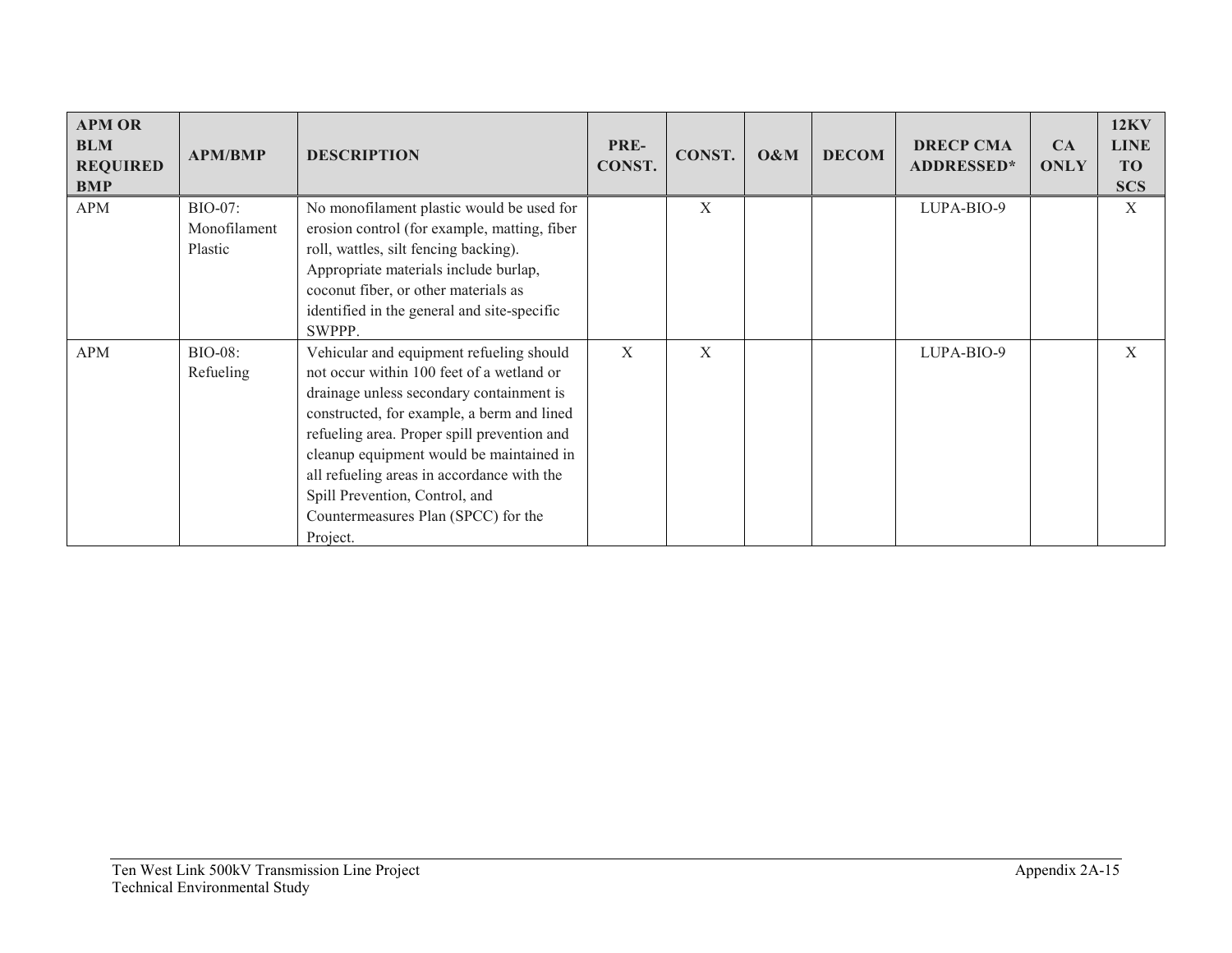| <b>APM OR</b><br><b>BLM</b><br><b>REQUIRED</b><br><b>BMP</b> | <b>APM/BMP</b>                                | <b>DESCRIPTION</b>                                                                                                                                                                                                                                                                                                                                                                                                                                                                                                                                                                                                                                                                                                 | PRE-<br><b>CONST.</b> | <b>CONST.</b> | O&M | <b>DECOM</b> | <b>DRECP CMA</b><br><b>ADDRESSED*</b> | CA<br><b>ONLY</b> | <b>12KV</b><br><b>LINE</b><br><b>TO</b><br><b>SCS</b> |
|--------------------------------------------------------------|-----------------------------------------------|--------------------------------------------------------------------------------------------------------------------------------------------------------------------------------------------------------------------------------------------------------------------------------------------------------------------------------------------------------------------------------------------------------------------------------------------------------------------------------------------------------------------------------------------------------------------------------------------------------------------------------------------------------------------------------------------------------------------|-----------------------|---------------|-----|--------------|---------------------------------------|-------------------|-------------------------------------------------------|
| <b>APM</b>                                                   | BIO-09: Escape<br>Ramps                       | All excavated steep-walled holes or<br>trenches more than 1-foot-deep would be<br>covered at the end of each working day<br>with plywood or similar material or would<br>be provided with one or more escape ramps<br>constructed of earth fill or wooden planks.<br>Each trench or hole would be inspected for<br>wildlife at the beginning of each work day<br>and before such holes or trenches are filled.<br>Wildlife found trapped in trenches or holes<br>would be relocated to suitable habitat<br>outside the work area. If possible, pipes<br>and culverts greater than 3 inches in<br>diameter would be stored on dunnage to<br>prevent wildlife from taking refuge in<br>them, to the extent feasible. | X                     | $\mathbf X$   |     |              | LUPA-BIO-14                           |                   |                                                       |
| <b>APM</b>                                                   | <b>BIO-10:</b><br>Erosion and<br>Dust Control | The BMPs included in the SWPPP would<br>be implemented during construction to<br>minimize impacts associated with erosion.<br>Watering for dust control during<br>construction would also be used as<br>described previously (AQ-01). Watering<br>shall not result in prolonged ponding of<br>surface water that could attract wildlife to<br>the work area. Minimal or no vegetation<br>clearing and/or soil disturbance would be<br>conducted for site access and construction<br>in areas with suitable topography (i.e.,<br>overland driving/overland access).                                                                                                                                                 |                       | $\mathbf X$   |     |              | LUPA-BIO-9                            |                   | $\mathbf{X}^2$                                        |

<sup>&</sup>lt;sup>2</sup> APS would prepare, submit, and adhere to the BMPs in a separate SWPPP for the 12kV distribution line.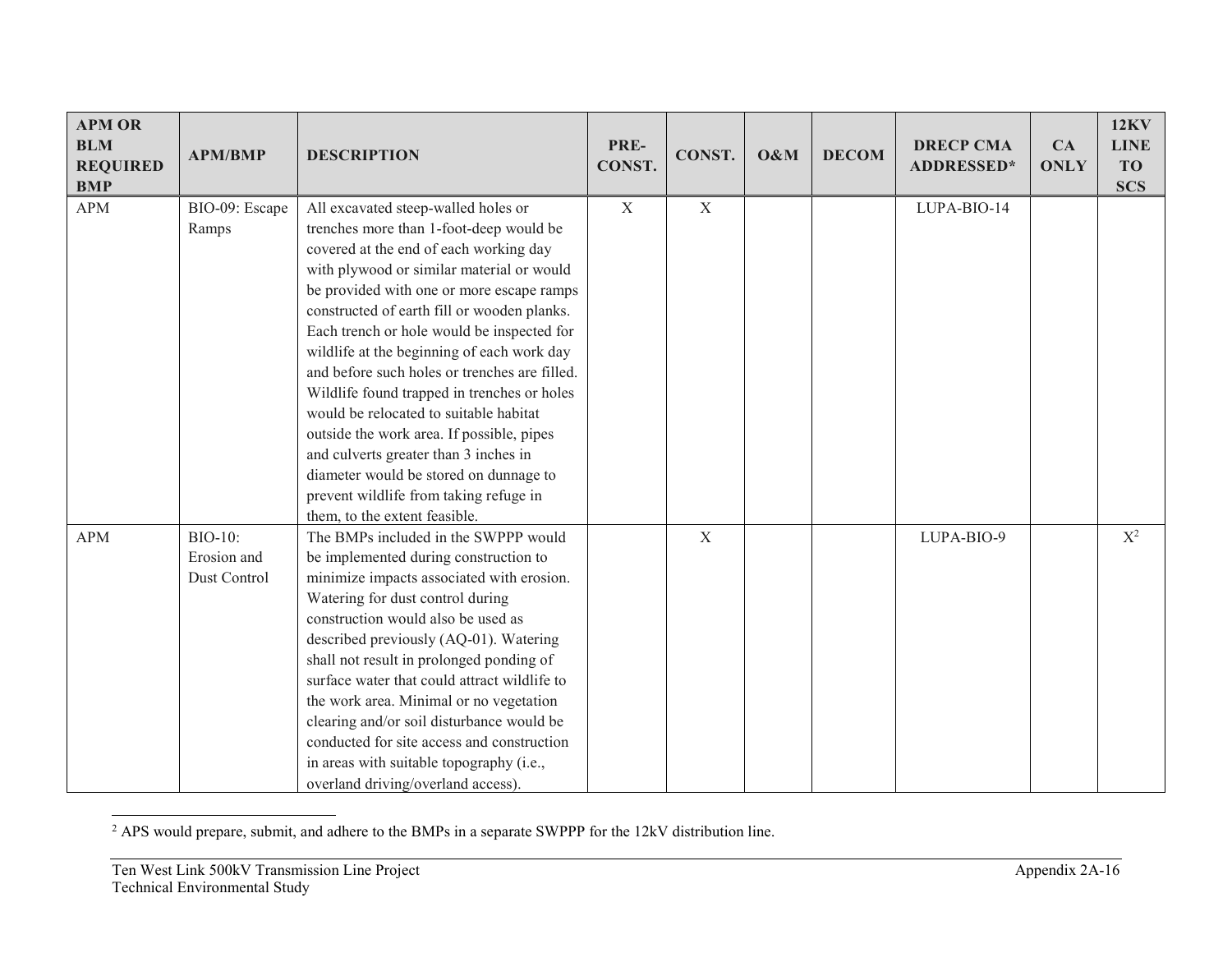| <b>APM OR</b><br><b>BLM</b><br><b>REQUIRED</b><br><b>BMP</b> | <b>APM/BMP</b> | <b>DESCRIPTION</b>                          | PRE-<br><b>CONST.</b> | <b>CONST.</b> | O&M         | <b>DECOM</b> | <b>DRECP CMA</b><br><b>ADDRESSED*</b> | CA<br><b>ONLY</b> | <b>12KV</b><br><b>LINE</b><br>TO<br><b>SCS</b> |
|--------------------------------------------------------------|----------------|---------------------------------------------|-----------------------|---------------|-------------|--------------|---------------------------------------|-------------------|------------------------------------------------|
| <b>APM</b>                                                   | BIO-11:        | The Vegetation Management Plan              |                       | $\mathbf X$   | $\mathbf X$ |              | LUPA-BIO-3,                           |                   | $X^3$                                          |
|                                                              | Vegetation     | (Appendix 2B) would be approved by the      |                       |               |             |              | LUPA-BIO-7,                           |                   |                                                |
|                                                              | Management     | BLM and implemented. That Plan              |                       |               |             |              | LUPA-BIO-8,                           |                   |                                                |
|                                                              | Plan           | describes the surveys, permitting, fee      |                       |               |             |              | LUPA-BIO-13,                          |                   |                                                |
|                                                              |                | payments, and plant protection to be        |                       |               |             |              | LUPA-BIO-                             |                   |                                                |
|                                                              |                | conducted in areas where Project design     |                       |               |             |              | RIPWET-1,                             |                   |                                                |
|                                                              |                | would not eliminate the need for vegetation |                       |               |             |              | LUPA-BIO-SVF-                         |                   |                                                |
|                                                              |                | control for the Project to be in compliance |                       |               |             |              |                                       |                   |                                                |
|                                                              |                | with NERC requirements. Vegetation          |                       |               |             |              | DFA-VPL-BIO-                          |                   |                                                |
|                                                              |                | would be trimmed or otherwise controlled    |                       |               |             |              | FIRE-1                                |                   |                                                |
|                                                              |                | for safe operation of the transmission line |                       |               |             |              |                                       |                   |                                                |
|                                                              |                | and would be designed to minimize           |                       |               |             |              |                                       |                   |                                                |
|                                                              |                | impacts on special status species to the    |                       |               |             |              |                                       |                   |                                                |
|                                                              |                | extent practicable. At a minimum,           |                       |               |             |              |                                       |                   |                                                |
|                                                              |                | vegetation treatments shall incorporate the |                       |               |             |              |                                       |                   |                                                |
|                                                              |                | measures identified in the June 2016        |                       |               |             |              |                                       |                   |                                                |
|                                                              |                | Memorandum of Understanding regarding       |                       |               |             |              |                                       |                   |                                                |
|                                                              |                | vegetation management along ROW for         |                       |               |             |              |                                       |                   |                                                |
|                                                              |                | electrical transmission and distribution    |                       |               |             |              |                                       |                   |                                                |
|                                                              |                | facilities (USDA 2016). The Plan also       |                       |               |             |              |                                       |                   |                                                |
|                                                              |                | would describe how vegetation would be      |                       |               |             |              |                                       |                   |                                                |
|                                                              |                | salvaged, as needed, in order to comply     |                       |               |             |              |                                       |                   |                                                |
|                                                              |                | with the applicable Arizona Native Plant    |                       |               |             |              |                                       |                   |                                                |
|                                                              |                | Law and California regulations.             |                       |               |             |              |                                       |                   |                                                |

<sup>&</sup>lt;sup>3</sup> APS is currently compiling vegetation maintenance activities into a Vegetation Management Plan specific to the 12kV distribution line per BLM IM-2018-070.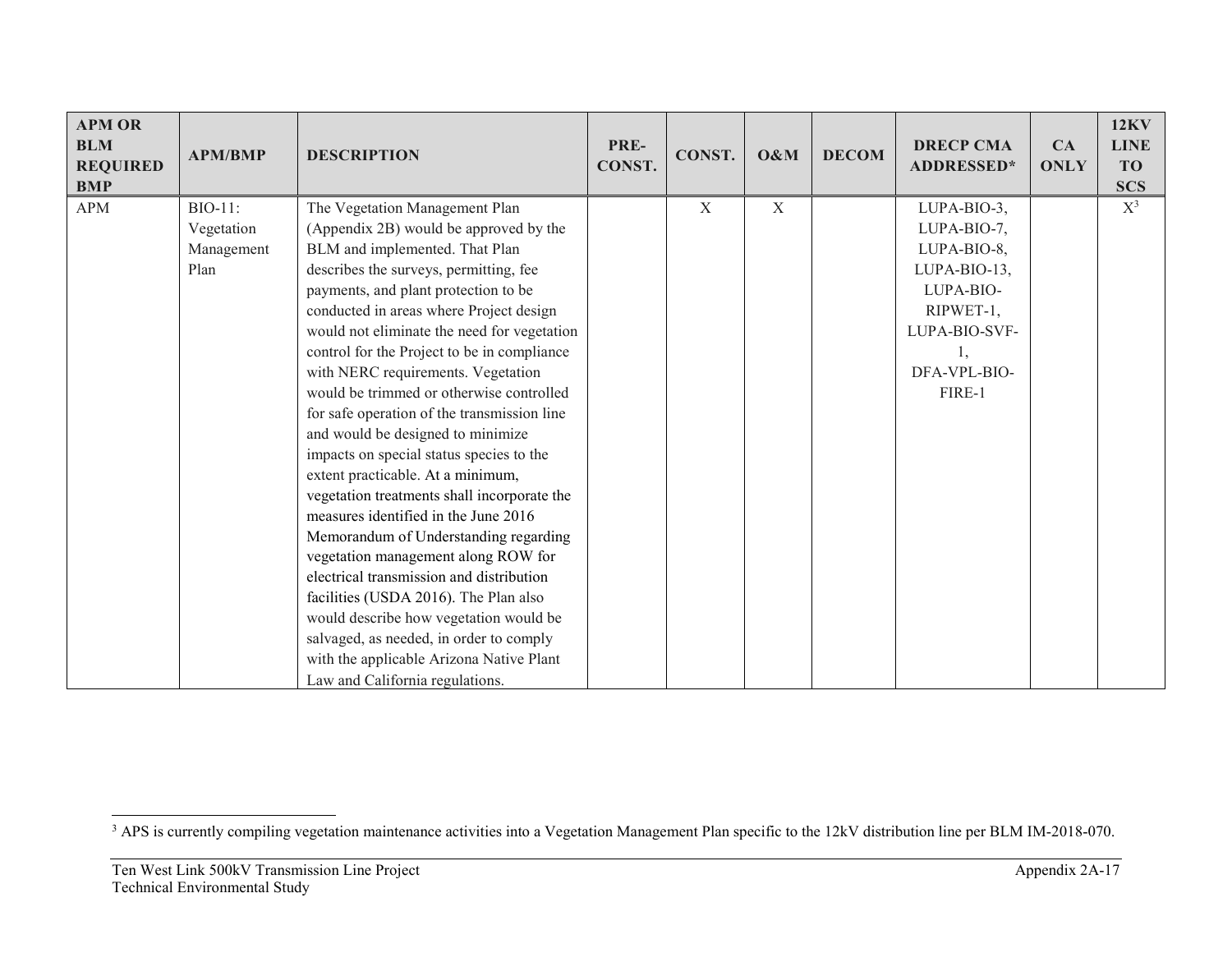| <b>APM OR</b><br><b>BLM</b><br><b>REQUIRED</b><br><b>BMP</b> | <b>APM/BMP</b>                                     | <b>DESCRIPTION</b>                                                                                                                                                                                                                                                                                                                                                                                                                                                                                                                                                                                                                                                                                                                                                                                                                                                                                                                                               | PRE-<br><b>CONST.</b> | <b>CONST.</b> | O&M         | <b>DECOM</b> | <b>DRECP CMA</b><br><b>ADDRESSED*</b>                                                                                        | CA<br><b>ONLY</b> | <b>12KV</b><br><b>LINE</b><br>TO<br><b>SCS</b> |
|--------------------------------------------------------------|----------------------------------------------------|------------------------------------------------------------------------------------------------------------------------------------------------------------------------------------------------------------------------------------------------------------------------------------------------------------------------------------------------------------------------------------------------------------------------------------------------------------------------------------------------------------------------------------------------------------------------------------------------------------------------------------------------------------------------------------------------------------------------------------------------------------------------------------------------------------------------------------------------------------------------------------------------------------------------------------------------------------------|-----------------------|---------------|-------------|--------------|------------------------------------------------------------------------------------------------------------------------------|-------------------|------------------------------------------------|
| <b>BMP</b>                                                   | <b>BIO-11:</b><br>Vegetation<br>Management<br>Plan | In addition to the description of the<br>Vegetation Management Plan in the<br>corresponding APM BIO-11, the plan<br>would also:<br>Meet BLM guidelines for<br>$\bullet$<br>mapping and surveying of cacti,<br>yuccas, and succulents.<br>Include a wire zone/border<br>$\bullet$<br>zone/effective border zone<br>approach to vegetation<br>maintenance as described in<br>Ballard, et al. 2007.<br>Identify tall vegetation species by<br>$\bullet$<br>geographic reach and growth<br>rates, from relevant scientific<br>literature (such as Drezner 2003),<br>to be used to determine maximum<br>allowable vegetation heights in<br>the context of wire zone/border<br>zone/effective border zone<br>concepts, to accommodate<br>identified growth periods (e.g.,<br>ten years) based on the specific<br>vegetation community. Species<br>examples include, but are not<br>limited to, saguaro cactus,<br>ironwood, palo verde,<br>cottonwood, Gooding willow. | $\mathbf X$           | $\mathbf X$   | $\mathbf X$ |              | LUPA-BIO-1<br>LUPA-BIO-7,<br>LUPA-BIO-8,<br>LUPA-BIO-13<br>LUPA-BIO-<br>RIPWET-1,<br>LUPA-BIO-SVF-<br>DFA-VPL-BIO-<br>FIRE-1 |                   | $\mathbf X$                                    |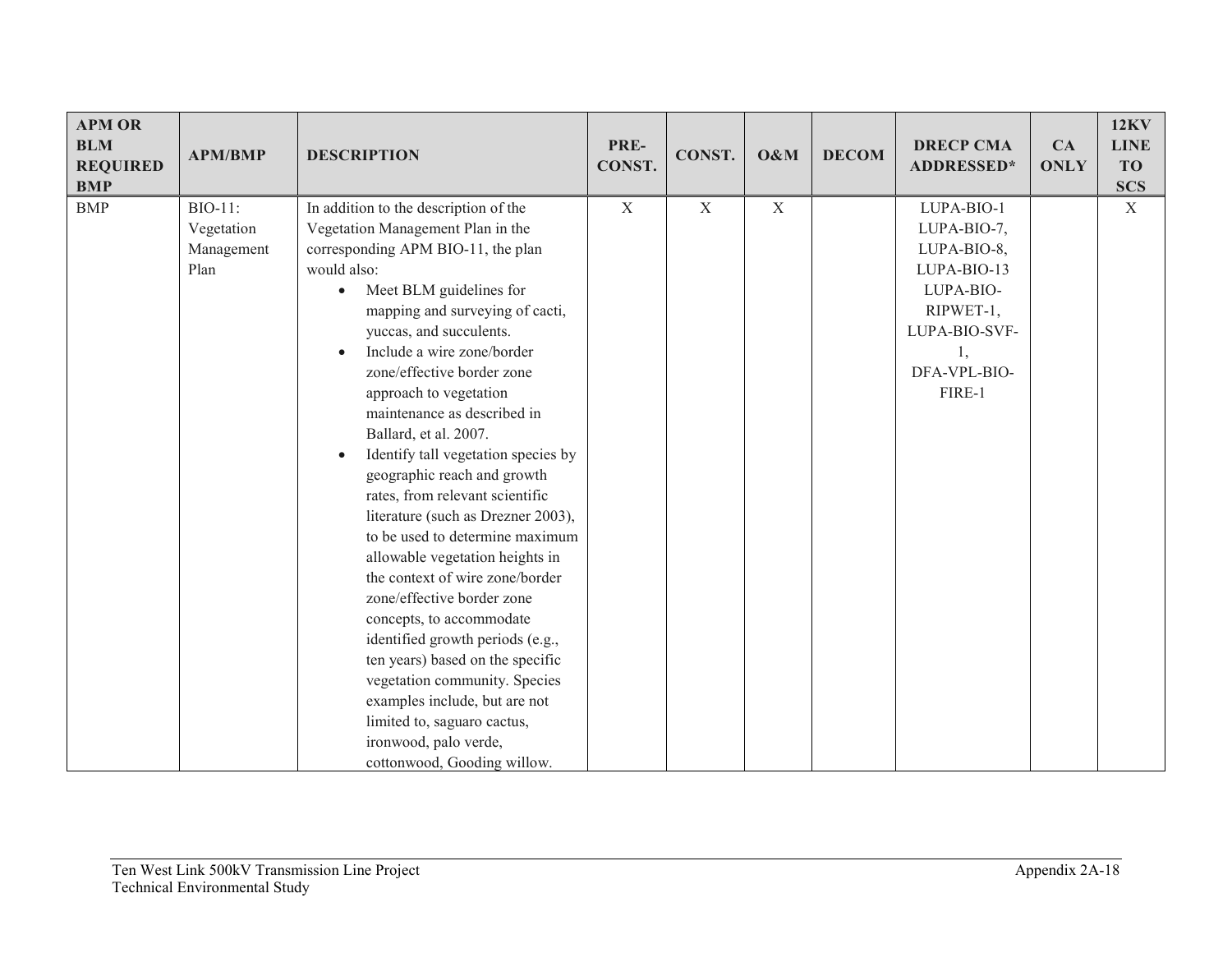| <b>APM OR</b><br><b>BLM</b><br><b>REQUIRED</b><br><b>BMP</b> | <b>APM/BMP</b>                                               | <b>DESCRIPTION</b>                                                                                                                                                                                                                                                                                                                                                                                                                                                                                                                                                                                                                                                                                                                                                                                                                                                                                                                                           | PRE-<br><b>CONST.</b> | <b>CONST.</b> | O&M         | <b>DECOM</b> | <b>DRECP CMA</b><br><b>ADDRESSED*</b>      | CA<br><b>ONLY</b> | <b>12KV</b><br><b>LINE</b><br><b>TO</b><br><b>SCS</b> |
|--------------------------------------------------------------|--------------------------------------------------------------|--------------------------------------------------------------------------------------------------------------------------------------------------------------------------------------------------------------------------------------------------------------------------------------------------------------------------------------------------------------------------------------------------------------------------------------------------------------------------------------------------------------------------------------------------------------------------------------------------------------------------------------------------------------------------------------------------------------------------------------------------------------------------------------------------------------------------------------------------------------------------------------------------------------------------------------------------------------|-----------------------|---------------|-------------|--------------|--------------------------------------------|-------------------|-------------------------------------------------------|
| <b>APM</b>                                                   | <b>BIO-12:</b><br>Noxious and<br>Invasive<br>Species Control | A Noxious Weed Control Plan (Appendix<br>2B) would be developed, approved by the<br>BLM, and implemented prior to initiation<br>of ground disturbing activities. That Plan<br>would identify noxious and invasive<br>species to be addressed in the Project Area,<br>describe measures to conduct<br>preconstruction weed surveys, reduce the<br>potential introduction or spread of noxious<br>weeds and invasive species during<br>construction, and monitor and control<br>weeds during operation of the transmission<br>line. It would be designed to minimize<br>impacts on special status species to the<br>extent practicable. Coordination with<br>resource agencies regarding invasive plant<br>species would be conducted before<br>construction. BMPs would include use of<br>weed-free straw, fill, and other materials;<br>requirements for washing vehicles and<br>equipment arriving on site; proper<br>maintenance of vehicle inspection and | $\mathbf X$           | X             | $\mathbf X$ | $\mathbf X$  | LUPA-BIO-6,<br>LUPA-BIO-10,<br>LUPA-BIO-11 |                   | $X^4$                                                 |
|                                                              |                                                              | wash stations; requirements for managing<br>infested soils and materials; requirements<br>and practices for the application of<br>herbicides; and other requirements in<br>applicable BLM Weed Management Plans.                                                                                                                                                                                                                                                                                                                                                                                                                                                                                                                                                                                                                                                                                                                                             |                       |               |             |              |                                            |                   |                                                       |

<sup>&</sup>lt;sup>4</sup> APS would comply with their existing noxious weed protocol in its existing vegetation management plan on file with the BLM.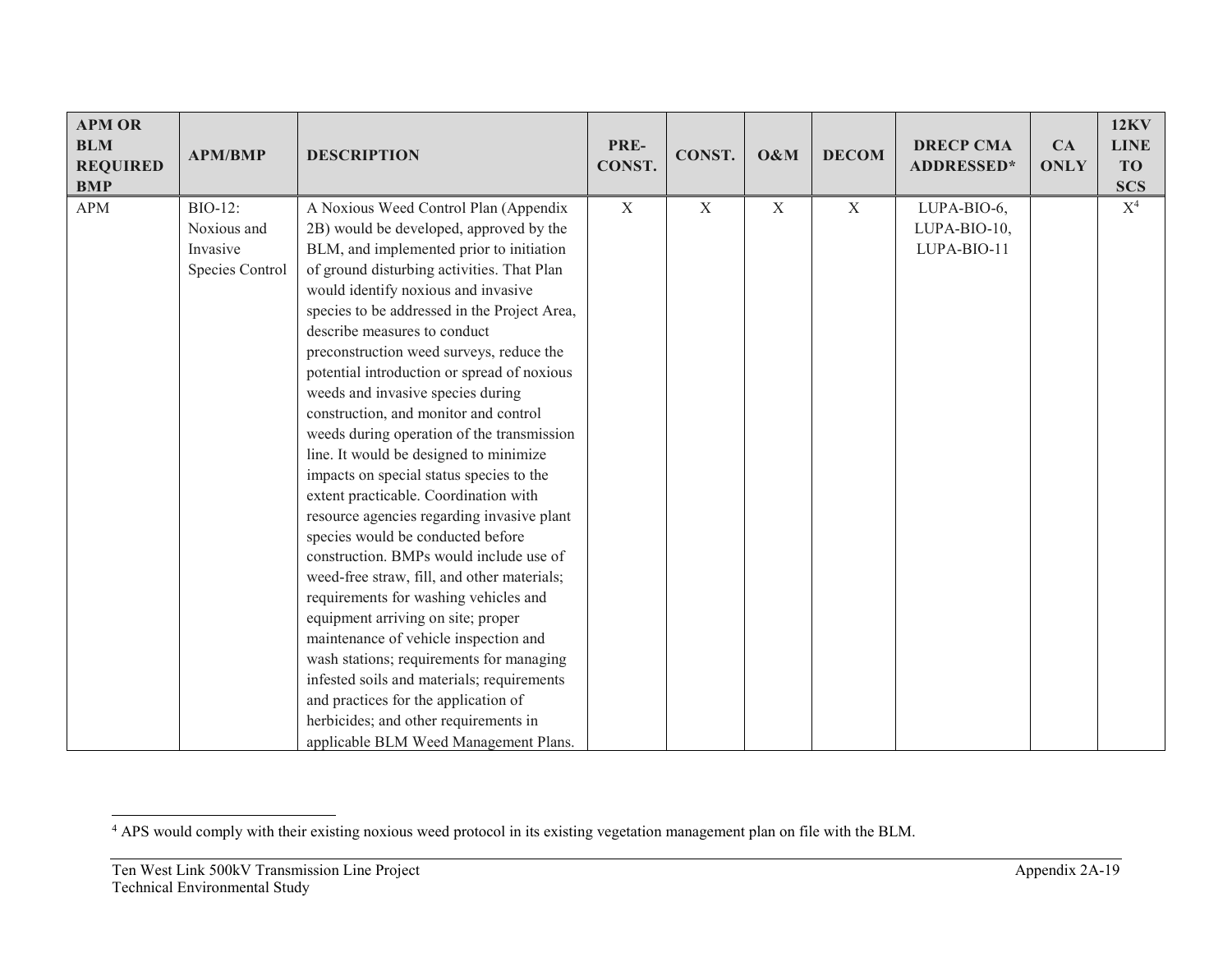| <b>APM OR</b><br><b>BLM</b><br><b>REQUIRED</b><br><b>BMP</b> | <b>APM/BMP</b> | <b>DESCRIPTION</b>                         | PRE-<br><b>CONST.</b> | <b>CONST.</b> | O&M | <b>DECOM</b> | <b>DRECP CMA</b><br><b>ADDRESSED*</b> | CA<br><b>ONLY</b> | <b>12KV</b><br><b>LINE</b><br>TO<br><b>SCS</b> |
|--------------------------------------------------------------|----------------|--------------------------------------------|-----------------------|---------------|-----|--------------|---------------------------------------|-------------------|------------------------------------------------|
| <b>APM</b>                                                   | <b>BIO-13:</b> | Riparian areas and xeroriparian drainages  | X                     | X             |     |              | LUPA-BIO-1,                           |                   |                                                |
|                                                              | Riparian       | that occur within the ROW would be         |                       |               |     |              | LUPA-BIO-13                           |                   |                                                |
|                                                              | Habitat        | denoted as environmentally sensitive areas |                       |               |     |              |                                       |                   |                                                |
|                                                              | Avoidance      | and would be avoided during construction   |                       |               |     |              |                                       |                   |                                                |
|                                                              |                | to the extent practicable. Existing        |                       |               |     |              |                                       |                   |                                                |
|                                                              |                | topography would be restored to pre-       |                       |               |     |              |                                       |                   |                                                |
|                                                              |                | Project conditions to the extent possible. |                       |               |     |              |                                       |                   |                                                |
| <b>APM</b>                                                   | <b>BIO-14:</b> | In areas with suitable topography, minimal |                       | X             |     |              | LUPA-BIO-14                           |                   | X                                              |
|                                                              | Minimizing     | or no vegetation clearing and soil         |                       |               |     |              |                                       |                   |                                                |
|                                                              | Vegetation     | disturbance would be conducted for site    |                       |               |     |              |                                       |                   |                                                |
|                                                              | Clearing       | access and construction (i.e. overland     |                       |               |     |              |                                       |                   |                                                |
|                                                              |                | driving/overland access). Overland         |                       |               |     |              |                                       |                   |                                                |
|                                                              |                | driving/overland access would be used in   |                       |               |     |              |                                       |                   |                                                |
|                                                              |                | areas that support the necessary           |                       |               |     |              |                                       |                   |                                                |
|                                                              |                | construction equipment. Upgrading of       |                       |               |     |              |                                       |                   |                                                |
|                                                              |                | existing access roads and construction of  |                       |               |     |              |                                       |                   |                                                |
|                                                              |                | new access roads would be implemented as   |                       |               |     |              |                                       |                   |                                                |
|                                                              |                | necessary for the safe construction        |                       |               |     |              |                                       |                   |                                                |
|                                                              |                | activities.                                |                       |               |     |              |                                       |                   |                                                |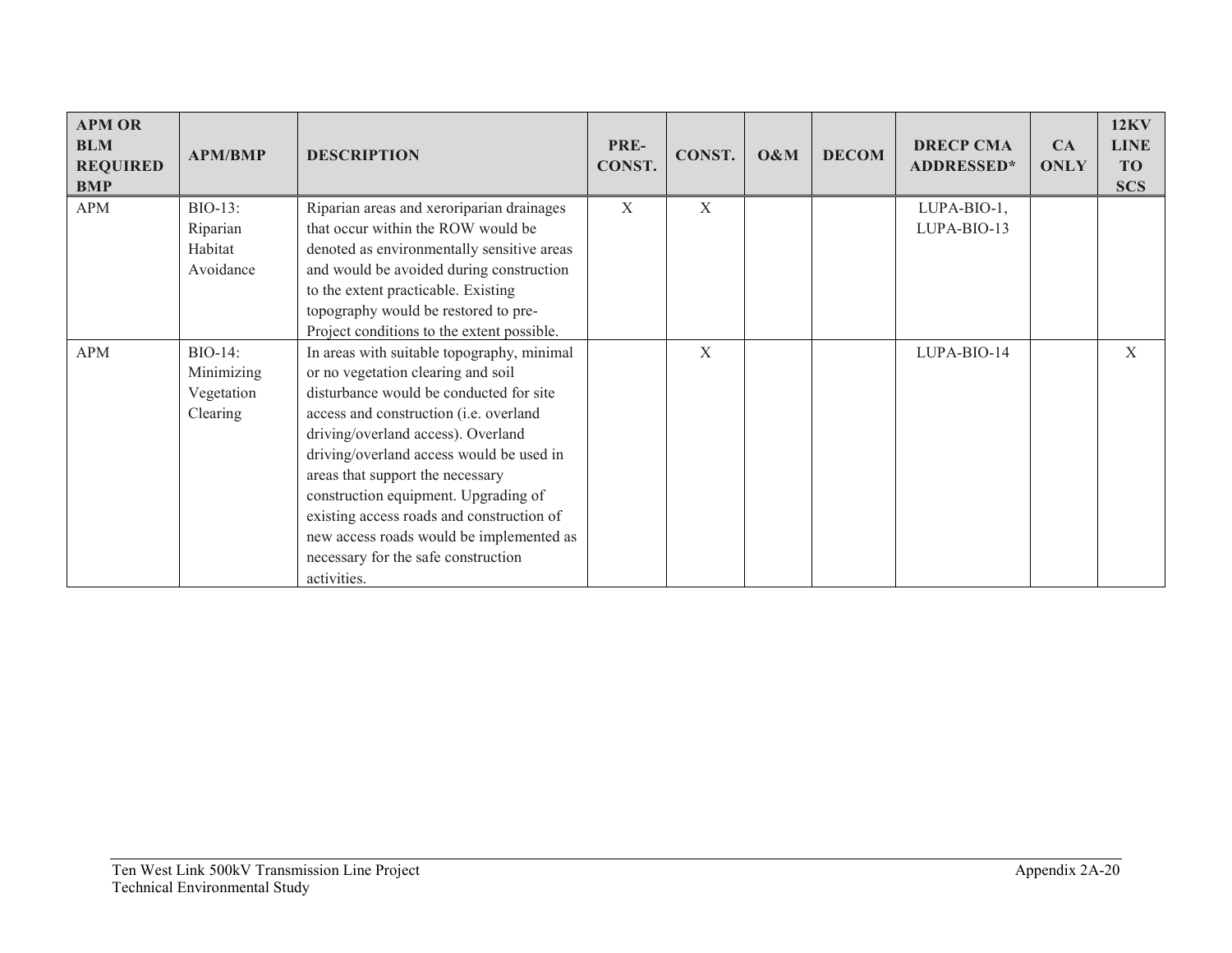| <b>APM OR</b><br><b>BLM</b><br><b>REQUIRED</b><br><b>BMP</b> | <b>APM/BMP</b>                                   | <b>DESCRIPTION</b>                                                                                                                                                                                                                                                                                                                                                                                                                                                                                                                                                                                                                                                                                                                                                                                                                      | PRE-<br><b>CONST.</b> | <b>CONST.</b> | O&M         | <b>DECOM</b> | <b>DRECP CMA</b><br><b>ADDRESSED*</b>     | CA<br><b>ONLY</b> | <b>12KV</b><br><b>LINE</b><br>TO<br><b>SCS</b> |
|--------------------------------------------------------------|--------------------------------------------------|-----------------------------------------------------------------------------------------------------------------------------------------------------------------------------------------------------------------------------------------------------------------------------------------------------------------------------------------------------------------------------------------------------------------------------------------------------------------------------------------------------------------------------------------------------------------------------------------------------------------------------------------------------------------------------------------------------------------------------------------------------------------------------------------------------------------------------------------|-----------------------|---------------|-------------|--------------|-------------------------------------------|-------------------|------------------------------------------------|
| <b>APM</b>                                                   | <b>BIO-15:</b><br>Reclamation<br>and Restoration | A Habitat Restoration and Monitoring Plan<br>would be developed, approved by BLM,<br>and implemented for construction and<br>operation of the Project. Revegetate all<br>sites disturbed during construction that<br>would not be required for operation of the<br>transmission line, and restore disturbed<br>areas to the extent practicable, given the<br>arid desert environment. The Plan would<br>describe in detail methods for surveying<br>and characterizing vegetation in disturbed<br>areas before construction; topsoil salvage<br>and management, erosion control, post-<br>construction recontouring and site<br>preparation, seeding and planting, and<br>post-construction watering, monitoring,<br>and remediation. It would be designed to<br>reduce impacts on special status species to<br>the extent practicable. | $\mathbf X$           | X             | $\mathbf X$ | $\mathbf X$  | LUPA-BIO-7,<br>LUPA-BIO-8,<br>LUPA-BIO-10 |                   |                                                |
| <b>BMP</b>                                                   | <b>BIO-15:</b><br>Reclamation<br>and Restoration | As a part of the Habitat Restoration and<br>Monitoring Plan, the soil horizons would<br>be stored separately for the areas where the<br>success of restoration could be crucial for<br>rare plant species.                                                                                                                                                                                                                                                                                                                                                                                                                                                                                                                                                                                                                              | $\mathbf X$           | $\mathbf X$   | $\mathbf X$ | $\mathbf X$  | LUPA-BIO-7,<br>LUPA-BIO-8                 | $\mathbf{X}$      |                                                |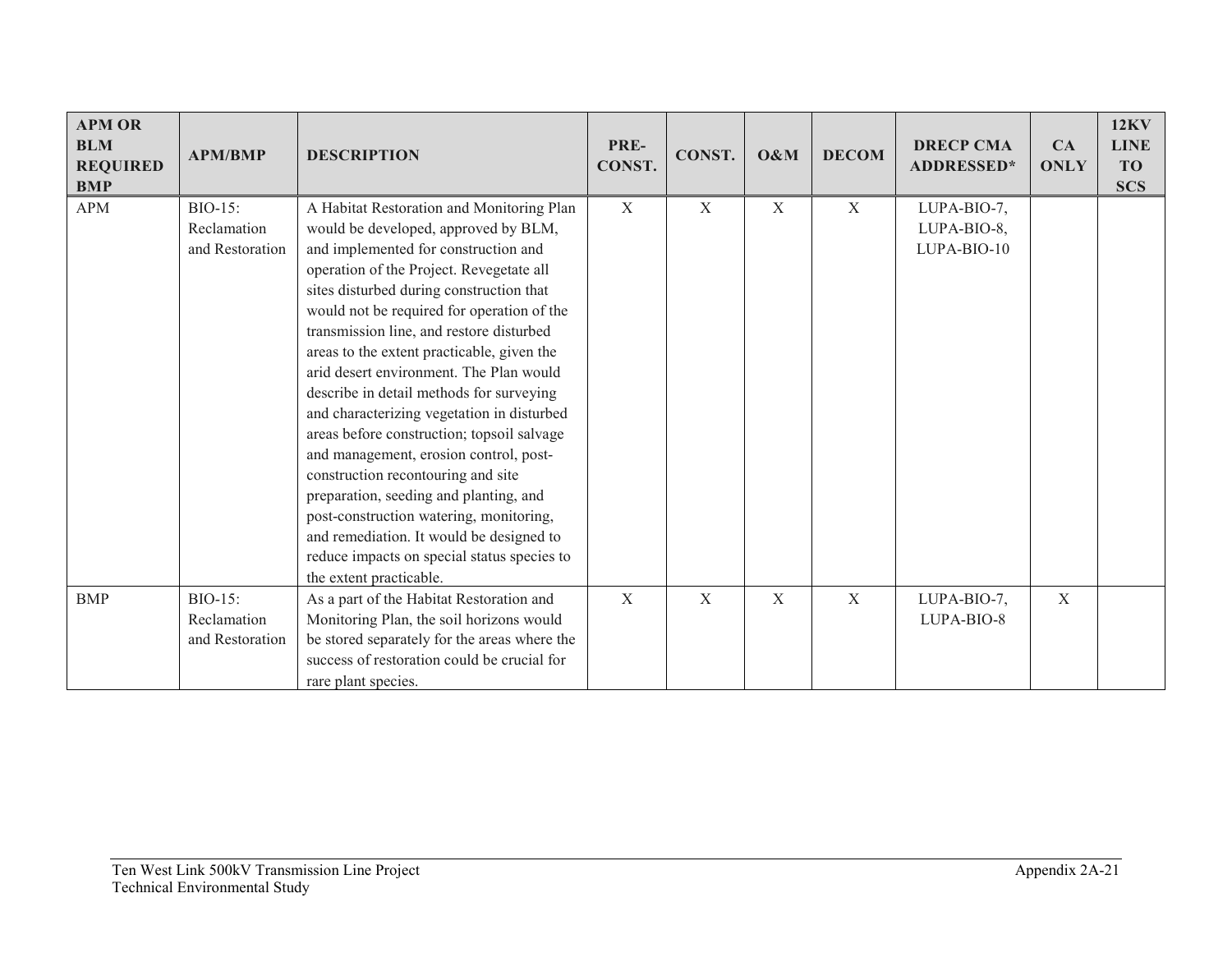| <b>APM OR</b><br><b>BLM</b><br><b>REQUIRED</b><br><b>BMP</b> | <b>APM/BMP</b> | <b>DESCRIPTION</b>                          | PRE-<br><b>CONST.</b> | <b>CONST.</b> | O&M         | <b>DECOM</b>     | <b>DRECP CMA</b><br><b>ADDRESSED*</b> | CA<br><b>ONLY</b> | <b>12KV</b><br><b>LINE</b><br>TO<br><b>SCS</b> |
|--------------------------------------------------------------|----------------|---------------------------------------------|-----------------------|---------------|-------------|------------------|---------------------------------------|-------------------|------------------------------------------------|
| <b>APM</b>                                                   | <b>BIO 16:</b> | Measures would be implemented to            |                       | $\mathbf X$   | $\mathbf X$ |                  | LUPA-BIO-SVF-                         |                   | $X^5$                                          |
|                                                              | Treatment of   | minimize the number of saguaro cacti that   |                       |               |             |                  |                                       |                   |                                                |
|                                                              | Saguaro Cactus | must be relocated for the safe construction |                       |               |             |                  |                                       |                   |                                                |
|                                                              |                | and operation of the transmission line and  |                       |               |             |                  |                                       |                   |                                                |
|                                                              |                | associated SCS distribution line. In        |                       |               |             |                  |                                       |                   |                                                |
|                                                              |                | accordance with the Vegetation              |                       |               |             |                  |                                       |                   |                                                |
|                                                              |                | Management Plan (Appendix 2B), a survey     |                       |               |             |                  |                                       |                   |                                                |
|                                                              |                | of saguaros within the ROWs would be        |                       |               |             |                  |                                       |                   |                                                |
|                                                              |                | conducted before construction and where     |                       |               |             |                  |                                       |                   |                                                |
|                                                              |                | possible, the transmission line and         |                       |               |             |                  |                                       |                   |                                                |
|                                                              |                | distribution line would be designed to      |                       |               |             |                  |                                       |                   |                                                |
|                                                              |                | minimize the number of saguaros affected    |                       |               |             |                  |                                       |                   |                                                |
|                                                              |                | by adjusting tower or pole locations and    |                       |               |             |                  |                                       |                   |                                                |
|                                                              |                | conductor height. The Plan would address    |                       |               |             |                  |                                       |                   |                                                |
|                                                              |                | plant salvaging, storing, and replanting    |                       |               |             |                  |                                       |                   |                                                |
|                                                              |                | requirements and methods, only those        |                       |               |             |                  |                                       |                   |                                                |
|                                                              |                | saguaros that are within 50-feet of the     |                       |               |             |                  |                                       |                   |                                                |
|                                                              |                | outermost conductors and could be tall      |                       |               |             |                  |                                       |                   |                                                |
|                                                              |                | enough to pose a hazard would be removed    |                       |               |             |                  |                                       |                   |                                                |
|                                                              |                | if they cannot be avoided through Project   |                       |               |             |                  |                                       |                   |                                                |
|                                                              |                | design. When possible, saguaro that must    |                       |               |             |                  |                                       |                   |                                                |
|                                                              |                | be removed would be relocated as directed   |                       |               |             |                  |                                       |                   |                                                |
|                                                              |                | by the BLM and state agency protocols.      |                       |               |             |                  |                                       |                   |                                                |
|                                                              |                | Monitoring and management of saguaros       |                       |               |             |                  |                                       |                   |                                                |
|                                                              |                | during operations would occur as described  |                       |               |             |                  |                                       |                   |                                                |
|                                                              |                | in the Vegetation Management Plan.          |                       |               |             |                  |                                       |                   |                                                |
| <b>APM</b>                                                   | BIO-17: Limit  | Vehicular travel would be limited to        | X                     | $\mathbf X$   | X           | $\boldsymbol{X}$ | LUPA-BIO-13                           |                   | X                                              |
|                                                              | Off-road       | established roads to the maximum extent     |                       |               |             |                  |                                       |                   |                                                |
|                                                              | Vehicle Travel | practicable.                                |                       |               |             |                  |                                       |                   |                                                |

 <sup>5</sup> Management of saguaro cactus for the alternative 12kV distribution line would be completed per APS' Arizona BLM lands Vegetation Management Plan.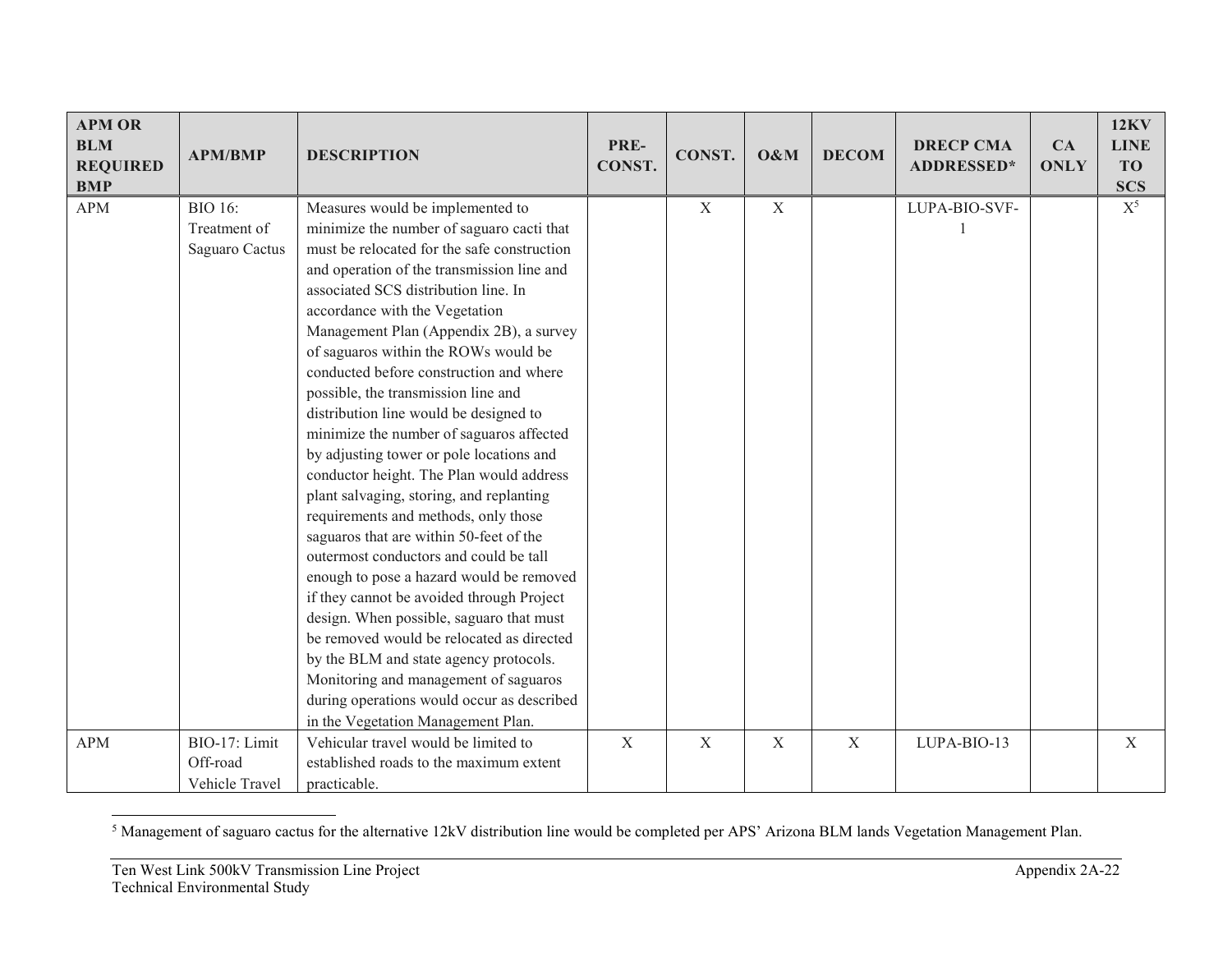| <b>APM OR</b><br><b>BLM</b><br><b>REQUIRED</b><br><b>BMP</b> | <b>APM/BMP</b>                                            | <b>DESCRIPTION</b>                                                                                                                                                                                                                                                                                                                                                                                                                                                                                                                                                                                                                                                                                                                                                                                                                                                | PRE-<br><b>CONST.</b> | <b>CONST.</b> | O&M         | <b>DECOM</b> | <b>DRECP CMA</b><br><b>ADDRESSED*</b>                                                                         | CA<br><b>ONLY</b> | <b>12KV</b><br><b>LINE</b><br>TO<br><b>SCS</b> |
|--------------------------------------------------------------|-----------------------------------------------------------|-------------------------------------------------------------------------------------------------------------------------------------------------------------------------------------------------------------------------------------------------------------------------------------------------------------------------------------------------------------------------------------------------------------------------------------------------------------------------------------------------------------------------------------------------------------------------------------------------------------------------------------------------------------------------------------------------------------------------------------------------------------------------------------------------------------------------------------------------------------------|-----------------------|---------------|-------------|--------------|---------------------------------------------------------------------------------------------------------------|-------------------|------------------------------------------------|
| <b>APM</b>                                                   | <b>BIO-18:</b><br>Copper Bottom<br>Pass (Arizona<br>Only) | Control of construction activities and use<br>of construction-related vehicles in the<br>Copper Bottom Pass area would be<br>maintained to ensure that only planned<br>construction traffic is allowed in the area<br>and that minimal trips are planned to<br>minimize disturbance to bighorn sheep.<br>This APM does not apply to non-<br>construction related public use of the<br>Copper Bottom Pass area.                                                                                                                                                                                                                                                                                                                                                                                                                                                    | $\mathbf X$           | $\mathbf X$   | $\mathbf X$ | $\mathbf X$  |                                                                                                               |                   |                                                |
| <b>BMP</b>                                                   | BIO-19:<br>Colorado River                                 | In the vicinity of the Colorado River,<br>existing structure spacing and conductor<br>heights would be matched to the greatest<br>extent practical to reduce the potential for<br>bird collisions with the power line. The<br>transmission line would span the Colorado<br>River and the minimum number of<br>structures possible would be located within<br>the undeveloped floodplain.<br>The term, "vicinity of the Colorado River"<br>is defined to mean the river crossing,<br>floodplain, and associated agricultural<br>lands. In these areas, conductor bundles<br>would be in a horizontal, parallel<br>configuration, and match existing structure<br>spacing and conductor heights to the<br>greatest extent practical to reduce the<br>potential for bird collisions with the power<br>line. No guyed structures would be used at<br>these locations. |                       | X             |             |              | LUPA-SW-16,<br>LUPA-BIO-17,<br>LUPA-BIO-<br>RIPWET-1,<br>LUPA-SW-13,<br>LUPA-SW-16,<br>LUPA-TRANS-<br>$BIO-1$ |                   |                                                |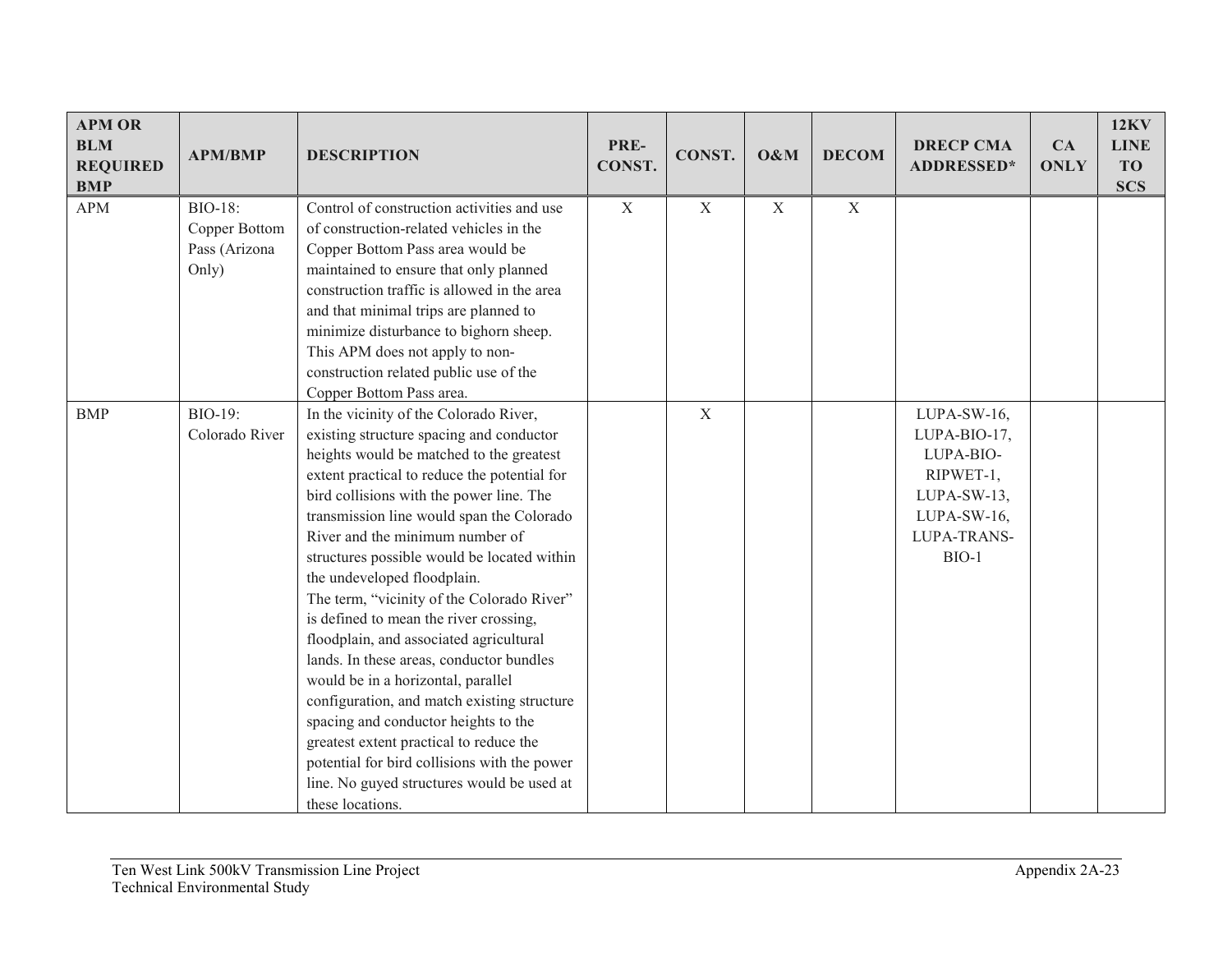| <b>APM OR</b><br><b>BLM</b><br><b>REQUIRED</b><br><b>BMP</b> | <b>APM/BMP</b>                                                           | <b>DESCRIPTION</b>                                                                                                                                                                                                                                                                                                                                                                                                                                                                                                                                                                                                                                                              | PRE-<br><b>CONST.</b> | <b>CONST.</b> | O&M         | <b>DECOM</b>     | <b>DRECP CMA</b><br><b>ADDRESSED*</b>                                                                                    | CA<br><b>ONLY</b> | <b>12KV</b><br><b>LINE</b><br><b>TO</b><br><b>SCS</b> |
|--------------------------------------------------------------|--------------------------------------------------------------------------|---------------------------------------------------------------------------------------------------------------------------------------------------------------------------------------------------------------------------------------------------------------------------------------------------------------------------------------------------------------------------------------------------------------------------------------------------------------------------------------------------------------------------------------------------------------------------------------------------------------------------------------------------------------------------------|-----------------------|---------------|-------------|------------------|--------------------------------------------------------------------------------------------------------------------------|-------------------|-------------------------------------------------------|
| <b>APM</b>                                                   | <b>BIO-20:</b><br>Migratory Bird<br>Protection<br>During<br>Construction | If construction is scheduled during the<br>nesting bird season (generally February 1<br>through August 31), the work area would<br>be surveyed for birds protected under the<br>Migratory Bird Treaty Act and applicable<br>Arizona and California codes. Active nests<br>identified during preconstruction surveys<br>would require protective buffers or visual<br>barriers to ensure compliance with those<br>regulations. If the qualified biologist<br>determines that construction activities<br>would cause distress to nearby nesting<br>birds, larger buffers or construction delays<br>might be necessary to allow the birds to<br>successfully fledge from the nest. | X                     | $\mathbf X$   |             | $\boldsymbol{X}$ | LUPA-BIO-4,<br>LUPA-BIO-17,<br>LUPA-BIO-<br>RIPWET-1,<br>LUPA-BIO-<br>RIPWET-3,<br>LUPA-BIO-IFS-<br>11,<br>DFA-BIO-IFS-1 |                   | $\mathbf X$                                           |
| <b>APM</b>                                                   | $BIO-21$ :<br>Reduction of<br><b>Avian Collision</b>                     | Current guidelines and methodologies<br>appropriate to infrastructure size (APLIC<br>2006, 2012) would be used in the design of<br>the proposed transmission and SCS<br>distribution facilities to minimize the<br>potential for raptors and other birds to<br>collide with the lines during operations and<br>be electrocuted. For example, aerial marker<br>balls or other visibility markers would be<br>placed at and near the crossing of the<br>Colorado River to increase the visibility of<br>the transmission line to birds using that<br>movement corridor. Further, placement of<br>lines significantly above existing                                               |                       | $\mathbf{X}$  | $\mathbf X$ |                  | LUPA-BIO-16,<br>LUPA-BIO-17,<br>LUPA-BIO-<br>COMP-2,<br>LUPA-TRANS-<br>$BIO-2,$<br><b>LUPA TRANS-</b><br>$BIO-3$         |                   | $X^6$                                                 |

<sup>&</sup>lt;sup>6</sup> Practices to reduce avian collision associated with the alternative 12kV distribution line would be implemented under APS' corporate Avian Protection Plan.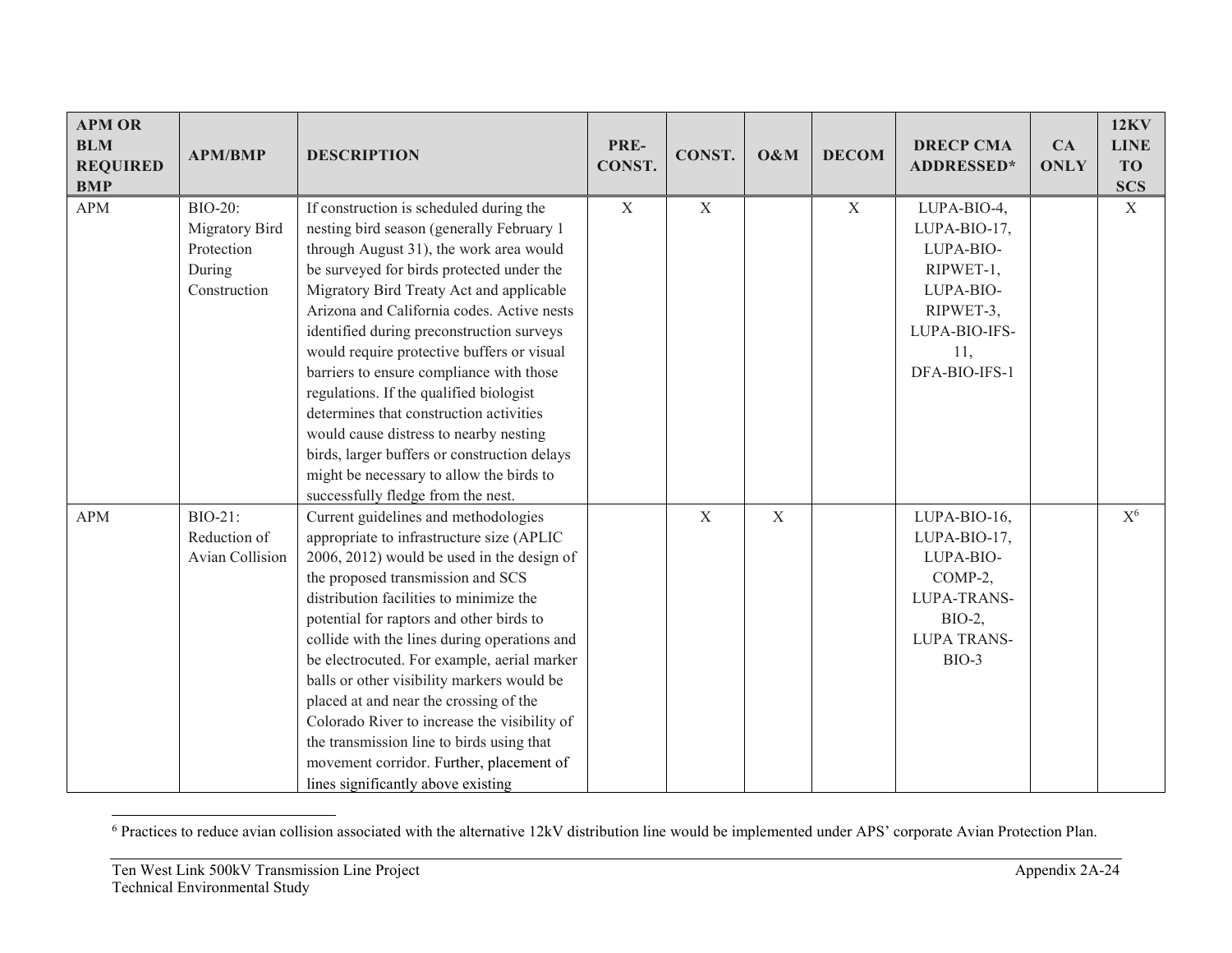| <b>APM OR</b><br><b>BLM</b><br><b>REQUIRED</b><br><b>BMP</b> | <b>APM/BMP</b>                                                          | <b>DESCRIPTION</b>                                                                                                                                                                                                                                                                                                                                                                                                                                                                                                                                                          | PRE-<br><b>CONST.</b> | <b>CONST.</b> | 0&M         | <b>DECOM</b> | <b>DRECP CMA</b><br><b>ADDRESSED*</b>                                                                  | CA<br><b>ONLY</b> | <b>12KV</b><br><b>LINE</b><br><b>TO</b><br><b>SCS</b> |
|--------------------------------------------------------------|-------------------------------------------------------------------------|-----------------------------------------------------------------------------------------------------------------------------------------------------------------------------------------------------------------------------------------------------------------------------------------------------------------------------------------------------------------------------------------------------------------------------------------------------------------------------------------------------------------------------------------------------------------------------|-----------------------|---------------|-------------|--------------|--------------------------------------------------------------------------------------------------------|-------------------|-------------------------------------------------------|
|                                                              |                                                                         | transmission lines, topographic features, or<br>tree lines would be avoided. These<br>measures would be implemented, where<br>practicable, in conjunction with an Avian<br>Protection Plan for the Project (APP).                                                                                                                                                                                                                                                                                                                                                           |                       |               |             |              |                                                                                                        |                   |                                                       |
| <b>BMP</b>                                                   | BIO-21:<br>Reduction of<br>Avian Collision<br>and<br>Electrocution      | Aerial marker balls or other visibility<br>markers would be placed on overhead<br>ground wires (not conductors) at crossing<br>of the Colorado River and floodplain to<br>increase visibility to birds using that<br>movement corridor and marking any other<br>static wires to improve visibility and<br>reduce collisions. Deterrents would be<br>added to reduce nesting and perching by<br>ravens and other predatory birds. The APP<br>would include requirements for monitoring<br>the effectiveness of anti-electrocution<br>design.                                 |                       | $\mathbf X$   | $\mathbf X$ |              | LUPA-BIO-16,<br>LUPA-BIO-17,<br>LUPA-BIO-<br>COMP-2,<br>LUPA-TRANS-1,<br><b>LUPA TRANS-</b><br>$BIO-3$ |                   |                                                       |
| <b>APM</b>                                                   | <b>BIO-22:</b><br>Sonoran Desert<br>Tortoise<br>Protection<br>(Arizona) | A qualified biologist would be present<br>during all ground-disturbing and other<br>construction activities in non-cultivated<br>areas in Arizona, in order to survey areas<br>before they are disturbed, monitor<br>construction sites for the presence of desert<br>tortoises, and move tortoises from harm's<br>way, in accordance with the 'Candidate<br>Conservation Agreements for Sonoran<br>Desert Tortoise in Arizona', dated May 27,<br>2016. Burrows near construction sites<br>would be clearly delineated. Road, footing,<br>and work area alignments would be |                       | $\mathbf X$   |             |              |                                                                                                        |                   | $\mathbf X$                                           |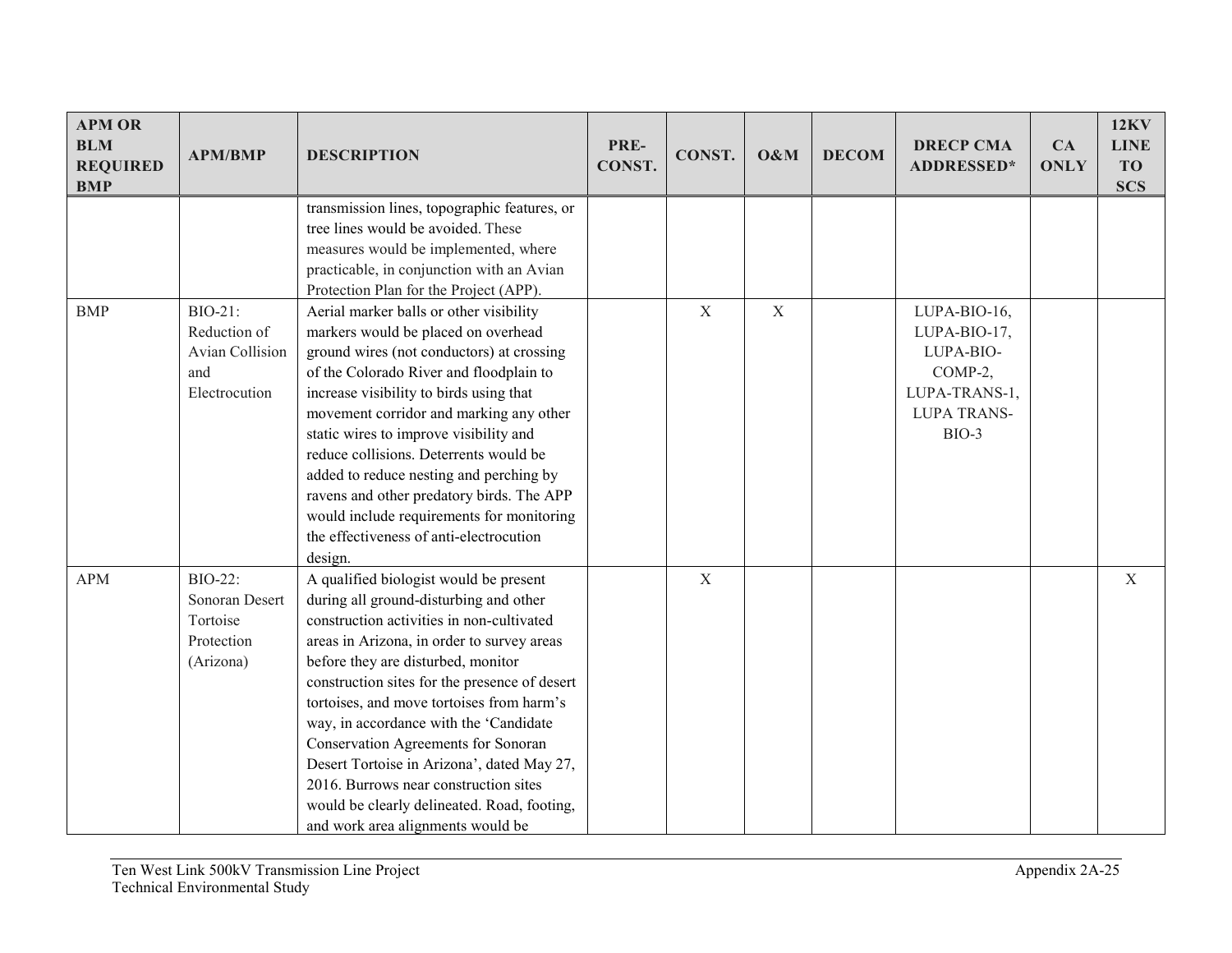| <b>APM OR</b><br><b>BLM</b><br><b>REQUIRED</b><br><b>BMP</b> | <b>APM/BMP</b>                                                            | <b>DESCRIPTION</b>                                                                                                                                                                                                                                                                                                                                                                                                                                                                                                                                                                                                                                                                                                                                                                                                                                                                                                | PRE-<br><b>CONST.</b> | <b>CONST.</b> | O&M | <b>DECOM</b> | <b>DRECP CMA</b><br><b>ADDRESSED*</b>                                                                                               | CA<br><b>ONLY</b> | <b>12KV</b><br><b>LINE</b><br>TO<br><b>SCS</b> |
|--------------------------------------------------------------|---------------------------------------------------------------------------|-------------------------------------------------------------------------------------------------------------------------------------------------------------------------------------------------------------------------------------------------------------------------------------------------------------------------------------------------------------------------------------------------------------------------------------------------------------------------------------------------------------------------------------------------------------------------------------------------------------------------------------------------------------------------------------------------------------------------------------------------------------------------------------------------------------------------------------------------------------------------------------------------------------------|-----------------------|---------------|-----|--------------|-------------------------------------------------------------------------------------------------------------------------------------|-------------------|------------------------------------------------|
|                                                              |                                                                           | modified to the extent possible to avoid<br>adversely affecting any tortoise burrows.<br>Where burrows would be unavoidably<br>destroyed, they would be excavated<br>carefully using hand tools under the<br>supervision of a field biologist with<br>demonstrated prior experience with this<br>species.                                                                                                                                                                                                                                                                                                                                                                                                                                                                                                                                                                                                         |                       |               |     |              |                                                                                                                                     |                   |                                                |
| <b>APM</b>                                                   | <b>BIO-23:</b><br>Mojave Desert<br>Tortoise<br>Protection<br>(California) | A qualified-biologist would be present<br>during all ground-disturbing and other<br>construction activities in non-cultivated<br>areas in California, in order to survey areas<br>before they are disturbed, monitor<br>construction sites for the presence of desert<br>tortoises, and move tortoises from harm's<br>way in accordance with USFWS protocols.<br>Burrows near construction sites would be<br>clearly delineated. Road, footing, and work<br>area alignments would be modified to the<br>extent possible to avoid adversely affecting<br>any tortoise burrows. Where burrows<br>would be unavoidably destroyed, they<br>would be excavated carefully using hand<br>tools under the supervision of a field<br>biologist with demonstrated prior<br>experience with this species. Other<br>measures, as required by the USFWS in<br>any applicable Biological Opinion, would<br>also be implemented. | X                     | $\mathbf X$   |     |              | LUPA-BIO-1,<br>LUPA-BIO-13,<br>LUPA-BIO-IFS-<br>5,<br>LUPA-BIO-IFS-6<br>LUPA-BIO-IFS-<br>7,<br>LUPA-BIO-IFS-<br>8,<br>DFA-BIO-IFS-1 | $\mathbf X$       |                                                |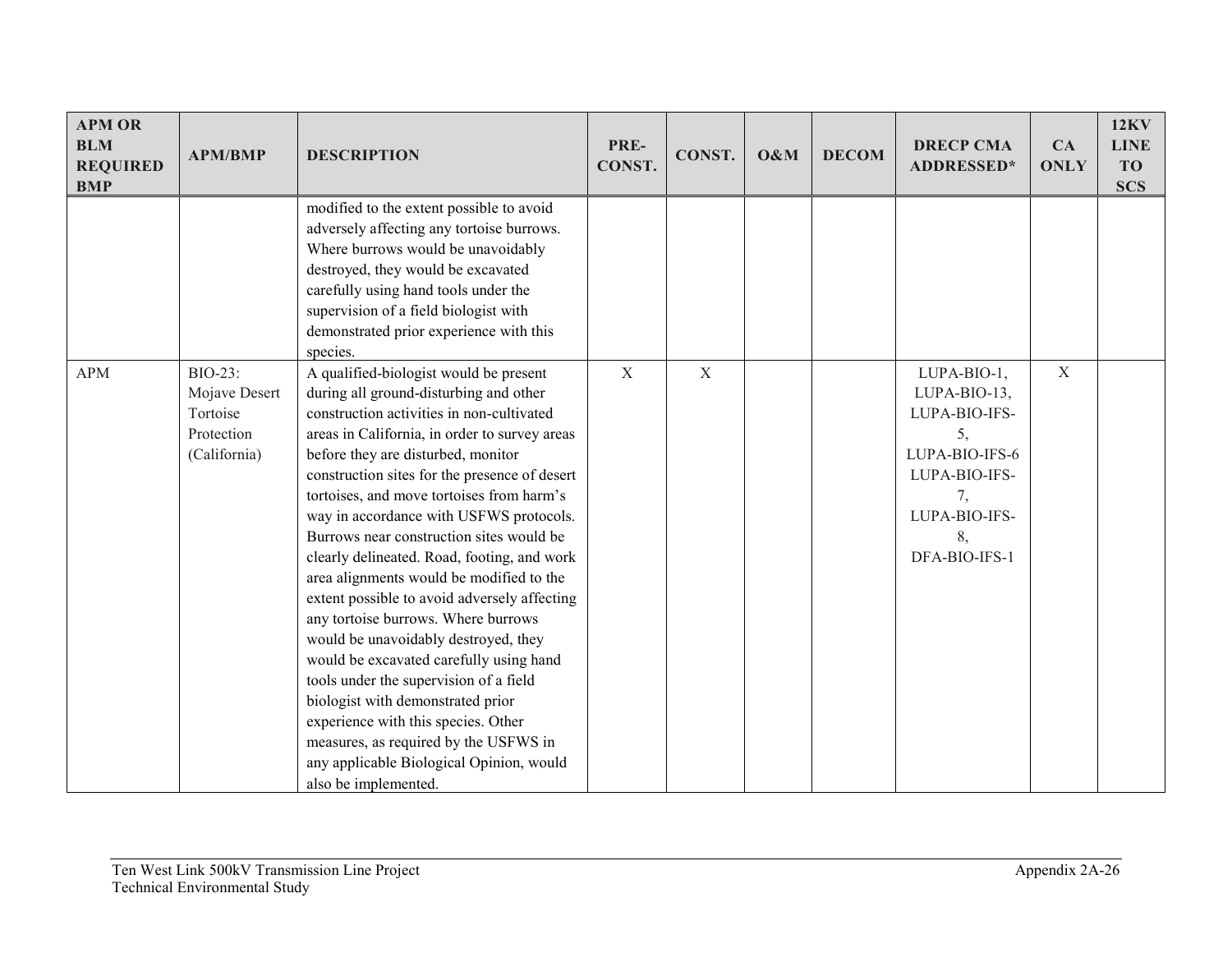| <b>APM OR</b><br><b>BLM</b><br><b>REQUIRED</b><br><b>BMP</b> | <b>APM/BMP</b>                                                       | <b>DESCRIPTION</b>                                                                                                                                                                                                                                                                                                                                                                                                                                                                                                                                                                                                                           | PRE-<br><b>CONST.</b> | <b>CONST.</b> | O&M | <b>DECOM</b> | <b>DRECP CMA</b><br><b>ADDRESSED*</b>                 | CA<br><b>ONLY</b> | <b>12KV</b><br><b>LINE</b><br><b>TO</b><br><b>SCS</b> |
|--------------------------------------------------------------|----------------------------------------------------------------------|----------------------------------------------------------------------------------------------------------------------------------------------------------------------------------------------------------------------------------------------------------------------------------------------------------------------------------------------------------------------------------------------------------------------------------------------------------------------------------------------------------------------------------------------------------------------------------------------------------------------------------------------|-----------------------|---------------|-----|--------------|-------------------------------------------------------|-------------------|-------------------------------------------------------|
| <b>BMP</b>                                                   | $BIO-23:$<br>Mojave Desert<br>Tortoise<br>Protection<br>(California) | A designated biologist would inspect<br>construction pipes, culverts, or similar<br>structures: (a) with a diameter greater than<br>3 inches, (b) stored for one or more nights,<br>(c) less than 8 inches above ground and (d)<br>within desert tortoise habitat (such as,<br>outside the long-term fenced area), before<br>the materials are moved, buried, or capped.<br>As an alternative, such materials shall be<br>capped before storing outside the fenced<br>area or placing on pipe racks. Pipes stored<br>within the long-term fenced area after<br>completing desert tortoise clearance<br>surveys would not require inspection. | X                     | $\mathbf X$   |     |              | LUPA-BIO-1,<br>LUPA-BIO-IFS-<br>5,<br>DFA-BIO-IFS-1   | $\mathbf X$       |                                                       |
| <b>BMP</b>                                                   | <b>BIO-24:</b><br>Sensitive Plant<br>Surveys                         | On BLM lands and on other lands where<br>access is secured by the owner, a survey<br>would be conducted during the appropriate<br>time of year of the selected route to<br>identify special-status plant species and<br>imperiled or sensitive vegetation alliances.<br>Where possible, and as required by the<br>BLM, special-status species and vegetation<br>alliances would be avoided during<br>construction. This survey would be<br>restricted to non-cultivated land.                                                                                                                                                                | X                     | $\mathbf X$   |     |              | LUPA-BIO-1,<br>LUPA-BIO-<br>PLANT-1,<br>LUPA-BIO-SVF- |                   | X                                                     |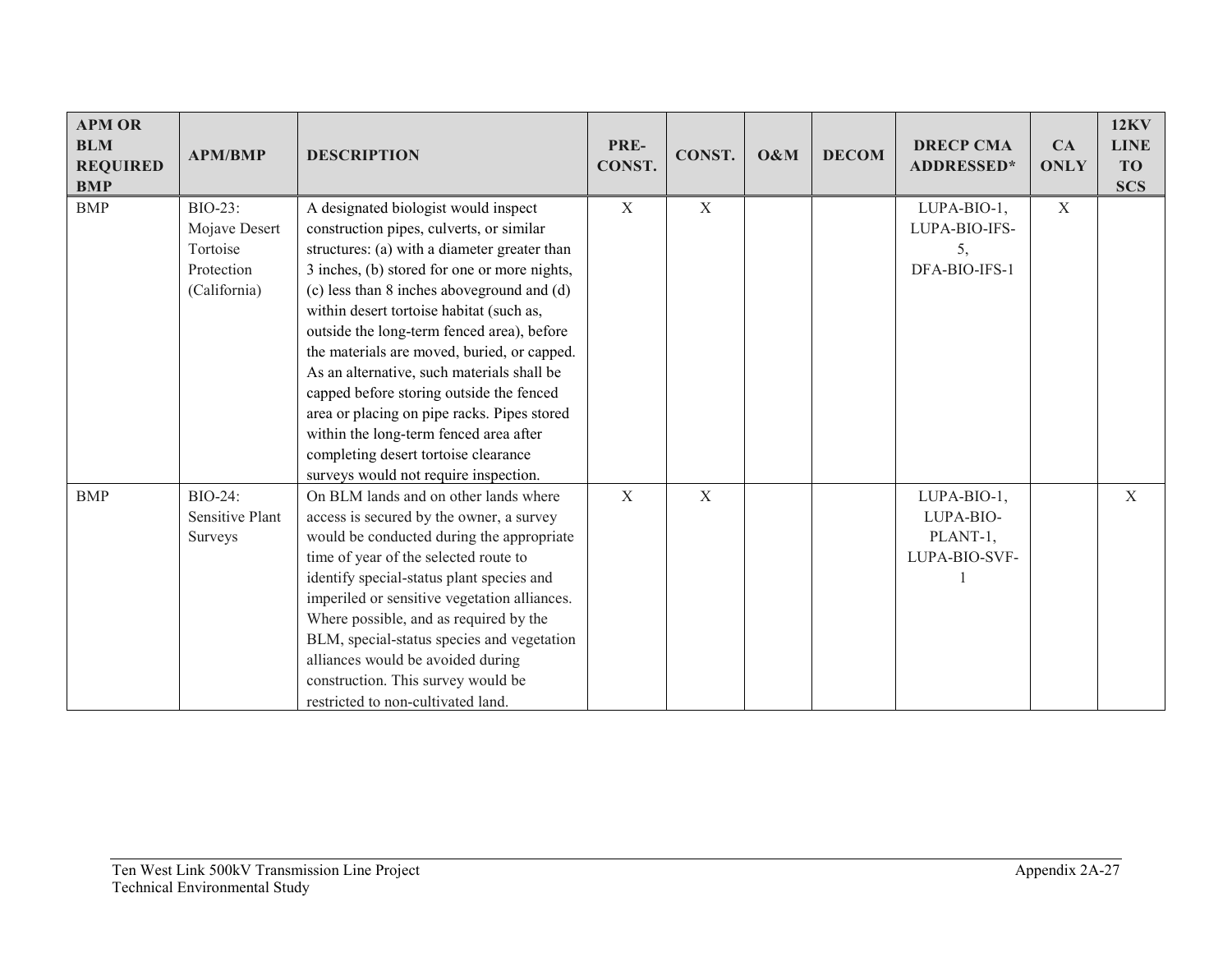| <b>APM OR</b><br><b>BLM</b><br><b>REQUIRED</b><br><b>BMP</b> | <b>APM/BMP</b>                                     | <b>DESCRIPTION</b>                                                                                                                                                                                                                                                                                                                                                                | PRE-<br><b>CONST.</b> | <b>CONST.</b> | O&M | <b>DECOM</b> | <b>DRECP CMA</b><br><b>ADDRESSED*</b>                                                                                            | CA<br><b>ONLY</b> | <b>12KV</b><br><b>LINE</b><br>T <sub>O</sub><br><b>SCS</b> |
|--------------------------------------------------------------|----------------------------------------------------|-----------------------------------------------------------------------------------------------------------------------------------------------------------------------------------------------------------------------------------------------------------------------------------------------------------------------------------------------------------------------------------|-----------------------|---------------|-----|--------------|----------------------------------------------------------------------------------------------------------------------------------|-------------------|------------------------------------------------------------|
| <b>BMP</b>                                                   | <b>BIO-25:</b><br>Sensitive<br>Animal Surveys      | A survey would be conducted of the<br>selected route prior to construction of all<br>work areas to identify special-status animal<br>species, including Mojave desert tortoises,<br>burrowing owls, and Mojave fringe-toed<br>lizards. Where possible, and as required by<br>the BLM, special-status species and<br>vegetation alliances would be avoided<br>during construction. | X                     | $\mathbf X$   |     |              | LUPA-BIO-1,<br>LUPA-BIO-<br>RIPWET-3,<br>LUPA-BIO-<br>DUNE-4,<br>LUPA-BIO-<br>DUNE-5, LUPA-<br>BIO-IFS-6,<br>LUPA-BIO-IFS-<br>12 |                   | X                                                          |
| <b>APM</b>                                                   | BIO-26:<br>Arizona<br>Protected Plant<br>Inventory | An inventory of plants protected under the<br>Arizona Native Plant Law would be<br>conducted on state trust lands as required<br>by the Arizona State Land Department.<br>Similar surveys would be conducted on<br>lands managed by BLM, as directed by that<br>agency.                                                                                                           | X                     | $\mathbf X$   |     |              |                                                                                                                                  |                   | $X^7$                                                      |
| <b>APM</b>                                                   | $BIO-27$ :<br>Bighorn Sheep<br>Lambing Areas       | Construction activities would be limited<br>from January 1 to March 31 in active<br>bighorn sheep lambing areas identified by<br>BLM and AGFD.                                                                                                                                                                                                                                    | X                     | $\mathbf X$   | X   | X            |                                                                                                                                  |                   |                                                            |

 <sup>7</sup> Construction of the 12kV distribution line would comply with the Arizona Native Plant Law.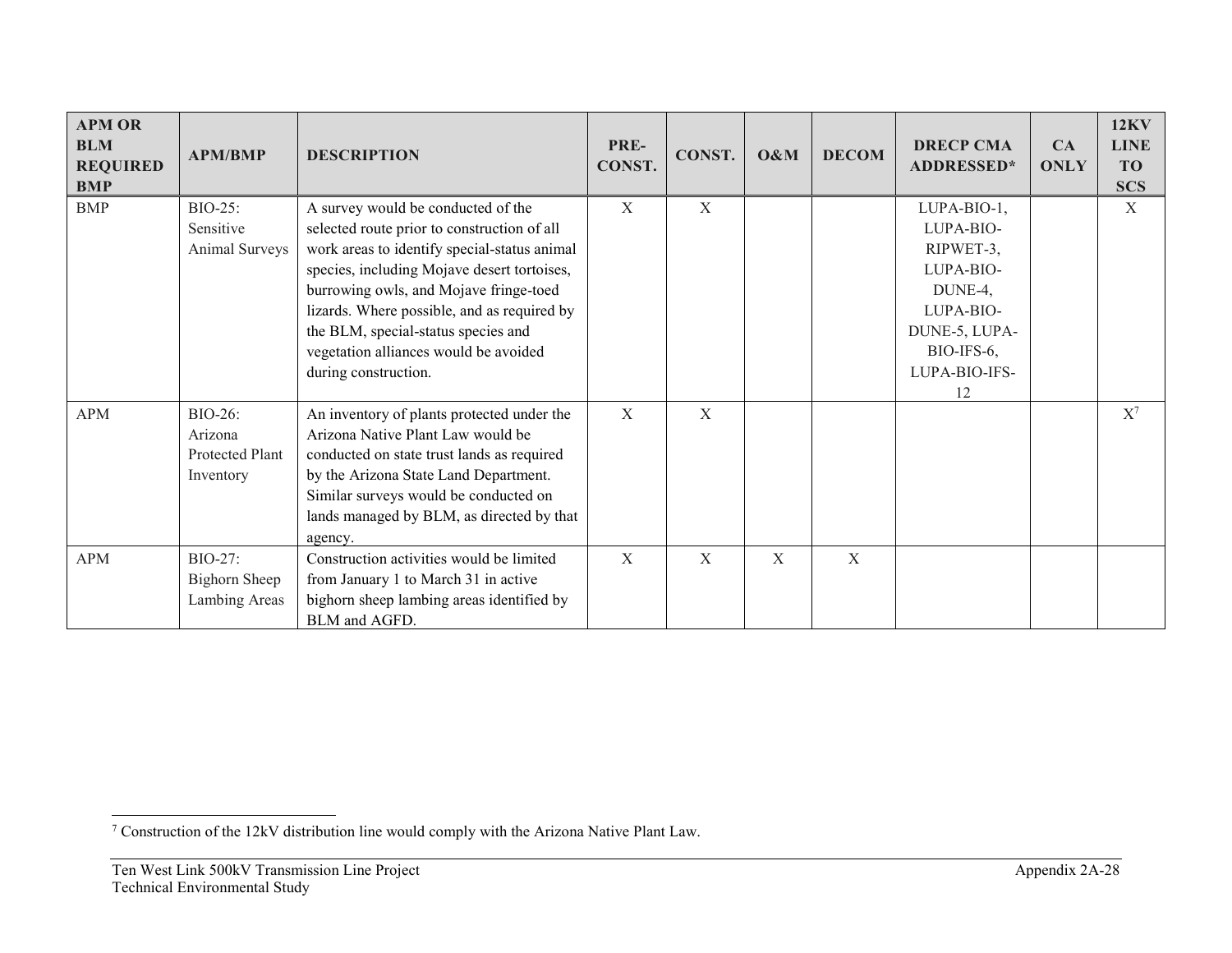| <b>APM OR</b><br><b>BLM</b><br><b>REQUIRED</b><br><b>BMP</b> | <b>APM/BMP</b>                                      | <b>DESCRIPTION</b>                                                                                                                                                                                                                                                                                                                                                                                                                                                                                                                                                                                                                                                           | PRE-<br><b>CONST.</b> | <b>CONST.</b>             | O&M         | <b>DECOM</b> | <b>DRECP CMA</b><br><b>ADDRESSED*</b>                                                                                                  | CA<br><b>ONLY</b> | <b>12KV</b><br><b>LINE</b><br><b>TO</b><br><b>SCS</b> |
|--------------------------------------------------------------|-----------------------------------------------------|------------------------------------------------------------------------------------------------------------------------------------------------------------------------------------------------------------------------------------------------------------------------------------------------------------------------------------------------------------------------------------------------------------------------------------------------------------------------------------------------------------------------------------------------------------------------------------------------------------------------------------------------------------------------------|-----------------------|---------------------------|-------------|--------------|----------------------------------------------------------------------------------------------------------------------------------------|-------------------|-------------------------------------------------------|
| <b>BMP</b>                                                   | BIO-28: Raven<br>Management<br>Plan                 | The Raven Management Plan would be<br>implemented for all activities to address<br>food and water subsidies and roosting and<br>nesting sites specific to the Common<br>Raven. These include identification of<br>monitoring reporting procedures and<br>requirements; strategies for refuse<br>management; as well as design strategies<br>and passive repellant methods to avoid<br>providing perches, nesting sites, and<br>roosting sites for Common Ravens. As<br>consistent with BLM policy and resource<br>management plans, compensatory<br>mitigation would be provided that<br>contributes to LUPA-wide raven<br>management associated with lands in the<br>DRECP. |                       | X                         | $\mathbf X$ |              | LUPA-BIO-6,<br>LUPA-TRANS-<br>$BIO-1$                                                                                                  | $\mathbf X$       |                                                       |
| <b>BMP</b>                                                   | BIO-29: Bird<br>and Bat<br>Conservation<br>Strategy | The Bird and Bat Conservation Strategy<br>would provide guidance on conservation<br>measures applicable to bird and bat species<br>present in the Project Area, including a<br>nesting bird management plan and a nest<br>management plan.                                                                                                                                                                                                                                                                                                                                                                                                                                   | X                     | $\boldsymbol{\mathrm{X}}$ | $\mathbf X$ | $\mathbf X$  | LUPA-BIO-4,<br>LUPA-BIO-16,<br>LUPA-BIO-17,<br>LUPA-BIO-<br>RIPWET-1,<br>LUPA-BIO-<br>DUNE-5,<br>LUPA-BIO-IFS-<br>11,<br>DFA-BIO-IFS-2 |                   |                                                       |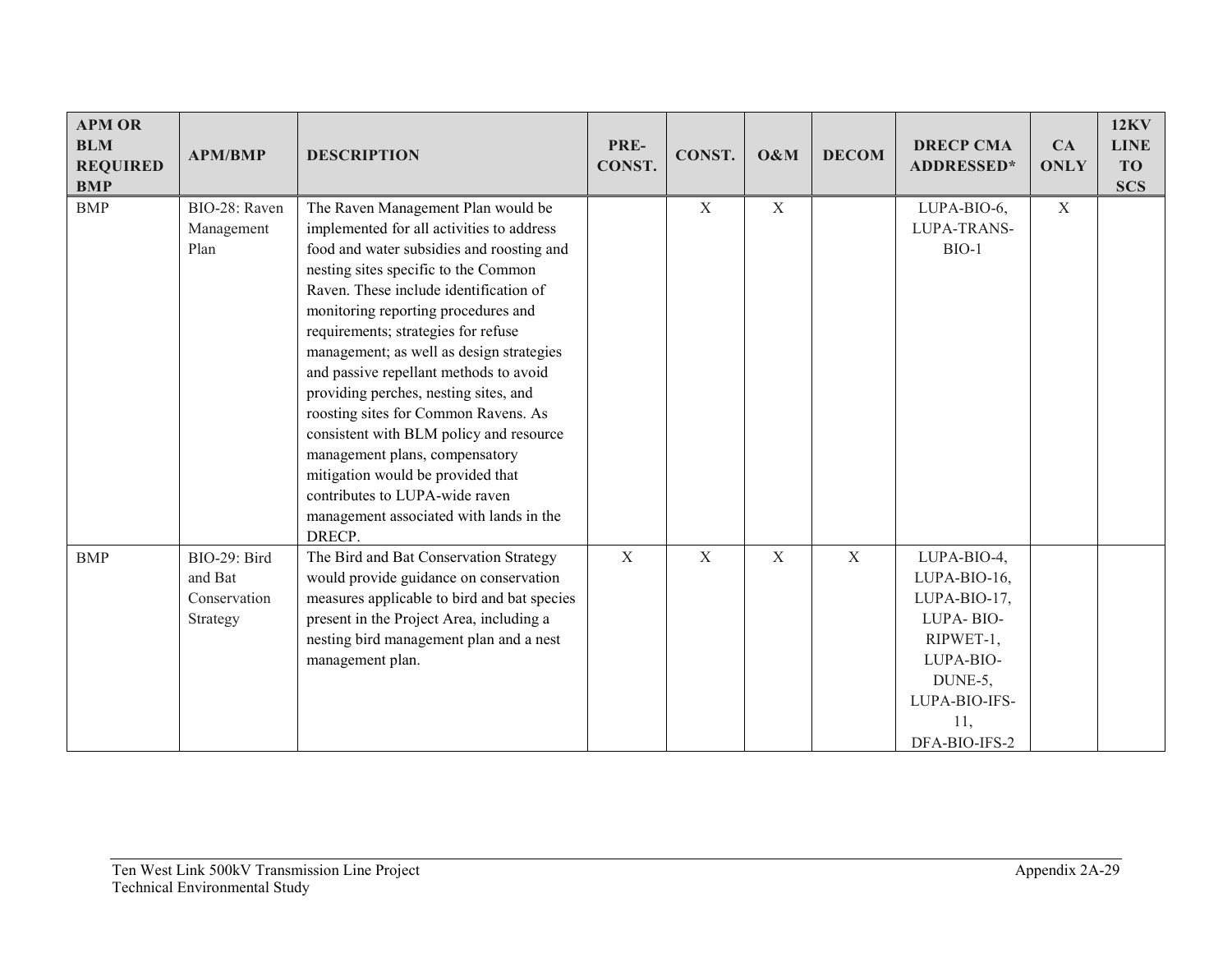| <b>APM OR</b><br><b>BLM</b><br><b>REQUIRED</b><br><b>BMP</b> | <b>APM/BMP</b>                                                          | <b>DESCRIPTION</b>                                                                                                                                                                                                                                                                                                                                                                                                                                                                                                                                                                                                                                                                                                                                                                                                                                                                                | PRE-<br><b>CONST.</b> | CONST.      | O&M         | <b>DECOM</b> | <b>DRECP CMA</b><br><b>ADDRESSED*</b>                                                                                                             | CA<br><b>ONLY</b> | <b>12KV</b><br><b>LINE</b><br><b>TO</b><br><b>SCS</b> |
|--------------------------------------------------------------|-------------------------------------------------------------------------|---------------------------------------------------------------------------------------------------------------------------------------------------------------------------------------------------------------------------------------------------------------------------------------------------------------------------------------------------------------------------------------------------------------------------------------------------------------------------------------------------------------------------------------------------------------------------------------------------------------------------------------------------------------------------------------------------------------------------------------------------------------------------------------------------------------------------------------------------------------------------------------------------|-----------------------|-------------|-------------|--------------|---------------------------------------------------------------------------------------------------------------------------------------------------|-------------------|-------------------------------------------------------|
| <b>BMP</b>                                                   | <b>BIO-30:</b><br><b>Burrowing Owl</b><br>Nesting<br>Management<br>Plan | Plan would include management direction<br>consistent with LUPA-BIO-IFS-12, LUPA-<br>BIO-IFS-13, and LUPA-BIO-IFS-14.                                                                                                                                                                                                                                                                                                                                                                                                                                                                                                                                                                                                                                                                                                                                                                             | X                     | $\mathbf X$ |             | $\mathbf X$  | LUPA-BIO-1,<br>LUPA-BIO-16,<br>LUPA-BIO-IFS-<br>12,<br>LUPA-BIO-IFS-<br>13,<br>LUPA-BIO-IFS-<br>14,<br>DFA-BIO-IFS-1,<br>DFA-BIO-IFS-2            | $\mathbf X$       |                                                       |
| <b>BMP</b>                                                   | BIO-31:<br>Treatment of<br>Harwood's<br>eriastrum                       | 1. Pre-construction surveys would be<br>required for non-agricultural areas in<br>California.<br>2. Avoid Harwood's eriastrum individuals<br>through micro-siting facilities to the<br>maximum extent practical.<br>3. Within suitable habitat for Harwood's<br>eriastrum, use overland travel (drive and<br>crush) in lieu of road construction to pad<br>sites to the maximum extent practical.<br>4. On non-agricultural Public Lands in<br>California, an authorized botanist would<br>be on site for all construction activities<br>involving surface disturbance or<br>overland travel.<br>5. Within suitable habitat for Harwood's<br>eriastrum, keep equipment to the<br>minimum necessary to accomplish the<br>necessary work.<br>6. On public lands in California, avoid<br>establishing features that would interfere<br>with the movement of sand to the<br>maximum extent practical. | X                     | $\mathbf X$ | $\mathbf X$ | $\mathbf X$  | LUPA-BIO-1,<br>LUPA-BIO-3,<br>LUPA-BIO-4,<br>LUPA-BIO-6,<br>LUPA-BIO-13,<br>LUPA-BIO-<br>DUNE-2,<br>LUPA-BIO-<br>PLANT-2,<br>LUPA-BIO-<br>PLANT-3 | X                 |                                                       |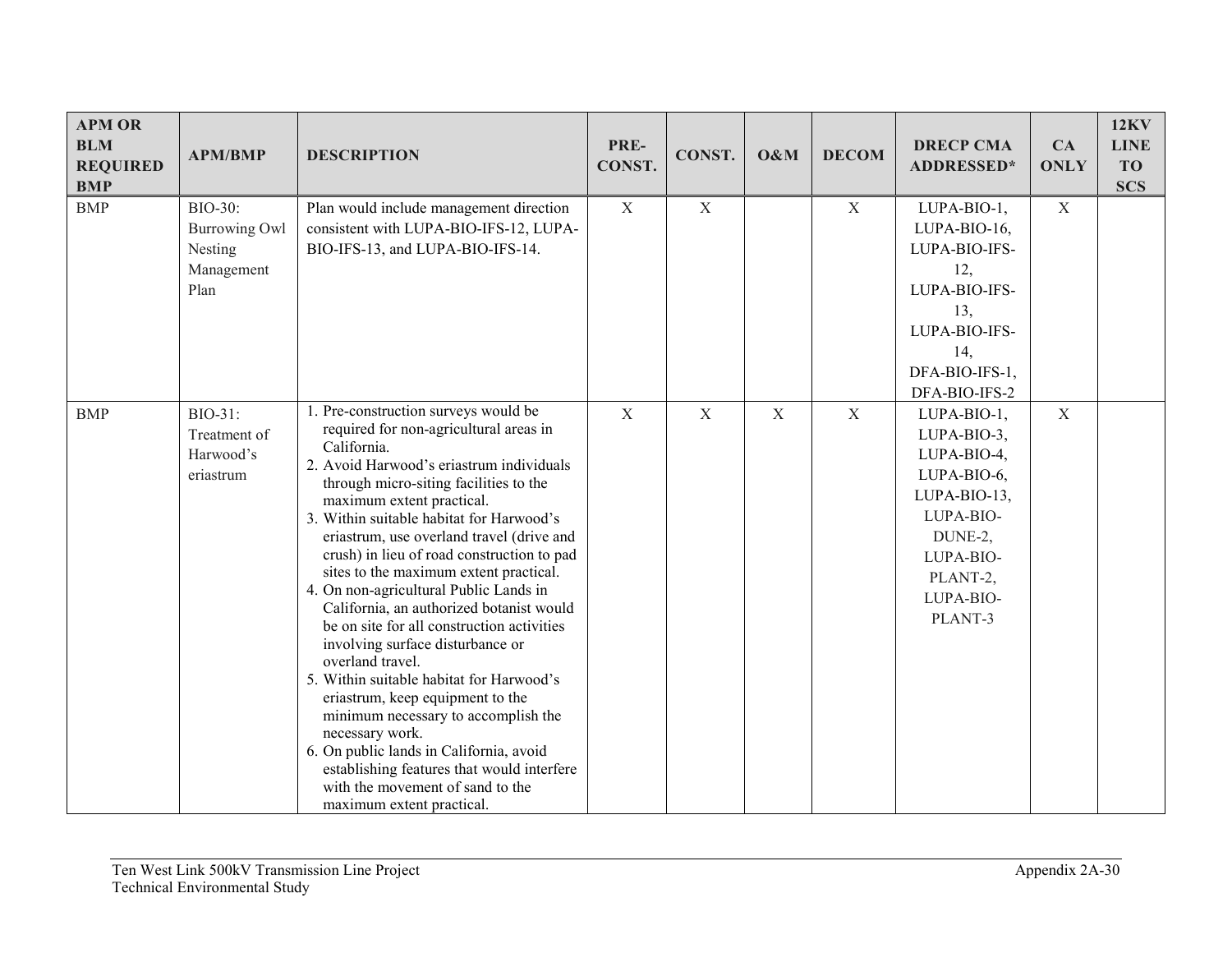| <b>APM OR</b><br><b>BLM</b><br><b>REQUIRED</b><br><b>BMP</b> | <b>APM/BMP</b> | <b>DESCRIPTION</b>                                                                                                                                                                                                                                                                                                                                                                                                                                                                                                                                                                                                                                                                                                                                                                                                                                                                                                                                                                                                                                                                                                          | PRE-<br><b>CONST.</b> | <b>CONST.</b> | 0&M | <b>DECOM</b> | <b>DRECP CMA</b><br><b>ADDRESSED*</b> | CA<br><b>ONLY</b> | <b>12KV</b><br><b>LINE</b><br><b>TO</b><br><b>SCS</b> |
|--------------------------------------------------------------|----------------|-----------------------------------------------------------------------------------------------------------------------------------------------------------------------------------------------------------------------------------------------------------------------------------------------------------------------------------------------------------------------------------------------------------------------------------------------------------------------------------------------------------------------------------------------------------------------------------------------------------------------------------------------------------------------------------------------------------------------------------------------------------------------------------------------------------------------------------------------------------------------------------------------------------------------------------------------------------------------------------------------------------------------------------------------------------------------------------------------------------------------------|-----------------------|---------------|-----|--------------|---------------------------------------|-------------------|-------------------------------------------------------|
|                                                              |                | 7. Laydown and temporary use sites would<br>not be located within suitable habitat for<br>Harwood's eriastrum.<br>8. On public lands in California, use<br>existing roads or routes to the maximum<br>extent practical.<br>9. Develop and implement an Invasive<br>Species Management Plan (specific to<br>the rare plant habitat) that California<br>State Director would approve prior to a<br>notice to proceed for work on public<br>lands in California.<br>10. No surface disturbance or overland<br>travel would occur within occupied<br>habitat for Harwood's eriastrum from<br>15 February through the 31 July. This<br>stipulation does not apply to verified,<br>unoccupied habitat.<br>11. No take of Harwood's eriastrum<br>individuals would be allowed without<br>California BLM State Director<br>approval.<br>12. Prepare a Harwood's eriastrum Linear<br>ROW Protection Plan.<br>13. Project impacts to suitable habitat<br>combined with current impacts shall be<br>limited (capped) to a maximum of 1<br>percent of Harwood's eriastrum habitat<br>across all BLM lands included within<br>the DRECP. |                       |               |     |              |                                       |                   |                                                       |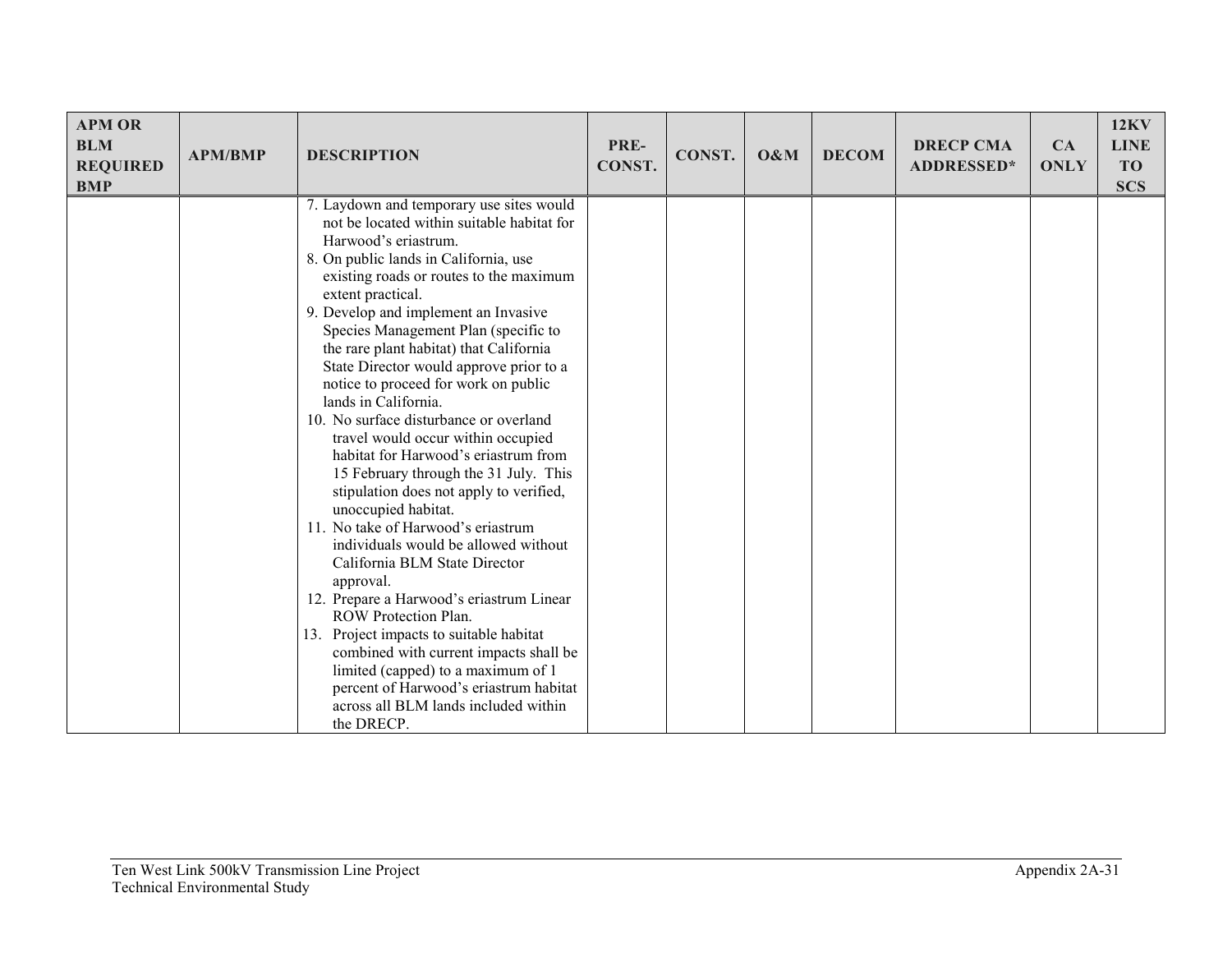| <b>APM OR</b><br><b>BLM</b><br><b>REQUIRED</b><br><b>BMP</b> | <b>APM/BMP</b>                                                         | <b>DESCRIPTION</b>                                                                                                                                                                                                                                                                                                                                                                                                                                                                                                                                     | PRE-<br>CONST. | <b>CONST.</b> | O&M         | <b>DECOM</b> | <b>DRECP CMA</b><br><b>ADDRESSED*</b>               | CA<br><b>ONLY</b> | <b>12KV</b><br><b>LINE</b><br><b>TO</b><br><b>SCS</b> |
|--------------------------------------------------------------|------------------------------------------------------------------------|--------------------------------------------------------------------------------------------------------------------------------------------------------------------------------------------------------------------------------------------------------------------------------------------------------------------------------------------------------------------------------------------------------------------------------------------------------------------------------------------------------------------------------------------------------|----------------|---------------|-------------|--------------|-----------------------------------------------------|-------------------|-------------------------------------------------------|
| <b>BMP</b>                                                   | <b>BIO-32:</b><br>Seasonal<br>Restriction<br>Dates                     | Species-specific seasonal restriction dates<br>per AGFD and CDFW and in applicable<br>RMPs would be observed.                                                                                                                                                                                                                                                                                                                                                                                                                                          |                | X             |             | $\mathbf X$  | LUPA-BIO-4<br>LUPA-BIO-<br>DUNE-5                   |                   | X                                                     |
| <b>BMP</b>                                                   | BIO-33:<br>Construction<br>Lighting                                    | All long-term nighttime lighting would be<br>directed away from riparian and wetland<br>vegetation, occupied habitat, and suitable<br>habitat areas for sensitive species. Long-<br>term nighttime lighting, if required, would<br>be directed and shielded downward to<br>avoid interference with the navigation of<br>night-migrating birds and to minimize the<br>attraction of insects as well as<br>insectivorous birds and bats to Project<br>infrastructure. Long-term nighttime<br>lighting would avoid the use of constant-<br>burn lighting. |                | $\mathbf X$   | $\mathbf X$ | $\mathbf X$  | LUPA-BIO-13,<br>LUPA-BIO-16,<br>LUPA-BIO-<br>DUNE-5 |                   |                                                       |
| <b>BMP</b>                                                   | BIO-34:<br>Prevention of<br><b>Puddles During</b><br>Dust<br>Abatement | The application of water and/or other<br>palliatives for dust abatement in<br>construction areas and during Project<br>operations and maintenance would be done<br>with the minimum amount of water<br>necessary to meet safety and air quality<br>standards and in a manner that prevents the<br>formation of puddles, which could attract<br>wildlife and wildlife predators.                                                                                                                                                                        |                | $\mathbf{X}$  |             | $\mathbf X$  | LUPA-BIO-6                                          |                   |                                                       |
| <b>BMP</b>                                                   | <b>BIO-35:</b><br>Presence of<br>Wildlife in<br>Construction           | All construction materials and equipment<br>would be visually checked for the presence<br>of wildlife prior to their movement or use.<br>Any wildlife encountered during the course                                                                                                                                                                                                                                                                                                                                                                    |                | $\mathbf X$   | $\mathbf X$ | $\mathbf X$  | LUPA-BIO-14                                         |                   | $\mathbf X$                                           |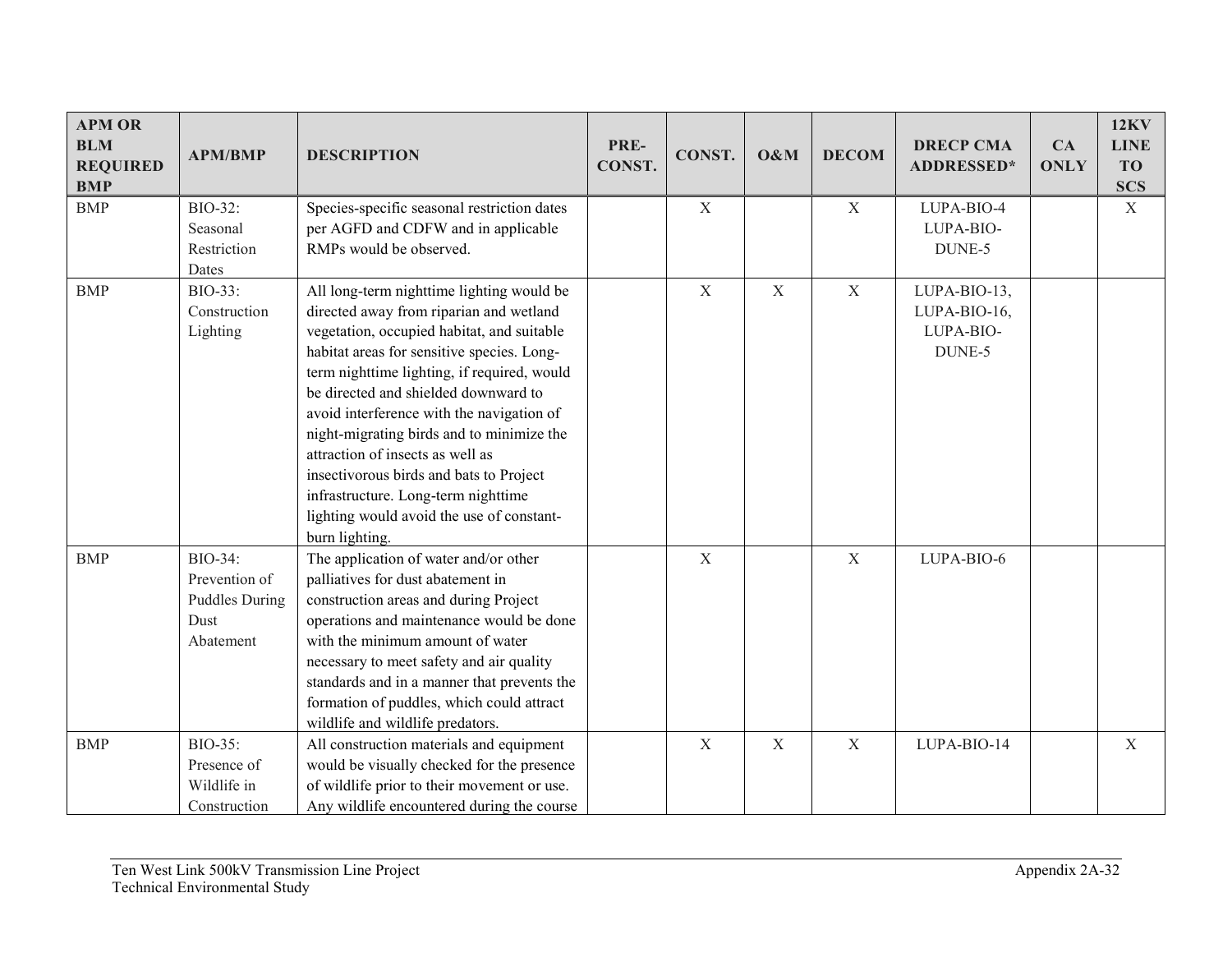| <b>APM OR</b><br><b>BLM</b><br><b>REQUIRED</b><br><b>BMP</b> | <b>APM/BMP</b>                                                                        | <b>DESCRIPTION</b>                                                                                                                                                                                                                                                                                                              | PRE-<br><b>CONST.</b> | <b>CONST.</b>             | O&M              | <b>DECOM</b> | <b>DRECP CMA</b><br><b>ADDRESSED*</b>                  | CA<br><b>ONLY</b> | <b>12KV</b><br><b>LINE</b><br>TO<br><b>SCS</b> |
|--------------------------------------------------------------|---------------------------------------------------------------------------------------|---------------------------------------------------------------------------------------------------------------------------------------------------------------------------------------------------------------------------------------------------------------------------------------------------------------------------------|-----------------------|---------------------------|------------------|--------------|--------------------------------------------------------|-------------------|------------------------------------------------|
|                                                              | Materials or                                                                          | of these inspections would be allowed to                                                                                                                                                                                                                                                                                        |                       |                           |                  |              |                                                        |                   |                                                |
| <b>BMP</b>                                                   | Equipment<br>BIO-36:<br>Feeding or<br>Harassment of<br>Wildlife                       | leave the construction area unharmed.<br>The intentional feeding or harassment of<br>wildlife on site is prohibited.                                                                                                                                                                                                            |                       | $\mathbf X$               | $\mathbf X$      | $\mathbf X$  | LUPA-BIO-14                                            |                   | $\mathbf X$                                    |
| <b>BMP</b>                                                   | BIO-37: Native<br>Plant Collection                                                    | The collection of native plants on site is<br>prohibited without required permits and<br>tags.                                                                                                                                                                                                                                  |                       | $\mathbf X$               | $\mathbf X$      | $\mathbf X$  | LUPA-BIO-14                                            |                   | $\mathbf X$                                    |
| <b>BMP</b>                                                   | BIO-38: Use of<br>State of the Art<br>and<br>Commercially-<br>available<br>Technology | Use state-of-the-art, commercially<br>available construction and installation<br>techniques, as approved by BLM,<br>appropriate for the specific activity/project<br>and site, that minimize new site<br>disturbance, soil erosion and deposition,<br>soil compaction, disturbance to<br>topography, and removal of vegetation. | $\mathbf{X}$          | $\mathbf X$               |                  |              | LUPA-BIO-9,<br>LUPA-BIO-15                             |                   |                                                |
| <b>BMP</b>                                                   | BIO-39: Bird-<br>and Bat-<br>Friendly<br>Fencing                                      | When fencing is necessary, use bird and<br>bat compatible design standards.                                                                                                                                                                                                                                                     |                       | $\boldsymbol{\mathrm{X}}$ | $\boldsymbol{X}$ |              | LUPA-BIO-16,<br>LUPA-BIO-<br>DUNE-5                    |                   |                                                |
| <b>BMP</b>                                                   | BIO-40: Project<br><b>Activity Siting</b><br>Near Bat<br>Maternity<br>Roosts          | Activities would not be sited within 500<br>feet of any occupied maternity roost or<br>presumed occupied maternity roost for<br><b>BLM Focus and Special Status Bat</b><br>Species.                                                                                                                                             |                       | $\overline{X}$            | $\mathbf X$      | X            | LUPA-BIO-16,<br>LUPA-BIO-<br>DUNE-5,<br>LUPA-BIO-BAT-1 | $\mathbf{X}$      |                                                |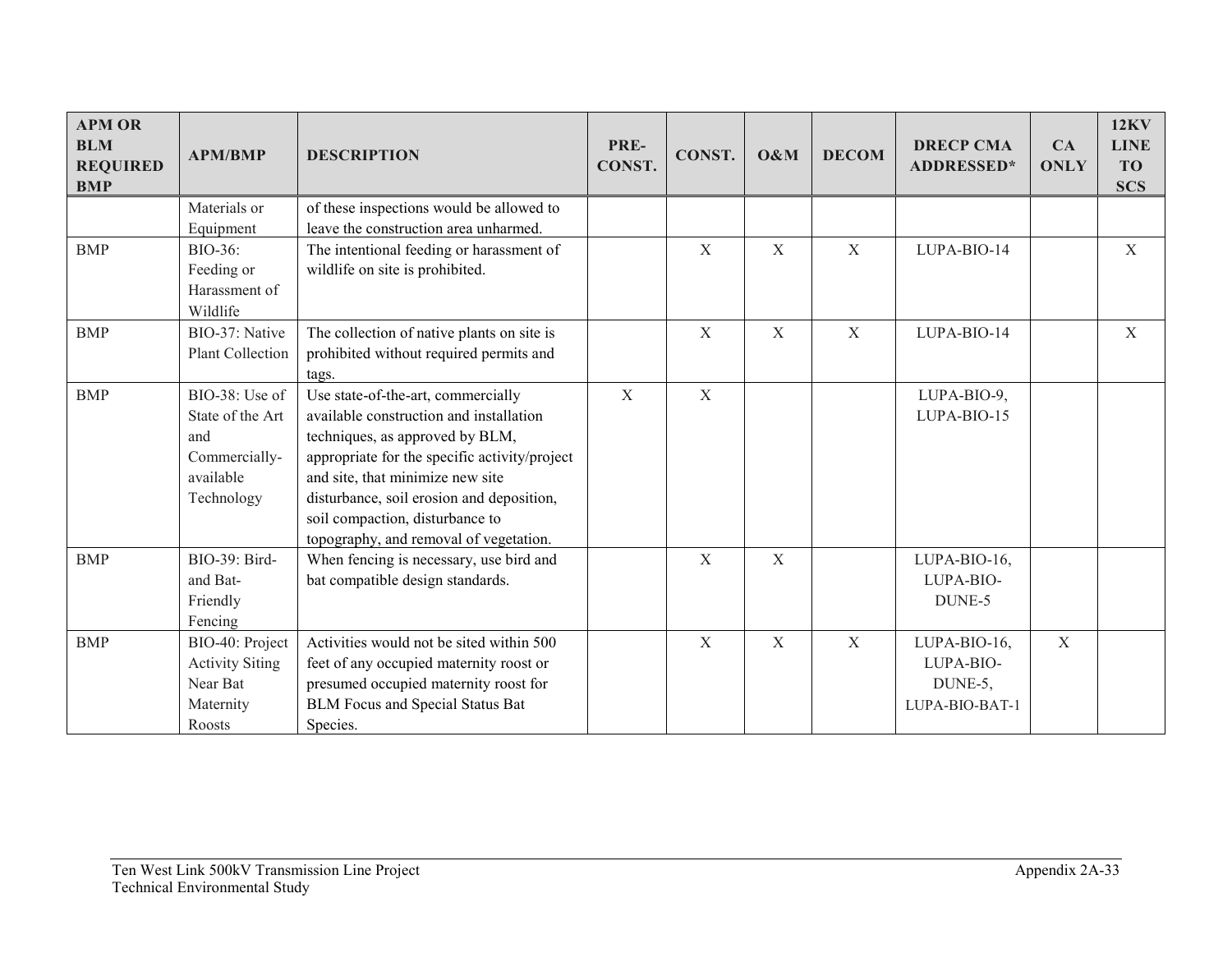| <b>APM OR</b><br><b>BLM</b><br><b>REQUIRED</b><br><b>BMP</b> | <b>APM/BMP</b>                                            | <b>DESCRIPTION</b>                                                                                                                                                                                                                                                                                                                                                                                                                                                                                                                        | PRE-<br><b>CONST.</b> | <b>CONST.</b> | O&M         | <b>DECOM</b> | <b>DRECP CMA</b><br><b>ADDRESSED*</b>                                                                  | CA<br><b>ONLY</b> | <b>12KV</b><br><b>LINE</b><br>TO<br><b>SCS</b> |
|--------------------------------------------------------------|-----------------------------------------------------------|-------------------------------------------------------------------------------------------------------------------------------------------------------------------------------------------------------------------------------------------------------------------------------------------------------------------------------------------------------------------------------------------------------------------------------------------------------------------------------------------------------------------------------------------|-----------------------|---------------|-------------|--------------|--------------------------------------------------------------------------------------------------------|-------------------|------------------------------------------------|
| <b>BMP</b>                                                   | BIO-41:<br>Succulent<br>Management                        | Management of cactus, yucca, and other<br>succulents would adhere to current up-to-<br>date BLM policy. All activities would<br>follow applicable BLM state and national<br>regulations and policies for salvage and<br>transplant of cactus, yucca, and other<br>succulents. Preconstruction surveys of<br>disturbance zones would include<br>preparation of maps delineating special<br>vegetation features. BLM may consider<br>disposal of succulents through public sale,<br>as per current up-to-date state and national<br>policy. | X                     | $\mathbf X$   | $\mathbf X$ | $\mathbf X$  | LUPA-BIO-7,<br>LUPA-BIO-SVF-<br>1.<br>LUPA-BIO-VEG-<br>1.<br>LUPA-BIO-VEG-<br>5,<br>LUPA-BIO-VEG-<br>6 |                   | $X^8$                                          |
| <b>BMP</b>                                                   | BIO-42: Dead<br>and Downed<br>Wood                        | Promote appropriate levels of dead and<br>downed wood on the ground, outside of<br>campground areas, to provide wildlife<br>habitat, seed beds for vegetation<br>establishment, and reduce soil erosion, as<br>determined appropriate on an activity-<br>specific basis.                                                                                                                                                                                                                                                                  | $\mathbf{X}$          | X             | $\mathbf X$ | $\mathbf X$  | LUPA-BIO-VEG-<br>2                                                                                     |                   | $X^8$                                          |
| <b>BMP</b>                                                   | <b>BIO-43:</b><br>Collection of<br>Plant Material         | Allow for the collection of plant material<br>consistent with the maintenance of natural<br>ecosystem processes.                                                                                                                                                                                                                                                                                                                                                                                                                          | $\mathbf X$           | $\mathbf X$   | $\mathbf X$ | $\mathbf X$  | LUPA-BIO-VEG-<br>3                                                                                     |                   | $\mathrm{X}^8$                                 |
| <b>BMP</b>                                                   | <b>BIO-44:</b><br>Mojave Desert<br>Tortoise<br>Protection | • All culverts for access roads or other<br>barriers would be designed to allow<br>unrestricted access by desert tortoises<br>and would be large enough that desert<br>tortoises are unlikely to use them as<br>shelter sites (e.g., 36 inches in                                                                                                                                                                                                                                                                                         | $\mathbf X$           | $\mathbf X$   | $\mathbf X$ | $\mathbf X$  | LUPA-BIO-IFS-<br>3,<br>LUPA-BIO-IFS-<br>5,                                                             | $\mathbf X$       |                                                |

 $\frac{8}{8}$  The management of succulents, dead and downed wood, and the collection of plant material for the alternative 12kV distribution line would be completed per APS' Arizona BLM lands Vegetation Management Plan.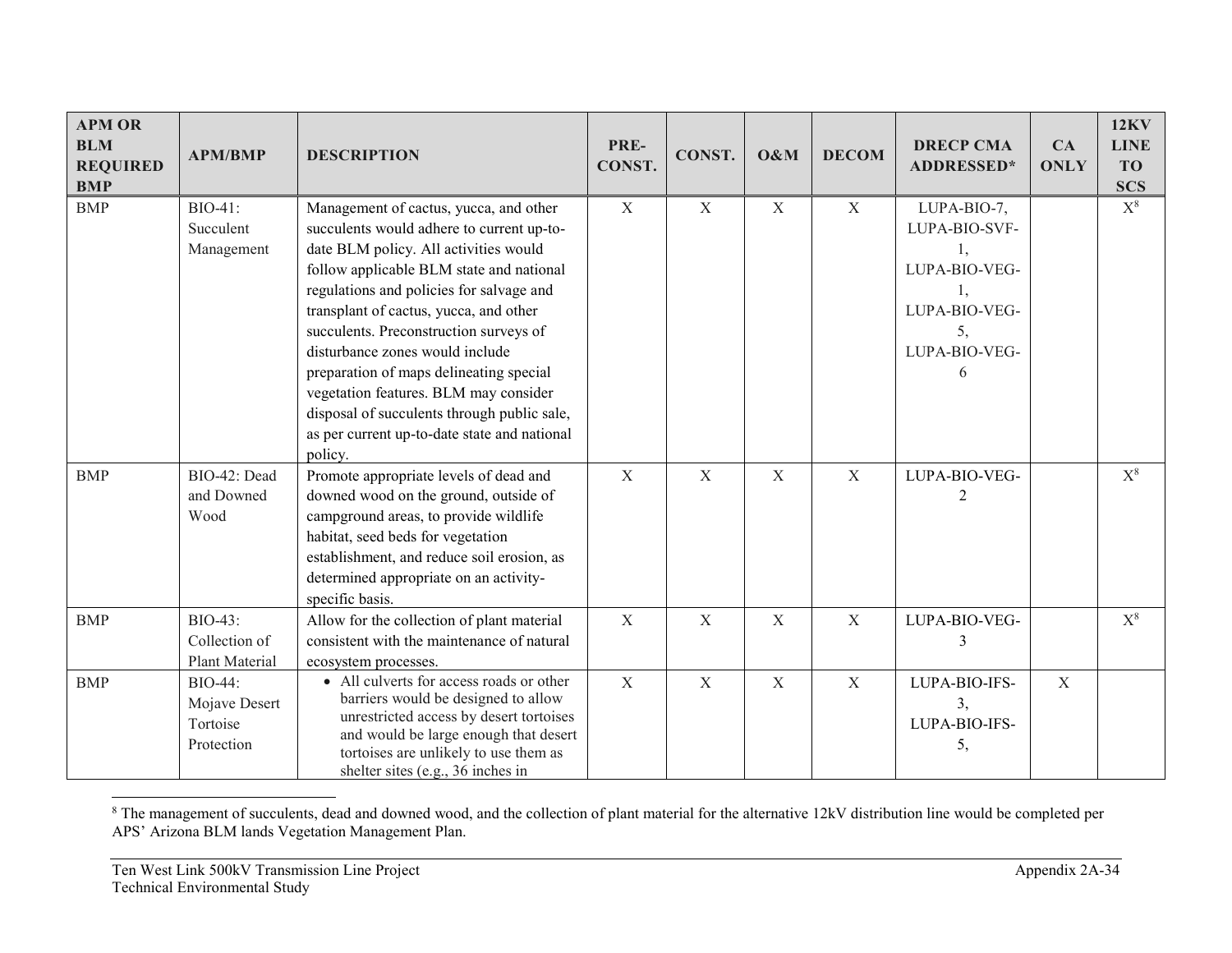| <b>APM OR</b><br><b>BLM</b><br><b>REQUIRED</b><br><b>BMP</b> | <b>APM/BMP</b> | <b>DESCRIPTION</b>                                                                                                                                                                                                                                                                                                                                                                                                                                                                                                                                                                                                                                                                                                                                                                                                                                                                                                                                                                                                                                 | PRE-<br><b>CONST.</b> | <b>CONST.</b> | O&M | <b>DECOM</b> | <b>DRECP CMA</b><br><b>ADDRESSED*</b>                                               | CA<br><b>ONLY</b> | <b>12KV</b><br><b>LINE</b><br><b>TO</b><br><b>SCS</b> |
|--------------------------------------------------------------|----------------|----------------------------------------------------------------------------------------------------------------------------------------------------------------------------------------------------------------------------------------------------------------------------------------------------------------------------------------------------------------------------------------------------------------------------------------------------------------------------------------------------------------------------------------------------------------------------------------------------------------------------------------------------------------------------------------------------------------------------------------------------------------------------------------------------------------------------------------------------------------------------------------------------------------------------------------------------------------------------------------------------------------------------------------------------|-----------------------|---------------|-----|--------------|-------------------------------------------------------------------------------------|-------------------|-------------------------------------------------------|
|                                                              |                | diameter or larger). Desert tortoise<br>exclusion fencing may be utilized to<br>direct tortoise use of culverts and<br>other passages.<br>Biological monitoring would occur<br>$\bullet$<br>with any geotechnical boring or<br>geotechnical boring vehicle<br>movement to ensure no desert<br>tortoises are killed or burrows are<br>crushed.<br>• A designated biologist would<br>accompany any geotechnical testing<br>equipment to ensure no tortoises are<br>killed and no burrows are crushed.<br>The ground would be inspected under<br>vehicles for the presence of desert<br>tortoise any time a vehicle or<br>construction equipment is parked in<br>desert tortoise habitat. If a desert<br>tortoise is seen, it may move on its<br>own. If it does not move within 15<br>minutes, a designated biologist may<br>remove and relocate the animal to a<br>safe location.<br>Vehicular traffic would not exceed 15<br>miles per hour within the areas not<br>cleared by protocol level surveys<br>where desert tortoise may be<br>impacted. |                       |               |     |              | LUPA-BIO-IFS-<br>6,<br>LUPA-BIO-IFS-<br>7,<br>LUPA-BIO-IFS-<br>8,<br>LUPA-BIO-IFS-9 |                   |                                                       |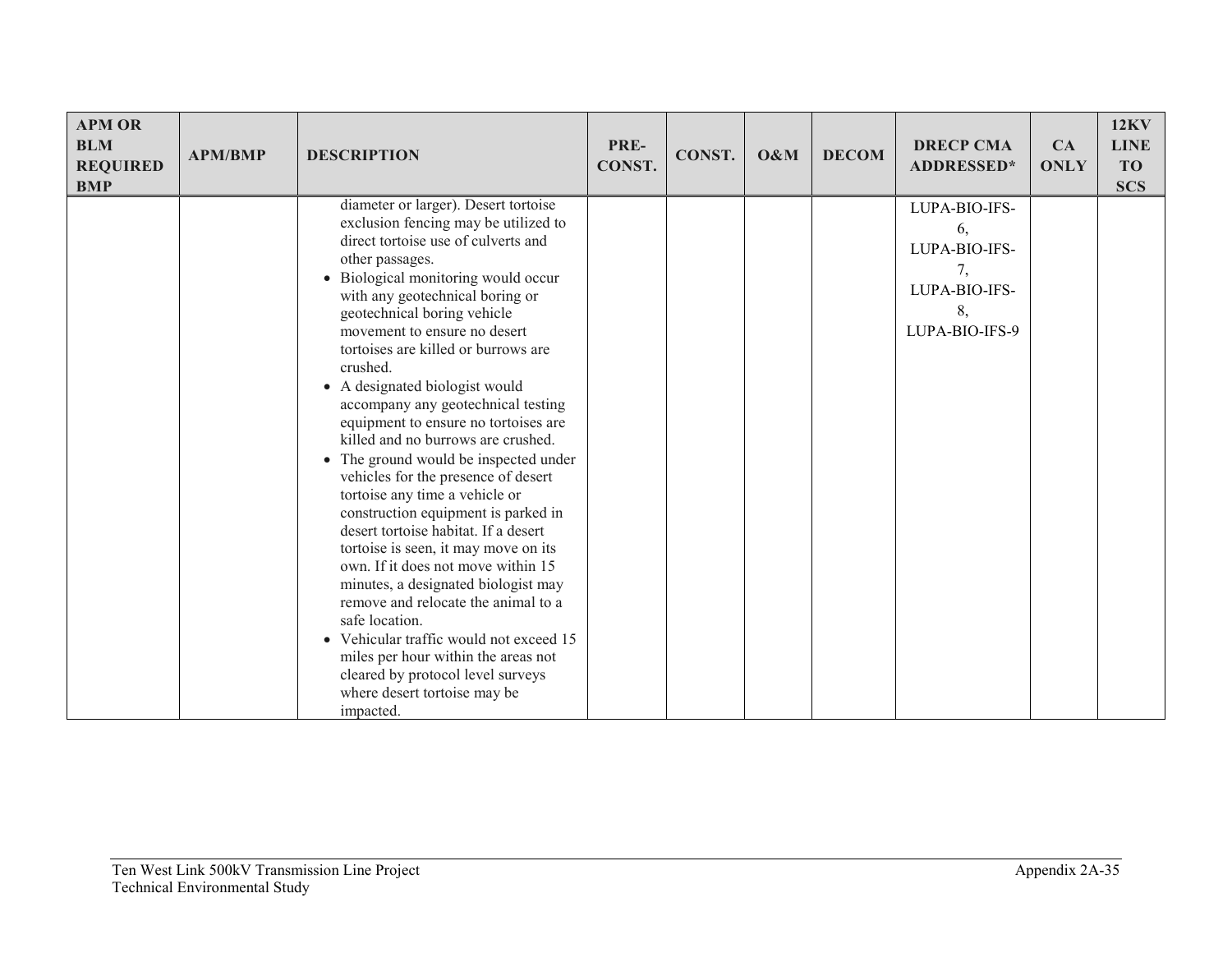| <b>APM OR</b><br><b>BLM</b><br><b>REQUIRED</b><br><b>BMP</b> | <b>APM/BMP</b>                                                                  | <b>DESCRIPTION</b>                                                                                                                                                                                                                                                                                                                                            | PRE-<br><b>CONST.</b> | <b>CONST.</b> | O&M         | <b>DECOM</b> | <b>DRECP CMA</b><br><b>ADDRESSED*</b>                                                                       | CA<br><b>ONLY</b> | <b>12KV</b><br><b>LINE</b><br>TO<br><b>SCS</b> |
|--------------------------------------------------------------|---------------------------------------------------------------------------------|---------------------------------------------------------------------------------------------------------------------------------------------------------------------------------------------------------------------------------------------------------------------------------------------------------------------------------------------------------------|-----------------------|---------------|-------------|--------------|-------------------------------------------------------------------------------------------------------------|-------------------|------------------------------------------------|
| <b>BMP</b>                                                   | <b>BIO-45:</b><br>Protection from<br>Loss and<br>Harassment of<br>Golden Eagles | Provide protection from loss and<br>harassment of active golden eagle nests<br>through activities identified LUPA-BIO-<br>IFS-24 through -31.                                                                                                                                                                                                                 | X                     | $\mathbf X$   | $\mathbf X$ | $\mathbf X$  | LUPA-BIO-16,<br>LUPA-BIO-IFS-<br>24,<br>LUPA-BIO-IFS-<br>25,<br>LUPA-BIO-IFS-<br>26,<br>LUPA-BIO-IFS-<br>27 | $\mathbf X$       | X                                              |
| <b>BMP</b>                                                   | BIO-46:<br>Compensation<br>for Loss of<br>Desert Riparian<br>Woodland           | The loss of desert riparian woodland would<br>be compensated at a ratio of 5:1<br>Compensation acreage requirements may<br>be fulfilled through non-acquisition (i.e.,<br>restoration and enhancement), land<br>acquisition (i.e., preserve), or a<br>combination of these options, depending on<br>the activity specifics and BLM<br>approval/authorization. |                       | $\mathbf X$   | $\mathbf X$ |              | LUPA-BIO-17,<br>LUPA-BIO-<br>COMP-1                                                                         | $\mathbf X$       |                                                |
| <b>BMP</b>                                                   | <b>BIO-47:</b><br>Riparian<br>Functioning<br>Condition                          | BLM would manage all riparian areas on<br>BLM land to be maintained at, or brought<br>to, proper functioning condition.                                                                                                                                                                                                                                       |                       | X             | $\mathbf X$ | $\mathbf X$  | LUPA-BIO-17,<br>LUPA-BIO-<br>RIPWET-1,<br>LUPA-SW-13                                                        |                   | $\mathbf{X}$                                   |
| <b>BMP</b>                                                   | BIO-48: Flight<br>Diverters                                                     | Bird flight diverters would be installed on<br>the Colorado River and associated<br>floodplain crossings and other areas of high<br>bird use as recommended by BLM in<br>consultation with USFWS, AGFD, and<br>CDFW.                                                                                                                                          |                       | $\mathbf X$   | $\mathbf X$ |              | LUPA-TRANS-<br>$BIO-2$                                                                                      |                   |                                                |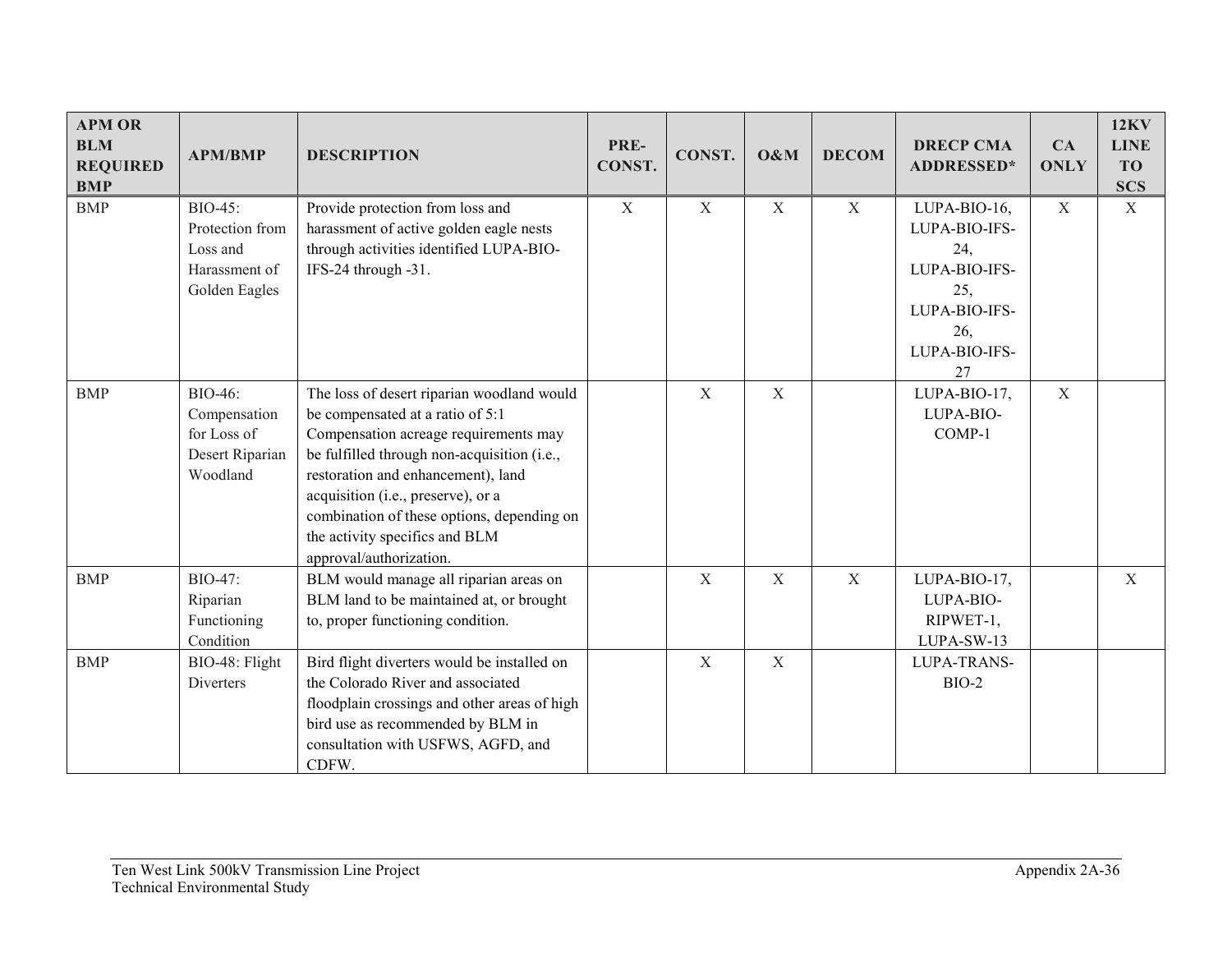| <b>APM OR</b><br><b>BLM</b><br><b>REQUIRED</b><br><b>BMP</b> | <b>APM/BMP</b>                                                                  | <b>DESCRIPTION</b>                                                                                                                                                                                                                                                                                                                                                                                                                  | PRE-<br><b>CONST.</b> | <b>CONST.</b>  | O&M         | <b>DECOM</b> | <b>DRECP CMA</b><br><b>ADDRESSED*</b>                                                       | CA<br><b>ONLY</b> | <b>12KV</b><br><b>LINE</b><br><b>TO</b><br><b>SCS</b> |
|--------------------------------------------------------------|---------------------------------------------------------------------------------|-------------------------------------------------------------------------------------------------------------------------------------------------------------------------------------------------------------------------------------------------------------------------------------------------------------------------------------------------------------------------------------------------------------------------------------|-----------------------|----------------|-------------|--------------|---------------------------------------------------------------------------------------------|-------------------|-------------------------------------------------------|
| <b>BMP</b>                                                   | <b>BIO-49:</b><br>Fringe-toed<br>Lizard Linear<br><b>ROW</b><br>Protection Plan | A Fringe-toed Lizard Linear ROW<br>Protection Plan would be prepared that<br>identifies specific conservation measures to<br>minimize Project-related impacts to sand<br>dunes and sand transport areas, to map<br>suitable habitat within construction zones,<br>and methods to achieve clearance surveys<br>within suitable habitat so animals are not<br>killed by construction activities.                                      | X                     | X              | $\mathbf X$ | $\mathbf X$  | LUPA-BIO-1,<br>LUPA-BIO-<br>DUNE-2,<br>LUPA-BIO-<br>DUNE-4,<br>LUPA-BIO-<br>DUNE-5          | $\mathbf X$       |                                                       |
| <b>BMP</b>                                                   | <b>BIO-50</b><br>Engineering<br>Controls                                        | Appropriate engineering controls would be<br>used to minimize impacts on dry wash, dry<br>wash woodland, and chenopod scrub,<br>including downstream occurrences,<br>resulting from surface water runoff,<br>erosion, sedimentation, altered hydrology,<br>accidental spills, or fugitive dust deposition<br>to these habitats. Appropriate buffers and<br>engineering controls would be determined<br>through agency consultation. |                       | $\mathbf X$    |             |              | LUPA-BIO-3,<br>LUPA-BIO-13,<br>LUPA-BIO-17,<br>LUPA-BIO-<br>RIPWET-1,<br>LUPA-BIO-SVF-<br>6 |                   |                                                       |
| <b>BMP</b>                                                   | BIO-51:<br>Conductor<br>Clearance                                               | To minimize vegetation trimming, micro-<br>siting and design considerations (including<br>tower height) would be applied so the<br>catenary formed by the conductors (the<br>bottom of the sag) avoids saguaros and is<br>not directly over wash vegetation<br>(microphyll woodlands), to the extent<br>practicable.                                                                                                                | $\mathbf X$           | $\overline{X}$ |             |              | LUPA-BIO-17,<br>LUPA-BIO-<br>RIPWET-1,<br>LUPA-BIO-SVF-<br>6                                |                   |                                                       |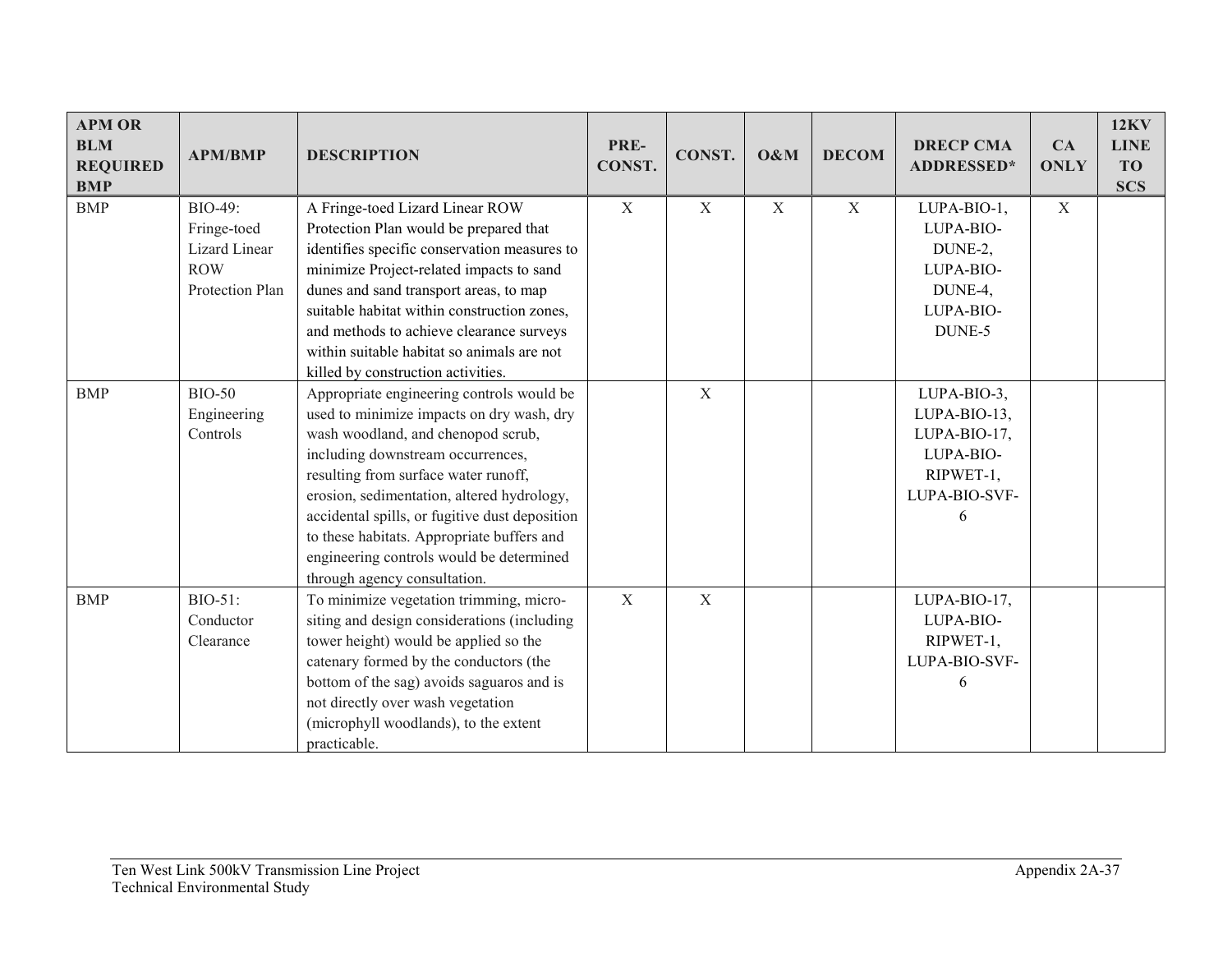| <b>APM OR</b><br><b>BLM</b><br><b>REQUIRED</b><br><b>BMP</b> | <b>APM/BMP</b>                                                                          | <b>DESCRIPTION</b>                                                                                                                                                                                                                                                                                                                                                                                                                                                                                                                                                                                                                                                                         | PRE-<br><b>CONST.</b> | <b>CONST.</b> | O&M         | <b>DECOM</b> | <b>DRECP CMA</b><br><b>ADDRESSED*</b>                                                                                            | CA<br><b>ONLY</b> | <b>12KV</b><br><b>LINE</b><br>TO<br><b>SCS</b> |
|--------------------------------------------------------------|-----------------------------------------------------------------------------------------|--------------------------------------------------------------------------------------------------------------------------------------------------------------------------------------------------------------------------------------------------------------------------------------------------------------------------------------------------------------------------------------------------------------------------------------------------------------------------------------------------------------------------------------------------------------------------------------------------------------------------------------------------------------------------------------------|-----------------------|---------------|-------------|--------------|----------------------------------------------------------------------------------------------------------------------------------|-------------------|------------------------------------------------|
| <b>BMP</b>                                                   | BIO-52:<br>California<br>Riparian<br>Habitat and<br>Rare Plant<br>Alliance<br>Avoidance | In California, as part of micrositing towers,<br>a 200-foot setback from the outer perimeter<br>of Coloradan semi-desert wash<br>woodland/scrub vegetation community<br>(microphyll woodlands) would be applied.<br>Preconstruction surveys of disturbance<br>zones would include preparation of maps<br>delineating special vegetation features.<br>Minor incursions would be allowed to<br>balance minimizing vegetation trimming<br>(see BMP BIO-51) while maintaining an<br>appropriate setback, as determined based<br>on site-specific conditions. No structure<br>would be placed within, and no new access<br>roads would pass through, these washes to<br>the extent practicable. | X                     | X             | $\mathbf X$ | $\mathbf X$  | LUPA-BIO-3,<br>LUPA-BIO-13,<br>LUPA-BIO-17,<br>LUPA-BIO-<br>RIPWET-1,<br>LUPA-BIO-SVF-<br>1,<br>LUPA-BIO-SVF-<br>6               | $\mathbf X$       |                                                |
| <b>BMP</b>                                                   | $BIO-53$ :<br>Protection of<br>Dune<br>Vegetation                                       | Project facilities would be sited to avoid<br>dune vegetation. Unavoidable impacts to<br>dune vegetation would be limited and<br>Project facilities would be sited to<br>minimize unavoidable impacts. Access<br>roads will be designed and constructed to<br>be at grade with the ground surface to<br>avoid inhibiting sand transportation.                                                                                                                                                                                                                                                                                                                                              | X                     | $\mathbf X$   | $\mathbf X$ |              | LUPA-BIO-1,<br>LUPA-BIO-13,<br>LUPA-BIO-<br>DUNE-2,<br>LUPA-BIO-<br>DUNE-4,<br>LUPA-TRANS-<br>$BIO-4,$<br>DFA-VPL-BIO-<br>DUNE-1 | X                 |                                                |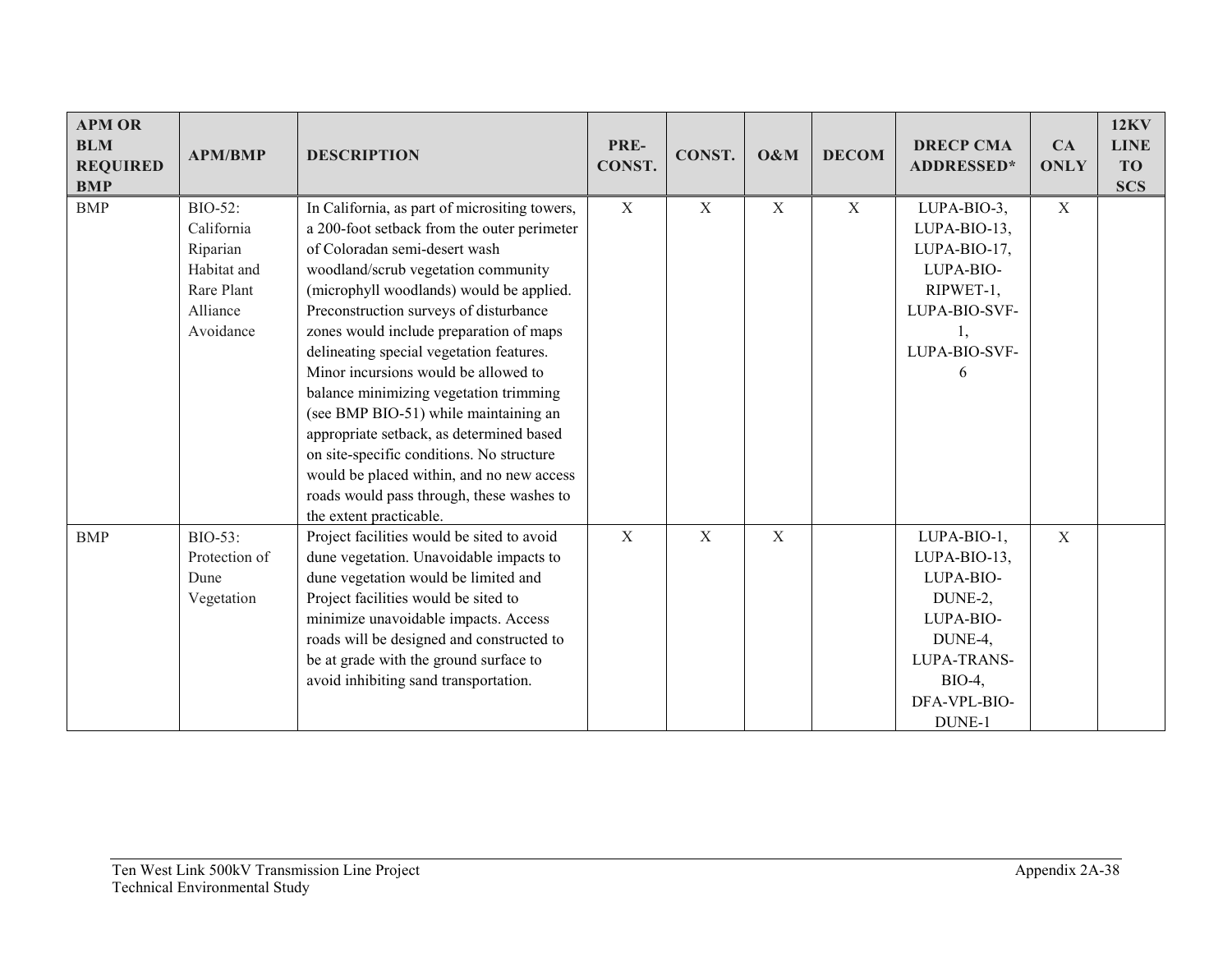| <b>APM OR</b><br><b>BLM</b><br><b>REQUIRED</b><br><b>BMP</b> | <b>APM/BMP</b>                                                                             | <b>DESCRIPTION</b>                                                                                                                                                                                                                                                                                                                                                                                                                                                                                                                                              | PRE-<br><b>CONST.</b> | <b>CONST.</b> | O&M         | <b>DECOM</b>     | <b>DRECP CMA</b><br><b>ADDRESSED*</b>                                                                                                     | CA<br><b>ONLY</b> | <b>12KV</b><br><b>LINE</b><br>TO<br><b>SCS</b> |
|--------------------------------------------------------------|--------------------------------------------------------------------------------------------|-----------------------------------------------------------------------------------------------------------------------------------------------------------------------------------------------------------------------------------------------------------------------------------------------------------------------------------------------------------------------------------------------------------------------------------------------------------------------------------------------------------------------------------------------------------------|-----------------------|---------------|-------------|------------------|-------------------------------------------------------------------------------------------------------------------------------------------|-------------------|------------------------------------------------|
| <b>BMP</b>                                                   | <b>BIO-54:</b><br>Protection of<br>Sand Transport                                          | Within Aeolian corridors that transport<br>sand to dune formations and vegetation<br>types downwind all activities would be<br>designed and operated to facilitate the flow<br>of sand across activity sites, and avoid the<br>trapping or diverting of sand from the<br>Aeolian corridor. Structures would take<br>into account the direction of sand flow and,<br>to the extent feasible, build and align<br>structures to allow sand to flow through the<br>site unimpeded. Fences would be designed<br>to allow sand to flow through and not be<br>trapped. | X                     | $\mathbf X$   | X           | X                | LUPA-BIO-1,<br>LUPA-BIO-<br>DUNE-1,<br>LUPA-BIO-<br>DUNE-2,<br>LUPA-BIO-<br>DUNE-4,<br>LUPA-TRANS-<br>$BIO-4$ ,<br>DFA-VPL-BIO-<br>DUNE-2 | $\mathbf X$       |                                                |
| <b>BMP</b>                                                   | BIO-55: Access<br>within Focus<br>and BLM<br>special Status<br>Species<br>Suitable Habitat | Construction of new roads and/or routes<br>would be avoided to the extent practicable<br>within Focus and BLM Special Status<br>Species suitable habitat within identified<br>linkages for those Focus and BLM Special<br>Status Species, unless the new road and/or<br>route is beneficial to minimize net impacts<br>to natural or ecological resources of<br>concern.                                                                                                                                                                                        | X                     | $\mathbf X$   | X           | $\mathbf X$      | LUPA-BIO-13,<br>LUPA-BIO-<br>DUNE-4                                                                                                       | $\mathbf X$       | X                                              |
| <b>BMP</b>                                                   | <b>BIO-56:</b><br>Sonoran<br>Pronghorn                                                     | Measures, as required by the USFWS in<br>any applicable Biological Opinion, would<br>be implemented.                                                                                                                                                                                                                                                                                                                                                                                                                                                            | X                     | $\mathbf X$   | $\mathbf X$ | $\boldsymbol{X}$ |                                                                                                                                           |                   | X                                              |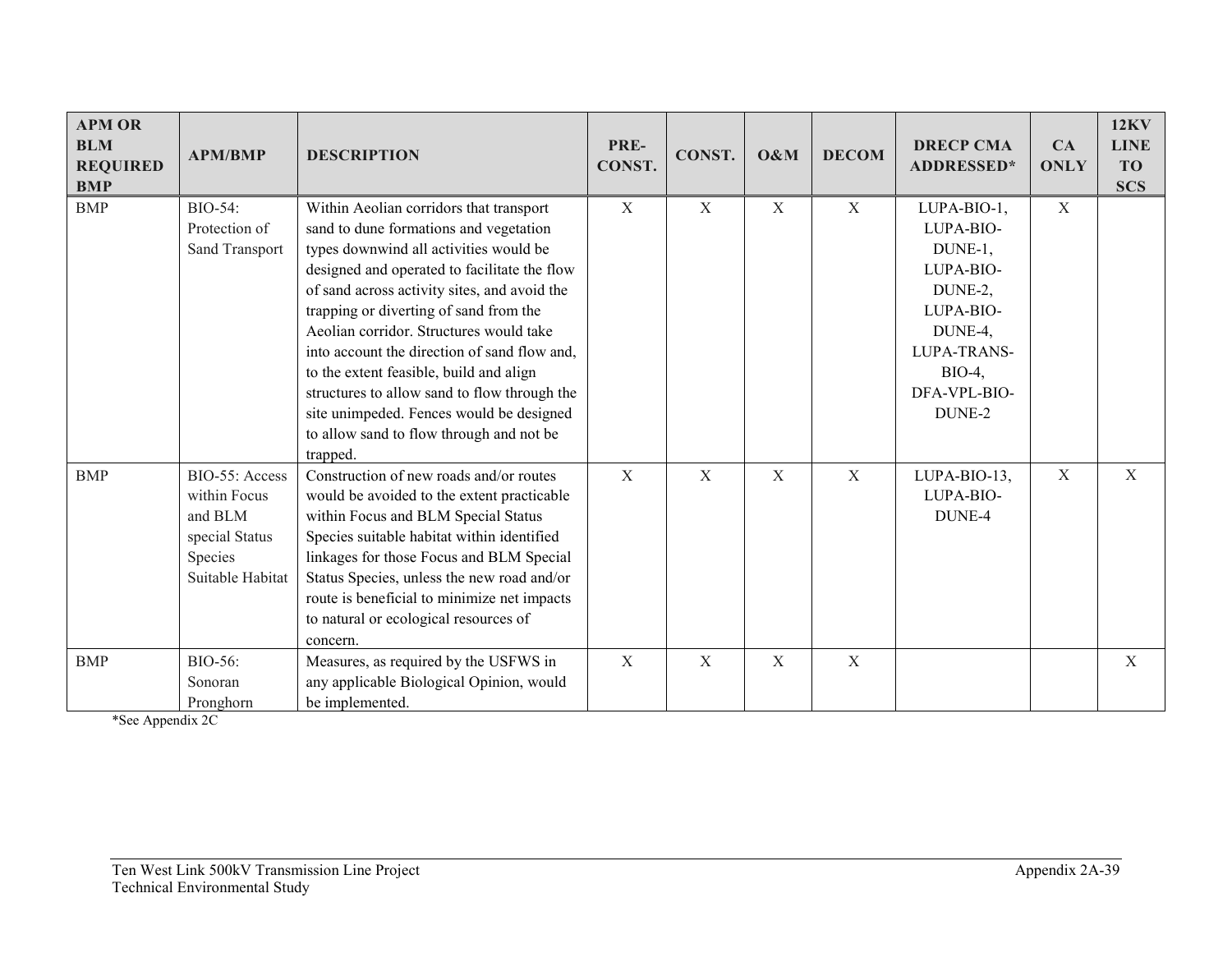### **2A.5 VEGETATION**

<span id="page-42-0"></span>

| <b>APM OR</b><br><b>BLM</b><br><b>REQUIRED</b><br><b>BMP</b> | <b>APM/BMP</b> | <b>DESCRIPTION</b>                            | PRE-<br><b>CONST.</b> | <b>CONST.</b> | O&M              | <b>DECOM</b> | <b>DRECP CMA</b><br><b>ADDRESSED*</b> | CA<br><b>ONLY</b> | <b>12KV</b><br><b>LINE</b><br>TO<br><b>SCS</b> |
|--------------------------------------------------------------|----------------|-----------------------------------------------|-----------------------|---------------|------------------|--------------|---------------------------------------|-------------------|------------------------------------------------|
| <b>BMP</b>                                                   | $VEG-01$ :     | Any removal of vegetation resources would     | X                     | $\mathbf{X}$  | $\boldsymbol{X}$ | X            | $LUPA-BIO-15$ ,                       |                   | $X^9$                                          |
|                                                              | Removal of     | be conducted in accordance with BLM IB        |                       |               |                  |              | LUPA-BIO-SVF-                         |                   |                                                |
|                                                              | Vegetation     | 2012-097                                      |                       |               |                  |              |                                       |                   |                                                |
| <b>BMP</b>                                                   | $VEG-02$ :     | Minimize natural vegetation removal through   |                       | X             | X                | X            | LUPA-BIO-14                           |                   | X                                              |
|                                                              | Avoid          | implementation of crush and drive or cut or   |                       |               |                  |              |                                       |                   |                                                |
|                                                              | Vegetation     | mow vegetation rather than removing entirely. |                       |               |                  |              |                                       |                   |                                                |
|                                                              | Removal        | Locations for drive and crush travel or       |                       |               |                  |              |                                       |                   |                                                |
|                                                              |                | cut/mow would be determined in conjunction    |                       |               |                  |              |                                       |                   |                                                |
|                                                              |                | with the Access Road Plan (Appendix 2B).      |                       |               |                  |              |                                       |                   |                                                |

<sup>&</sup>lt;sup>9</sup> APS is currently compiling vegetation maintenance activities into a Vegetation Management Plan specific to the 12kV distribution line per BLM IM-2018-070.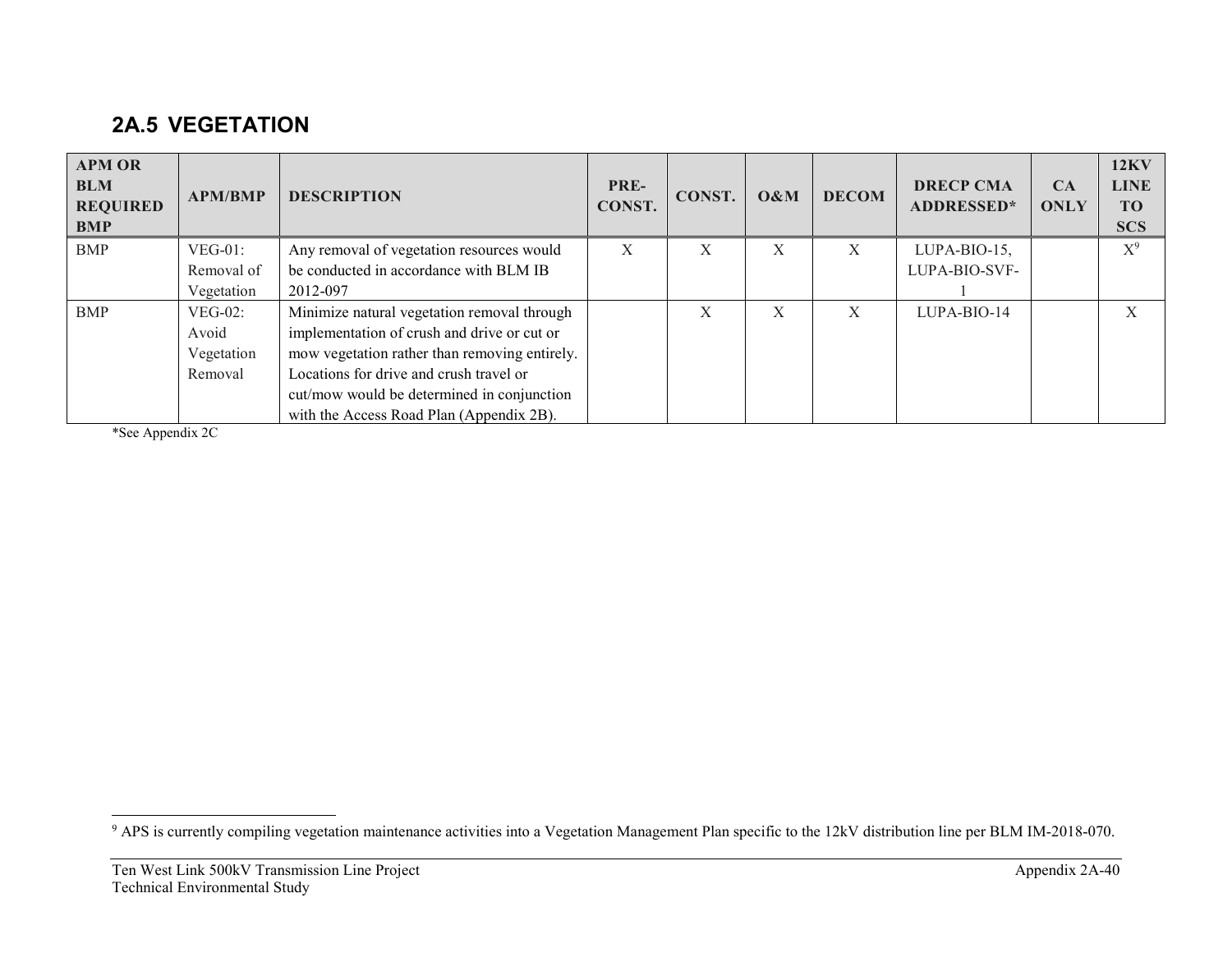# **2A.6 CULTURAL RESOURCES**

<span id="page-43-0"></span>

| <b>APM OR</b><br><b>BLM</b><br><b>REQUIRED</b><br><b>BMP OR</b><br><b>EPM</b> | <b>APM/BMP</b>                                                        | <b>DESCRIPTION</b>                                                                                                                                                                                                                                                                                                                                                                                                                                                                                                                                                             | PRE-<br><b>CONST.</b> | <b>CONST.</b> | O&M              | <b>DECOM</b> | <b>DRECP CMA</b><br><b>ADDRESSED*</b> | CA<br><b>ONLY</b> | 12KV<br><b>LINE</b><br>TO<br><b>SCS</b> |
|-------------------------------------------------------------------------------|-----------------------------------------------------------------------|--------------------------------------------------------------------------------------------------------------------------------------------------------------------------------------------------------------------------------------------------------------------------------------------------------------------------------------------------------------------------------------------------------------------------------------------------------------------------------------------------------------------------------------------------------------------------------|-----------------------|---------------|------------------|--------------|---------------------------------------|-------------------|-----------------------------------------|
| APM                                                                           | CULT-01:<br>Inventory<br>and HPTP                                     | A cultural inventory would be conducted that<br>would document cultural resources within the<br>area of potential effects for the Project. Based<br>on results of this inventory, a Historic<br>Properties Treatment Plan would be<br>developed to specifically address direct and<br>indirect impacts that may result from Project<br>construction.                                                                                                                                                                                                                           | $\mathbf X$           | $\mathbf X$   |                  |              | LUPA-CUL-4;<br>LUPA-TRANS-<br>$CUL-1$ |                   | X                                       |
| <b>APM</b>                                                                    | CULT-02:<br>Monitoring<br>and<br>Discovery<br>Plan                    | DCRT's contractor would prepare a<br>Monitoring and Discovery Plan that would<br>describe procedures to be followed in the<br>event of the discovery of cultural resources or<br>human remains during implementation of the<br>Project. The Draft Monitoring and Discovery<br>Plan would be reviewed by BLM and<br>consulting state and federal agencies, the<br>California and Arizona SHPOs, and local<br>tribes. Upon approval of the Monitoring and<br>Discovery Plan, DCRT would follow the<br>procedures set forth in that plan during<br>implementation of the Project. | X                     | $\mathbf X$   |                  |              | LUPA-CUL-4;<br>LUPA-TRANS-<br>$CUL-1$ |                   | $\mathbf X$                             |
| <b>BMP</b>                                                                    | CULT-03:<br>Cultural<br>Resources<br>Avoidance<br>and<br>Stipulations | DCRT would follow the avoidance<br>procedures and other stipulations outlined in<br>the Programmatic Agreement (PA) and in the<br>appropriate State Historic Properties<br>Treatment Plan for each historic property<br>identified in the HPTP.                                                                                                                                                                                                                                                                                                                                | X                     | $\mathbf X$   | $\boldsymbol{X}$ | $\mathbf X$  | LUPA-CUL-4                            |                   | $\mathbf{X}$                            |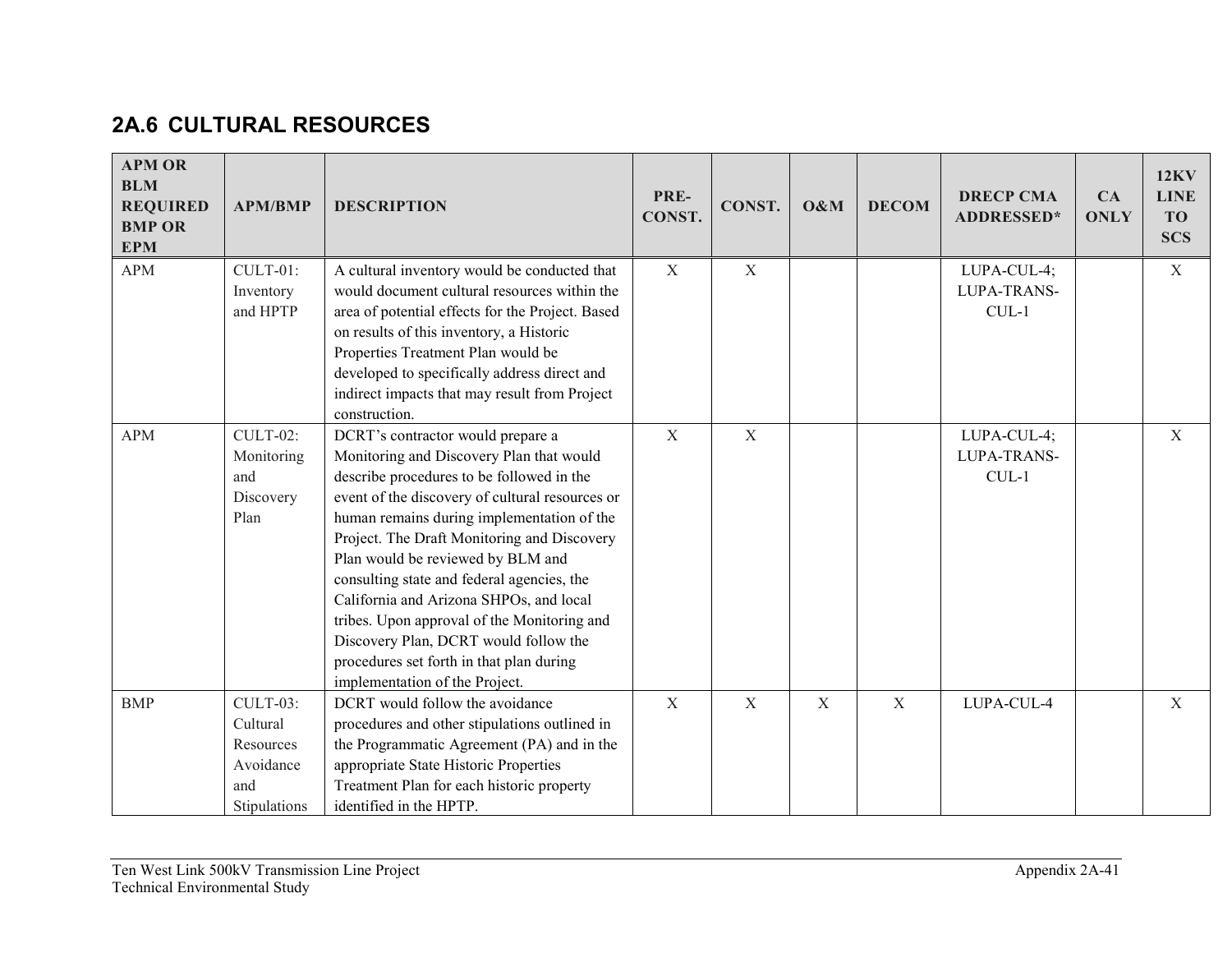| <b>APM OR</b><br><b>BLM</b><br><b>REQUIRED</b><br><b>BMP OR</b><br><b>EPM</b> | <b>APM/BMP</b>                                                      | <b>DESCRIPTION</b>                                                                                                                                                                                                                                                                                                                                                                                                                                                                                                                                                                                                                      | PRE-<br><b>CONST.</b> | <b>CONST.</b> | O&M | <b>DECOM</b> | <b>DRECP CMA</b><br><b>ADDRESSED*</b>                                                                  | CA<br><b>ONLY</b> | <b>12KV</b><br><b>LINE</b><br>TO<br><b>SCS</b> |
|-------------------------------------------------------------------------------|---------------------------------------------------------------------|-----------------------------------------------------------------------------------------------------------------------------------------------------------------------------------------------------------------------------------------------------------------------------------------------------------------------------------------------------------------------------------------------------------------------------------------------------------------------------------------------------------------------------------------------------------------------------------------------------------------------------------------|-----------------------|---------------|-----|--------------|--------------------------------------------------------------------------------------------------------|-------------------|------------------------------------------------|
| <b>BMP</b>                                                                    | CULT-04:<br>Worker<br>Cultural<br>Resources<br>Awareness<br>Program | Before starting any work, including mowing,<br>staging, sediment and erosion control<br>installation, tree removal, construction, and<br>restoration, all employees and contractors<br>performing activities and construction would<br>receive training on the National Historic<br>Preservation Act, the Archaeological<br>Resources Protection Act, and the Native<br>American Graves Protection and Repatriation<br>Act and the consequences of noncompliance<br>with these acts. Training would also include<br>cultural sensitivity to Native American<br>concerns, since tribal monitors would be<br>present during construction. | $\mathbf X$           | $\mathbf X$   |     |              |                                                                                                        |                   | $\mathbf X$                                    |
| <b>BMP</b>                                                                    | CULT-05:<br>Cultural<br>Resources<br>Compensato<br>ry Fee           | A compensatory mitigation fee for cumulative<br>and indirect effects to historic properties as a<br>result of construction is identified in the<br>Project PA. The fee structure of the<br>compensatory mitigation fee would be<br>calculated in a manner that is commensurate<br>to the size and regional impacts of the Project<br>and would include a management fee<br>determined and finalized in the Project PA.                                                                                                                                                                                                                  | $\mathbf X$           | $\mathbf X$   |     |              | LUPA-TRANS-<br>CUL-2; LUPA-<br>TRANS-CUL-3;<br>DFA-VPL-CUL-<br>1; DFA-VPL-<br>CUL-2; DFA-<br>VPL-CUL-3 | X                 |                                                |
| <b>BMP</b>                                                                    | CULT-06:<br>Sensitivity<br>Model                                    | BLM would develop a sensitivity model for<br>cultural resources using the DRECP<br>geodatabase for the purpose of selecting<br>Project footprints to minimize impacts to<br>recorded historic properties and areas that are<br>culturally sensitive to Tribes.                                                                                                                                                                                                                                                                                                                                                                          | $\mathbf X$           |               |     |              | LUPA-TRANS-<br>CUL-4; DFA-<br>VPL-CUL-4                                                                | $\mathbf{X}$      |                                                |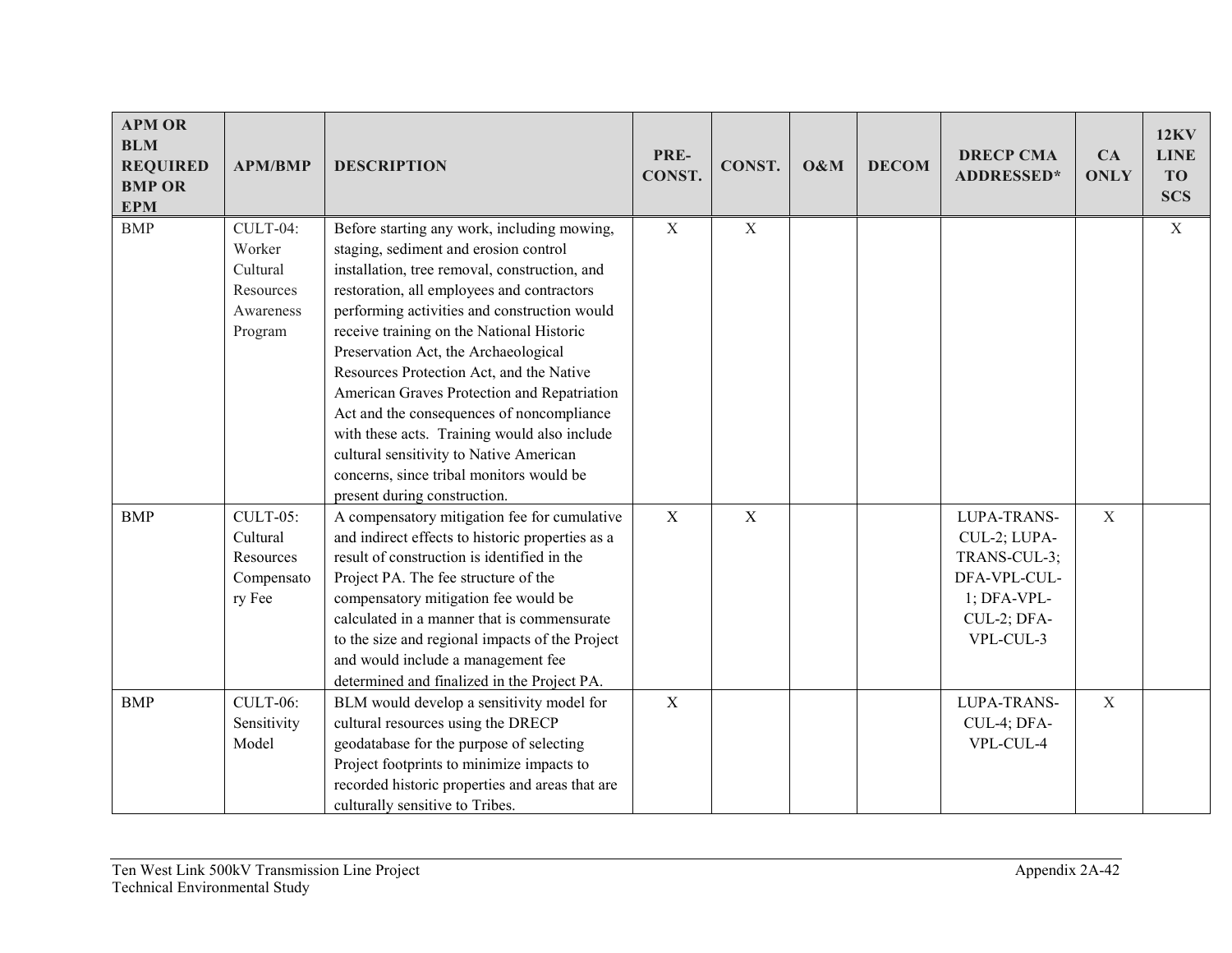| <b>APM OR</b><br><b>BLM</b><br><b>REQUIRED</b><br><b>BMP OR</b><br><b>EPM</b> | <b>APM/BMP</b> | <b>DESCRIPTION</b>                               | PRE-<br><b>CONST.</b> | CONST. | O&M | <b>DECOM</b> | <b>DRECP CMA</b><br><b>ADDRESSED*</b> | CA<br><b>ONLY</b> | <b>12KV</b><br><b>LINE</b><br>TO<br><b>SCS</b> |
|-------------------------------------------------------------------------------|----------------|--------------------------------------------------|-----------------------|--------|-----|--------------|---------------------------------------|-------------------|------------------------------------------------|
| BMP                                                                           | CULT-07:       | The BLM shall ensure that a statistically        | X                     |        |     |              | LUPA-TRANS-                           | X                 |                                                |
|                                                                               | Sample         | significant cultural resources sample survey is  |                       |        |     |              | $CUL-5$ ; DFA-                        |                   |                                                |
|                                                                               | Survey         | conducted for consideration in Project           |                       |        |     |              | VPL-CUL-5                             |                   |                                                |
|                                                                               |                | planning in locations within the CDCA            |                       |        |     |              |                                       |                   |                                                |
|                                                                               |                | boundary.                                        |                       |        |     |              |                                       |                   |                                                |
| <b>BMP</b>                                                                    | CULT-08:       | DCRT would consider the results of the           | X                     |        |     |              | LUPA-TRANS-                           | X                 |                                                |
|                                                                               | Project        | BLM's cultural resources sensitivity model in    |                       |        |     |              | CUL-6; DFA-                           |                   |                                                |
|                                                                               | Planning       | Project planning and provide justification if it |                       |        |     |              | VPL-CUL-6                             |                   |                                                |
|                                                                               |                | is not considered to be feasible.                |                       |        |     |              |                                       |                   |                                                |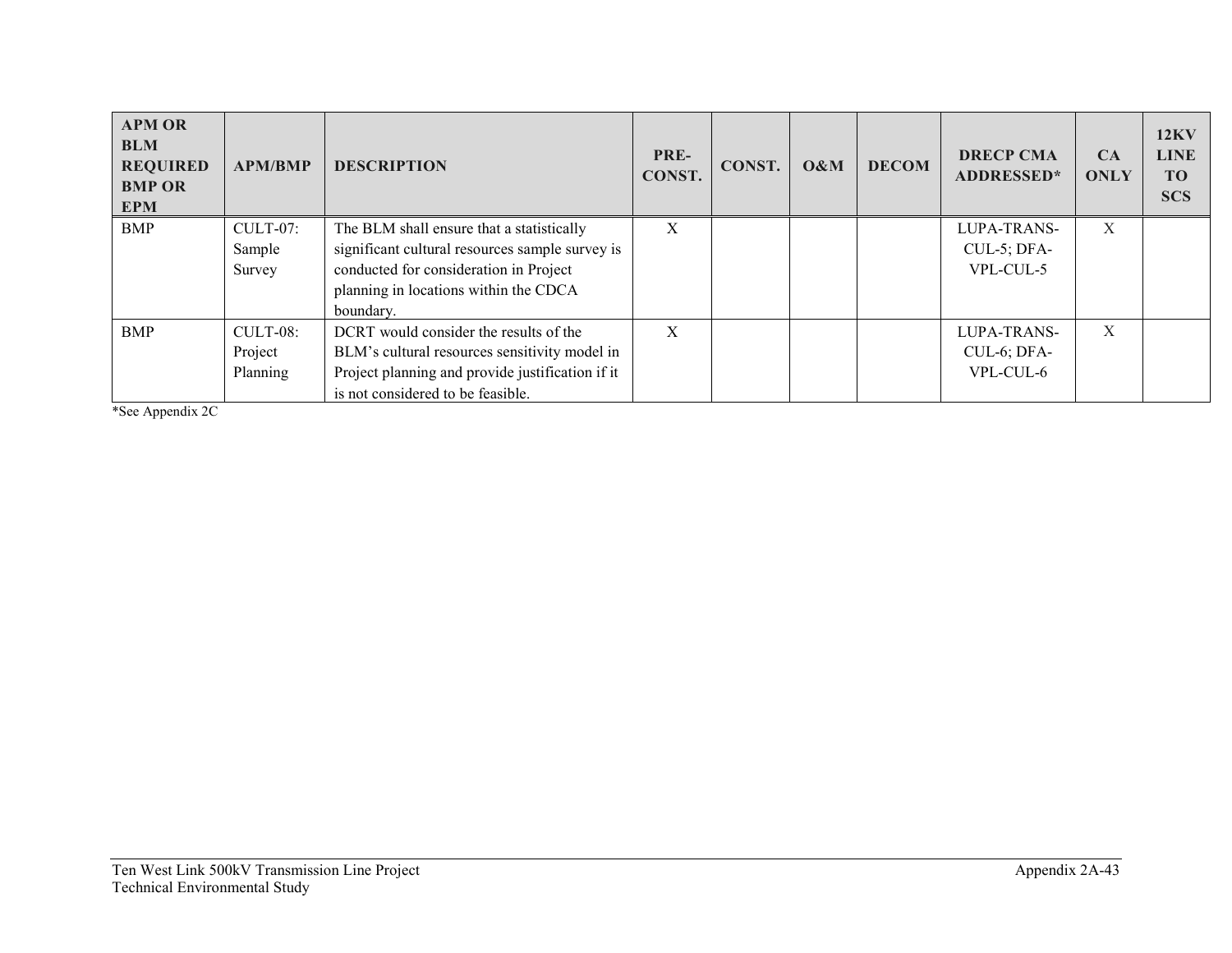## **2A.7 RECREATION**

<span id="page-46-0"></span>

| <b>APM OR</b><br><b>BLM</b><br><b>REQUIRED</b><br><b>BMP</b> | <b>APM/BMP</b>                                              | <b>DESCRIPTION</b>                                                                                                                                                                                                                                                                                                                                                                                                                                                                                                                                                                                | PRE-<br><b>CONST.</b> | <b>CONST.</b>    | O&M | <b>DECOM</b> | <b>DRECP CMA</b><br><b>ADDRESSED*</b>                 | CA<br><b>ONLY</b> | 12KV<br><b>LINE</b><br>T <sub>O</sub><br><b>SCS</b> |
|--------------------------------------------------------------|-------------------------------------------------------------|---------------------------------------------------------------------------------------------------------------------------------------------------------------------------------------------------------------------------------------------------------------------------------------------------------------------------------------------------------------------------------------------------------------------------------------------------------------------------------------------------------------------------------------------------------------------------------------------------|-----------------------|------------------|-----|--------------|-------------------------------------------------------|-------------------|-----------------------------------------------------|
| <b>BMP</b>                                                   | <b>REC-01:</b><br>Alternative<br>Access and<br>Parking      | Signs directing vehicles to alternative existing<br>access and parking would be posted in the<br>event construction temporarily obstructs<br>parking areas near trailheads.                                                                                                                                                                                                                                                                                                                                                                                                                       |                       | X                |     |              | DFA-REC-1,<br>DFA-REC-2,<br>DFA, REC-4,<br>DFA-REC-5, |                   |                                                     |
| <b>BMP</b>                                                   | Signs<br><b>REC-02:</b><br>Recreation<br><b>Users Signs</b> | Signs advising recreation users of<br>construction activities and directing them to<br>alternative trails or bikeways would be posted<br>on both sides of all trail intersections or as<br>determined through DCRT coordination, with<br>the respective jurisdictional agencies. A<br>schedule of construction activities would be<br>posted near entrances to recreational areas as<br>well as on the Project website. Signs would be<br>installed near access roads notifying the<br>public of construction activities in the area<br>and the presence of permanent transmission<br>facilities. |                       | $\boldsymbol{X}$ |     |              | DFA-REC-7                                             |                   | $\mathbf X$                                         |
| <b>BMP</b>                                                   | <b>REC-03:</b><br>Guy Wire<br>Marking                       | Plastic mesh or paint would be used to mark<br>guy wires in areas used for recreation.<br>Permanent high visibility guy markers would<br>be installed during construction.                                                                                                                                                                                                                                                                                                                                                                                                                        |                       | X                | X   |              |                                                       |                   |                                                     |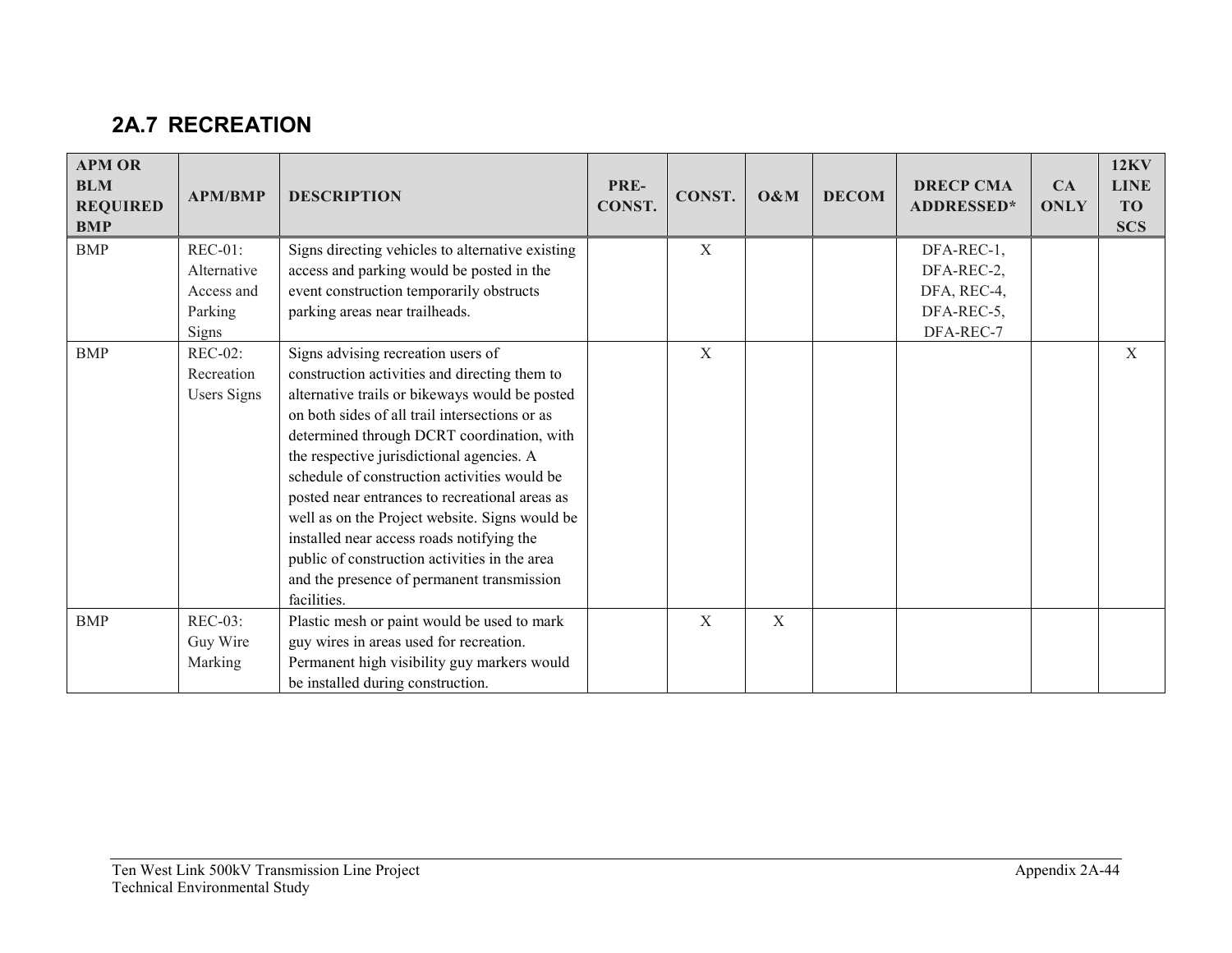| <b>APM OR</b><br><b>BLM</b><br><b>REQUIRED</b><br><b>BMP</b> | <b>APM/BMP</b> | <b>DESCRIPTION</b>                                | PRE-<br><b>CONST.</b> | <b>CONST.</b> | O&M | <b>DECOM</b> | <b>DRECP CMA</b><br><b>ADDRESSED*</b> | CA<br><b>ONLY</b> | 12KV<br><b>LINE</b><br>TO<br><b>SCS</b> |
|--------------------------------------------------------------|----------------|---------------------------------------------------|-----------------------|---------------|-----|--------------|---------------------------------------|-------------------|-----------------------------------------|
| <b>BMP</b>                                                   | <b>REC-04:</b> | Identify alternative routes (on existing roads)   |                       | Х             |     |              |                                       |                   | X                                       |
|                                                              | Alternate      | and trails) of equal or greater standard and      |                       |               |     |              |                                       |                   |                                         |
|                                                              | Route          | access to specially designated areas if roads,    |                       |               |     |              |                                       |                   |                                         |
|                                                              | Signage        | primitive roads, or trails used for recreation    |                       |               |     |              |                                       |                   |                                         |
|                                                              |                | are temporarily closed or otherwise               |                       |               |     |              |                                       |                   |                                         |
|                                                              |                | significantly affected. The alternate route $(s)$ |                       |               |     |              |                                       |                   |                                         |
|                                                              |                | would be clearly identified on signage.           |                       |               |     |              |                                       |                   |                                         |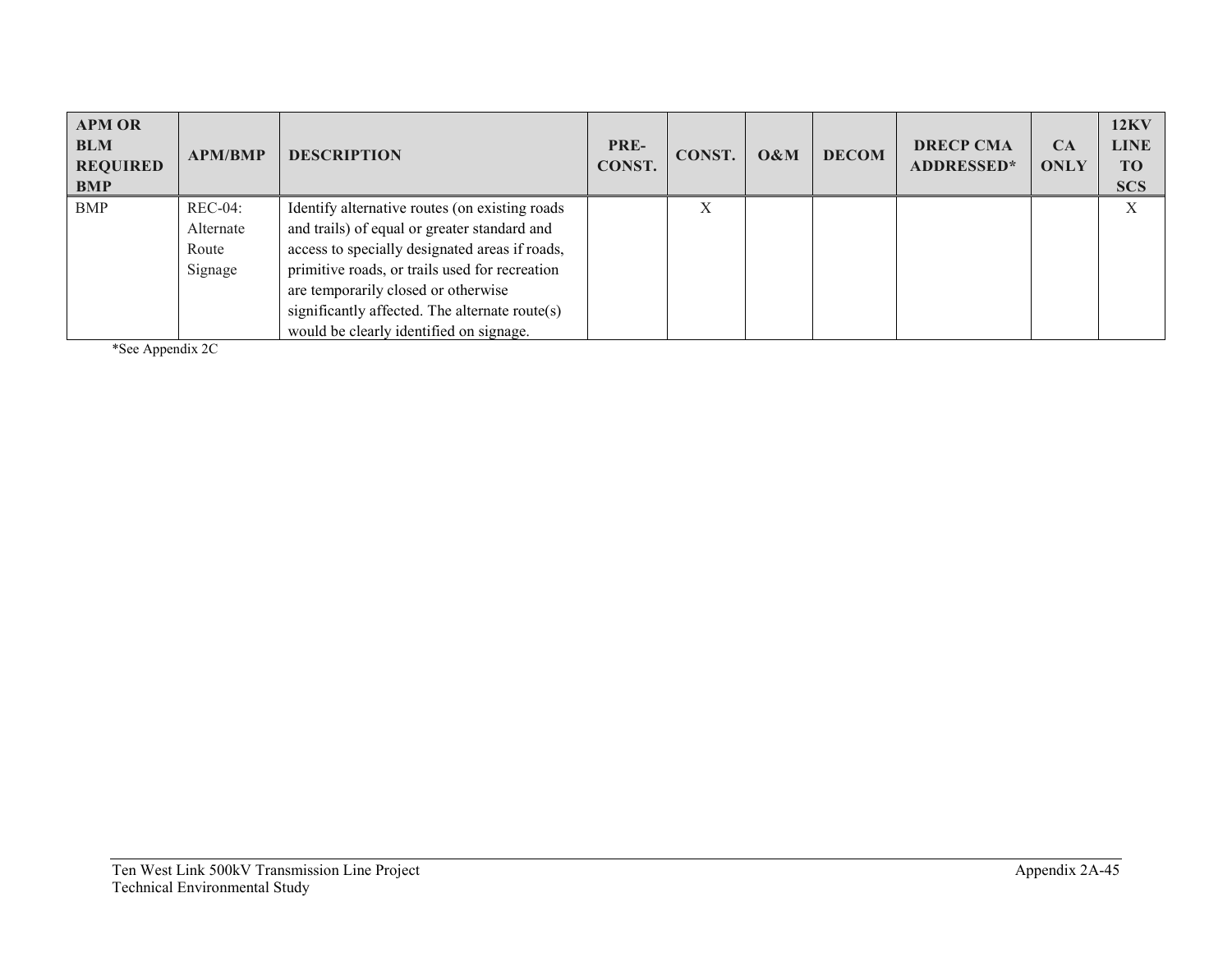## **2A.8 NOISE**

<span id="page-48-0"></span>

| <b>APM OR</b><br><b>BLM</b><br><b>REQUIRED</b><br><b>BMP</b> | <b>APM/BMP</b>                                                           | <b>DESCRIPTION</b>                                                                                                                                                                                                                                                                       | PRE-<br><b>CONST.</b> | <b>CONST.</b> | O&M | <b>DECOM</b> | <b>DRECP CMA</b><br><b>ADDRESSED*</b> | CA<br><b>ONLY</b> | <b>12KV</b><br><b>LINE</b><br>TO<br><b>SCS</b> |
|--------------------------------------------------------------|--------------------------------------------------------------------------|------------------------------------------------------------------------------------------------------------------------------------------------------------------------------------------------------------------------------------------------------------------------------------------|-----------------------|---------------|-----|--------------|---------------------------------------|-------------------|------------------------------------------------|
| <b>APM</b>                                                   | $NO-01$ :<br>Noise<br>Minimization<br>with Portable<br><b>Barriers</b>   | Compressors and other small stationary<br>equipment used during construction would be<br>shielded with portable barriers if located<br>within 200 feet of a residence.                                                                                                                   |                       | $\mathbf{X}$  |     |              | LUPA-BIO-12                           |                   |                                                |
| <b>APM</b>                                                   | $NO-02$ :<br>Noise<br>Minimization<br>with Quiet<br>Equipment            | In area in close proximity to sensitive<br>receptors, quiet equipment (for example,<br>equipment that incorporates noise control<br>elements into the design; quiet model air-<br>compressors or generators can be specified)<br>would be used during construction whenever<br>possible. |                       | $\mathbf X$   |     |              |                                       |                   |                                                |
| <b>APM</b>                                                   | $NO-03$ :<br>Noise<br>Minimization<br>through<br>Direction of<br>Exhaust | Stationary equipment exhaust stacks and<br>vents (i.e., on equipment like generators and<br>lights) would be directed away from<br>buildings where feasible.                                                                                                                             |                       | $\mathbf X$   |     |              |                                       |                   |                                                |
| <b>APM</b>                                                   | $NO-04$ :<br><b>Blasting</b><br>Mitigation                               | If blasting is required in close proximity to<br>sensitive receptors, the timeframe that<br>blasting activity would occur would be<br>limited, in addition to limiting the number of<br>blasts that occur per hour or per day.                                                           |                       | $\mathbf{X}$  |     |              |                                       |                   |                                                |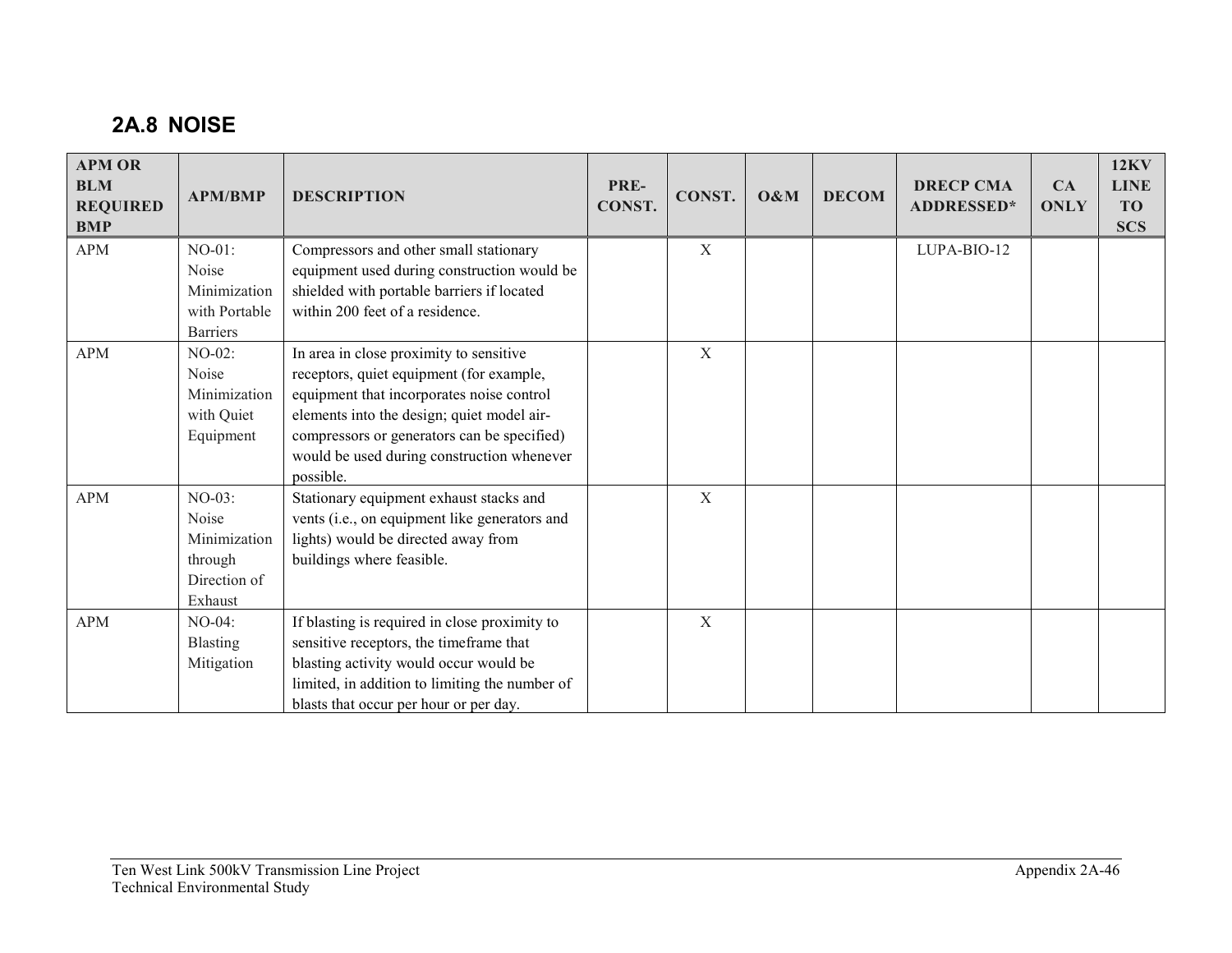| <b>APM OR</b><br><b>BLM</b><br><b>REQUIRED</b><br><b>BMP</b> | <b>APM/BMP</b> | <b>DESCRIPTION</b>                              | PRE-<br><b>CONST.</b> | <b>CONST.</b> | O&M | <b>DECOM</b> | <b>DRECP CMA</b><br><b>ADDRESSED*</b> | CA<br><b>ONLY</b> | <b>12KV</b><br><b>LINE</b><br>TO<br><b>SCS</b> |
|--------------------------------------------------------------|----------------|-------------------------------------------------|-----------------------|---------------|-----|--------------|---------------------------------------|-------------------|------------------------------------------------|
| $BMP -$                                                      | $NO-05$ :      | Project would be located far enough from        |                       | X             | X   |              |                                       |                   |                                                |
| Regional                                                     | County,        | residences or include engineering and/or        |                       |               |     |              |                                       |                   |                                                |
| Mitigation                                                   | State, and     | operational methods such that county, state,    |                       |               |     |              |                                       |                   |                                                |
| Strategy for                                                 | Federal        | and/or federal regulations for noise are not    |                       |               |     |              |                                       |                   |                                                |
| the AZ SEZs                                                  | Noise          | exceeded.                                       |                       |               |     |              |                                       |                   |                                                |
|                                                              | Regulations    |                                                 |                       |               |     |              |                                       |                   |                                                |
| $BMP -$                                                      | $NO-06$ :      | The hours of daily activities would be          |                       | X             | X   |              |                                       |                   |                                                |
| Regional                                                     | Hours of       | limited, and noise barriers would be            |                       |               |     |              |                                       |                   |                                                |
| Mitigation                                                   | Daily          | constructed if needed and practicable.          |                       |               |     |              |                                       |                   |                                                |
| Strategy for                                                 | Activity       | Coordination with nearby residents is           |                       |               |     |              |                                       |                   |                                                |
| the AZ SEZs                                                  |                | recommended.                                    |                       |               |     |              |                                       |                   |                                                |
| <b>BMP</b>                                                   | $NO-07$ :      | To the extent feasible, locate stationary noise |                       | X             | X   | $\mathbf{X}$ | LUPA-BIO-12                           |                   |                                                |
|                                                              | Sensitive      | sources that exceed background ambient          |                       |               |     |              |                                       |                   |                                                |
|                                                              | Wildlife       | noise levels away from known or likely          |                       |               |     |              |                                       |                   |                                                |
|                                                              | Protection     | locations of and BLM sensitive wildlife         |                       |               |     |              |                                       |                   |                                                |
|                                                              |                | species and their suitable habitat.             |                       |               |     |              |                                       |                   |                                                |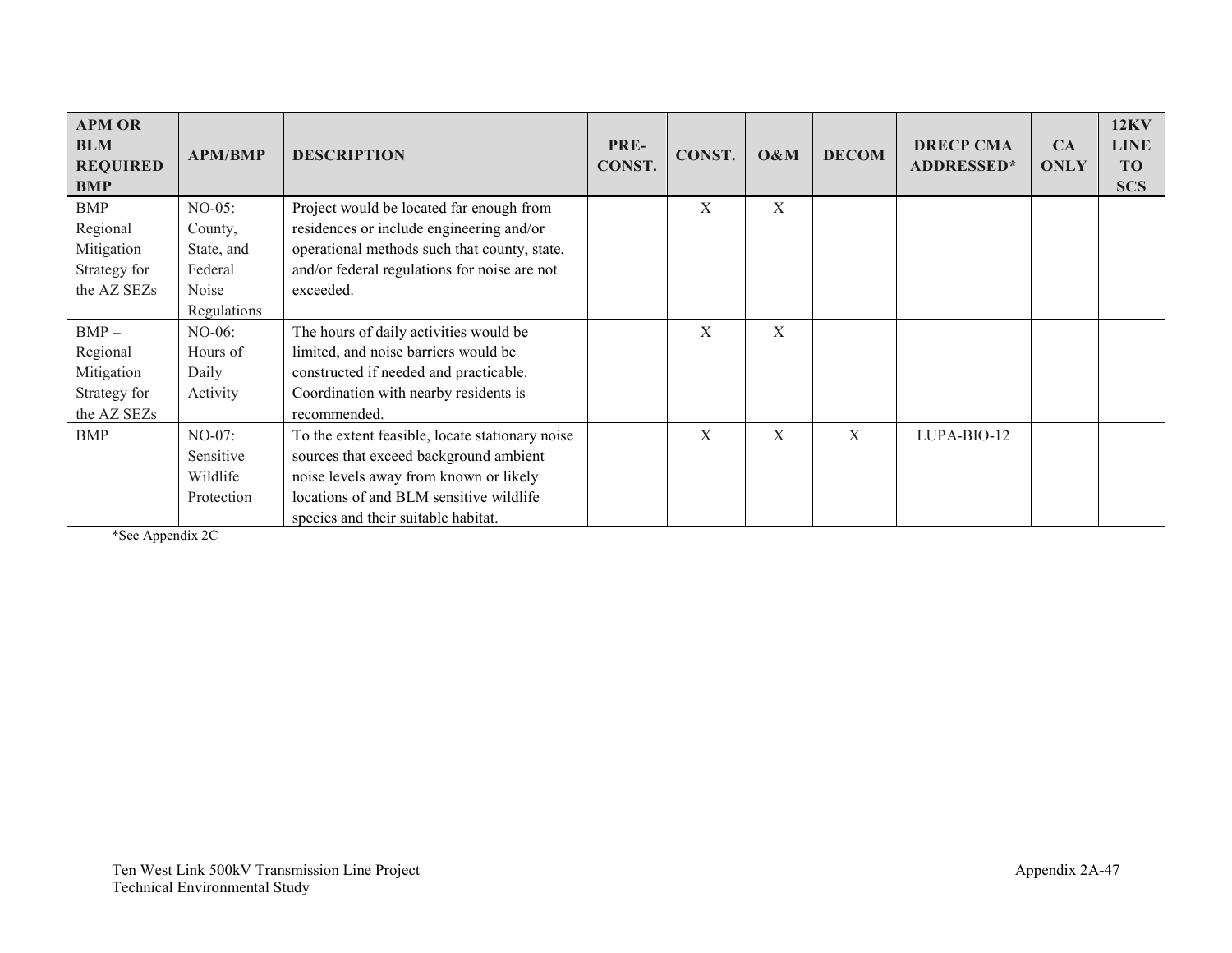## **2A.9 HAZARDS AND HAZARDOUS MATERIALS**

<span id="page-50-0"></span>

| <b>APM OR</b><br><b>BLM</b><br><b>REQUIRED</b><br><b>BMP</b> | <b>APM/BMP</b> | <b>DESCRIPTION</b>                               | PRE-<br><b>CONST.</b> | <b>CONST.</b> | O&M         | <b>DECOM</b> | <b>DRECP CMA</b><br><b>ADDRESSED*</b> | CA<br><b>ONLY</b> | <b>12KV</b><br><b>LINE</b><br>T <sub>O</sub><br><b>SCS</b> |
|--------------------------------------------------------------|----------------|--------------------------------------------------|-----------------------|---------------|-------------|--------------|---------------------------------------|-------------------|------------------------------------------------------------|
| <b>APM</b>                                                   | $HAZ-01:$      | DCRT would implement its hazardous               |                       | $\mathbf X$   | $\mathbf X$ |              | LUPA-BIO-9,                           |                   | $\mathrm{X}^{10}$                                          |
|                                                              | Hazardous      | substance control and emergency response         |                       |               |             |              | LUPA-SW-6,                            |                   |                                                            |
|                                                              | Substance      | procedures as needed in conjunction with a       |                       |               |             |              | LUPA-SW-7                             |                   |                                                            |
|                                                              | Control and    | Hazardous Substance Control and                  |                       |               |             |              |                                       |                   |                                                            |
|                                                              | Emergency      | Containment Plan and Emergency Response          |                       |               |             |              |                                       |                   |                                                            |
|                                                              | Response       | Plan for the Project. The procedures identify    |                       |               |             |              |                                       |                   |                                                            |
|                                                              |                | methods and techniques to minimize the           |                       |               |             |              |                                       |                   |                                                            |
|                                                              |                | exposure of the public and site workers to       |                       |               |             |              |                                       |                   |                                                            |
|                                                              |                | potentially hazardous materials during all       |                       |               |             |              |                                       |                   |                                                            |
|                                                              |                | phases of Project construction through           |                       |               |             |              |                                       |                   |                                                            |
|                                                              |                | operation. They address worker training          |                       |               |             |              |                                       |                   |                                                            |
|                                                              |                | appropriate to the site worker's role in         |                       |               |             |              |                                       |                   |                                                            |
|                                                              |                | hazardous substance control and emergency        |                       |               |             |              |                                       |                   |                                                            |
|                                                              |                | response. The procedures also require            |                       |               |             |              |                                       |                   |                                                            |
|                                                              |                | implementing appropriate control methods         |                       |               |             |              |                                       |                   |                                                            |
|                                                              |                | and approved containment and spill-control       |                       |               |             |              |                                       |                   |                                                            |
|                                                              |                | practices for construction and materials stored  |                       |               |             |              |                                       |                   |                                                            |
|                                                              |                | on site. If it were necessary to store chemicals |                       |               |             |              |                                       |                   |                                                            |
|                                                              |                | on site, they would be managed in accordance     |                       |               |             |              |                                       |                   |                                                            |
|                                                              |                | with all applicable regulations. Material safety |                       |               |             |              |                                       |                   |                                                            |
|                                                              |                | data sheets would be maintained and kept         |                       |               |             |              |                                       |                   |                                                            |
|                                                              |                | available on site, as applicable.                |                       |               |             |              |                                       |                   |                                                            |
|                                                              |                | Project construction would involve soil          |                       |               |             |              |                                       |                   |                                                            |
|                                                              |                | surface blading/leveling and excavation. In      |                       |               |             |              |                                       |                   |                                                            |
|                                                              |                | the event that soils suspected of being          |                       |               |             |              |                                       |                   |                                                            |
|                                                              |                | contaminated (on the basis of visual,            |                       |               |             |              |                                       |                   |                                                            |
|                                                              |                | olfactory, or other evidence) are removed        |                       |               |             |              |                                       |                   |                                                            |

<sup>&</sup>lt;sup>10</sup> APS would follow company policies and procedures for hazardous substance spills and emergency response.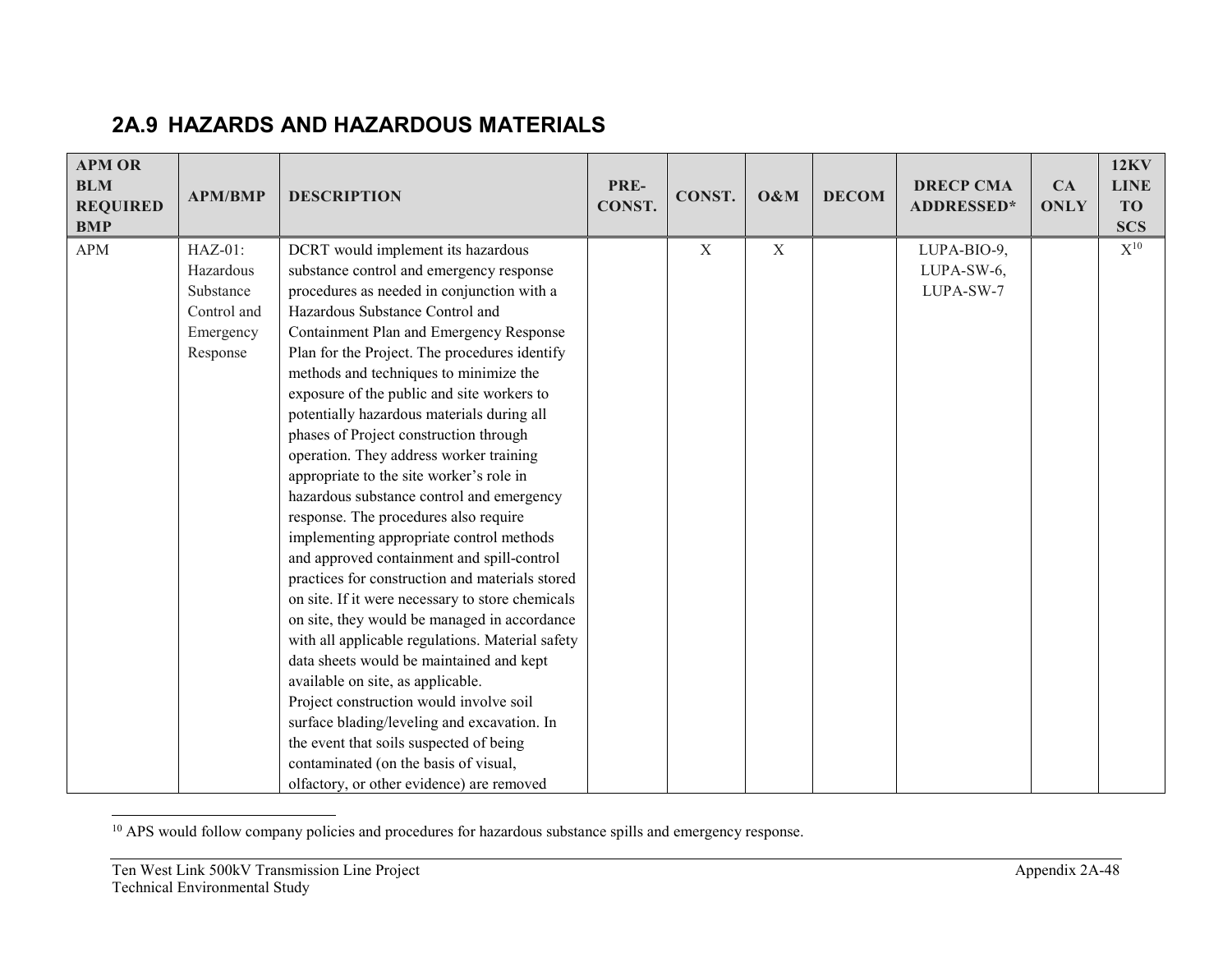| <b>APM OR</b><br><b>BLM</b><br><b>REQUIRED</b><br><b>BMP</b> | <b>APM/BMP</b> | <b>DESCRIPTION</b>                                                                                                                                                                                                                                                                                                                                                                                                                                                                                                                                                                                                                                                                                                                                                                                                                                                                                                                                                                                                                                                                                                                                                                                                                                                                                                                                                                | PRE-<br><b>CONST.</b> | <b>CONST.</b> | O&M | <b>DECOM</b> | <b>DRECP CMA</b><br><b>ADDRESSED*</b> | CA<br><b>ONLY</b> | <b>12KV</b><br><b>LINE</b><br><b>TO</b><br><b>SCS</b> |
|--------------------------------------------------------------|----------------|-----------------------------------------------------------------------------------------------------------------------------------------------------------------------------------------------------------------------------------------------------------------------------------------------------------------------------------------------------------------------------------------------------------------------------------------------------------------------------------------------------------------------------------------------------------------------------------------------------------------------------------------------------------------------------------------------------------------------------------------------------------------------------------------------------------------------------------------------------------------------------------------------------------------------------------------------------------------------------------------------------------------------------------------------------------------------------------------------------------------------------------------------------------------------------------------------------------------------------------------------------------------------------------------------------------------------------------------------------------------------------------|-----------------------|---------------|-----|--------------|---------------------------------------|-------------------|-------------------------------------------------------|
|                                                              |                | during site grading activities or excavation<br>activities, the excavated soil would be tested<br>and, if contaminated above hazardous waste<br>levels, would be contained and disposed of at<br>a licensed waste facility. The presence of<br>known or suspected contaminated soil would<br>require testing and investigation procedures to<br>be supervised by a qualified person, as<br>appropriate, to meet state and federal<br>regulations.<br>All hazardous materials and hazardous wastes<br>would be handled, stored, and disposed of in<br>accordance with all applicable regulations by<br>personnel qualified to handle hazardous<br>materials. The hazardous substance control<br>and emergency response procedures include,<br>but are not limited to, the following:<br>• Proper disposal of potentially<br>contaminated soils.<br>• Establishing site-specific buffers for<br>construction vehicles and equipment<br>near sensitive resources.<br>• Emergency response and reporting<br>procedures to address hazardous<br>material spills.<br>• Stopping work at that location and<br>contacting the County Fire Department<br>Hazardous Materials Unit immediately if<br>visual contamination or chemical odors<br>are detected; work would be resumed at<br>this location after any necessary<br>consultation and approval by the<br>Hazardous Materials Unit. |                       |               |     |              |                                       |                   |                                                       |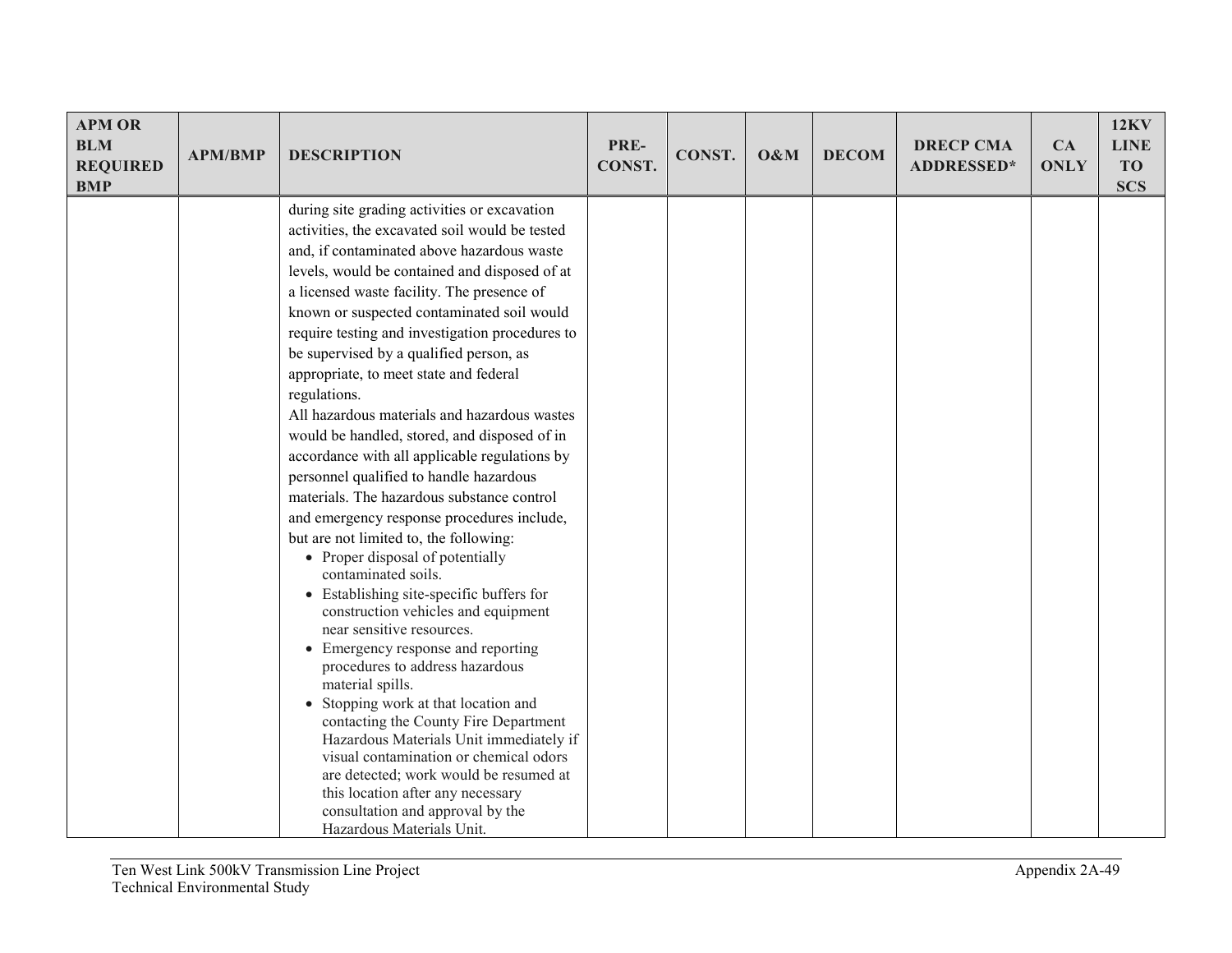| <b>APM OR</b><br><b>BLM</b><br><b>REQUIRED</b><br><b>BMP</b> | <b>APM/BMP</b>                                     | <b>DESCRIPTION</b>                                                                                                                                                                                                                                                                                                                                                                                                                                                                                                                                                                                                                                                                                                                                     | PRE-<br><b>CONST.</b> | <b>CONST.</b> | O&M         | <b>DECOM</b> | <b>DRECP CMA</b><br><b>ADDRESSED*</b> | CA<br><b>ONLY</b> | <b>12KV</b><br><b>LINE</b><br>TO<br><b>SCS</b> |
|--------------------------------------------------------------|----------------------------------------------------|--------------------------------------------------------------------------------------------------------------------------------------------------------------------------------------------------------------------------------------------------------------------------------------------------------------------------------------------------------------------------------------------------------------------------------------------------------------------------------------------------------------------------------------------------------------------------------------------------------------------------------------------------------------------------------------------------------------------------------------------------------|-----------------------|---------------|-------------|--------------|---------------------------------------|-------------------|------------------------------------------------|
|                                                              |                                                    | DCRT would complete its Emergency Action<br>Plan Form as part of Project tailgate meetings.<br>The purpose of the form is to gather<br>emergency contact numbers, first aid location,<br>work site location, and tailgate information.                                                                                                                                                                                                                                                                                                                                                                                                                                                                                                                 |                       |               |             |              |                                       |                   |                                                |
| <b>APM</b>                                                   | HAZ-02:<br>Fire<br>Avoidance<br>and<br>Suppression | Per the Fire Prevention Plan for the Project:<br>DCRT would select a welding site that is void<br>of native combustible material and/or would<br>clear such material for 10 feet around the area<br>where the work is to be performed. DCRT<br>would follow its standard practice for clearing<br>in wildland areas. Project personnel would be<br>directed to drive on areas that have been<br>cleared of vegetation, park away from dry<br>vegetation, and carry water, shovels, and fire<br>extinguishers in times of high fire hazard.<br>DCRT would also prohibit trash burning.<br>Additionally, fire-suppression materials and<br>equipment would be kept adjacent to all areas<br>of work and in staging areas and would be<br>clearly marked. | $\mathbf X$           | $\mathbf{X}$  | $\mathbf X$ | $\mathbf X$  | DFA-VPL-BIO-<br>FIRE-1                |                   |                                                |
| <b>BMP</b>                                                   | HAZ-02:<br>Fire<br>Avoidance<br>and<br>Suppression | APM HAZ-02 would not interfere with APM<br>BIO-14, which encourages overland<br>driving/access. Vehicle and equipment<br>operators would drive on cleared areas and<br>park away from vegetation where possible,<br>would be responsible to monitor for fire<br>ignition by vehicles and equipment; and<br>would be equipped and trained to provide first<br>response to an inadvertent wildland fire<br>ignition associated with the Project.                                                                                                                                                                                                                                                                                                         | $\mathbf{X}$          | $\mathbf X$   | $\mathbf X$ | $\mathbf X$  | DFA-VPL-BIO-<br>FIRE-1                |                   | $\boldsymbol{X}$                               |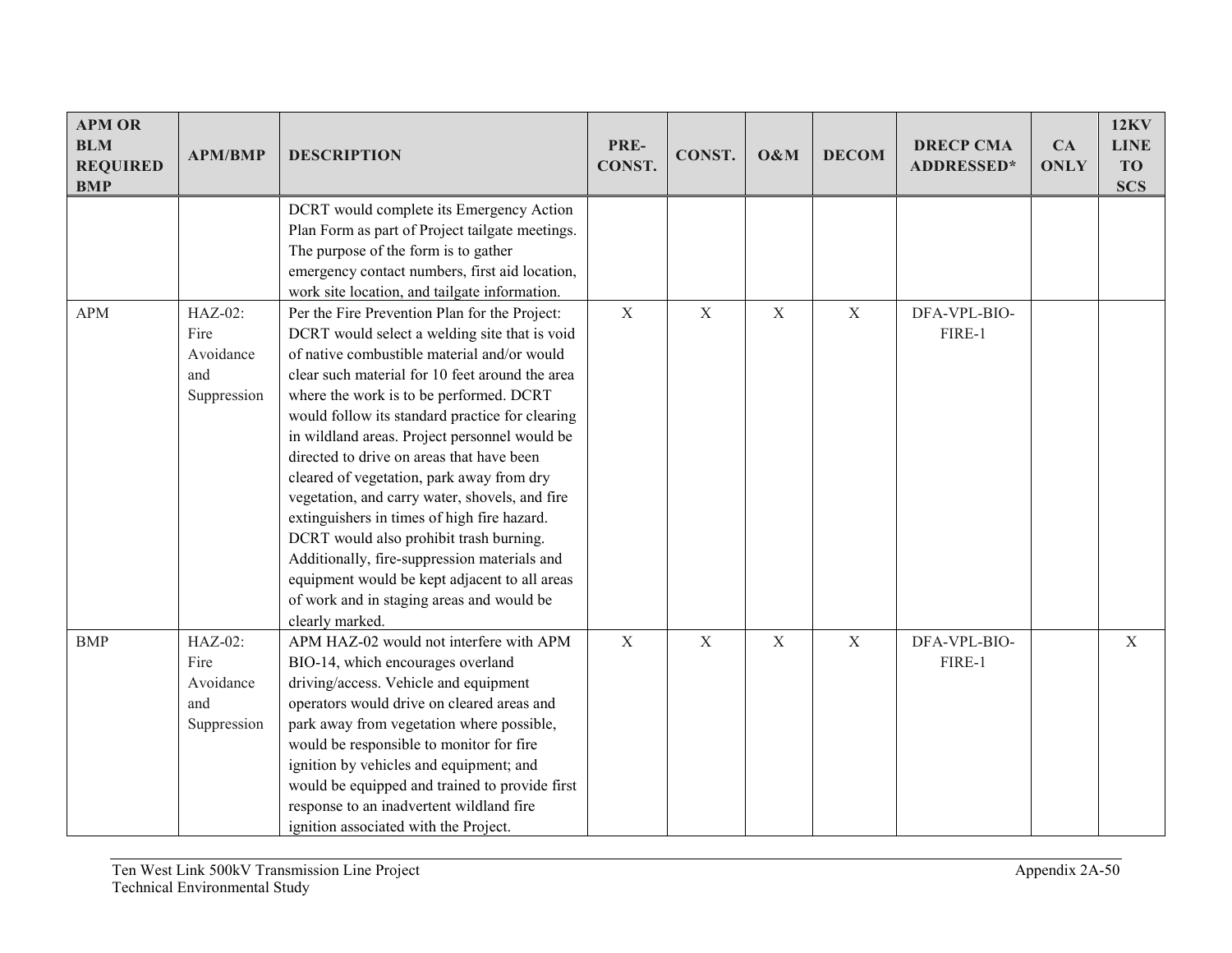| <b>APM OR</b><br><b>BLM</b><br><b>REQUIRED</b><br><b>BMP</b> | <b>APM/BMP</b> | <b>DESCRIPTION</b>                             | PRE-<br><b>CONST.</b>     | <b>CONST.</b> | O&M         | <b>DECOM</b>     | <b>DRECP CMA</b><br><b>ADDRESSED*</b> | CA<br><b>ONLY</b> | <b>12KV</b><br><b>LINE</b><br>T <sub>O</sub><br><b>SCS</b> |
|--------------------------------------------------------------|----------------|------------------------------------------------|---------------------------|---------------|-------------|------------------|---------------------------------------|-------------------|------------------------------------------------------------|
| <b>BMP</b>                                                   | HAZ-03:        | DCRT would provide the BLM with an             | $\mathbf X$               | $\mathbf X$   | $\mathbf X$ | $\boldsymbol{X}$ | LUPA-BIO-9                            | $\mathbf X$       |                                                            |
|                                                              | Equipment      | inventory of equipment and materials to cover  |                           |               |             |                  |                                       |                   |                                                            |
|                                                              | & Material     | each hazardous material used at any time       |                           |               |             |                  |                                       |                   |                                                            |
|                                                              | Inventory      | during the life of the Project, updating as    |                           |               |             |                  |                                       |                   |                                                            |
|                                                              |                | additions to equipment and materials are       |                           |               |             |                  |                                       |                   |                                                            |
|                                                              |                | made. Appropriate equipment and materials      |                           |               |             |                  |                                       |                   |                                                            |
|                                                              |                | would follow specific recommendations for      |                           |               |             |                  |                                       |                   |                                                            |
|                                                              |                | individual Haz Mat types in BLM Handbooks,     |                           |               |             |                  |                                       |                   |                                                            |
|                                                              |                | EPA guidelines, and from the California        |                           |               |             |                  |                                       |                   |                                                            |
|                                                              |                | Department of Toxic Substance Control          |                           |               |             |                  |                                       |                   |                                                            |
|                                                              |                | (DTSC).                                        |                           |               |             |                  |                                       |                   |                                                            |
| <b>BMP</b>                                                   | $HAZ-04$       | DCRT would provide the BLM with a              | $\boldsymbol{\mathrm{X}}$ | $\mathbf X$   | $\mathbf X$ |                  |                                       |                   |                                                            |
|                                                              |                | Pesticide/Herbicide Use Proposal, outlining    |                           |               |             |                  |                                       |                   |                                                            |
|                                                              |                | the pesticides and herbicides that would be    |                           |               |             |                  |                                       |                   |                                                            |
|                                                              |                | proposed for use on the Project (the 12kV line |                           |               |             |                  |                                       |                   |                                                            |
|                                                              |                | would not require pesticide/herbicide use),    |                           |               |             |                  |                                       |                   |                                                            |
|                                                              |                | demonstrating conformance with BLM             |                           |               |             |                  |                                       |                   |                                                            |
|                                                              |                | requirements, and seeking preapproval before   |                           |               |             |                  |                                       |                   |                                                            |
|                                                              |                | use. Only BLM-approved products would be       |                           |               |             |                  |                                       |                   |                                                            |
|                                                              |                | used.                                          |                           |               |             |                  |                                       |                   |                                                            |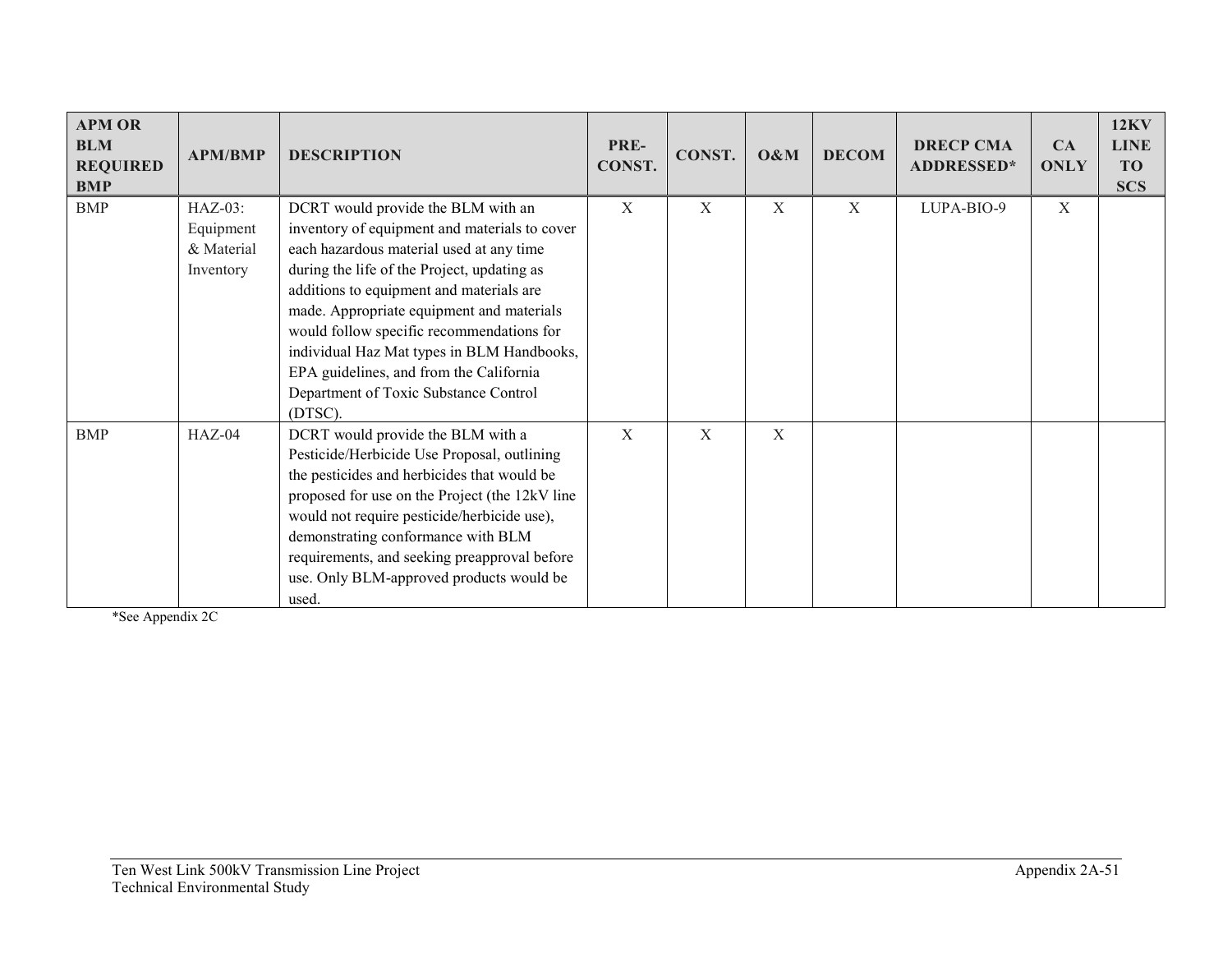#### **2A.10 PUBLIC HEALTH AND SAFETY**

<span id="page-54-0"></span>

| <b>APM OR</b><br><b>BLM</b><br><b>REQUIRED</b><br><b>BMP OR</b><br><b>EPM</b> | <b>APM/BMP</b> | <b>DESCRIPTION</b>                            | PRE-<br><b>CONST.</b> | <b>CONST.</b> | 0&M | <b>DECOM</b> | <b>DRECP CMA</b><br><b>ADDRESSED*</b> | CA<br><b>ONLY</b> | 12KV<br><b>LINE</b><br><b>TO</b><br><b>SCS</b> |
|-------------------------------------------------------------------------------|----------------|-----------------------------------------------|-----------------------|---------------|-----|--------------|---------------------------------------|-------------------|------------------------------------------------|
| <b>BMP</b>                                                                    | $PHS-01$       | Portable toilets would be provided at work    | Χ                     | Χ             | X   | Х            |                                       |                   |                                                |
|                                                                               |                | sites to assure that adequate facilities are  |                       |               |     |              |                                       |                   |                                                |
|                                                                               |                | available for the duration of the Project and |                       |               |     |              |                                       |                   |                                                |
|                                                                               |                | potential exposure to human waste is avoided. |                       |               |     |              |                                       |                   |                                                |
| <b>BMP</b>                                                                    | <b>PHS-02</b>  | A Fire Prevention Plan would be developed     | Χ                     | Χ             | X   | Χ            | DFA-VPL-BIO-                          |                   | $X^{11}$                                       |
|                                                                               |                | for the Project.                              |                       |               |     |              | FIRE-1                                |                   |                                                |

<sup>&</sup>lt;sup>11</sup> APS would comply with their current fire plan on file with the BLM.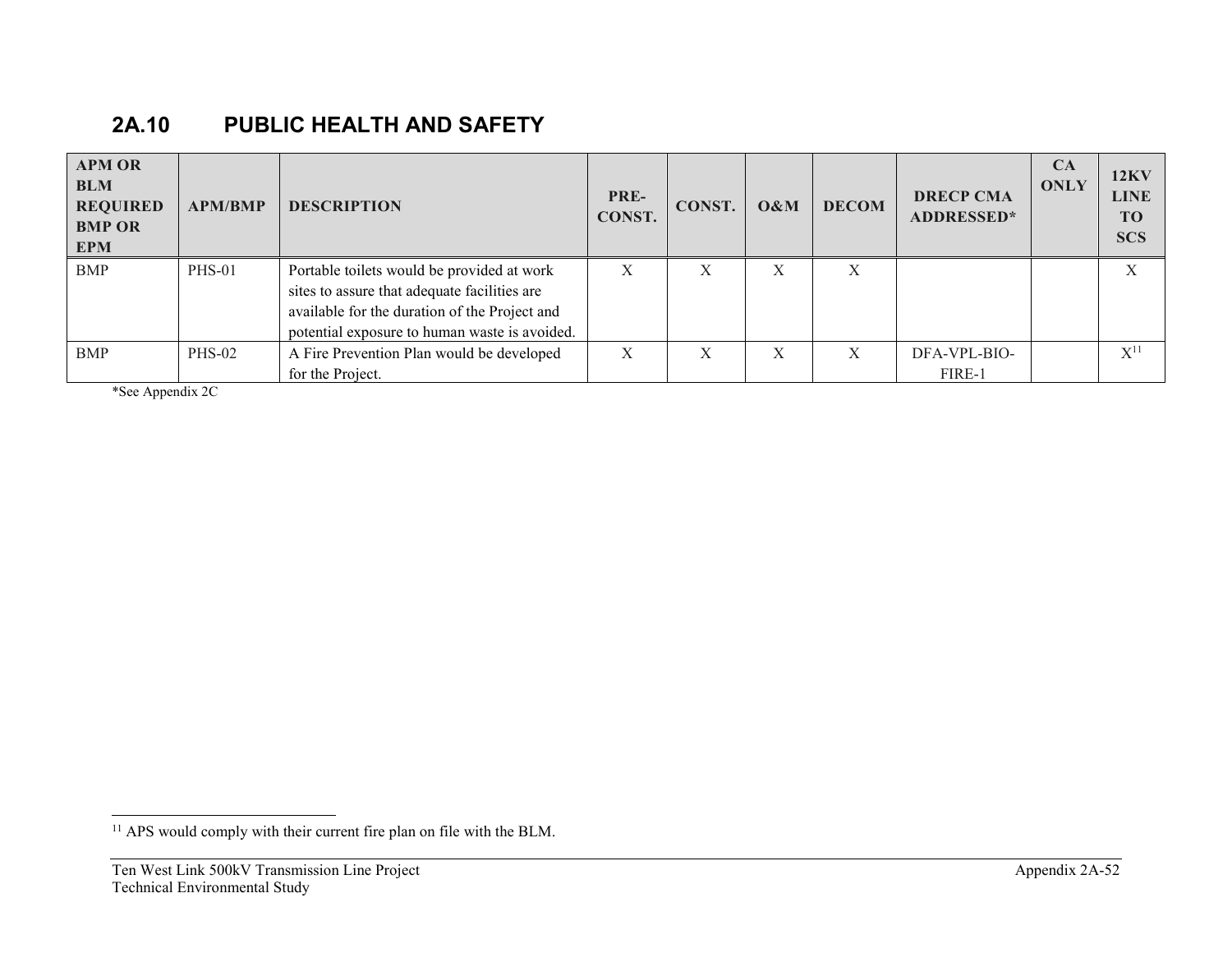# **2A.11 TRAFFIC, TRANSPORTATION, AND PUBLIC ACCESS**

<span id="page-55-0"></span>

| <b>APM OR</b><br><b>BLM</b><br><b>REQUIRED</b><br><b>BMP</b>                                          | <b>APM/BMP</b>                                                                                  | <b>DESCRIPTION</b>                                                                                                                                                                                                                                                                                                                                                                                                                                                                                                             | PRE-<br><b>CONST.</b> | <b>CONST.</b> | O&M         | <b>DECOM</b> | <b>DRECP CMA</b><br><b>ADDRESSED*</b> | CA<br><b>ONLY</b> | <b>12KV</b><br><b>LINE</b><br>TO<br><b>SCS</b> |
|-------------------------------------------------------------------------------------------------------|-------------------------------------------------------------------------------------------------|--------------------------------------------------------------------------------------------------------------------------------------------------------------------------------------------------------------------------------------------------------------------------------------------------------------------------------------------------------------------------------------------------------------------------------------------------------------------------------------------------------------------------------|-----------------------|---------------|-------------|--------------|---------------------------------------|-------------------|------------------------------------------------|
| <b>APM</b>                                                                                            | $TT-01$ :<br>Traffic<br>Coordination                                                            | Emergency service providers would be<br>notified of the timing, location, and duration<br>of construction activities. Traffic control<br>devices and signs would be used as needed.<br>These measures would be implemented in<br>conjunction with a Traffic and Transportation<br>Management Plan for the Project. This plan<br>would also include measures/protocols for<br>aviation, including helicopter use,<br>coordination with local air traffic control, and<br>a Congested Area Plan, pursuant to FAA<br>regulations. |                       | $\mathbf X$   |             |              |                                       |                   | $\mathbf X$                                    |
| $BMP -$<br>Military &<br>Civilian<br>Aviation in<br>Regional<br>Mitigation<br>Strategy for<br>AZ SEZs | $TT-02$ :<br>Structure<br>Lighting in<br>Military<br>Training<br>Routes<br>(MTR)                | Project structures that are located within<br>MTRs would be fitted with night-vision<br>compatible red lighting emitting an infrared<br>energy between 675 and 900 nanometers.                                                                                                                                                                                                                                                                                                                                                 |                       |               | $\mathbf X$ |              |                                       |                   |                                                |
| <b>BMP</b>                                                                                            | $TT-03$ :<br>Public<br>Access,<br>Marking,<br>and Public<br>Information<br>for Closed<br>Access | The BLM would determine if new access<br>routes would be retained for public access<br>through approval of the Access Plan for the<br>Project. If any routes of travel are not<br>accessible and/or closed, Carsonite posts and<br>signing would note the closures. Where<br>routes are closed, kiosks with information<br>panels would be posted providing public<br>information.                                                                                                                                             | $\mathbf{X}$          | $\mathbf{X}$  | $\mathbf X$ |              |                                       |                   |                                                |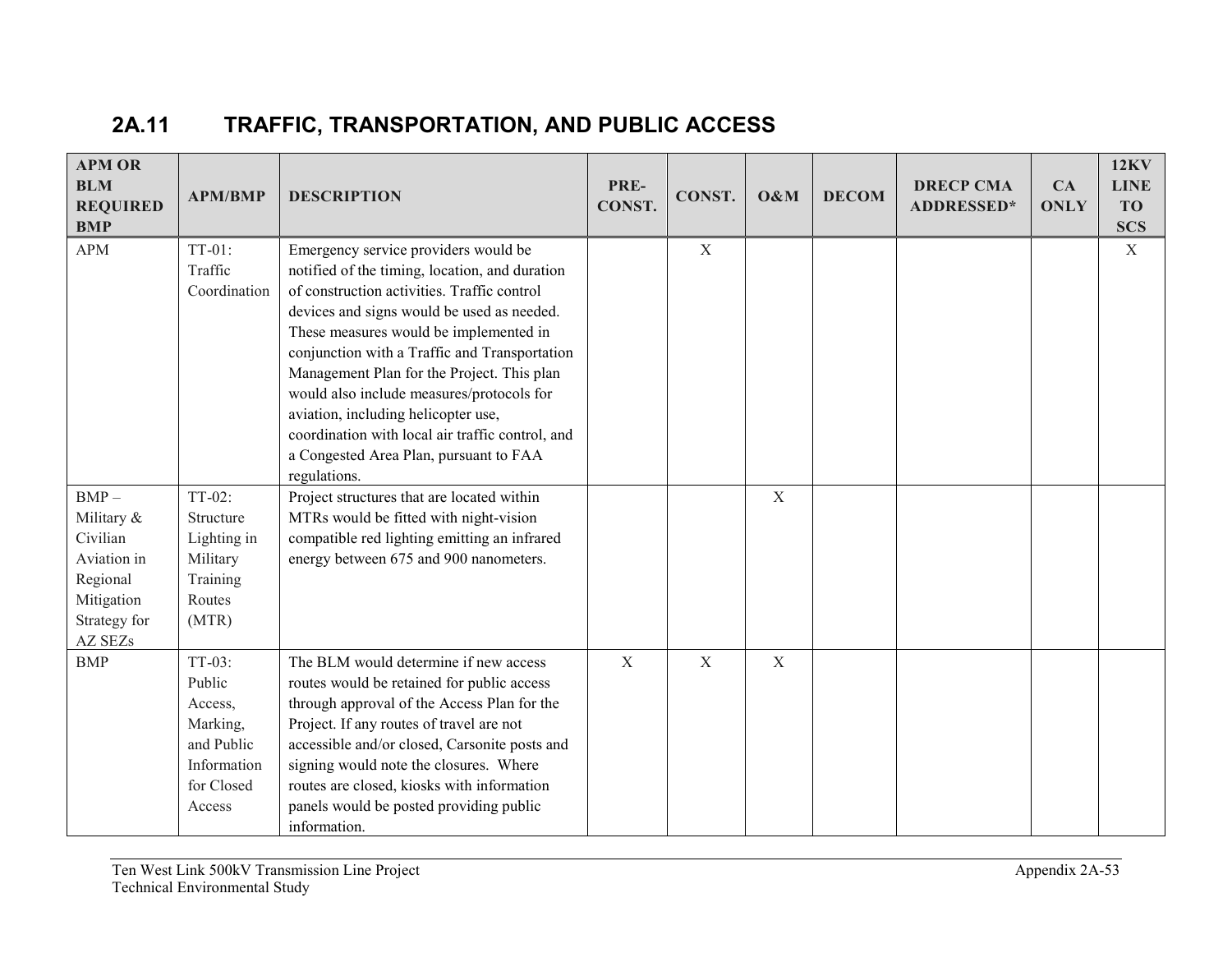| <b>APM OR</b><br><b>BLM</b><br><b>REQUIRED</b><br><b>BMP</b> | <b>APM/BMP</b>                                         | <b>DESCRIPTION</b>                                                                                                                                                                                                                                                                                                                                                                                                                                                                    | PRE-<br><b>CONST.</b> | <b>CONST.</b> | O&M            | <b>DECOM</b> | <b>DRECP CMA</b><br><b>ADDRESSED*</b> | CA<br><b>ONLY</b> | <b>12KV</b><br><b>LINE</b><br>TO<br><b>SCS</b> |
|--------------------------------------------------------------|--------------------------------------------------------|---------------------------------------------------------------------------------------------------------------------------------------------------------------------------------------------------------------------------------------------------------------------------------------------------------------------------------------------------------------------------------------------------------------------------------------------------------------------------------------|-----------------------|---------------|----------------|--------------|---------------------------------------|-------------------|------------------------------------------------|
| <b>BMP</b>                                                   | $TT-04$ :<br>Access Plan                               | An Access Plan would be required to identify<br>all routes where new disturbance and/or cross-<br>country travel is proposed. Existing access<br>would be used to the maximum extent<br>practicable; new access would only be created<br>when there is no other reasonable or<br>practicable means of access.                                                                                                                                                                         | X                     | X             | $\mathbf X$    | $\mathbf X$  | LUPA-BIO-13                           |                   | X                                              |
| <b>BMP</b>                                                   | $TT-05$ :<br>Using Open<br>and<br>Designated<br>Routes | The Access Plan for the Project would<br>maximize use of open and designated access<br>routes to the extent practicable.                                                                                                                                                                                                                                                                                                                                                              | $\mathbf{X}$          | $\mathbf{X}$  | $\overline{X}$ | $\mathbf X$  | LUPA-BIO-13                           |                   | X                                              |
| <b>BMP</b>                                                   | TT-06:<br>Access<br>Roads in<br>Dune<br>Habitat        | Access Roads would be unpaved and<br>constructed at grade in dune habitat. No<br>berms or application of rock would be<br>allowed on the California public lands portion<br>of the Project in desert tortoise habitat. Should<br>other adaptive access measures be required<br>(such as temporary compaction or mats to<br>allow access across washes), those measures<br>would be formulated in concert with the BLM<br>and contained in the Access Management<br>Plan (Appendix 2B) | X                     | $\mathbf X$   | $\mathbf X$    | $\mathbf X$  | DFA-VPL-BIO-<br>DUNE-1                | $\mathbf{X}$      |                                                |
| <b>BMP</b>                                                   | $TT-07$ :<br>Routes of<br>Travel                       | Routes of travel for the Project on BLM-<br>managed lands outside established roadways<br>would be limited to those routes on the<br>approved Access Plan.                                                                                                                                                                                                                                                                                                                            | $\mathbf{X}$          | $\mathbf{X}$  | X              | X            | LUPA-BIO-13                           |                   | X                                              |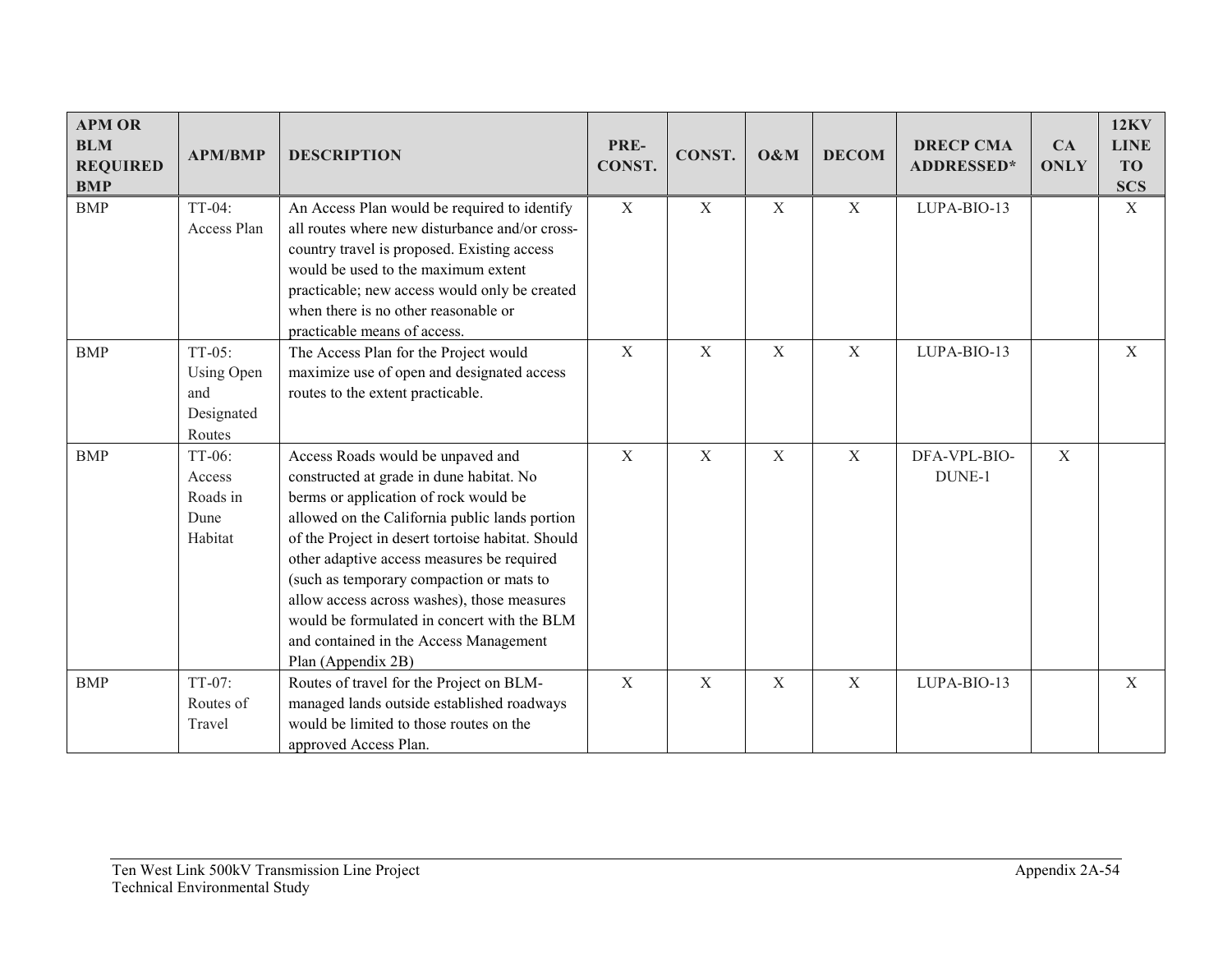| <b>APM OR</b><br><b>BLM</b><br><b>REQUIRED</b><br><b>BMP</b> | <b>APM/BMP</b>                                                                                | <b>DESCRIPTION</b>                                                                                                                                                                                                                       | PRE-<br><b>CONST.</b> | <b>CONST.</b> | O&M | <b>DECOM</b> | <b>DRECP CMA</b><br><b>ADDRESSED*</b> | CA<br><b>ONLY</b> | <b>12KV</b><br><b>LINE</b><br>TO<br><b>SCS</b> |
|--------------------------------------------------------------|-----------------------------------------------------------------------------------------------|------------------------------------------------------------------------------------------------------------------------------------------------------------------------------------------------------------------------------------------|-----------------------|---------------|-----|--------------|---------------------------------------|-------------------|------------------------------------------------|
| <b>BMP</b>                                                   | TT-08:<br>Prohibit<br>Cross-<br>Country<br>Vehicle Use<br>Outside<br>Designated<br>Work Areas | Within Project boundaries, prohibit cross-<br>country vehicle and equipment use outside of<br>approved designated work areas to prevent<br>unnecessary ground and vegetation<br>disturbance.                                             |                       | $\mathbf X$   | X   | $\mathbf X$  | LUPA-BIO-13                           | $\mathbf X$       |                                                |
| <b>BMP</b>                                                   | TT-09:<br>Repairs to<br>Local Roads                                                           | Local roads would be restored if road damage<br>occurred as a result of Project construction.                                                                                                                                            | X                     | $\mathbf{X}$  | X   | X            |                                       |                   | X                                              |
| <b>BMP</b>                                                   | $TT-10:$<br>Notify<br>AGFD of<br>Helicopter<br>Construction                                   | DCRT would coordinate with AGFD to<br>ensure that the use of helicopters for<br>construction in Copper Bottom Pass would<br>not conflict with or cause an aerial hazard to<br>aircraft flying AGFD wildlife surveys in this<br>location. |                       | X             |     |              |                                       |                   |                                                |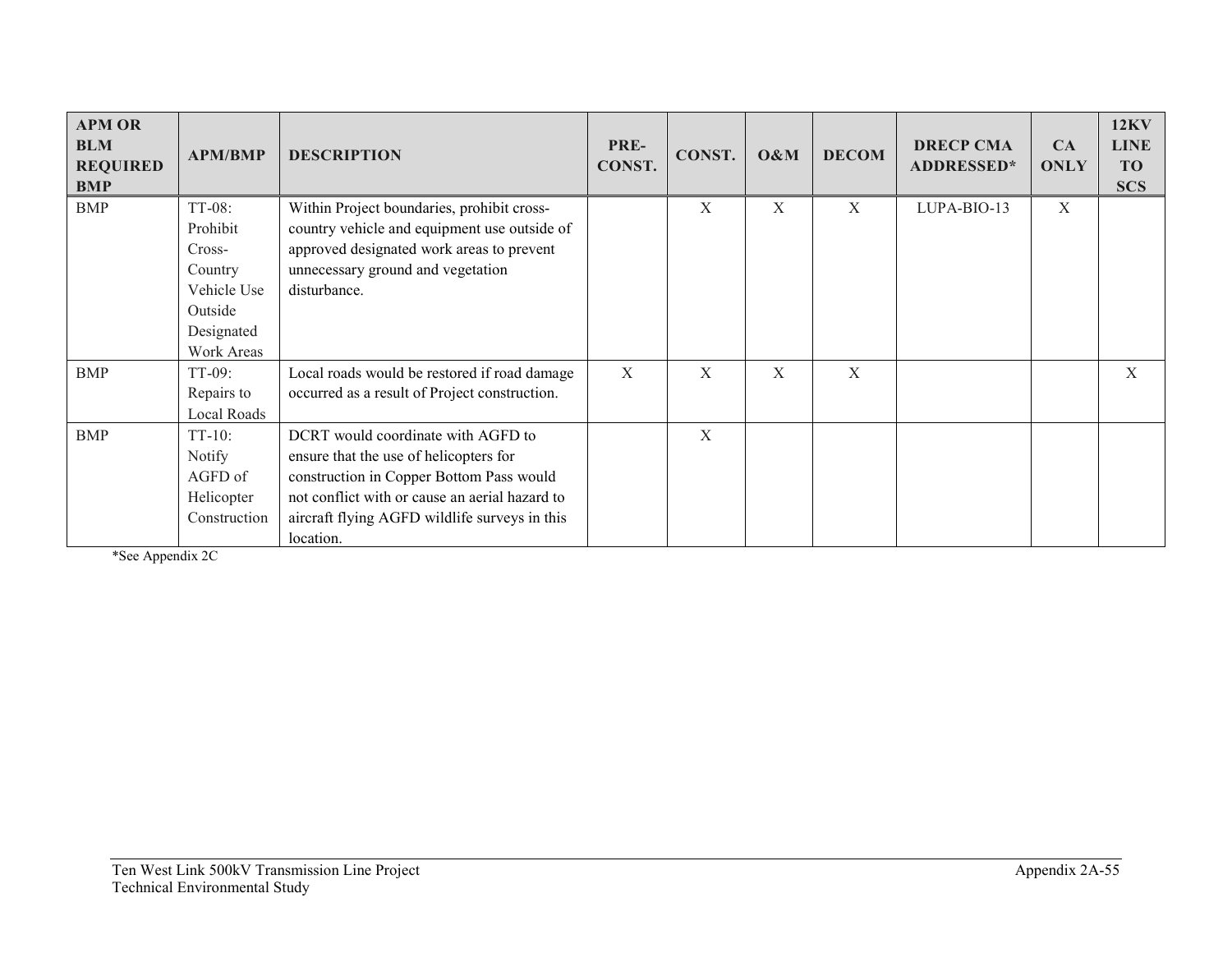# **2A.12 VISUAL RESOURCES**

<span id="page-58-0"></span>

| <b>APM OR</b><br><b>BLM</b><br><b>REQUIRED</b><br><b>BMP</b> | <b>APM/BMP</b>                                  | <b>DESCRIPTION</b>                                                                                                                                                                                                                                                                                                                                                                                                         | PRE-<br><b>CONST.</b> | <b>CONST.</b> | O&M         | <b>DECOM</b>     | <b>DRECP CMA</b><br><b>ADDRESSED*</b> | CA<br><b>ONLY</b> | <b>12KV</b><br><b>LINE</b><br>TO<br><b>SCS</b> |
|--------------------------------------------------------------|-------------------------------------------------|----------------------------------------------------------------------------------------------------------------------------------------------------------------------------------------------------------------------------------------------------------------------------------------------------------------------------------------------------------------------------------------------------------------------------|-----------------------|---------------|-------------|------------------|---------------------------------------|-------------------|------------------------------------------------|
| <b>APM</b>                                                   | AES-01:<br>Vegetation<br>Removal and<br>Grading | During Project construction activities, the<br>amount of existing vegetation cleared from<br>the route would be kept to the minimum as<br>much as practicably possible. Grading would<br>occur as minimally as practicable and would<br>follow the existing land contours as much as<br>possible.                                                                                                                          |                       | X             |             | $\mathbf X$      |                                       |                   | $\mathbf X$                                    |
| <b>APM</b>                                                   | AES-02:<br>Work Area<br>Reclamation             | Upon completion of the Project, all<br>construction material and debris from the<br>permanent ROW and temporary staging areas<br>would be removed and the areas restored. All<br>work areas would be graded and restored to as<br>close to preconstruction conditions as<br>possible.                                                                                                                                      | X                     | X             | $\mathbf X$ | $\mathbf X$      |                                       |                   | X                                              |
| <b>BMP</b>                                                   | AES-02:<br>Work Area<br>Reclamation             | Work area reclamation would include pulling<br>and tensioning sites; all disturbed work areas<br>associated with the Project.                                                                                                                                                                                                                                                                                              | $\mathbf X$           | X             | $\mathbf X$ | $\boldsymbol{X}$ |                                       |                   | $\mathbf X$                                    |
| <b>APM</b>                                                   | $AES-03$ :<br>Visual<br>Distance<br>Zone        | For Segment cb-01, to increase the visual<br>distance zone from the Arizona Peace Trail<br>and the Project. To minimize the view<br>blockage or impairment caused by the<br>transmission structures to the off-road vehicle<br>riders using the Arizona Peace Trail, the<br>transmission line would be located as far from<br>the trail as can be practicably constructed,<br>while still being located below the horizon. |                       | X             | $\mathbf X$ | $\mathbf X$      |                                       |                   |                                                |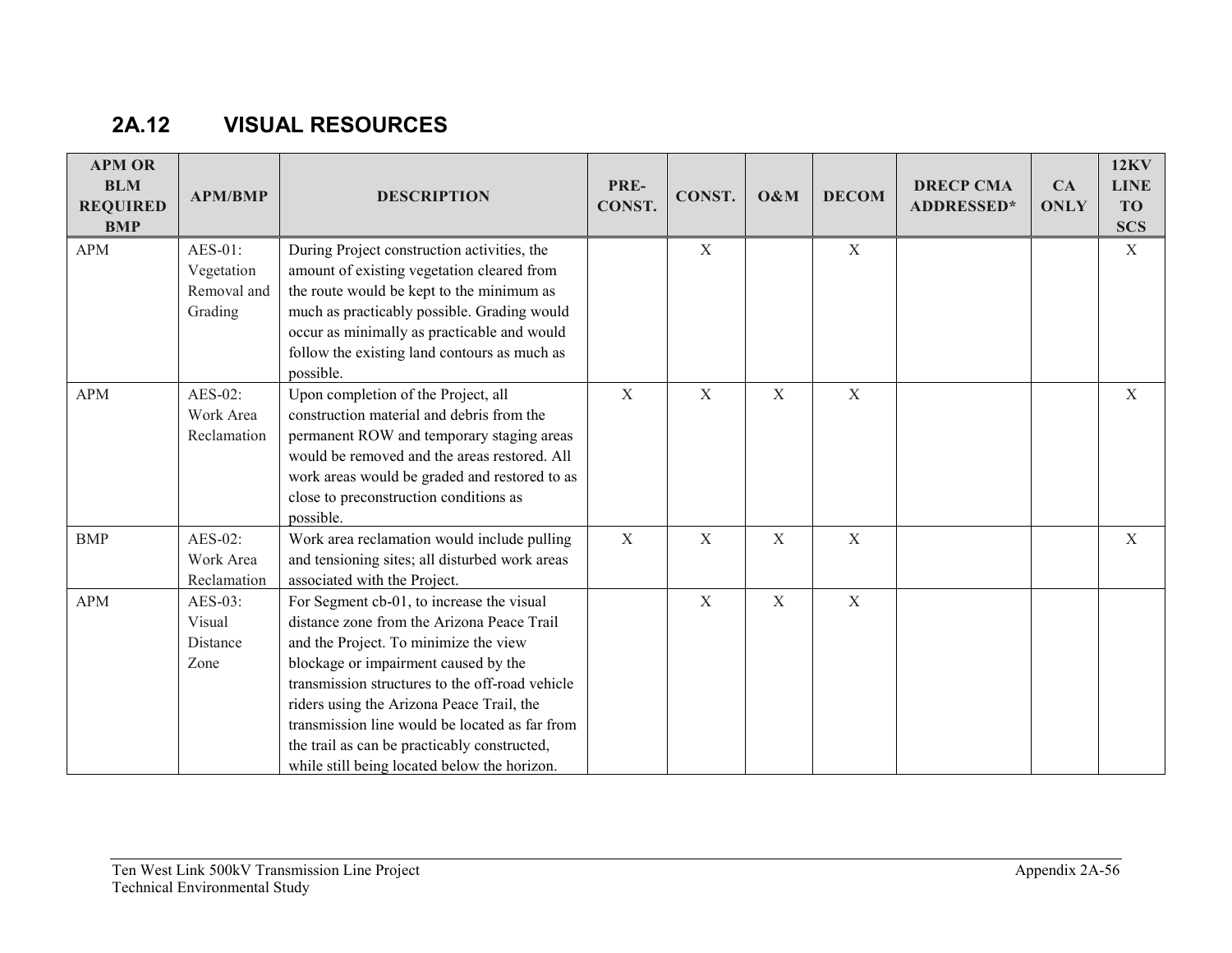| <b>APM OR</b><br><b>BLM</b><br><b>REQUIRED</b><br><b>BMP</b>                                                                                                                                         | <b>APM/BMP</b>                | <b>DESCRIPTION</b>                                                                                                                                                                                                                                                                                                                                                                                                                   | PRE-<br><b>CONST.</b> | <b>CONST.</b> | O&M         | <b>DECOM</b> | <b>DRECP CMA</b><br><b>ADDRESSED*</b> | CA<br><b>ONLY</b> | <b>12KV</b><br><b>LINE</b><br>TO<br><b>SCS</b> |
|------------------------------------------------------------------------------------------------------------------------------------------------------------------------------------------------------|-------------------------------|--------------------------------------------------------------------------------------------------------------------------------------------------------------------------------------------------------------------------------------------------------------------------------------------------------------------------------------------------------------------------------------------------------------------------------------|-----------------------|---------------|-------------|--------------|---------------------------------------|-------------------|------------------------------------------------|
| <b>APM</b><br>Captures BLM<br><b>BMP</b> for<br>Reducing<br>Visual Impacts<br>of REFs<br>$6.4.10 - Color$<br>Treat<br>Transmission<br>Towers to<br>Reduce<br>Contrasts with<br>Existing<br>Landscape | AES-04:<br>Visual<br>Contrast | Visual Contrast. For Segment cb-01, to<br>minimize visual contrast between the<br>elements of the transmission line structures<br>and the surrounding landscape. Structures<br>would be color treated appropriate colors to<br>most effectively blend the structures with the<br>visible background landscape.                                                                                                                       |                       | $\mathbf X$   | $\mathbf X$ |              | DFA-VPL-VRM-<br>3                     |                   |                                                |
| <b>BMP</b>                                                                                                                                                                                           | AES-04:<br>Visual<br>Contrast | Color treatment of transmission structures<br>would be applied in all areas deemed<br>necessary by the BLM.<br>The BLM would select/approve the color<br>treatment to be applied under AES-04. Color<br>treatment would be applied to Project<br>components, such as the SCS and fencing. All<br>conductor would be non-specular, and all<br>structures, whether color treated or not, would<br>have a dull, non-reflective surface. |                       | $\mathbf X$   | $\mathbf X$ |              | DFA-VPL-VRM-<br>3                     |                   |                                                |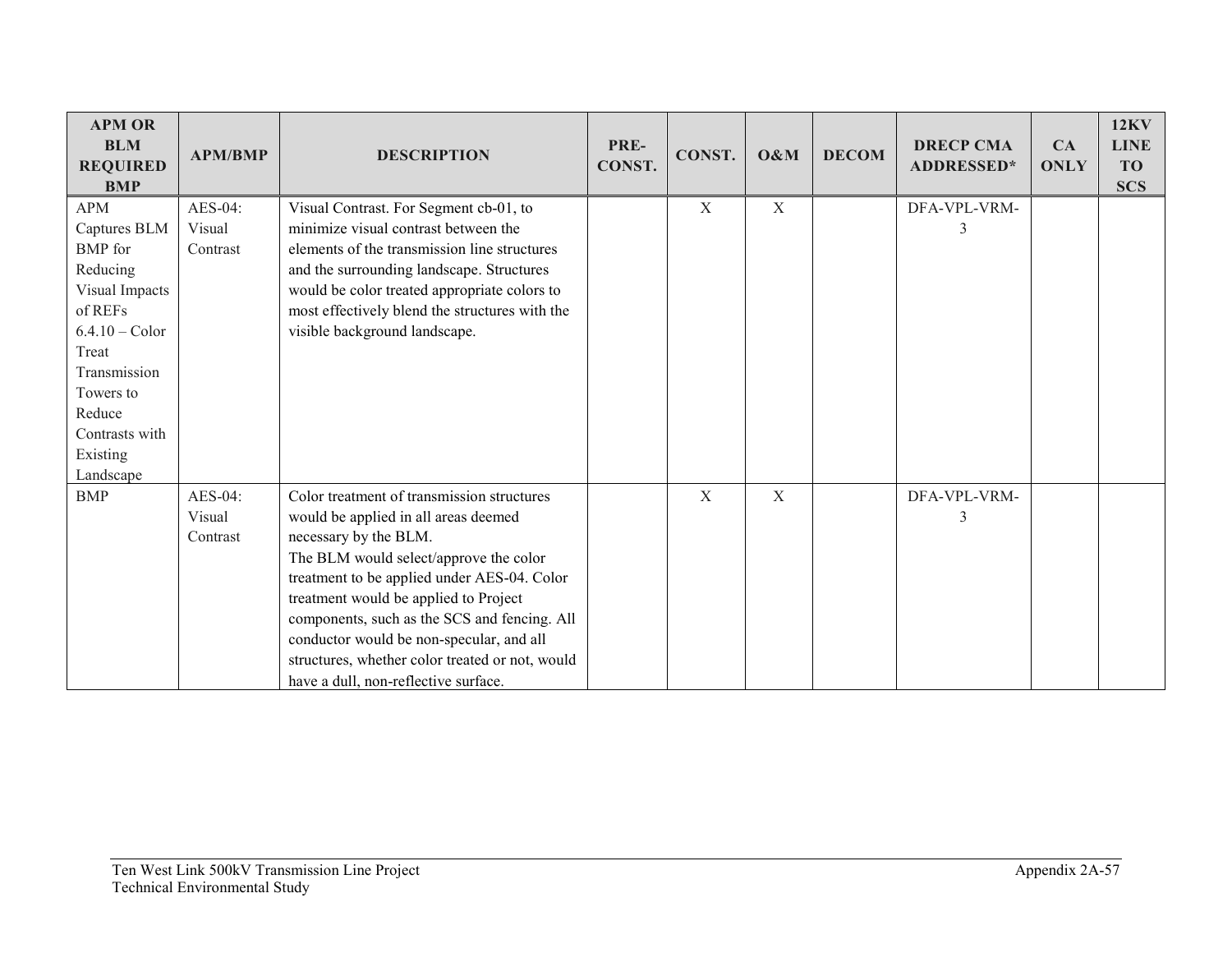| <b>APM OR</b><br><b>BLM</b><br><b>REQUIRED</b><br><b>BMP</b> | <b>APM/BMP</b> | <b>DESCRIPTION</b>                               | PRE-<br><b>CONST.</b> | <b>CONST.</b> | O&M         | <b>DECOM</b> | <b>DRECP CMA</b><br><b>ADDRESSED*</b> | CA<br><b>ONLY</b> | <b>12KV</b><br><b>LINE</b><br>T <sub>O</sub><br><b>SCS</b> |
|--------------------------------------------------------------|----------------|--------------------------------------------------|-----------------------|---------------|-------------|--------------|---------------------------------------|-------------------|------------------------------------------------------------|
| <b>APM</b>                                                   | AES-05:        | AES-5: Collocate the transmission line as        |                       | $\mathbf X$   | X           | $\mathbf X$  | <b>LUPA TRANS-</b>                    |                   |                                                            |
| Captures BLM                                                 | Location       | close as possible to existing transmission lines |                       |               |             |              | $BIO-4$                               |                   |                                                            |
| <b>BMP</b> for                                               |                | of similar size and design (while maintaining    |                       |               |             |              |                                       |                   |                                                            |
| Reducing                                                     |                | the required 250-foot setback) to minimize the   |                       |               |             |              |                                       |                   |                                                            |
| Visual Impacts                                               |                | overall visual impact of the Project on the      |                       |               |             |              |                                       |                   |                                                            |
| of REFs                                                      |                | surrounding areas. Keeping the proposed          |                       |               |             |              |                                       |                   |                                                            |
| $6.2.10 -$                                                   |                | transmission line within the same general        |                       |               |             |              |                                       |                   |                                                            |
| Collocate                                                    |                | corridor as existing transmission lines would    |                       |               |             |              |                                       |                   |                                                            |
| Linear                                                       |                | reduce the spread of visual impacts from areas   |                       |               |             |              |                                       |                   |                                                            |
| Features in                                                  |                | previously not affected. Collocating with        |                       |               |             |              |                                       |                   |                                                            |
| Existing                                                     |                | existing transmission lines would also reduce    |                       |               |             |              |                                       |                   |                                                            |
| ROWs or                                                      |                | the need to construct new access roads and       |                       |               |             |              |                                       |                   |                                                            |
| Corridors                                                    |                | their associated visual impacts.                 |                       |               |             |              |                                       |                   |                                                            |
| <b>APM</b>                                                   | $AES-06$ :     | The Project would avoid siting, staging, and     | X                     |               |             |              | LUPA-TRANS-                           |                   | $\mathbf{X}$                                               |
|                                                              | Siting         | laydown areas in visually sensitive areas to     |                       |               |             |              | $BIO-1$                               |                   |                                                            |
|                                                              | Staging and    | the extent practicable. Staging areas would be   |                       |               |             |              |                                       |                   |                                                            |
|                                                              | Laydown        | located close to transportation access points    |                       |               |             |              |                                       |                   |                                                            |
|                                                              | Areas          | and would be sited to take advantage of          |                       |               |             |              |                                       |                   |                                                            |
|                                                              |                | previously disturbed areas to the extent         |                       |               |             |              |                                       |                   |                                                            |
|                                                              |                | practicable.                                     |                       |               |             |              |                                       |                   |                                                            |
| <b>BMP</b>                                                   | $AES-06$ :     | APM AES-06 would apply to all Project work       | $\mathbf X$           | $\mathbf{X}$  | $\mathbf X$ | $\mathbf X$  | LUPA-TRANS-                           |                   | $\mathbf{X}$                                               |
|                                                              | Siting         | areas. Also, work areas would be located to      |                       |               |             |              | $BIO-1$                               |                   |                                                            |
|                                                              | Staging and    | minimize impacts, including but not limited to   |                       |               |             |              |                                       |                   |                                                            |
|                                                              | Laydown        | biological and visual.                           |                       |               |             |              |                                       |                   |                                                            |
|                                                              | Areas          |                                                  |                       |               |             |              |                                       |                   |                                                            |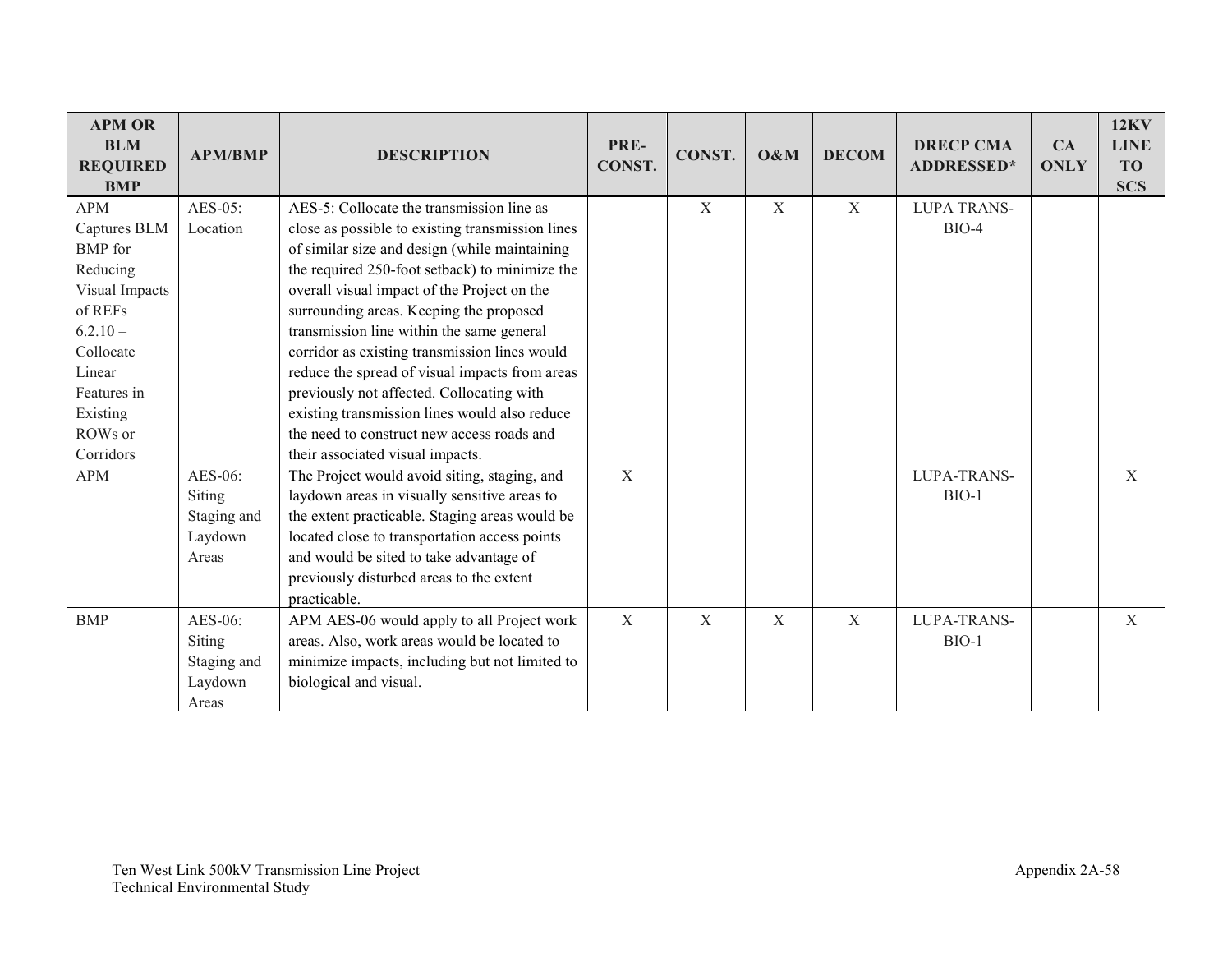| <b>APM OR</b><br><b>BLM</b><br><b>REQUIRED</b><br><b>BMP</b> | <b>APM/BMP</b>      | <b>DESCRIPTION</b>                              | PRE-<br><b>CONST.</b> | CONST.      | O&M | <b>DECOM</b> | <b>DRECP CMA</b><br><b>ADDRESSED*</b> | CA<br><b>ONLY</b> | <b>12KV</b><br><b>LINE</b><br>TO<br><b>SCS</b> |
|--------------------------------------------------------------|---------------------|-------------------------------------------------|-----------------------|-------------|-----|--------------|---------------------------------------|-------------------|------------------------------------------------|
| <b>BMP</b>                                                   | AES-07:             | The eye follows strong natural lines in the     | X                     | $\mathbf X$ |     |              | <b>LUPA TRANS-</b>                    |                   |                                                |
| (BMPs for                                                    | <b>Avoid Siting</b> | landscape, and these lines and associated       |                       |             |     |              | $BIO-3$                               |                   |                                                |
| Reducing                                                     | Linear              | landforms can "focus" views on particular       |                       |             |     |              |                                       |                   |                                                |
| Visual Impacts                                               | Features in         | landscape features. For this reason, linear     |                       |             |     |              |                                       |                   |                                                |
| of REFs                                                      | the Centers         | facilities associated with renewable energy     |                       |             |     |              |                                       |                   |                                                |
| 6.2.11)                                                      | of Valley           | projects, such as transmission line ROWs,       |                       |             |     |              |                                       |                   |                                                |
|                                                              | Bottoms and         | should be sited to avoid running across the     |                       |             |     |              |                                       |                   |                                                |
|                                                              | on Ridgetops        | centers of valley bottoms, and to avoid         |                       |             |     |              |                                       |                   |                                                |
|                                                              |                     | ridgetop bisection (i.e., routing the ROWs      |                       |             |     |              |                                       |                   |                                                |
|                                                              |                     | perpendicular to and over ridgelines).          |                       |             |     |              |                                       |                   |                                                |
| <b>BMP</b>                                                   | AES-08:             | "Skylining" of transmission/communication       | $\mathbf X$           | $\mathbf X$ |     |              | <b>LUPA TRANS-</b>                    |                   |                                                |
| (BMPs for                                                    | Avoid               | towers and other structures should be avoided.  |                       |             |     |              | $BIO-3$                               |                   |                                                |
| Reducing                                                     | Skylining           | Transmission/communication towers and           |                       |             |     |              |                                       |                   |                                                |
| Visual Impacts                                               |                     | other structures should not be placed on        |                       |             |     |              |                                       |                   |                                                |
| of REFs                                                      |                     | ridgelines, summits, or other locations where   |                       |             |     |              |                                       |                   |                                                |
| 6.2.12)                                                      |                     | they would be silhouetted against the sky.      |                       |             |     |              |                                       |                   |                                                |
|                                                              |                     | Skylining draws visual attention to the Project |                       |             |     |              |                                       |                   |                                                |
|                                                              |                     | elements and can greatly increase visual        |                       |             |     |              |                                       |                   |                                                |
|                                                              |                     | contrast. Siting should take advantage of       |                       |             |     |              |                                       |                   |                                                |
|                                                              |                     | opportunities to use topography as a backdrop   |                       |             |     |              |                                       |                   |                                                |
|                                                              |                     | for views of facilities and structures to avoid |                       |             |     |              |                                       |                   |                                                |
|                                                              |                     | skylining. Roads may be less visible if located |                       |             |     |              |                                       |                   |                                                |
|                                                              |                     | along ridgetops, but if they are located on the |                       |             |     |              |                                       |                   |                                                |
|                                                              |                     | ridge face they can be highly visible because   |                       |             |     |              |                                       |                   |                                                |
|                                                              |                     | of increased cut, fill, and side cast material. |                       |             |     |              |                                       |                   |                                                |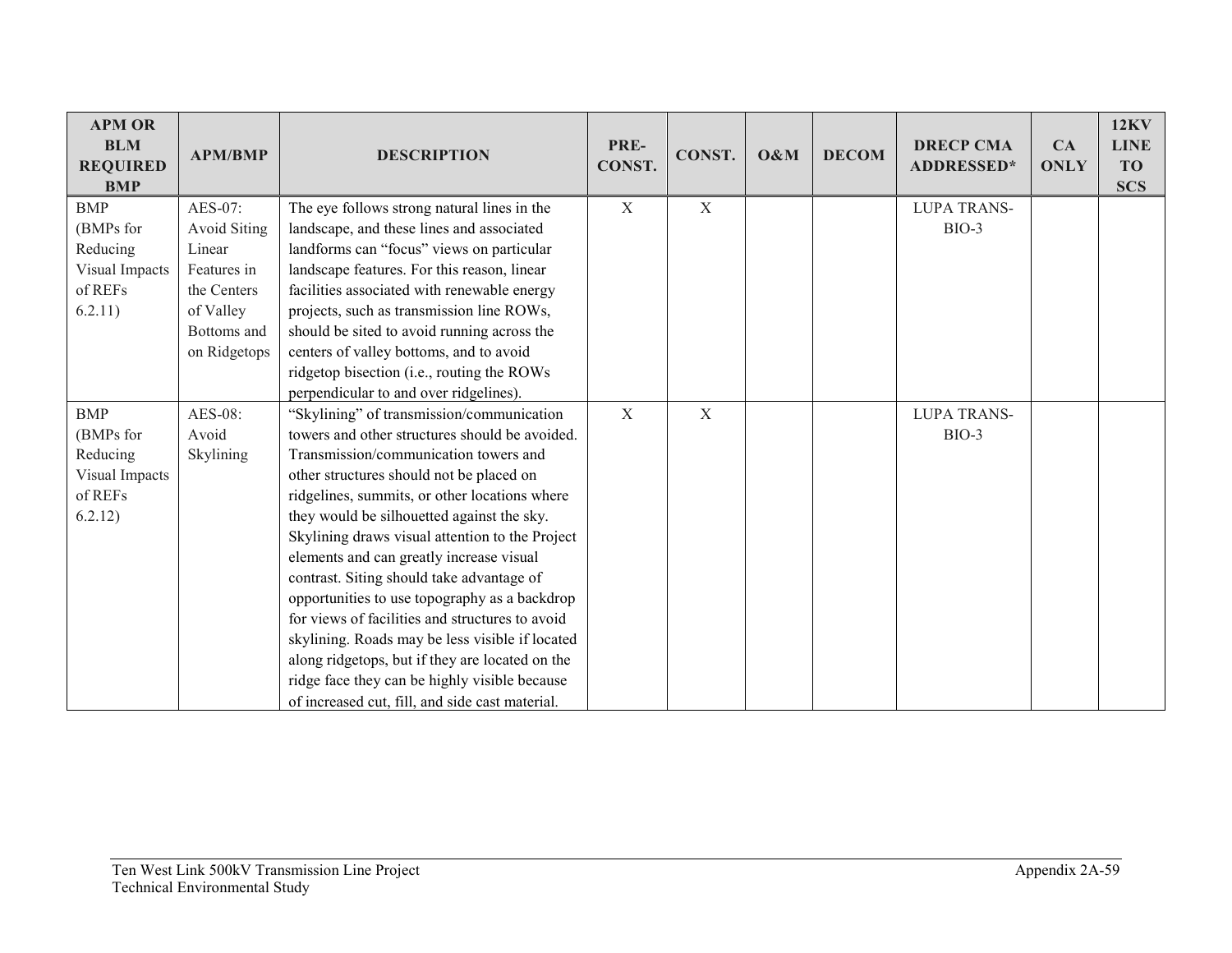| <b>APM OR</b><br><b>BLM</b><br><b>REQUIRED</b><br><b>BMP</b> | <b>APM/BMP</b> | <b>DESCRIPTION</b>                                 | PRE-<br><b>CONST.</b> | <b>CONST.</b> | O&M | <b>DECOM</b> | <b>DRECP CMA</b><br><b>ADDRESSED*</b> | CA<br><b>ONLY</b> | <b>12KV</b><br><b>LINE</b><br>TO<br><b>SCS</b> |
|--------------------------------------------------------------|----------------|----------------------------------------------------|-----------------------|---------------|-----|--------------|---------------------------------------|-------------------|------------------------------------------------|
| BMP                                                          | AES-09: Site   | Siting of facilities, especially linear facilities | X                     | $\mathbf X$   |     |              |                                       |                   |                                                |
| (BMPs for                                                    | Linear         | (e.g., transmission lines, pipelines, roads),      |                       |               |     |              |                                       |                   |                                                |
| Reducing                                                     | Facilities     | should take advantage of natural lines within      |                       |               |     |              |                                       |                   |                                                |
| Visual Impacts                                               | along          | the landscape (e.g., natural breaks in the         |                       |               |     |              |                                       |                   |                                                |
| of REFs                                                      | Natural        | landscape topography, the edges of clearings,      |                       |               |     |              |                                       |                   |                                                |
| 6.2.13)                                                      | Lines          | or transitions in vegetation). Siting of           |                       |               |     |              |                                       |                   |                                                |
|                                                              | within the     | facilities on steep slopes should be avoided.      |                       |               |     |              |                                       |                   |                                                |
|                                                              | Landscape      | Siting linear facilities along naturally           |                       |               |     |              |                                       |                   |                                                |
|                                                              |                | occurring lines in the landscape can reduce        |                       |               |     |              |                                       |                   |                                                |
|                                                              |                | apparent contrast through repetition of the line   |                       |               |     |              |                                       |                   |                                                |
|                                                              |                | element or through combination of multiple         |                       |               |     |              |                                       |                   |                                                |
|                                                              |                | line elements into a single line element.          |                       |               |     |              |                                       |                   |                                                |
|                                                              |                | Facilities sited on steep slopes are often more    |                       |               |     |              |                                       |                   |                                                |
|                                                              |                | visible (particularly if either the Project or     |                       |               |     |              |                                       |                   |                                                |
|                                                              |                | viewer is elevated); they may also be more         |                       |               |     |              |                                       |                   |                                                |
|                                                              |                | susceptible to soil erosion, which could also      |                       |               |     |              |                                       |                   |                                                |
|                                                              |                | contribute to negative visual impacts.             |                       |               |     |              |                                       |                   |                                                |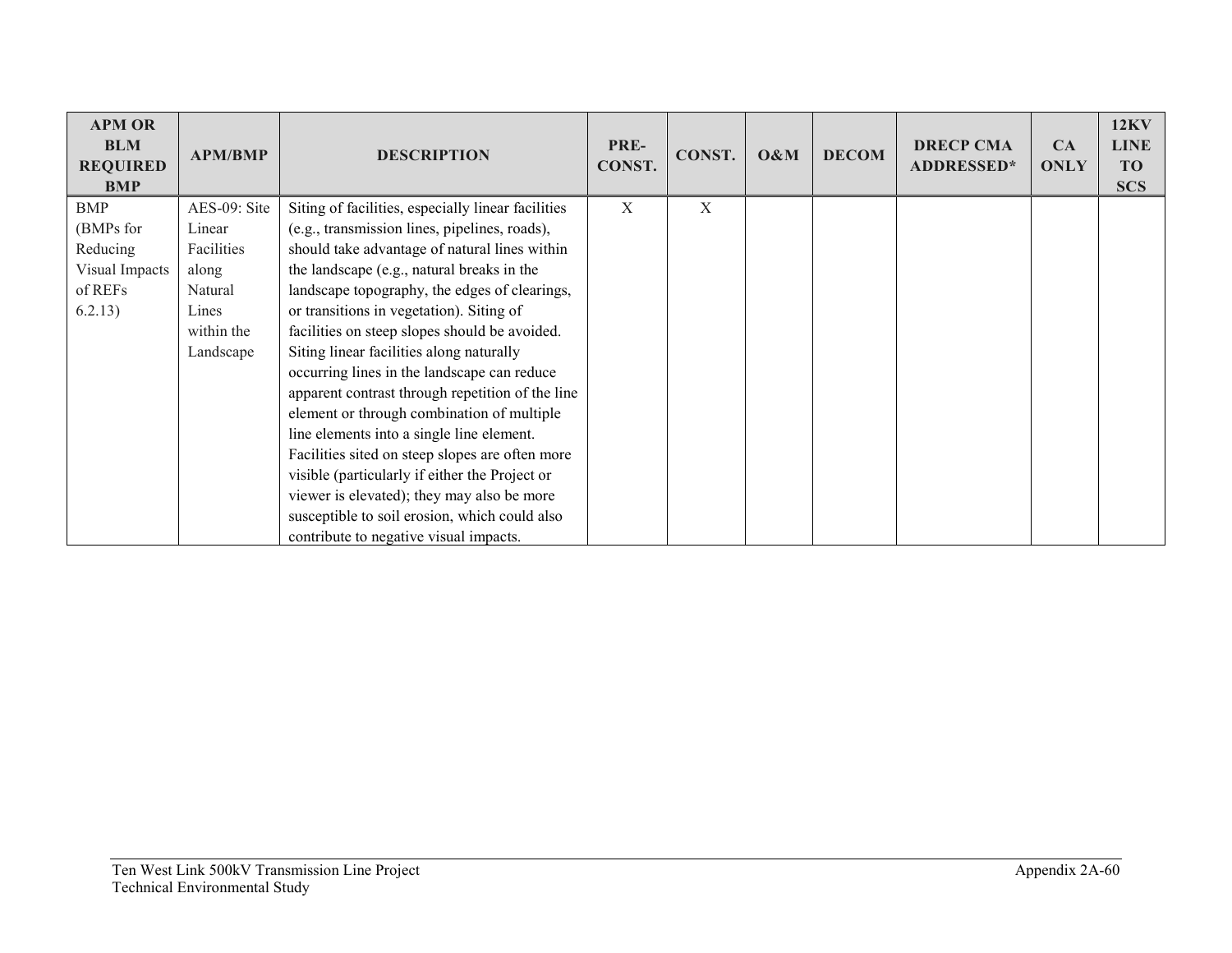| <b>APM OR</b><br><b>BLM</b><br><b>REQUIRED</b><br><b>BMP</b> | <b>APM/BMP</b> | <b>DESCRIPTION</b>                               | PRE-<br><b>CONST.</b> | <b>CONST.</b> | O&M | <b>DECOM</b> | <b>DRECP CMA</b><br><b>ADDRESSED*</b> | CA<br><b>ONLY</b> | <b>12KV</b><br><b>LINE</b><br>TO<br><b>SCS</b> |
|--------------------------------------------------------------|----------------|--------------------------------------------------|-----------------------|---------------|-----|--------------|---------------------------------------|-------------------|------------------------------------------------|
| <b>BMP</b>                                                   | AES-10: Use    | Consideration should be given to the             | X                     | $\mathbf X$   |     |              |                                       |                   |                                                |
| (BMPs for                                                    | Monopole,      | appropriate choice of monopoles versus guyed     |                       |               |     |              |                                       |                   |                                                |
| Reducing                                                     | Guyed, and     | or lattice towers for a given landscape setting. |                       |               |     |              |                                       |                   |                                                |
| Visual Impacts                                               | Lattice        | Lattice or guyed towers are less visually        |                       |               |     |              |                                       |                   |                                                |
| of REFs 6.3.8)                                               | Electric       | obtrusive on the rural landscape than            |                       |               |     |              |                                       |                   |                                                |
|                                                              | Transmis-      | monopoles, especially when placed half a         |                       |               |     |              |                                       |                   |                                                |
|                                                              | sion Towers    | mile or more from KOPs and against a             |                       |               |     |              |                                       |                   |                                                |
|                                                              | Appropriate-   | landscape backdrop. When transmission            |                       |               |     |              |                                       |                   |                                                |
|                                                              | ly             | towers are placed within a half mile or less     |                       |               |     |              |                                       |                   |                                                |
|                                                              |                | from KOPs, then monopoles would occupy a         |                       |               |     |              |                                       |                   |                                                |
|                                                              |                | smaller field of view than lattice towers.       |                       |               |     |              |                                       |                   |                                                |
|                                                              |                | Monopoles are often more appropriate within      |                       |               |     |              |                                       |                   |                                                |
|                                                              |                | built or partially built environments, while     |                       |               |     |              |                                       |                   |                                                |
|                                                              |                | lattice or guyed towers tend to be more          |                       |               |     |              |                                       |                   |                                                |
|                                                              |                | appropriate for less-developed rural             |                       |               |     |              |                                       |                   |                                                |
|                                                              |                | landscapes, where the latticework would be       |                       |               |     |              |                                       |                   |                                                |
|                                                              |                | more transparent against natural background      |                       |               |     |              |                                       |                   |                                                |
|                                                              |                | textures and colors. Where transmission          |                       |               |     |              |                                       |                   |                                                |
|                                                              |                | facilities are to be collocated in ROWs or       |                       |               |     |              |                                       |                   |                                                |
|                                                              |                | corridors, and the existing ROW or corridor      |                       |               |     |              |                                       |                   |                                                |
|                                                              |                | has either lattice towers only, guyed towers     |                       |               |     |              |                                       |                   |                                                |
|                                                              |                | only, or monopoles only, the same tower type     |                       |               |     |              |                                       |                   |                                                |
|                                                              |                | should be selected for new transmission          |                       |               |     |              |                                       |                   |                                                |
|                                                              |                | facilities within the ROW/corridor.              |                       |               |     |              |                                       |                   |                                                |
| <b>BMP</b>                                                   | AES-11: Use    | In areas of the highest visual sensitivity, air  |                       | $\mathbf X$   |     |              |                                       |                   |                                                |
| (BMPs for                                                    | Air            | transport capability should be used to           |                       |               |     |              |                                       |                   |                                                |
| Reducing                                                     | Transport to   | mobilize equipment and materials for             |                       |               |     |              |                                       |                   |                                                |
| Visual Impacts                                               | Erect          | clearing, grading, and erecting transmission     |                       |               |     |              |                                       |                   |                                                |
| of REFs 6.6.8)                                               | Transmis-      | towers. The use of air transport capability      |                       |               |     |              |                                       |                   |                                                |
|                                                              | sion Towers    | preserves the natural landscape conditions       |                       |               |     |              |                                       |                   |                                                |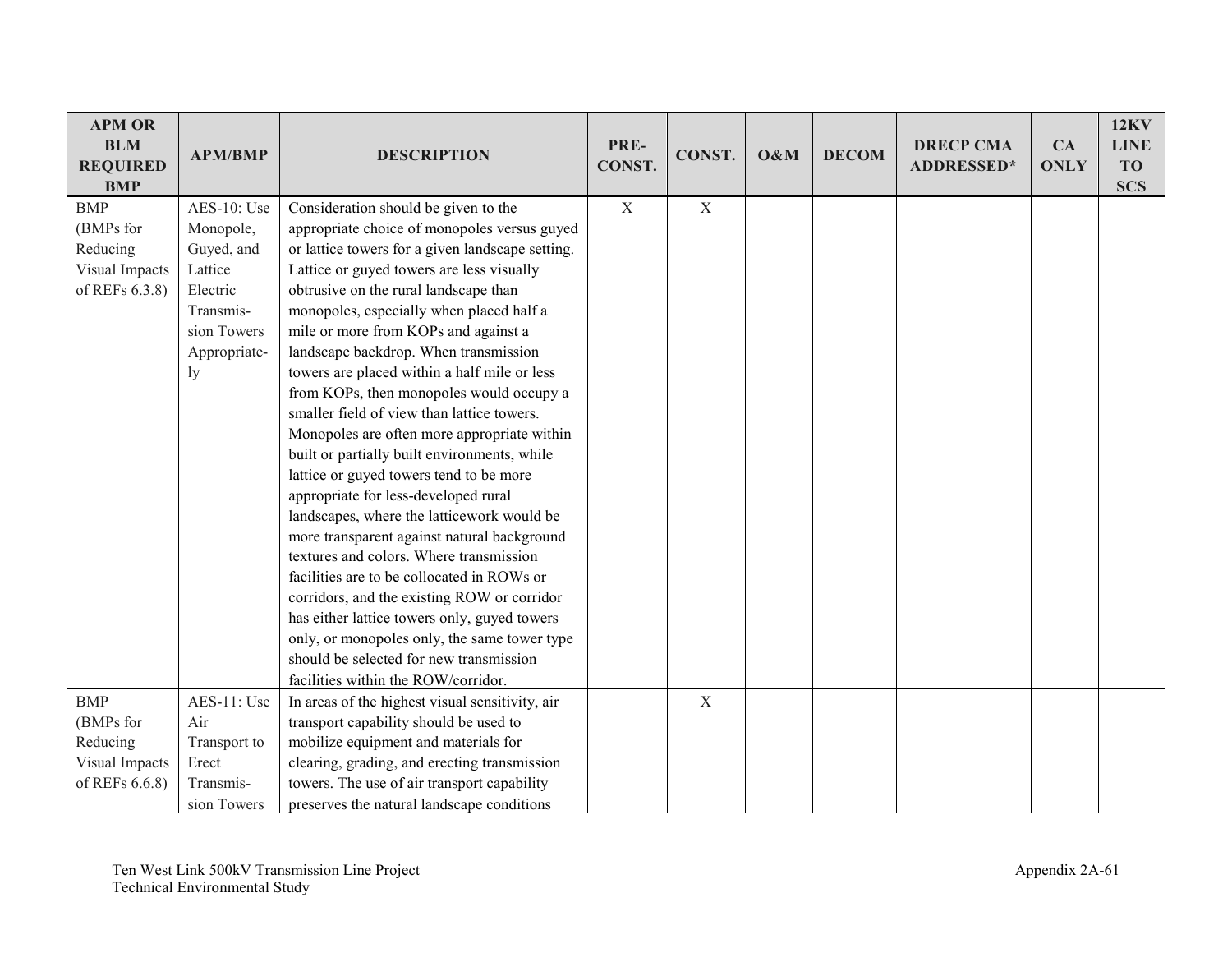| <b>APM OR</b><br><b>BLM</b><br><b>REQUIRED</b><br><b>BMP</b> | <b>APM/BMP</b>                                                         | <b>DESCRIPTION</b>                                                                                                                                                                                                                                                          | PRE-<br><b>CONST.</b> | <b>CONST.</b> | O&M         | <b>DECOM</b> | <b>DRECP CMA</b><br><b>ADDRESSED*</b> | CA<br><b>ONLY</b> | <b>12KV</b><br><b>LINE</b><br>TO<br><b>SCS</b> |
|--------------------------------------------------------------|------------------------------------------------------------------------|-----------------------------------------------------------------------------------------------------------------------------------------------------------------------------------------------------------------------------------------------------------------------------|-----------------------|---------------|-------------|--------------|---------------------------------------|-------------------|------------------------------------------------|
|                                                              |                                                                        | between tower locations, and may reduce the<br>need for construction roads.                                                                                                                                                                                                 |                       |               |             |              |                                       |                   |                                                |
| <b>BMP</b>                                                   | $AES-12$ :<br>Reclamation<br>to Reduce<br>Visual<br>Impacts            | The Reclamation Plan for the Project would<br>include measures designed to reduce long-<br>term impacts to visual resources.                                                                                                                                                | X                     | $\mathbf X$   | $\mathbf X$ | $\mathbf X$  |                                       |                   | $\mathbf X$                                    |
| <b>BMP</b>                                                   | $AES-13$ :<br>Shifts in<br>Alignment to<br>Reduce<br>Visual<br>Impacts | The specific location of the Project within the<br>study area would be determined based on<br>micro-siting of Project components and new<br>disturbance associated with access and work<br>areas to reduce, minimize, or eliminate visual<br>impacts.                       | X                     | $\mathbf X$   | $\mathbf X$ | $\mathbf X$  |                                       |                   |                                                |
| <b>BMP</b>                                                   | AES-14:<br><b>SCS</b> Fencing<br>Specifica-<br>tions                   | The BLM would work with the applicant to<br>design the height, type, and color of fencing<br>used to enclose the SCS to meet the objectives<br>of the Project, minimize or optimize visual<br>impacts, and assure compatibility with critical<br>infrastructure protection. |                       | $\mathbf X$   | X           |              |                                       |                   |                                                |
| <b>APM</b>                                                   | $AES-15$ :<br>Lighting                                                 | Limited lighting would be used during night<br>construction to ensure safe working<br>conditions while limiting the overall lighted<br>area. To the extent practicable, lighting would<br>be directed in a downward position to<br>minimize impacts to night sky.           |                       | $\mathbf X$   |             |              |                                       |                   |                                                |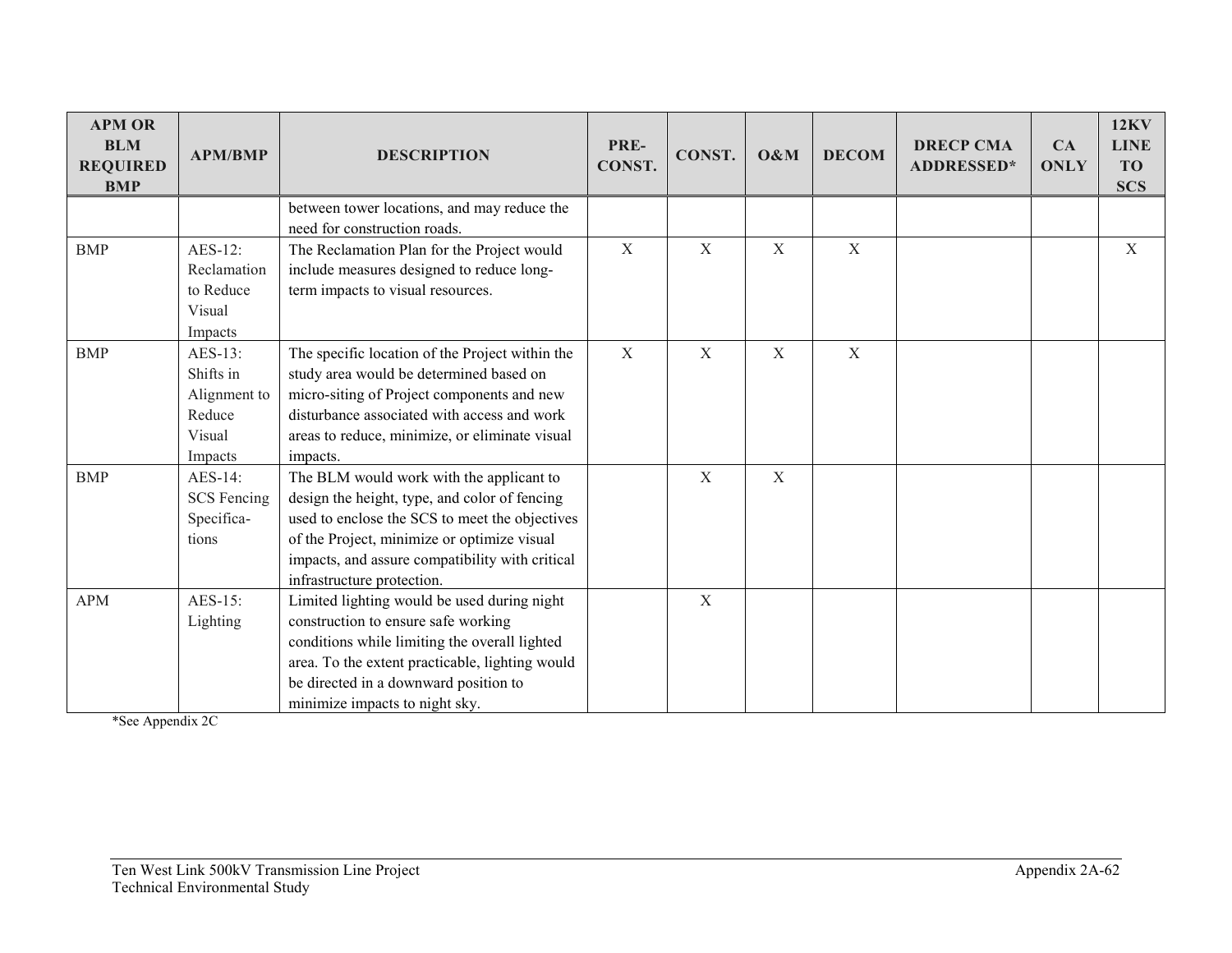### **2A.13 WATER RESOURCES**

<span id="page-65-0"></span>

| <b>APM OR</b><br><b>BLM</b><br><b>REQUIRED</b><br><b>BMP</b> | <b>APM/BMP</b>                                                         | <b>DESCRIPTION</b>                                                                                                                                                                                                                                                                                                                                                                                                                                                                                                                                                                                                                                                                                                                                                                                                                                                                                                                                                                                                                                                                                                                                                                                            | PRE-<br><b>CONST.</b> | <b>CONST.</b> | O&M | <b>DECOM</b> | <b>DRECP CMA</b><br><b>ADDRESSED*</b> | CA<br><b>ONLY</b> | <b>12KV</b><br><b>LINE</b><br>TO<br><b>SCS</b> |
|--------------------------------------------------------------|------------------------------------------------------------------------|---------------------------------------------------------------------------------------------------------------------------------------------------------------------------------------------------------------------------------------------------------------------------------------------------------------------------------------------------------------------------------------------------------------------------------------------------------------------------------------------------------------------------------------------------------------------------------------------------------------------------------------------------------------------------------------------------------------------------------------------------------------------------------------------------------------------------------------------------------------------------------------------------------------------------------------------------------------------------------------------------------------------------------------------------------------------------------------------------------------------------------------------------------------------------------------------------------------|-----------------------|---------------|-----|--------------|---------------------------------------|-------------------|------------------------------------------------|
| <b>APM</b>                                                   | $WQ-01$ :<br><b>SWPPP</b><br>Development<br>and<br>Implementa-<br>tion | Following Project approval, DCRT would<br>prepare and implement a SWPPP or an<br>amendment to an existing SWPPP to<br>minimize construction impacts on surface<br>water and groundwater quality.<br>Implementation of the SWPPP would help<br>stabilize graded areas and reduce erosion and<br>sedimentation. The Plan would designate<br>BMPs that would be adhered to during<br>construction activities. Erosion and sediment<br>control measures, such as straw wattles,<br>covers, and silt fences, would be installed<br>prior to ground disturbance, based on the<br>anticipated volume and intensity of<br>precipitation, the nature of stormwater runoff<br>in the Project Area, and the soil types within<br>the Project Area. Suitable stabilization<br>measures would be used to protect exposed<br>areas during construction activities, as<br>necessary and final stabilization would be<br>completed when construction materials,<br>waste, and temporary erosion and sediment<br>control measure have been removed. During<br>construction activities, measures would be<br>implemented to prevent contaminant<br>discharge from vehicles and equipment,<br>including complying with the Spill | X                     | $\mathbf X$   |     |              | LUPA-BIO-9                            |                   | $X^{12}$                                       |

<sup>&</sup>lt;sup>12</sup> APS would prepare and submit a separate SWPPP for the 12kV distribution line.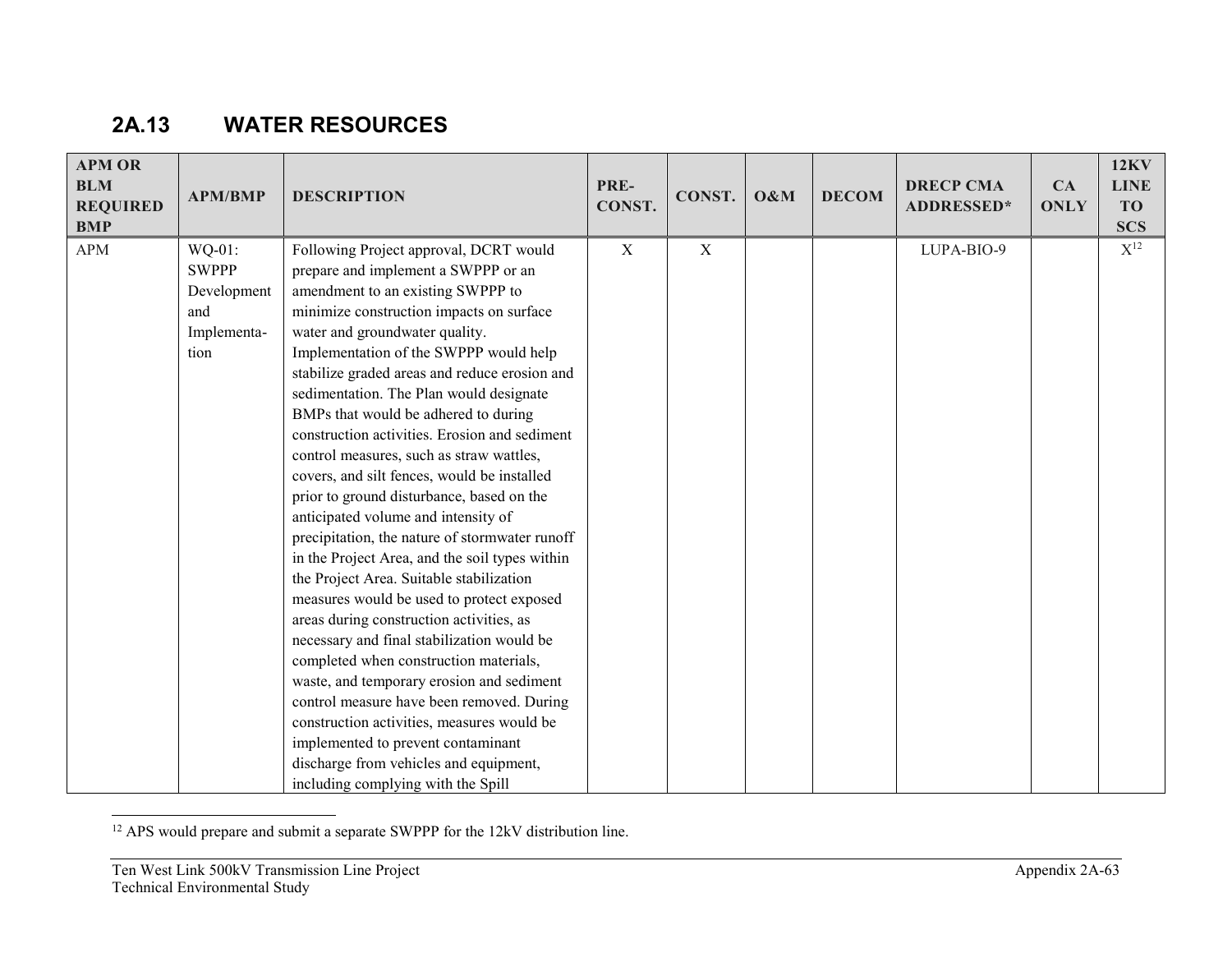| <b>BLM</b><br><b>APM/BMP</b><br><b>REQUIRED</b><br><b>BMP</b> | <b>DESCRIPTION</b>                                                                                                                                                                                                                                                                                                                                                                                                                                                                                                                                                                                                                                                                                                                                                                                                                                                                                                                                                                                                                                                                                                                                                                                                              | PRE-<br><b>CONST.</b> | <b>CONST.</b> | O&M | <b>DECOM</b> | <b>DRECP CMA</b><br><b>ADDRESSED*</b> | <b>CA</b><br><b>ONLY</b> | <b>12KV</b><br><b>LINE</b><br>TO<br><b>SCS</b> |
|---------------------------------------------------------------|---------------------------------------------------------------------------------------------------------------------------------------------------------------------------------------------------------------------------------------------------------------------------------------------------------------------------------------------------------------------------------------------------------------------------------------------------------------------------------------------------------------------------------------------------------------------------------------------------------------------------------------------------------------------------------------------------------------------------------------------------------------------------------------------------------------------------------------------------------------------------------------------------------------------------------------------------------------------------------------------------------------------------------------------------------------------------------------------------------------------------------------------------------------------------------------------------------------------------------|-----------------------|---------------|-----|--------------|---------------------------------------|--------------------------|------------------------------------------------|
|                                                               | Prevention, Control, and Countermeasures<br>requirements in 40 CFR 112.<br>The Project SWPPP would include erosion<br>control and sediment transport BMPs to be<br>used during construction. BMPs, where<br>applicable, would be designed by using<br>specific criteria from recognized BMP design<br>guidance manuals. Erosion-minimizing<br>efforts may include measures such as the<br>following:<br>• defining ingress and egress within the<br>Project site<br>• implementing a dust control program<br>during construction<br>• properly containing stockpiled soils<br>Erosion control measures identified would be<br>installed in an area before construction begins<br>and would be properly maintained until<br>construction is complete and final<br>stabilization begins.<br>Temporary measures such as silt fences or<br>wattles, intended to minimize sediment<br>transport from temporarily disturbed areas,<br>would remain in place until disturbed areas<br>have stabilized.<br>The Plan would be updated during<br>construction as required by the SWRCB and<br>ADEQ. The Plan would include the<br>following components, in accordance with<br>ADEQ requirements for coverage under the<br>General Permit: |                       |               |     |              |                                       |                          |                                                |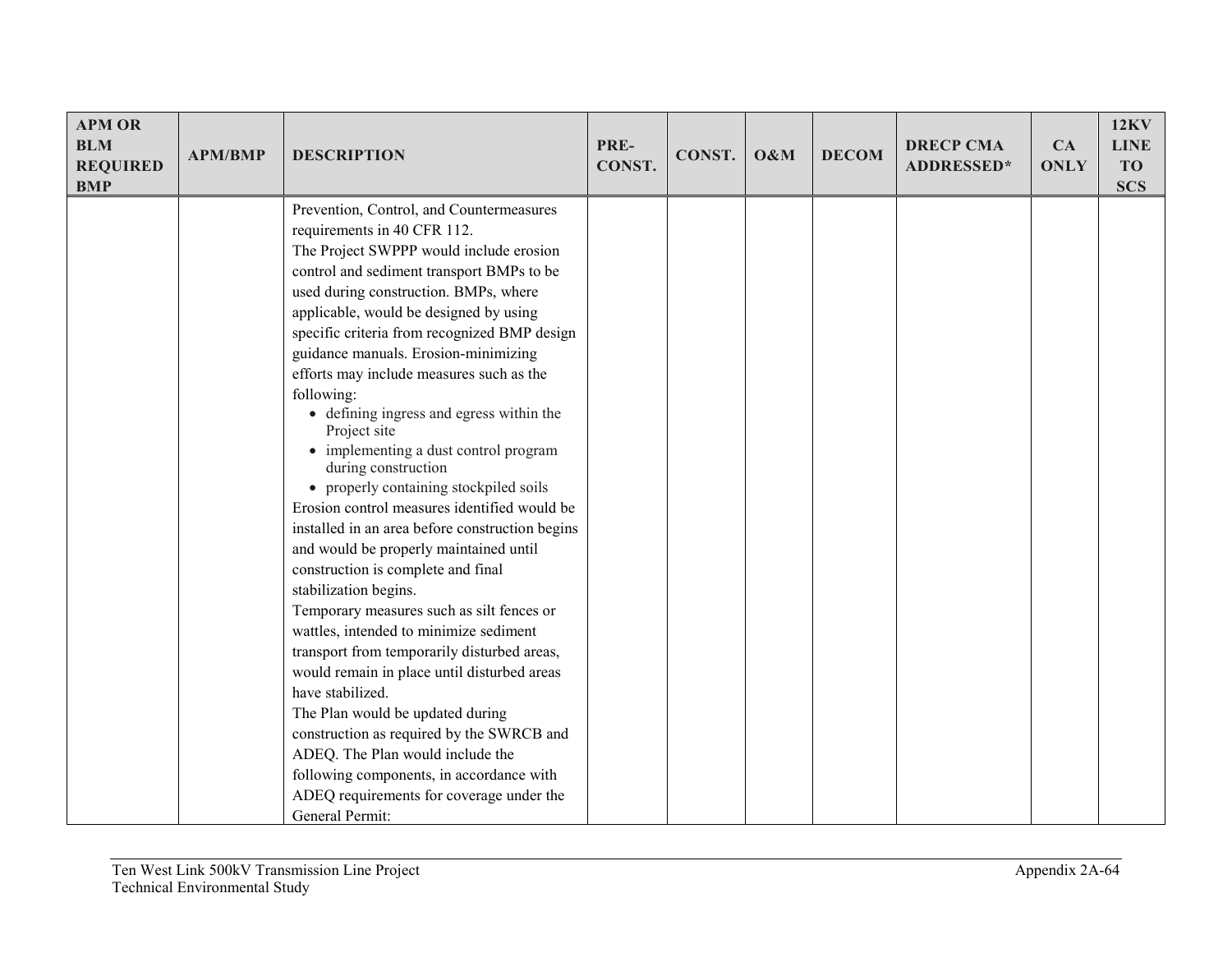| <b>APM OR</b><br><b>BLM</b><br><b>REQUIRED</b><br><b>BMP</b> | <b>APM/BMP</b>                                                                                           | <b>DESCRIPTION</b>                                                                                                                                                                                                                                                                                                                                                                                                                                                                                                                                                                                                                                                                                             | PRE-<br><b>CONST.</b> | <b>CONST.</b> | O&M | <b>DECOM</b> | <b>DRECP CMA</b><br><b>ADDRESSED*</b> | CA<br><b>ONLY</b> | <b>12KV</b><br><b>LINE</b><br>TO<br><b>SCS</b> |
|--------------------------------------------------------------|----------------------------------------------------------------------------------------------------------|----------------------------------------------------------------------------------------------------------------------------------------------------------------------------------------------------------------------------------------------------------------------------------------------------------------------------------------------------------------------------------------------------------------------------------------------------------------------------------------------------------------------------------------------------------------------------------------------------------------------------------------------------------------------------------------------------------------|-----------------------|---------------|-----|--------------|---------------------------------------|-------------------|------------------------------------------------|
|                                                              |                                                                                                          | • stormwater team qualifications and<br>contact information<br>• identification of operators<br>nature of construction activities<br>• sequence and estimated dates of<br>construction activities<br>• site description<br>$\bullet$ site map(s)<br>• receiving waters<br>• control measures to be used during<br>construction activity<br>• summary of potential pollutant sources<br>• use of treatment chemicals<br>• pollution prevention procedures,<br>including spill prevention and response<br>and waste management procedures                                                                                                                                                                        |                       |               |     |              |                                       |                   |                                                |
| <b>APM</b>                                                   | WQ-02:<br>Worker<br>Environment-<br>al Awareness<br>Program<br>Development<br>and<br>Implementa-<br>tion | The Project's worker environmental<br>awareness program would communicate<br>environmental issues and appropriate work<br>practices specific to this Project. This<br>awareness would include spill prevention and<br>response measures and proper BMP<br>implementation. The training would<br>emphasize site-specific physical conditions to<br>improve hazard prevention (such as<br>identification of flow paths to nearest water<br>bodies) and would include a review of all<br>site-specific water quality requirements,<br>including applicable portions of erosion<br>control and sediment transport BMPs, Health<br>and Safety Plan, and Hazardous Substance<br>Control and Emergency Response Plan. | $\mathbf X$           | $\mathbf X$   |     |              |                                       |                   | $\mathbf X$                                    |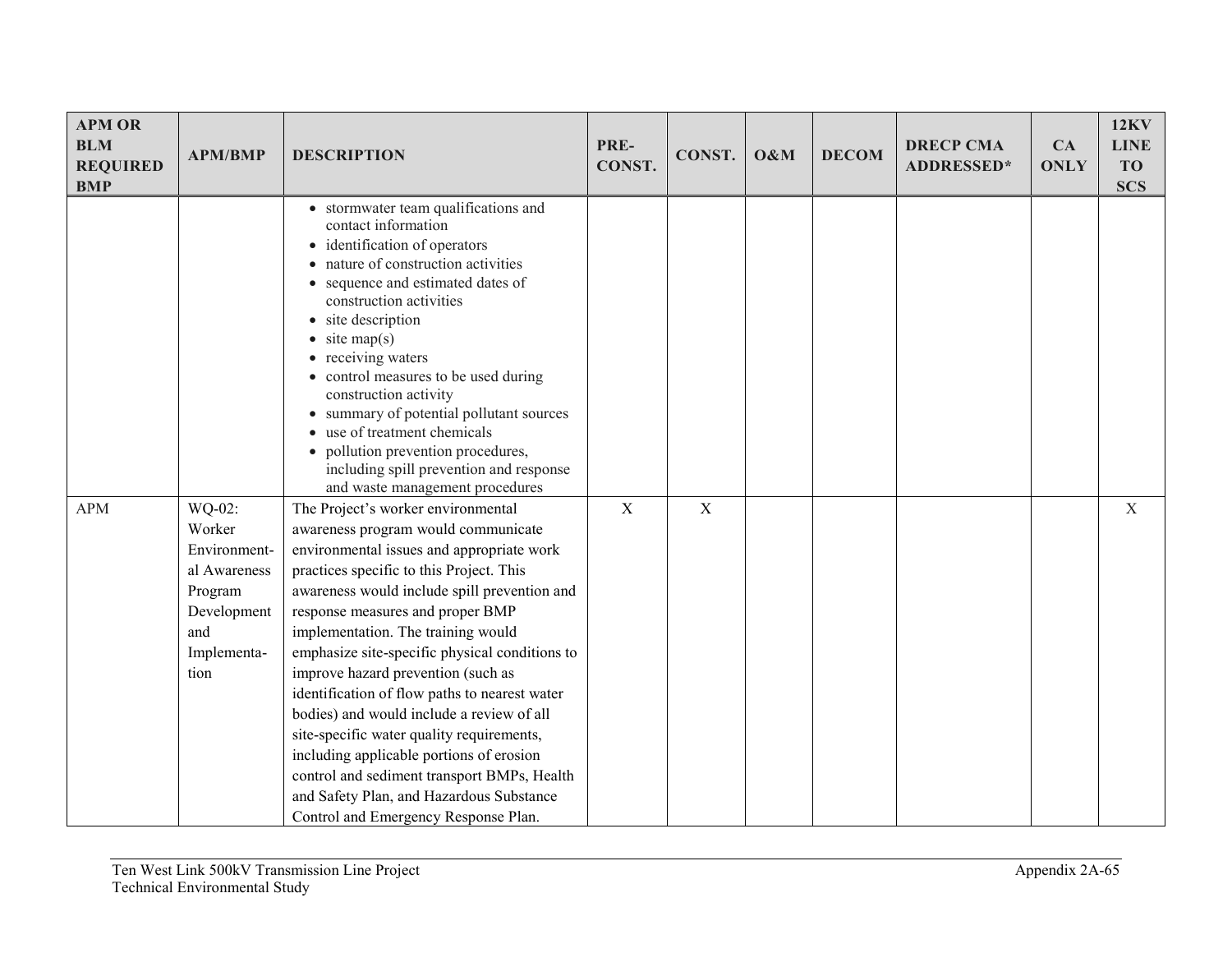| <b>APM OR</b><br><b>BLM</b><br><b>REQUIRED</b><br><b>BMP</b> | <b>APM/BMP</b>                                                    | <b>DESCRIPTION</b>                                                                                                                                                                                                                                                                                                                                                                                                                                                                                                                                                                                                                                 | PRE-<br><b>CONST.</b> | <b>CONST.</b> | O&M         | <b>DECOM</b> | <b>DRECP CMA</b><br><b>ADDRESSED*</b>                                         | CA<br><b>ONLY</b> | <b>12KV</b><br><b>LINE</b><br>TO<br><b>SCS</b> |
|--------------------------------------------------------------|-------------------------------------------------------------------|----------------------------------------------------------------------------------------------------------------------------------------------------------------------------------------------------------------------------------------------------------------------------------------------------------------------------------------------------------------------------------------------------------------------------------------------------------------------------------------------------------------------------------------------------------------------------------------------------------------------------------------------------|-----------------------|---------------|-------------|--------------|-------------------------------------------------------------------------------|-------------------|------------------------------------------------|
| <b>APM</b>                                                   | WQ-03:<br>Vehicles and<br>Equipment<br>Fueling and<br>Maintenance | Vehicle and equipment fueling and<br>maintenance operations would be conducted<br>in designated areas only; these areas would<br>be equipped with appropriate spill control<br>materials and containment.                                                                                                                                                                                                                                                                                                                                                                                                                                          | $\mathbf X$           | $\mathbf X$   | $\mathbf X$ | $\mathbf X$  |                                                                               |                   | $\mathbf X$                                    |
| <b>BMP</b>                                                   | WQ-04:<br>Non-<br>petroleum<br>Dust<br>Palliatives                | Palliatives used for dust control would be<br>non-petroleum products in addition to non-<br>toxic, as specified in AQ-01.                                                                                                                                                                                                                                                                                                                                                                                                                                                                                                                          | $\mathbf{X}$          | $\mathbf X$   |             | $\mathbf X$  | LUPA-BIO-13,<br>LUPA BIO 14                                                   | $\mathbf{X}$      |                                                |
| <b>BMP</b>                                                   | WQ-05:<br>Water Use                                               | Water extracted or consumptively used for<br>the construction, operation, maintenance, or<br>remediation of the Project shall be solely for<br>the beneficial use of the Project or its<br>associated mitigation and remediation<br>measures, as specified in approved plans and<br>permits.                                                                                                                                                                                                                                                                                                                                                       |                       | X             |             |              | LUPA-SW-18                                                                    |                   | $\mathbf X$                                    |
| <b>BMP</b>                                                   | WQ-06:<br>Avoidance of<br>Hydrologic<br>Alterations               | Consideration shall be given to design<br>alternatives that maintain the existing<br>hydrology of the site or redirect excess flows<br>created by hardscapes and reduced<br>permeability from surface waters to areas<br>where they would dissipate by percolation<br>into the landscape. All hydrologic alterations<br>shall be avoided that could reduce water<br>quality or quantity for all applicable<br>beneficial uses associated with the hydrologic<br>unit in the Project area, or specific mitigation<br>measures shall be implemented that would<br>minimize unavoidable water quality or<br>quantity impacts, as determined by BLM in |                       | $\mathbf X$   |             | $\mathbf X$  | LUPA-SW-21,<br>LUPA-SW-22,<br>LUPA-BIO-<br>DUNE-2, LUPA-<br><b>BIO-DUNE-3</b> |                   |                                                |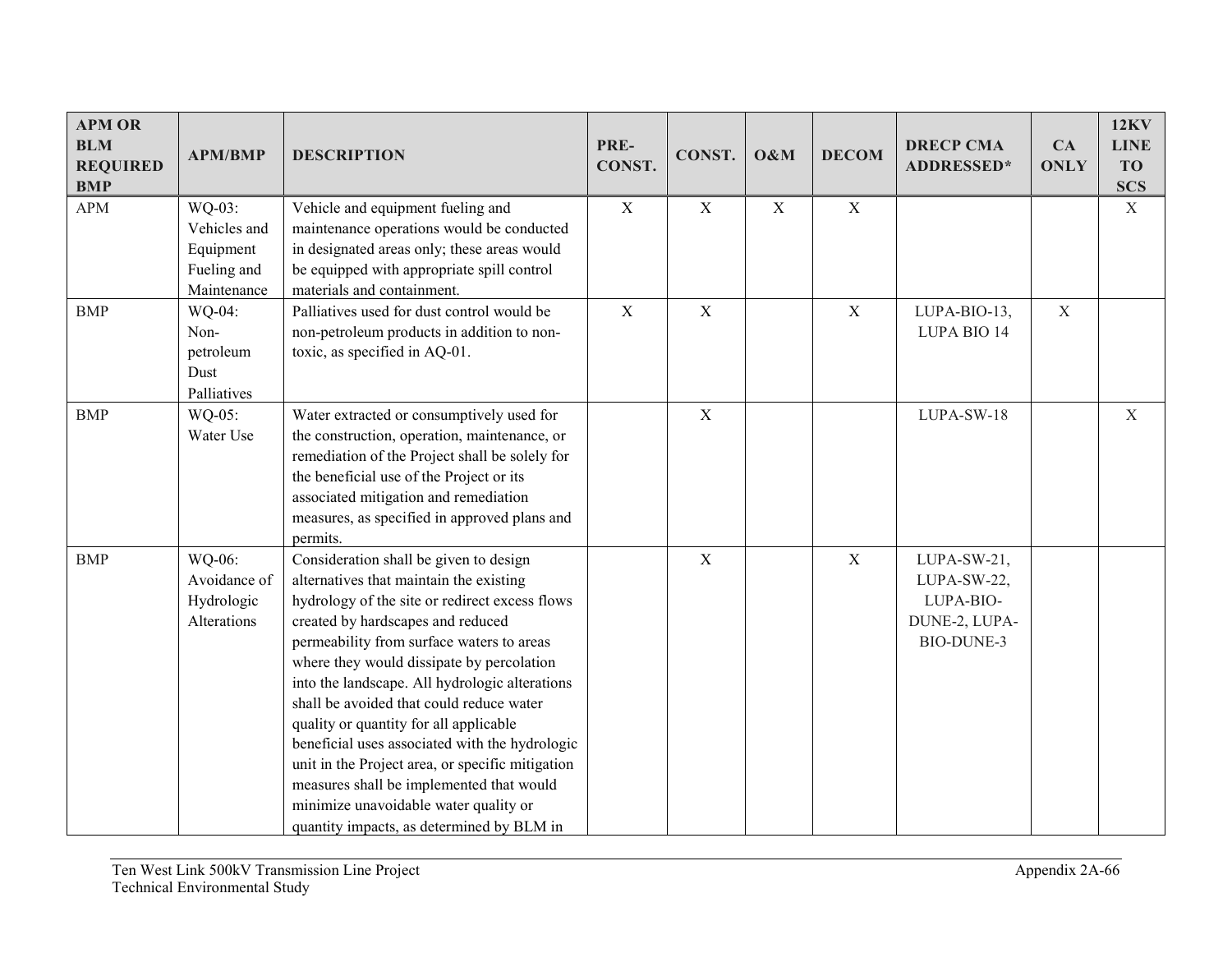| <b>APM OR</b><br><b>BLM</b><br><b>REQUIRED</b><br><b>BMP</b> | <b>APM/BMP</b> | <b>DESCRIPTION</b>                              | PRE-<br><b>CONST.</b> | CONST. | $0\&M$ | <b>DECOM</b> | <b>DRECP CMA</b><br><b>ADDRESSED*</b> | CA<br><b>ONLY</b> | <b>12KV</b><br><b>LINE</b><br>TO <sub>1</sub><br><b>SCS</b> |
|--------------------------------------------------------------|----------------|-------------------------------------------------|-----------------------|--------|--------|--------------|---------------------------------------|-------------------|-------------------------------------------------------------|
|                                                              |                | coordination with USFWS, CDFW, and other        |                       |        |        |              |                                       |                   |                                                             |
|                                                              |                | agencies, as appropriate.                       |                       |        |        |              |                                       |                   |                                                             |
| <b>BMP</b>                                                   | $WQ-07$ :      | No permanent structures would be placed in      |                       | X      |        |              | LUPA-BIO-                             |                   |                                                             |
|                                                              | Structures in  | floodplains that are narrower at the ROW        |                       |        |        |              | DUNE-2, LUPA-                         |                   |                                                             |
|                                                              | Floodplains    | crossing than the typical span width of 1,200   |                       |        |        |              | BIO-DUNE-3                            |                   |                                                             |
|                                                              |                | feet (i.e., it is assumed that such floodplains |                       |        |        |              |                                       |                   |                                                             |
|                                                              |                | could be spanned and avoided).                  |                       |        |        |              |                                       |                   |                                                             |